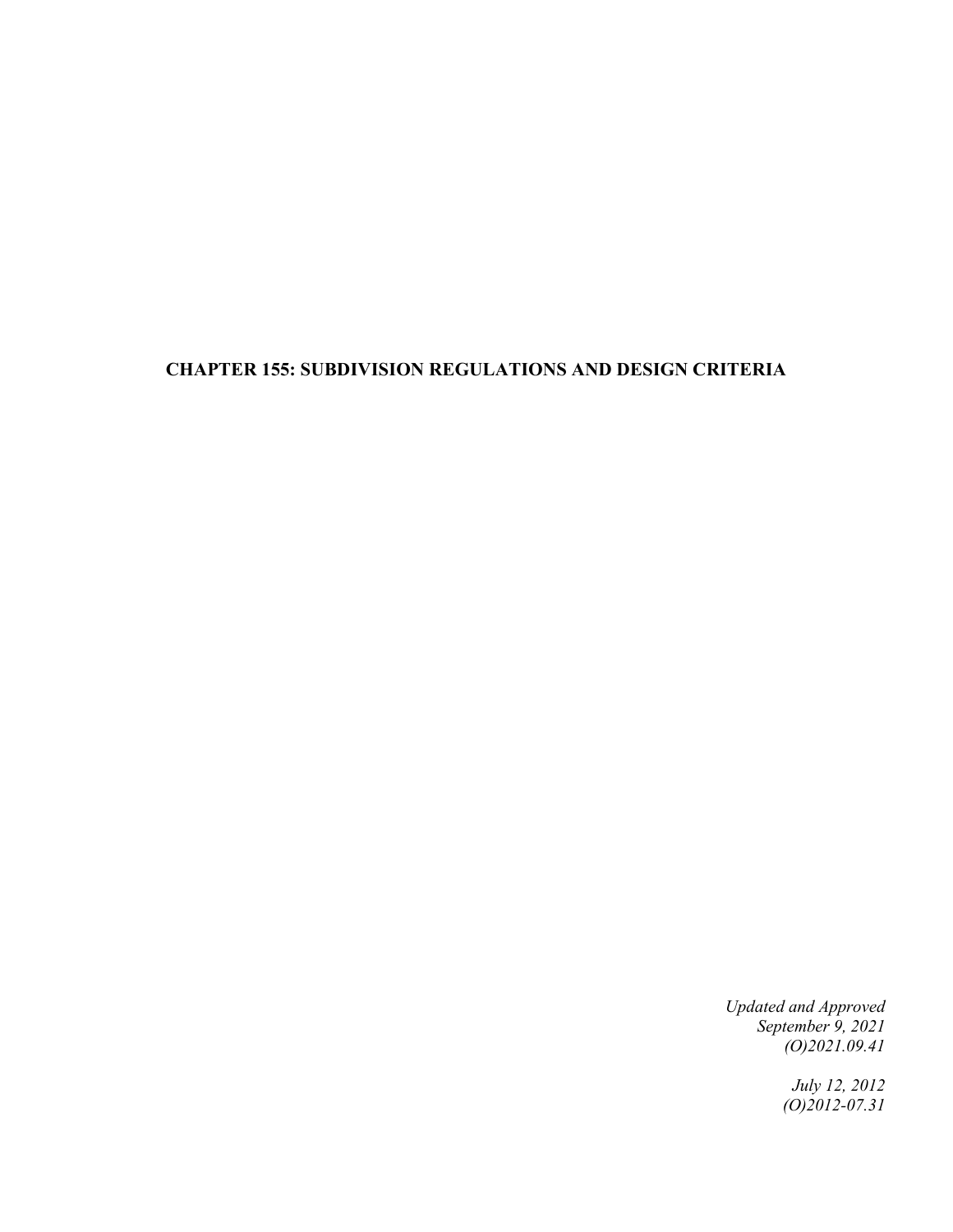# **CHAPTER 155: SUBDIVISION REGULATIONS**

Section

#### *General Provisions*

155.001 Jurisdiction 155.002 Approvals, interpretations and exceptions 155.003 Definitions

#### *Required Land Improvements*

155.020

155.021 Street plan 155.022 Street improvements 155.023 Minimum street standards 155.024 Easements 155.025 Block standards 155.026 Lot standards 155.027 Alleys and crosswalks in commercial areas 155.028 Storm water management and erosion control 155.029 Sewers 155.030 Public utilities 155.031 Sidewalks and driveways 155.032 Parkway Maintenance 155.033 Street lighting 155.034 Public water supply 155.035 Cost participation 155.036 155.037 Variations and exceptions 155.038 Building permit 155.039 Occupancy permit 155.040 Enforcement 155.041 Acreage fees

#### *Design Standards-Engineering and Administrative Procedures*

155.055 Introduction 155.056 Definitions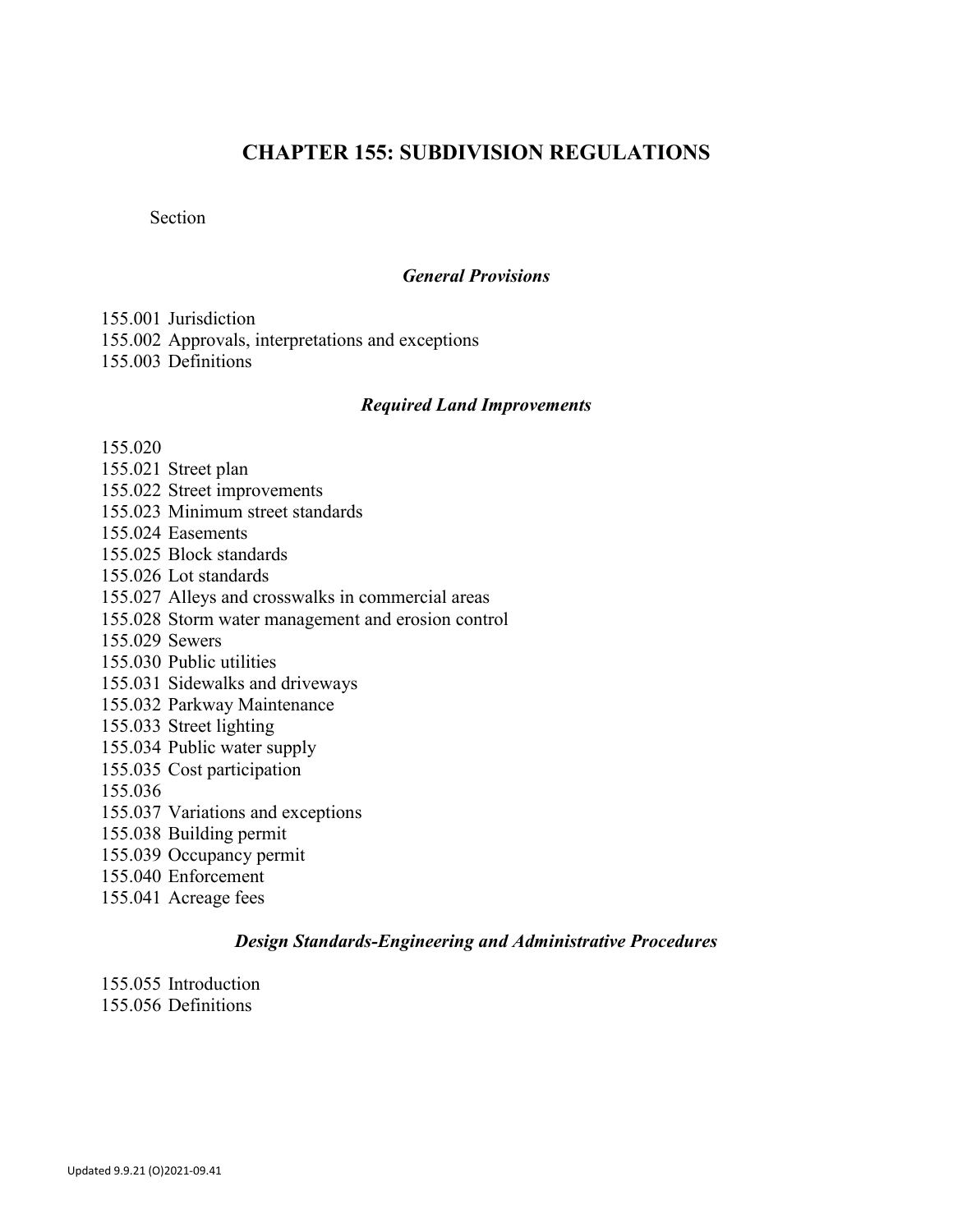### **Subdivision Regulations**

155.057 Scope

- 155.058 Pre-design conference
- 155.059 Drawing preparation requirements
- 155.060 Specification requirements
- 155.061 Design computation requirements
- 155.062 Opinion of probable cost
- 155.063 Plan review, inspection and administration fees
- 155.064 Other permit applications and approvals
- 155.065 Revisions to approved drawings and specifications
- 155.066 Construction supervision
- 155.067 Existing facilities
- 155.068 Record drawings
- 155.069 Final processing and acceptance
- 155.070 Waiver of design standards

### *Design Standards—Erosion Control, Protection and Restoration Requirements*

- 155.080 Introduction
- 155.081 Erosion control
- 155.082
- 155.083
- 155.084
- 155.085
- 155.086
- 155.087
- 155.088 Interruption to utilities and damage to surface improvements
- 155.089 Traffic control
- 155.090 Pavement crossing
- 155.091 Trenching
- 155.092 Bracing and sheeting
- 155.093 Bedding and backfill requirements
- 155.094 Restoration of existing improved surfaces

# *Design Standards—Sanitary Sewerage Facilities*

- 155.110 Introduction
- 155.111 Service areas
- 155.112 Sewer design
- 155.113 Design details for sanitary sewers
- 155.114 Bedding
- 155.115 Design details for sanitary manholes
- 155.116 Sanitary sewer service lines
- 155.117 Testing and inspecting
- 155.118 Vacuum testing of manholes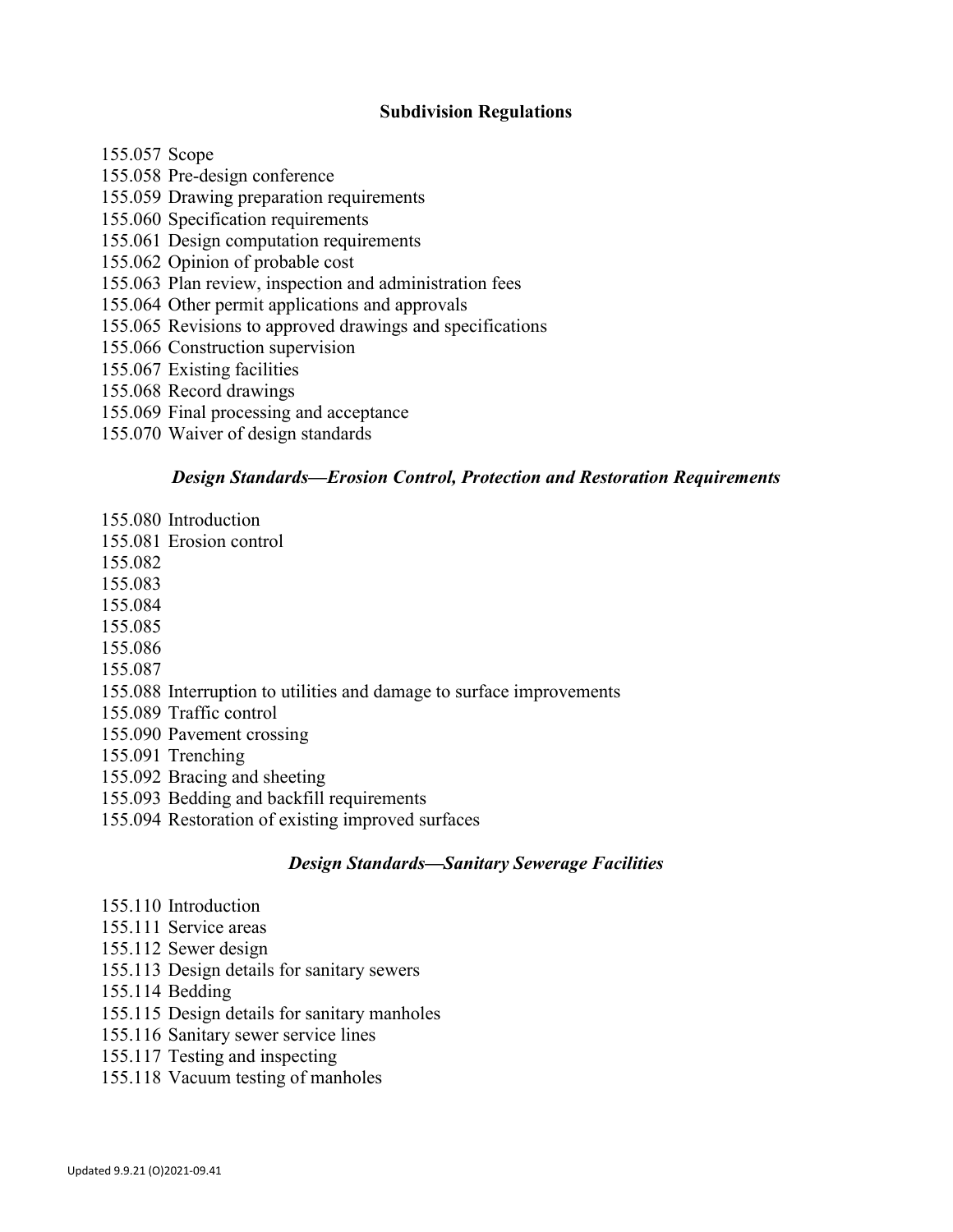### **Huntley - Land Usage**

#### *Design Standards—Storm Water Drainage*

155.130 Introduction 155.131 General project requirements 155.132 Design criteria for storm water detention 155.133 Design criteria for storm sewers and surface swales 155.134 155.135 Adopted; Exceptions 155.136 Additions, Insertions and Changes

#### *Design Standards—Water Distribution System*

155.150 Introduction

- 155.151 General design considerations
- 155.152 Main capacity
- 155.153 Fire hydrants

155.154 Valves

- 155.155 General design details for water mains, 3 24 inch diameter
- 155.156 Connections to existing mains
- 155.157 Water service lines
- 155.158 Water main protection
- 155.159 Water service line protection
- 155.160 Testing
- 155.161 Pressure and leakage tests
- 155.162 Disinfection
- 155.163 Workmanship

#### *Design Standards—Roadways, Sidewalks and Streetlighting*

- 155.175 Introduction
- 155.176 Street classification
- 155.177 Geometrics
- 155.178 Combination concrete curb and gutter
- 155.179 Driveways/approaches
- 155.180 Pavement types
- 155.181 Standard design method for pavements
- 155.182 Subgrade support strength
- 155.183 Special requirements for bituminous pavement
- 155.184 Special requirements for concrete pavement
- 155.185 Special requirements for underground utilities
- 155.186 Sidewalks
- 155.187 Street lighting
- 155.188 Signs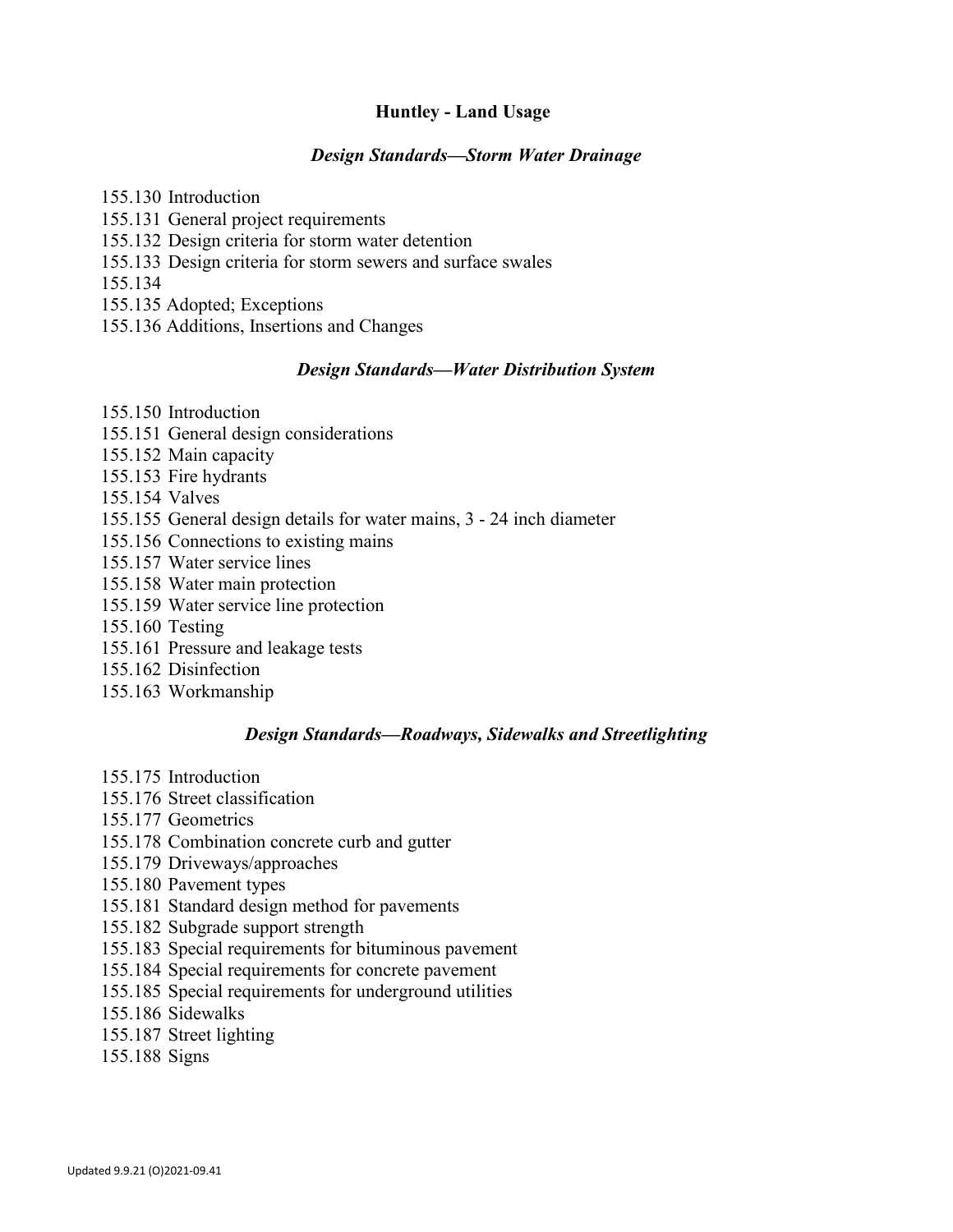#### **Subdivision Regulations**

#### *Parks, Schools and Public Areas*

155.200 Introduction 155.201 General Provisions 155.202 Definitions 155.203 Administration 155.204 Calculations 155.205 Land Dedication 155.206 Miscellaneous Provisions 155.207 Indemnification for liability 155.208 Improved sites 155.209 Library fee 155.210 Fire impact fees

#### *Procedure and Requirements*

155.220 Preliminary plat 155.221 Final plat 155.222 Agreements

155.999 Penalty

Approved Material List *[See Public Works & Engineering Approved Material List](https://cms6.revize.com/revize/huntleyvillage/document_center/Departments/Public%20Works/Engineering/1-9%20Sheets%20PDF.pdf)* Figure 1: Minimum Pavement Requirements Figure 2: Street Geometric Criteria

Exhibit A: Letter of Credit Exhibit B: Letter of Credit - Maintenance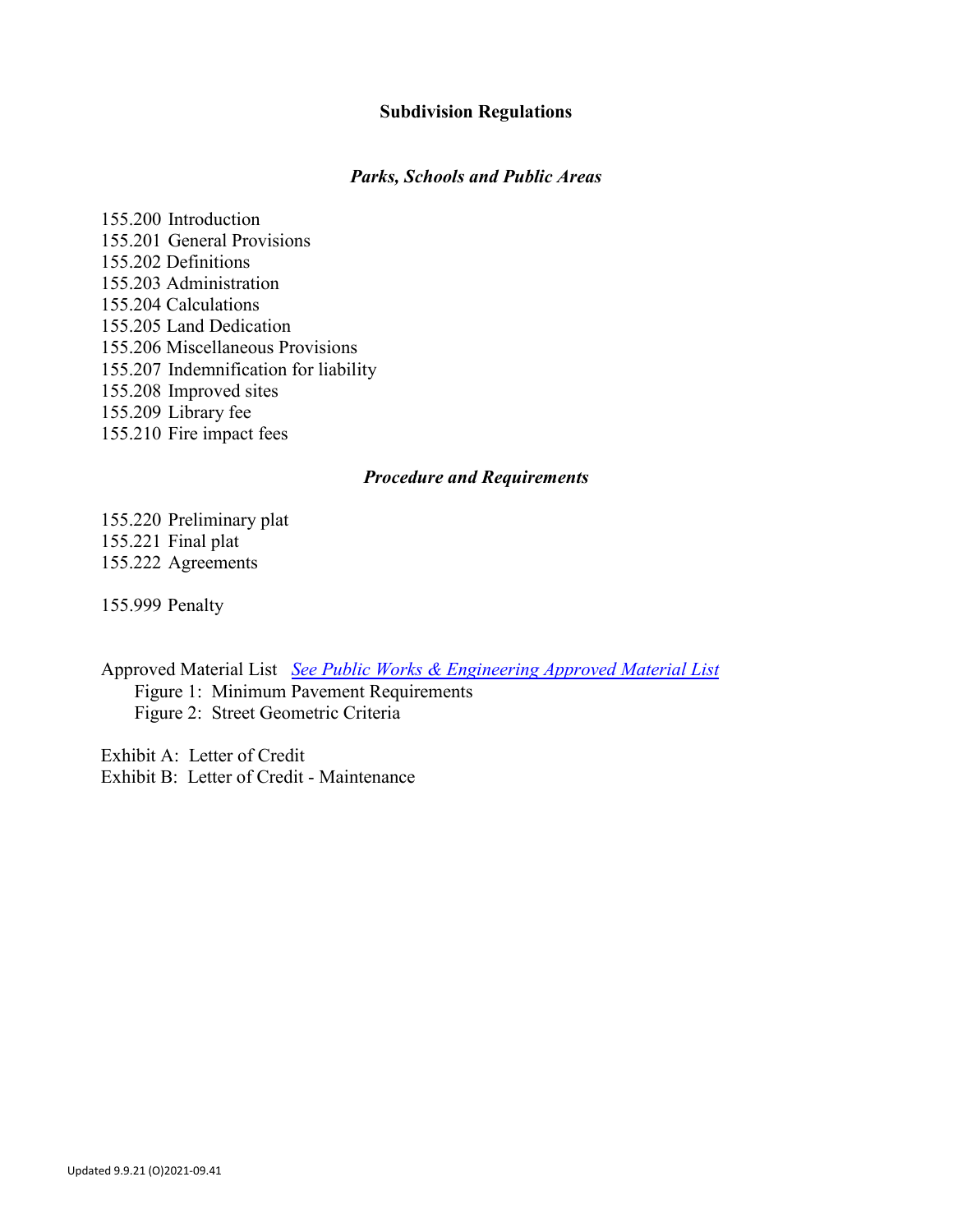# **TITLE XV LAND USAGE**

# **CHAPTER 155: SUBDIVISION REGULATIONS**

Section

# *General Provisions*

155.001 Jurisdiction 155.002 Approvals, interpretations and exceptions 155.003 Definitions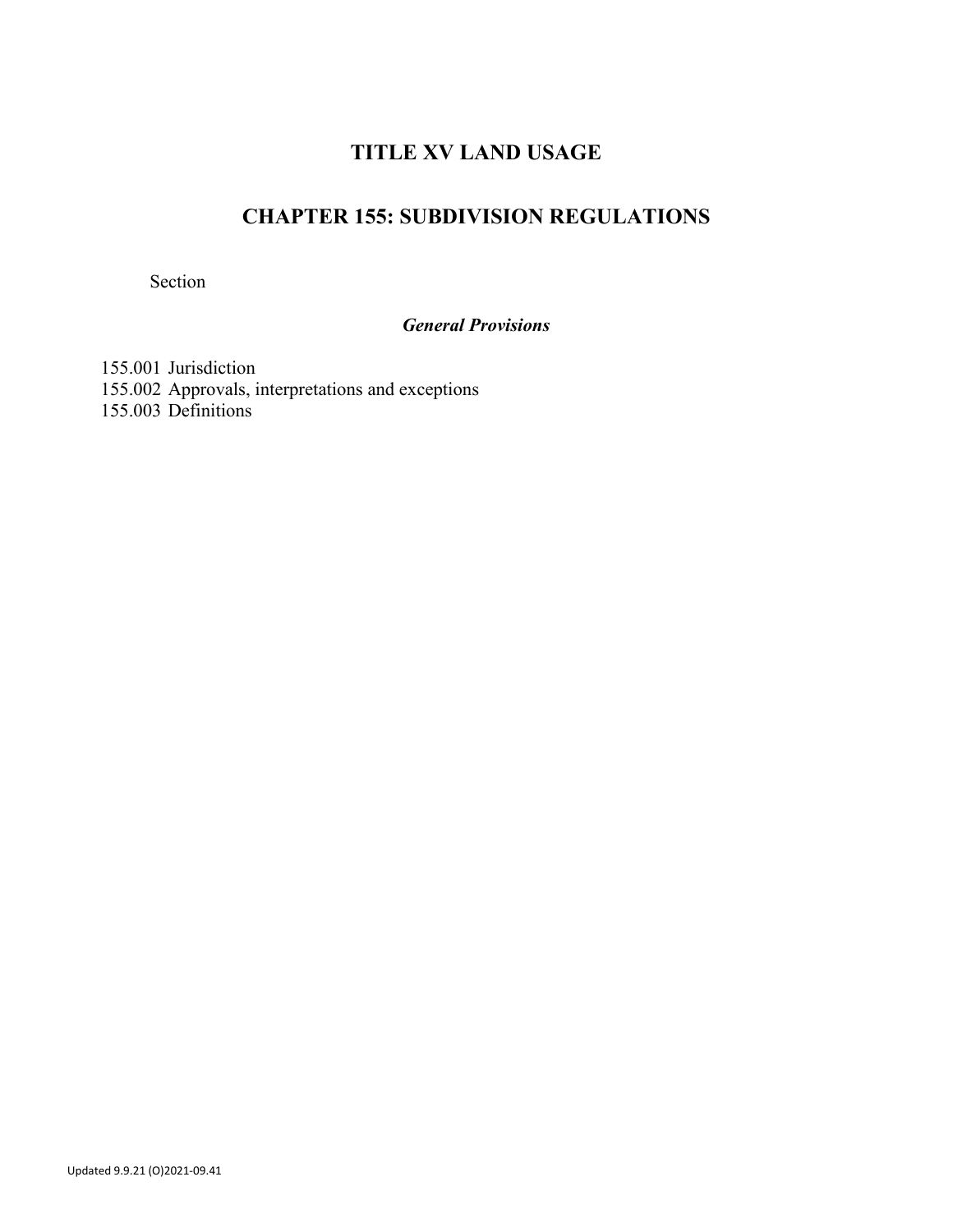### *GENERAL PROVISIONS*

#### **§ 155.000 ADOPTION**

Chapter 155: Subdivision Regulations and Design Criteria was adopted in totality at the August 25, 2011 Village Board meeting via Ordinance (O)2011-08.37. Amendments to this chapter or any section of this chapter will be identified by ordinance number when approved in each appropriate section.

#### **§ 155.001 JURISDICTION**

- (A)Wherever any subdivision of land shall hereinafter be laid out within the incorporated limits of the Village or contiguous territory not more than one-half mile beyond the incorporated boundary of the Village, the subdivider thereof or his agent shall submit both a preliminary and a final subdivision plat to the Village as defined in § 155.003. Said plans, proposed improvements, and all procedures relating thereto, shall in all respects be in full compliance with the regulations hereinafter contained in this chapter and the design standards contained therein.
- (B) All lands as part of a subdivision offered to the Village for use as streets, highways, alleys, parks and other public use shall be referred to the Village Plan Commission for review and recommendation before being accepted by the Village Board or by any other governing authority.
- (C) Wherever any municipal infrastructure is to be repaired, replaced or newly installed within the incorporated limits of the Village or contiguous territory not more than one- half mile beyond the incorporated boundary of the Village, the following design standards shall govern. This includes, but is not necessarily limited to subdivisions, site improvements and capital projects (road construction, sewer and water installations, storm water management facilities, etc.). Penalty, see § 155.999

#### **§ 155.002 APPROVALS, INTERPRETATIONS AND EXCEPTIONS**

- (A)No land shall, after the adoption of these regulations, be subdivided or filed for record, nor any street laid out, nor any improvements made to the land, until the plan or plans of the subdivision or street improvements shall have been certified to and approved by action of the Village Board. This approval must be in writing and placed on the original tracing of the final plat, according to the procedure outlined in §§ 155.220 through 155.222.
- (B) No lot, tract or parcel of land within any such subdivision shall be offered for sale, nor shall any sale, contract for sale, or option be made or given until such subdivision plat has been approved by the Village Board.
- (C) No improvements, such as sidewalks, water supply, storm water drainage, sewerage facilities, gas service, electric service or lighting, or grading, paving or surfacing of streets, shall hereafter be made within any such subdivision by any owner or owners or his or their agent, or by any public service corporation at the request of such owner or owners or his or their agent until the plat for the subdivision and also the plans for improvements thereto have been formally recommended by the Plan Commission and approved by the Village Board.

Updated 9.9.21 (O)2021-09.41 (D)Subdivisions of land lying outside of the Village and within one and one-half miles of the Village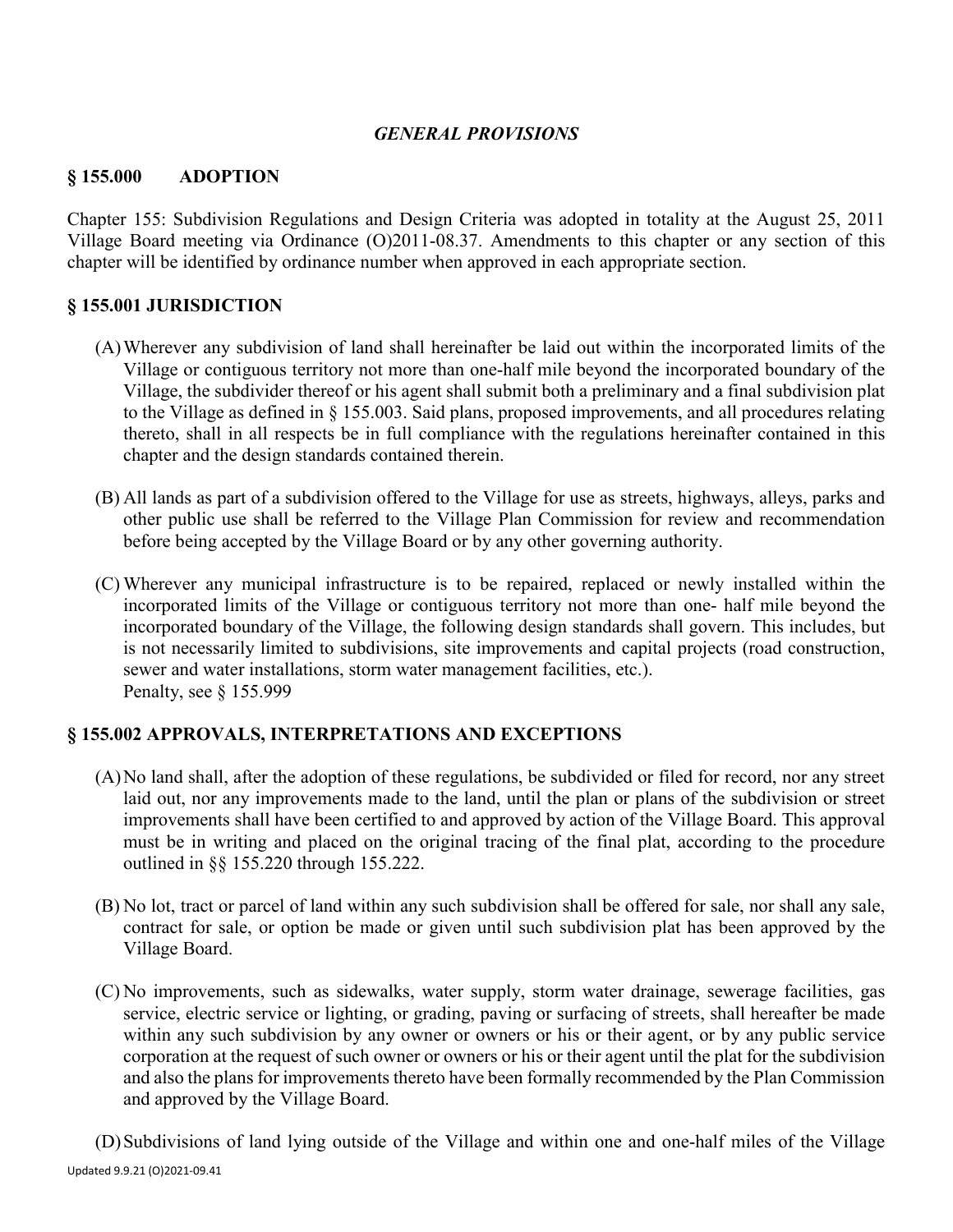limits, shall also be required to conform with the requirements of this chapter, in accordance with the provisions of the "Revised Cities and Villages Act" of the State of Illinois.

- (E) All interpretations of these rules and regulations are reserved to the administrative bodies referred to herein.
- (F) The Village Board may vary and make exceptions as set forth herein in instances where there is sufficient evidence, in its opinion, or hardship caused by the topographic conditions, or where any other reasonable deterrents prevail.
- (G)Whenever a parcel is divided into lots containing one to three acres, inclusive, and there are indications that such lots will eventually be re-subdivided into smaller building lots, consideration shall be given to the street and lot arrangement of the original subdivision so that additional minor streets can be opened which will permit a logical arrangement of smaller lots.
- (H)Because of their potential impact on the Comprehensive Plan of the Village of Huntley Planned Unit Developments, as defined in the Zoning Code, are considered subdivisions and shall be subject to the standards of this chapter whether the PUD is in the corporate limits of the Village or within the extraterritorial one and one-half mile planning jurisdiction of the Village. Penalty, see § 155.999

#### **§ 155.003 DEFINITIONS**

For the purpose of this chapter, the following definitions shall apply unless the context clearly indicates or requires a different meaning.

**ALLEY**. A strip of land, not less than 20 feet in width and not more than 30 feet in width along the side or in the rear of properties, intended to provide access to these properties. A 16- foot alley may be considered for a one-way alley.

**BLOCK**. A tract of land bounded by streets, or in lieu of street or streets, by public parks, cemeteries, and railroad rights of way, the centerlines of other lakes or streams, or a corporate line of the Village.

**BUILDING LINE**. A line or lines on the horizontal surface of a lot, parallel or nearly parallel to the front, side and rear lot lines and located at a distance prescribed by the yard regulation of the Zoning Code beyond which no portion of a principal building may extend except as provided by the Zoning Code.

**COLLECTOR STREET**. Those streets carrying between 1,000 and 5,000 vehicles per day that collect and distribute traffic between the arterial street system and local streets. Collector Streets may occur in residential, industrial or commercial areas and their design will vary depending upon which of these areas they are in.

**COMMERCIAL AREA**. An area predominantly used or zoned for retail sales or services or office development. Retail sales development means any building or property used for selling goods or merchandise to the general public for personal or household consumption and rendering services incidental to the sale of such goods. Retail services development means providing services or entertainment, as opposed to products, to the general public for personal or household use, including eating and drinking places, hotels and motels, finance, real estate and insurance,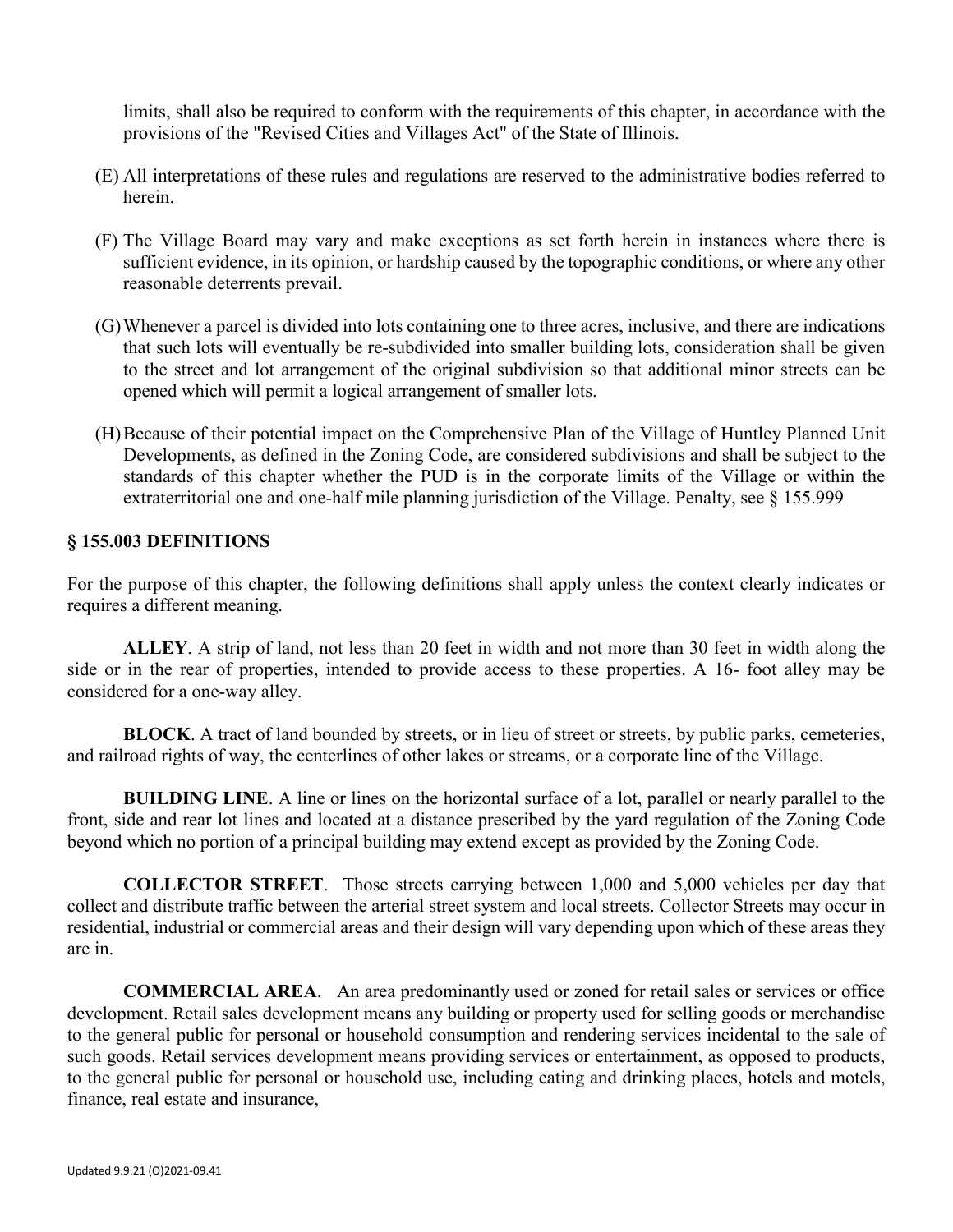personal service, motion pictures, amusement and recreation services, health, education and social services, museums and galleries. Office development means a building used primarily for conducting the affairs of a business, profession, service, industry or government, or like activity, and may include ancillary services for office workers, such as a restaurant, coffee shop, newspaper or candy stand, and child care facility.

**CONDUIT**. A buried pipe for the installation of wires or cables or the conveyance of gas, water, storm water or sewage.

**CONTRACTOR**. An individual, company, firm or other party or organization who contracts to physically construct all or a portion of a project for either a subdivider or the Village.

**CRADLE**. Bedding placed under and around a conduit for proper support.

**CROSSWALK**. A strip of land dedicated to public use, which is reserved across a block to provide pedestrian access to adjacent areas.

**CUL-DE-SAC**. A street having one open end and being permanently terminated by a vehicle turnaround. The length of cul-de-sac is measured from the centerline of the intersecting street and the back of curb of cul-de-sac bulb. A minimum criterion is 150 foot in length with a maximum length of 750 feet.

**DESIGN ENGINEER**. The individual or firm retained by the subdivider who is responsible for the design and preparation of construction documents for a project.

**DRIVEWAY APPROACH.** Portland Concrete or Bituminous Concrete surface typically located between the (depressed) curb and sidewalk (parkway), for the expressed entrance or egress to private property. Owned and maintained by the property owner.

**EASEMENT**. A grant by a property owner for the use of a strip or parcel of land by the general public, a corporation, or a certain person or persons for a specific purpose or purposes.

**FIELD INSPECTOR**. An individual, company or firm appointed by the Village to observe construction for compliance with approved drawings and specifications.

**FRONTAGE ROAD.** A local street which is parallel and adjacent to an arterial or expressway, and which provides access to abutting properties and protection to local traffic from through traffic on the arterial or expressway.

**INDUSTRIAL AREA**. An area predominantly used or zoned for industrial development. Industrial development means any building or property used for the assembly, fabrication, or processing of goods and materials or lot where such activity takes place, or the indoor or outdoor storage of goods and materials, or research laboratories that are designed and equipped for basic or applied research or experimental study, testing, or analysis in the natural sciences or engineering, including any educational activities associated with and accessory to such research, and may include ancillary services for the conduct of the affairs of the business such as offices and child care facilities.

**LIVE STORAGE**. That volume available in a reservoir for holding storm water in accordance with the requirements of these design standards.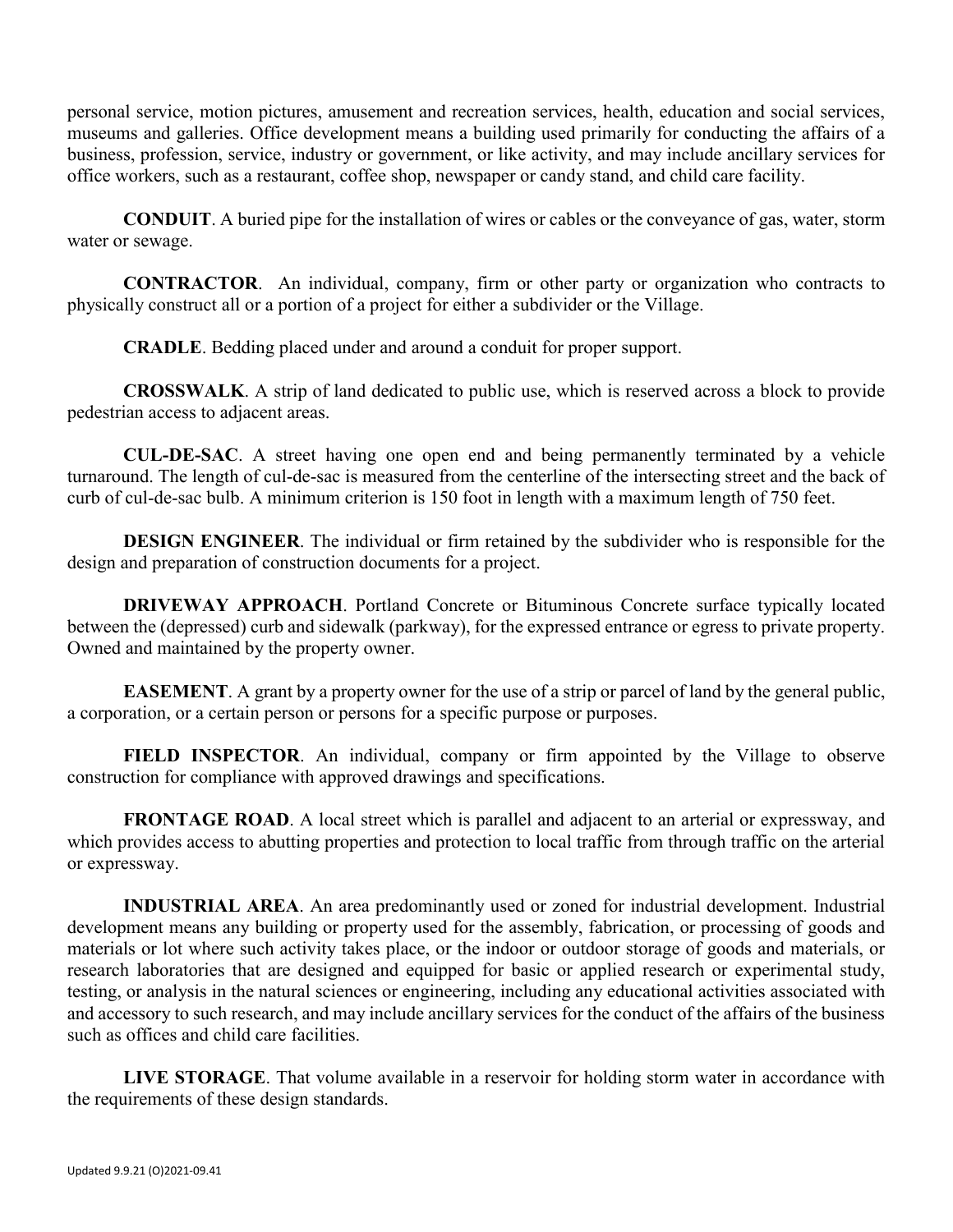**LOCAL STREET**. Those having limited continuity and carrying up to 1,000 vehicles per day which are used primarily for access to abutting properties, or to meet the local traffic flow needs of a neighborhood or community.

**LOT**. A portion of a subdivision or other parcel of land intended for transfer of ownership or for building development.

**MAJOR ARTERIAL**. A street for interurban continuity or regional importance that provides reasonably continuous routes through the whole or major portion of the Village, or any street which carries volume greater than 12,000 vehicles per day.

**NON-URBANIZED AREA**. Any area zoned RE-1 or RE-2 where curbs and gutters are not present.

**PARKWAY**. That area of a street right-of-way between the back of curb or pavement edge and the right-of-way line intended for use primarily by pedestrian traffic and developed in a park-like character.

**PLAT, FINAL**. The final survey and engineering maps, drawings, and supporting material indicating the subdivider's plan of the subdivision which, if approved, may be filed with the County Recorder of Deeds.

**PLAT, PRELIMINARY**. The preliminary survey and engineering maps, drawings, and supportive material indicating the proposed layout of a subdivision.

**RECORD DRAWINGS**. Design drawings checked in the field and which are revised to show asconstructed location, elevation grading and specification of material for improvements and utilities.

**RELEASE RATE**. The controlled rate at which storm water is released from a holding reservoir.

**RESIDENTIAL AREA**. An area predominantly used or zoned for residential development. Residential Development means any detached single family dwelling, townhouse or attached single family dwelling, or multiple family dwelling, or residential care facility.

**SECONDARY ARTERIAL**. Those streets carrying between 5,000 and 12,000 vehicles per day that interconnect and augment the Major Arterials. Secondary Arterials serve major traffic flows between various activity centers and districts within the Village and can also connect directly to the system of existing Township and Farm Roads around the Village.

**STANDARD SPECIFICATIONS**. The most current edition of the "Standard Specifications For Road and Bridge Construction," State of Illinois, Department of Transportation, which may be used in conjunction with the specifications of the Village.

**STORM WATER DETENTION BASIN**. A reservoir for the temporary storage of storm water.

**STREET**. An area of land which serves or is intended to serve as a vehicular and pedestrian access to abutting lands or to other streets.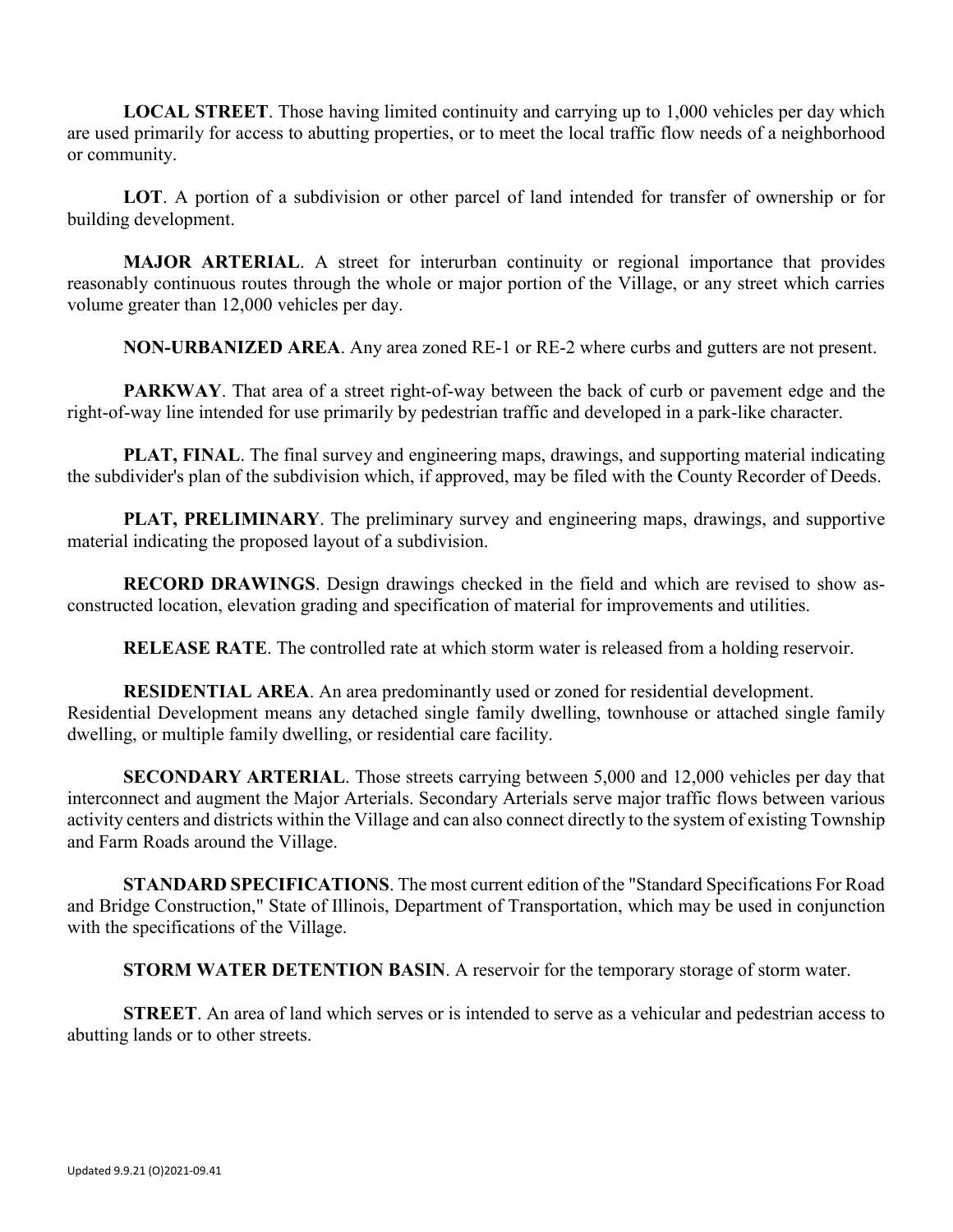**STREET, PUBLIC**. All primary, secondary and minor streets which are shown on the subdivision plat and are to be dedicated for public use.

**STREET R.O.W.** The shortest distance between the lines of lots delineating the public street.

**SUBDIVIDER**. The person or persons responsible for preparing and recording the plats of the subdivision and for carrying out these requirements. The term "developer" may be used interchangeably with subdivider for the purposes of these standards.

**SUBDIVISION**. A subdivision is the division of a lot, tract or parcel of land into two or more lots, parcels or other divisions of land, or a re-subdivision of a lot, for the purpose, whether immediate or future, or transfer of ownership or building development, including all changes in street or lot lines; provided, however, that a division of land, for agricultural purposes, in parcels of more than five acres not involving any street or easement of access, shall be exempted.

**SWALE**. A ditch or surface drainage channel meeting certain specific criteria as established herein for the movement of storm water over a land surface.

**VILLAGE**. The Village of Huntley and its area of jurisdiction.

**VILLAGE BOARD.** The President and Board of Trustees of the Village of Huntley.

**VILLAGE ENGINEER**. The individual or firm appointed or contracted by the Village who is licensed to practice professional engineering in the State of Illinois and is responsible for reviewing subdivision plans on behalf of the Village, recommends changes from time to time to these design standards and performs other duties as directed by Village ordinance.

**URBANIZED AREA**. Any area within the Village other than those areas zoned RE-1 and RE-2 where curbs and gutters are present.

**VILLAGE PLAN**. Reference to "Comprehensive Plan" or "Village Plan" shall mean the Comprehensive Plan of the Village of Huntley, as approved by the Plan Commission and adopted by the President and Board of Trustees of the Village of Huntley.

**WATER SYSTEM, LOOPED**. A system of water distribution mains whereby a water service and/or fire hydrant can receive water from the main from two separate sources.

**WATERSHED**. That land area from which all runoff from rainfall would eventually reach the point in question by flowing over the surface of the ground or through existing improvements.

**WETLANDS.** Those transitional lands between terrestrial and aquatic system near where the water table is usually at or near the surface or the land is covered by shallow water. Classification of areas as wetlands shall follow the "Classification of Wetlands and Deepwater Habitats of the United States" as published by the U.S. Fish and Wildlife Service.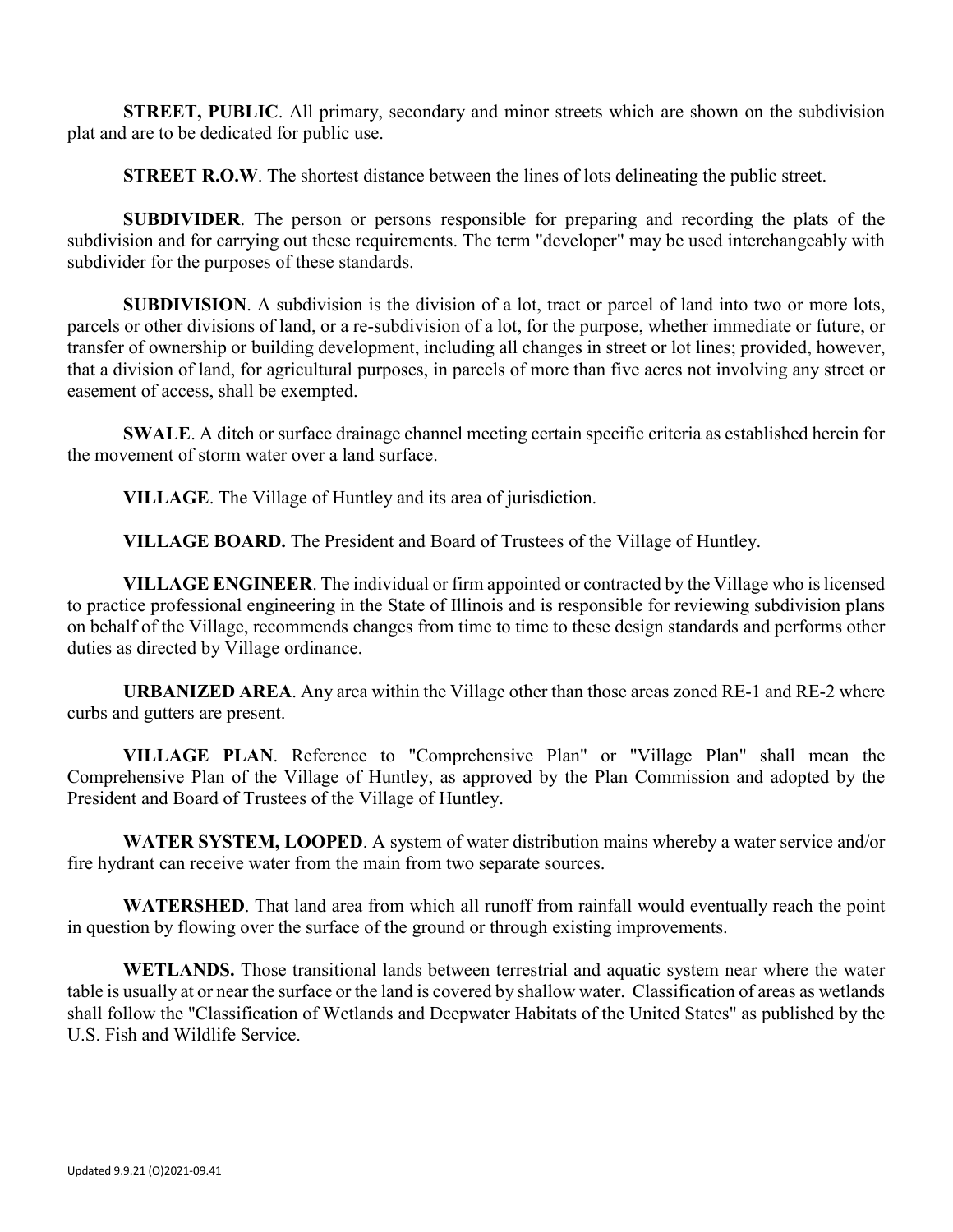# **TITLE XV LAND USAGE**

# **CHAPTER 155: SUBDIVISION REGULATIONS**

#### *Required Land Improvements*

155.020 155.021 Street plan 155.022 Street improvements 155.023 Minimum street standards 155.024 Easements 155.025 Block standards 155.026 Lot standards 155.027 Alleys and crosswalks in commercial areas 155.028 Storm water management and erosion control 155.029 Sewers 155.030 Public utilities 155.031 Sidewalks and driveways 155.032 Parkway Maintenance 155.033 Street lighting 155.034 Public water supply 155.035 Cost participation 155.036 155.037 Variations and exceptions 155.038 Building permit 155.039 Occupancy permit 155.040 Enforcement

155.041 Acreage fees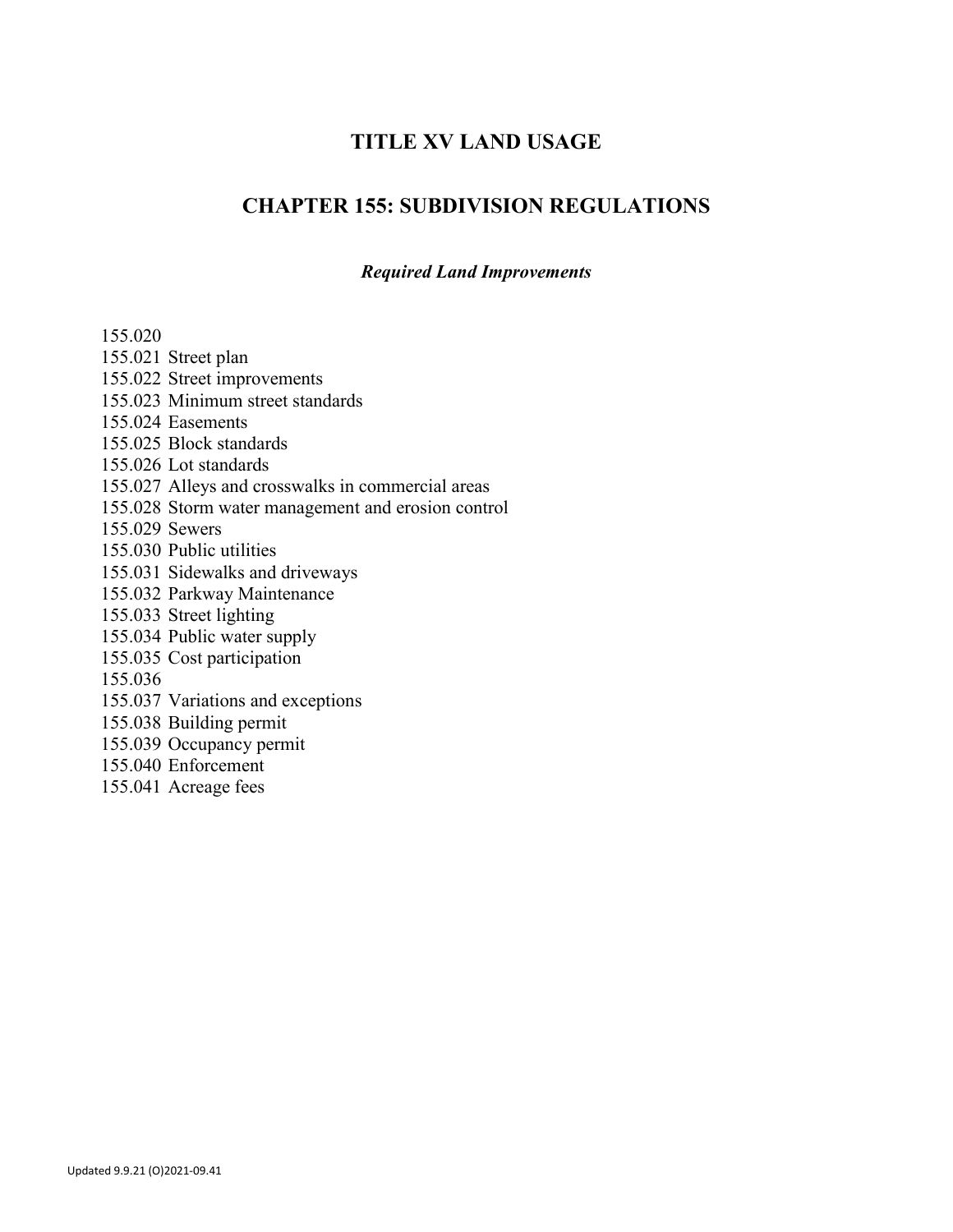#### **Subdivision Regulations**

#### *REQUIRED LAND IMPROVEMENTS*

#### **§ 155.021 STREET PLAN**

The subdivision of land, including the arrangement, character, extent, width, grade and location of all streets, alleys, or other land to be dedicated for public use, shall conform to the Comprehensive Plan of the Village of Huntley as approved and adopted by the Village Board and other responsible governmental bodies and shall be considered in their relation to existing and planned streets, to topographical conditions, to public convenience and safety, and in their appropriate relation to the proposed uses of the land to be served by such streets. Penalty, see § 155.999

#### **§ 155.022 STREET IMPROVEMENTS**

- (A)Street improvements are required to be constructed in conformity with the design standards adopted by the Village.
- (B) In subdivisions outside of the corporate areas, but within the 1½-mile area, street improvements shall conform to the same standards of improvements as required of subdivisions within the corporate area.
- (C) Final surface for public streets may be delayed at the direction and or approval of the Village Engineer to avoid premature damage of final surface course. Penalty, see § 155.999
- (D)Once the final surface course has been placed, NO CONSTRUCTION TRAFFIC signs shall be posted at the subdivision entrances. Further access to the subdivision by construction traffic shall be by means of a construction entrance. Said entrance shall be constructed of three (3) inch diameter stone in accordance with "Illinois Urban Manual" Standards for minimum length of 150 feet.

#### **§ 155.023 MINIMUM STREET STANDARDS**

- (A)All minimum standards established are intended to be construed solely as minimums. Additional standards may be required depending on the topography, soil and overall geological or special conditions of each individual parcel being developed. The standards for streets shall be in conformance with the design standards established by the Village. The Village Engineer may recommend and the Village Board may require standards beyond the minimums set forth when geological conditions dictate the necessity for additional standards.
- (B) All right-of-way widths shall conform to the dimensions shown in design standards adopted by the Village.
- (C) Minor streets shall be so laid out that their use by non-local traffic will be discouraged, without impairing overall traffic or utility efficiency.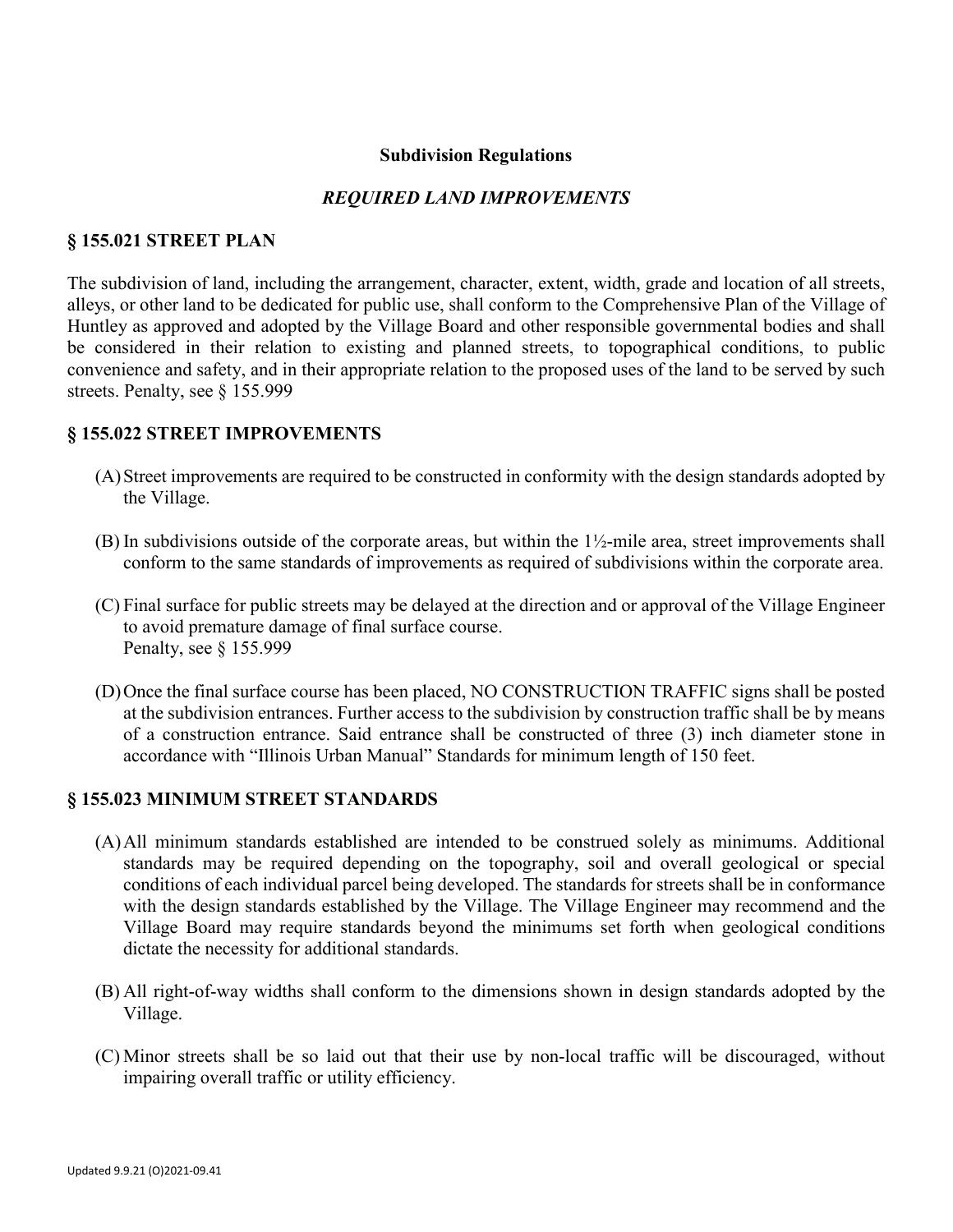- (D)Alleys in residential districts are not permitted, except where deemed necessary, and at the discretion of the Plan Commission and/or the Village Board.
- (E) Half streets shall be prohibited, except where essential to the reasonable development of this regulation, and where the Plan Commission and/or the Village Board finds it will be practicable to require the dedication of the other half when the adjoining property is subdivided. Wherever a half street is adjacent to a tract to be subdivided, the other half of the street shall be planned within such tract.
- (F) No street names may be used which will duplicate, or be confused with the names of existing streets. Each name has to be approved by the Village Board.
- (G)Provisions shall be made for serving lots abutting Arterials by either the use of:
	- 1. Frontage Roads
	- 2. Restriction of access to internal subdivision streets
	- 3. Shared driveway access (for commercial and industrial areas only)

Screening shall be required along arterials should a frontage road not be provided. These provisions are intended to provide adequate protection of residential properties and to afford separation of through and local traffic.

- (H)Subdivisions shall provide at least one well-planned Collector Street.
- (I) Streets are the preferred routing of the overland emergency floodway.
- (J) Curbs shall be depressed where sidewalks intersect curblines for the full width of the sidewalk to provide for handicapped ramps as provided in the design standards adopted by the Village. Penalty, see § 155.999

#### **§ 155.024 EASEMENTS**

- (A)Easements when required for Village owned and/or maintained utilities to be labeled municipal utility easement (M.U.E.) shall be at least 20 feet wide. All other easements provided for non-municipally owned utilities shall meet the requirements of the individual company and be called public utility easements (P.U.E.). A P.U.E. cannot co-exist with a M.U.E. except by permission of the Village Engineer or Public Works Director.
- (B) A drainage easement (D.E.) is to be established for the purpose of conveyance of surface waters at a width necessary such that the width of surface water is contained within the limits of the D.E. The maximum design for allowing conveyance of surface waters shall be in accordance with the "100 year storm event" as defined in the Kane County Stormwater Ordinance as adopted by the Village of Huntley, and shall include a provision prohibiting the installation of trees, shrubs, hedges, bushes, or other impediments to runoff, if determined by the Village Engineer that they would hinder or prevent the drainage of surface water. The establishment of a D.E. is a perpetual right to convey surface water and the Village retains the right to enter the easement and perform any necessary maintenance if the property owner fails to adequately maintain the area. Penalty, see § 155.999.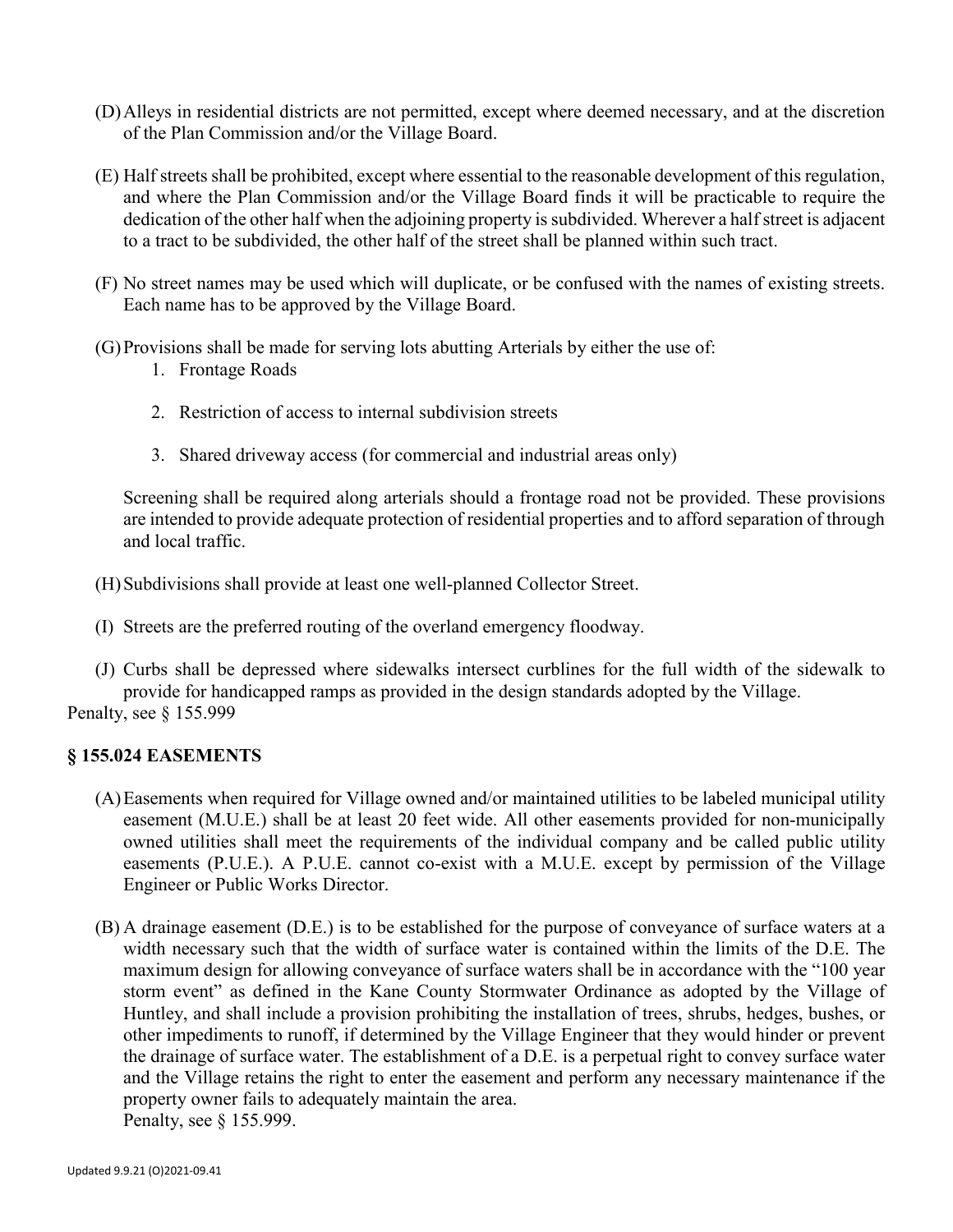- (C) Where a subdivision is traversed by a water course, drainage way, channel, or stream, there shall be provided a storm water easement or drainage right-of-way conforming substantially with the lines of such water course, and such further width needed to straighten, or for maintenance access, or both, as will be adequate for the purposes. Parallel streets or parkways may be required in connection therewith.
- (D)Construction of detached garages, sheds or other equipment and/or structures are prohibited in the easements defined in this section except by permission of the Village Engineer and Public Works Director. Any such structures installed within any easement, defined above, with or without permit from the Village, Utility Company or other authorized user of said easement, shall be removed by the current owner of said property, upon request of the Village, Utility or other authorized agent for which the easement has been established. All costs incurred by the removal or relocation of any such obstruction to said easement shall be the sole responsibility of the current owner or owner's agent.

### **§ 155.025 BLOCK STANDARDS**

- (A)The maximum lengths of block shall be 1,200 feet unless otherwise approved by the Village Board. Blocks over 1,200 feet require a crosswalk. Crosswalk dedication of not less than ten feet in width shall be provided where necessary by the Plan Commission at the approximate centers of the blocks. A sidewalk shall be constructed in conformance with  $\S$  155.186 and shall be erected on the center line, and full length of the crosswalk. The Plan Commission or the Village Board will specify the use of additional crosswalk in any instance to provide safe and convenient access to schools, parks or other similar destinations.
- (B) No specific rule concerning the shape of blocks is made, but blocks must fit easily into the overall plan of the subdivision and their design must evidence consideration of lot planning, traffic flow, and public areas.
- (C) Blocks intended for commercial and industrial use must be designated as such and the plan must show adequate off-street areas suitably surfaced to provide for parking, loading docks and such other facilities that may be required to accommodate motor vehicles. Penalty, see § 155.999

#### **§ 155.026 LOT STANDARDS**

- (A)The minimum lot dimensions for residential development shall be pursuant to the Zoning Code at the established building line. (This minimum requirement shall not apply to land subdivided for nonresidential development.) Corner lots shall be 10% larger than the minimum permitted within the zoning district.
- (B) Corner lots shall be sufficiently larger than interior lots to allow maintenance of building set back lines on both streets.
- (C) Within the incorporated limits of the Village, building lines shall conform to the front yard provisions of the Zoning Code. Building lines for territory outside the incorporated limits, but within the jurisdiction of this chapter, shall conform to the provision of the applicable county ordinance except that in no instance shall the building lines be less than 25 feet from the street line.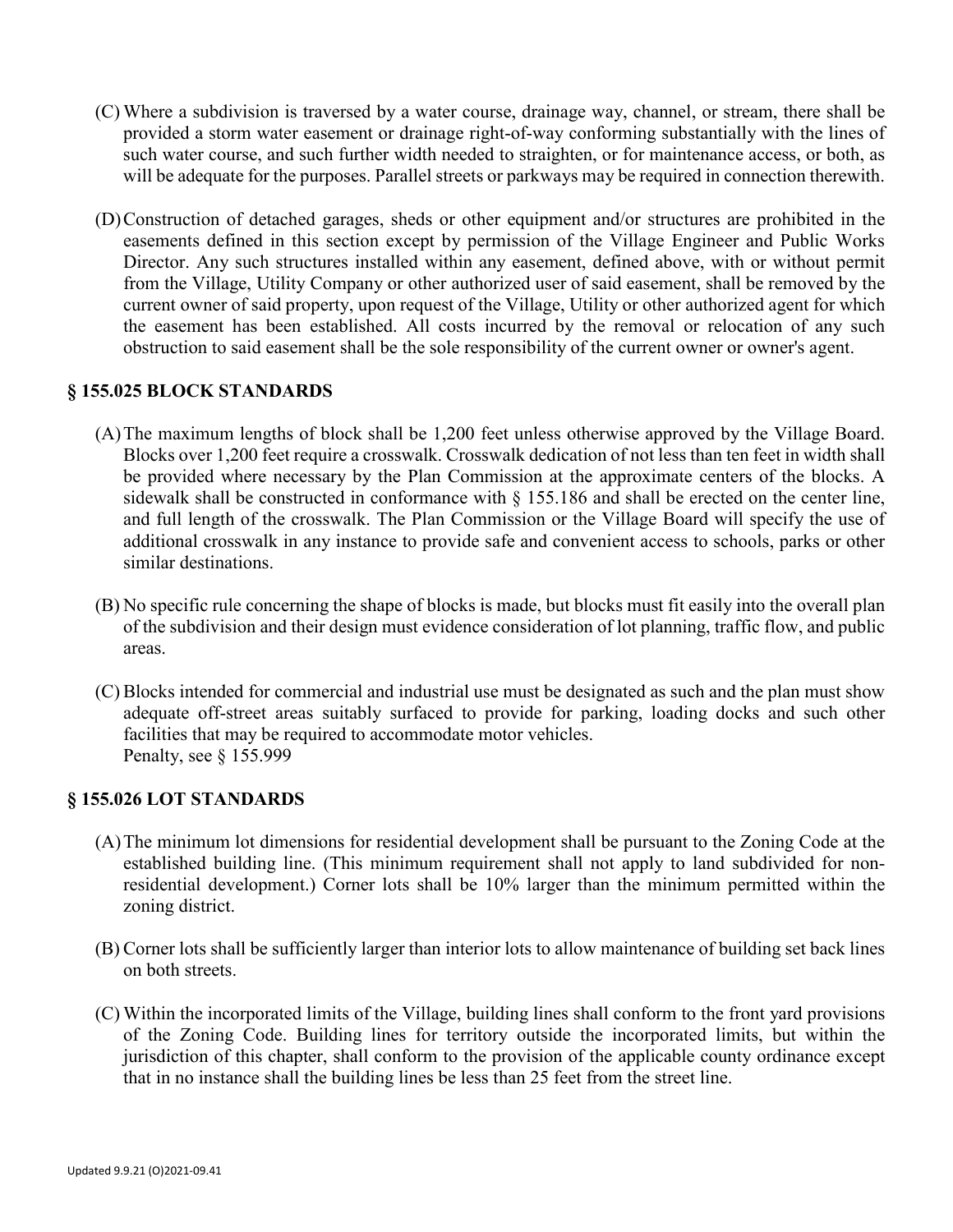- (D)All lots shall abut publicly dedicated streets.
- (E) Side lines of lots shall be approximately at right angles or radial to the street line.
- (F) Double frontage lots are discouraged except where lots back upon a primary street (major) and in such instances, vehicular access between the lots and the thoroughfare is prohibited or where topography of the land might render subdividing otherwise unreasonable. Such lots shall have an additional rear yard depth of at least 20 feet in order to allow for a protective screen planting.
- (G)Lots abutting a water course, drainage way, wetland, channel or stream shall have additional minimum width or depth as required to provide an adequate building site and afford the minimum usable area required in the Zoning Code for front, rear and side yards. Penalty, see § 155.999

### **§ 155.027 ALLEYS AND CROSSWALKS IN COMMERCIAL AREAS**

Alleys and crosswalks shall be provided in commercial areas unless such areas are otherwise provided with off-street loading space. Penalty, see § 155.999

### **§ 155.028 STORM WATER MANAGEMENT AND EROSION CONTROL**

Facilities to control the discharge of stormwater runoff from a development shall be required in accordance with § 155.130 through 155.136. Direction shall be included in both the plans and special provisions in sufficient detail to define what physical measures the developer shall perform to eliminate the effects of soil erosion, mud tracking and the resultant sedimentation problems both on and off the site in accordance with § 155.080 through 155.086. Control of erosion shall be required both during and following construction, until expiration of the required maintenance bond.

Penalty, see § 155.999

#### **§ 155.029 SEWERS**

Sanitary sewers shall be installed to comply with specifications established by the Village Engineer and shall be connected to the sanitary disposal system of the Village of Huntley if reasonably accessible; otherwise, to a specifically constructed sanitary sewage disposal plant in accordance with the plans acceptable to the Village. Where public sanitary sewers are not reasonably accessible individual septic systems may be permitted; however, a subdivision plat shall in no case be approved which shall be dependent upon individual septic systems and private wells, except where lots therein contain not less than 40,000 square feet each and said system are approved by the appropriate County Department. If the subdivision is served with public water supply, the lots with septic systems shall contain at least 25,000 square feet each. All Village maintained utilities shall be placed within dedicated rights of way and approved easements and specifically these utilities shall not be placed upon private properties except for PUDs in which alternate agreement(s) are entered into by the Village and subdivider.

Penalty, see § 155.999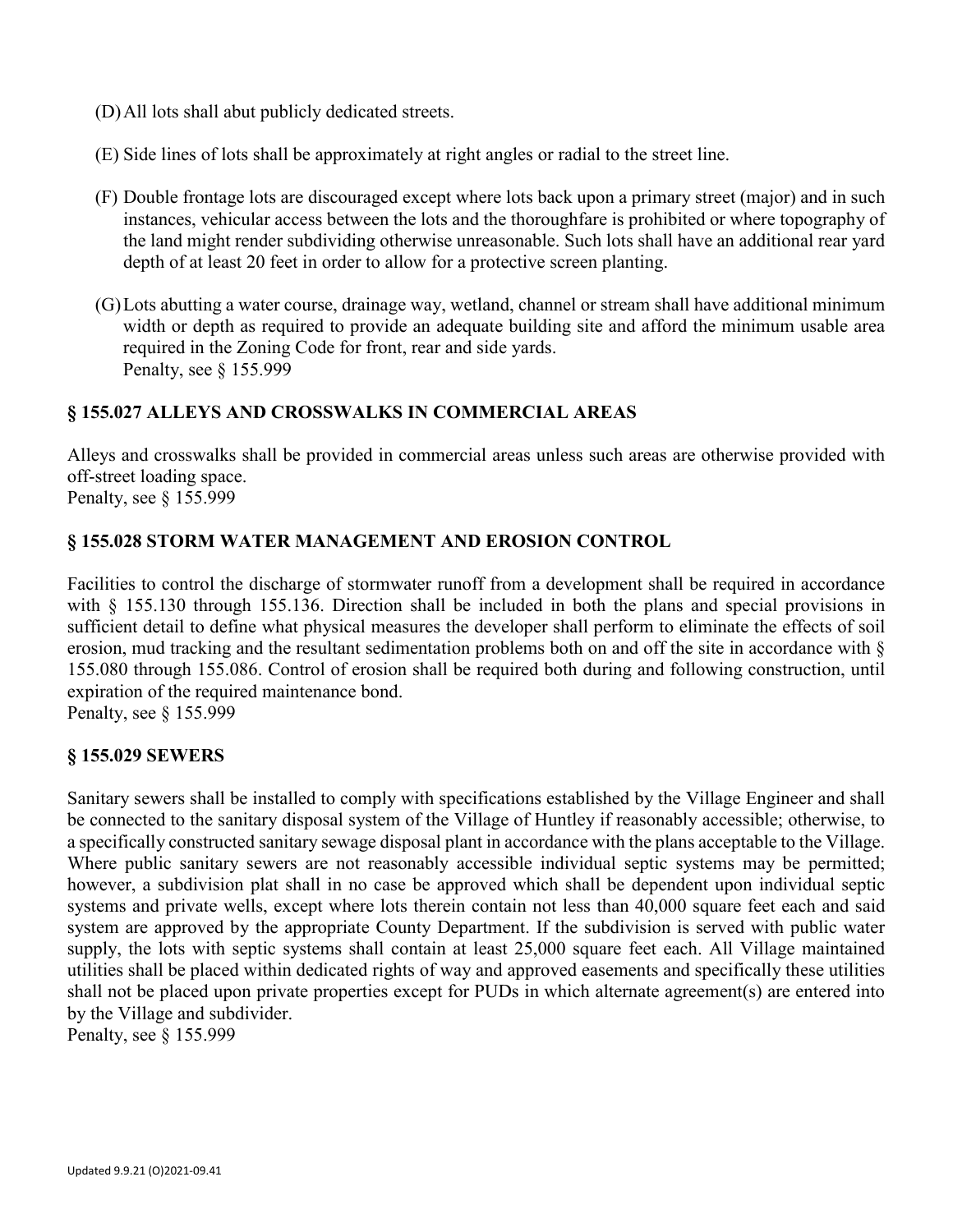# **§ 155.030 PUBLIC UTILITIES**

- (A)All existing and proposed utility lines, conduits or cable for telephone, electric and cable television services shall be placed a minimum of 24 inches underground within the easements or dedicated public ways as recommended by the Village Engineer and as approved by the President and Village Board in conjunction with the approval of any final plat of subdivision or final planned unit development. Further, all transformer boxes shall be located so as not to be hazardous to the public.
- (B) Penalty, see § 155.999
- (C) Permits shall be required for the installation of conduits, cable or piping for telephone, electricity, cable TV and natural gas supply and distribution in accordance with utility franchise agreements.
- (D)All Service lines to buildings or structures shall be placed underground in an approved manner and shall follow lot lines or easements to the shortest point from lot line to building at a 90 degree angle from such lot line or easement. Services to buildings or structures shall not be placed diagonally across any lot to any building or structure. (Reference § 155.036)

# **§ 155.031 SIDEWALKS AND DRIVEWAYS**

Sidewalks and driveways are required to be constructed in accordance with the design standards adopted by the Village.

Penalty, see § 155.999

# **§ 155.032 PARKWAY MAINTENANCE**

- (A)Parkway shall be required to be constructed in accordance with the design standards set forth in this Chapter or otherwise adopted by the Village.
- (B) The following maintenance of the parkway area, defined as that area adjacent to any lot or parcel, between the property line and any street shoulder or curb, shall be the responsibility of the property owner of said lot or parcel:
	- 1. Mowing of grass or ground cover.
	- 2. Maintaining private driveway approaches; Private driveways, driveway approaches, curbs, and related structures shall be designed, constructed, installed, and maintained in accordance with all applicable design standards under this Chapter.
	- 3. Trimming and pruning of trees located on the property owner's lot or parcel that overhang the public right-of-way as necessary to prevent obstruction of streets and sidewalks and protect public safety, including as needed to maintain a minimum clearance of twelve feet (12') above traveled pavement or curb of a public street, to allow public right-of-way signs to be seen by motorists and pedestrians, and to remove damaged or hazardous branches.
	- 4. Keeping culvert opening free of debris.
	- 5. Maintaining mailboxes and support structures in accordance with the following requirements and standards: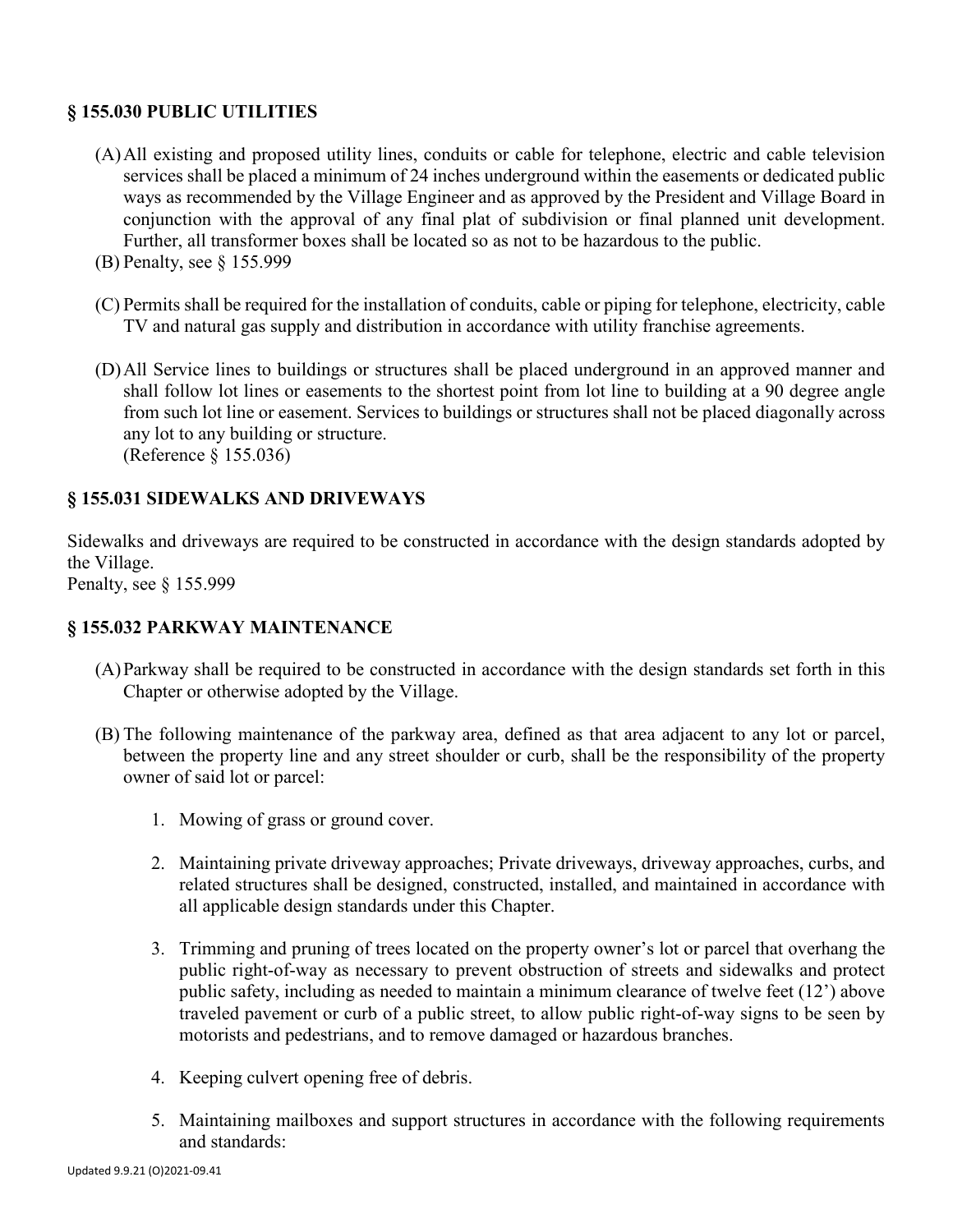- i. Placement of Mailboxes
	- The placement and use of freestanding, individual mailboxes at the curb on the right-of-way in front of each residence is permitted.
	- Within the cul-de-sac, mailboxes may be grouped all together or individually at the curb as determined by the Postmaster therein.
	- The standards for the placement of freestanding mailboxes shall be as follows: The face of the mailbox shall not be less than six inches (6") or more than ten inches (10") from the back edge of the curb, and the bottom of the mailbox shall be a minimum of forty- two (42") and a maximum of forty-eight (48") above the top of the curb. Residents shall be responsible for placing, replacing, and repairing of said mailboxes. The Village will not replace or repair any damaged mailbox unless said damage is caused by the Village and the mailbox was installed in conformance with these standards. Mailboxes damaged and in conformance with the standards shall be repaired or replaced in accordance with the Mailbox Repair Program or such other programs and standards as the Village Board may establish from time to time.
	- A standard metal mailbox shall be mounted on a wooden support structure which is a minimum of four by four inches  $(4" \times 4")$  or a maximum of six inches by six inches  $(6" \times 6")$  treated wood post, or a minimum one and one-half inch  $(1 1/2$ ") to a maximum of three (3") diameter light gauge galvanized steel hollow pipe, or on such other similar structure as is approved by the Director of Public Works, and found to be of comparable safety/breakaway to the wooden post or light gauge steel pipe structures.
	- Other support structures such as, but not limited to, masonry columns, railroad rails and ties, tractor wheels, plow blades, milk cans, or barrels filled with concrete are expressly prohibited.
	- The support structure shall be firmly secured in the ground.
	- Any existing mailbox structure in existence at the time of the initial adoption of these standards may remain as a non-conforming mailbox structure. Provided, in the event of a change of ownership or if any such mailbox structure is materially damaged, altered or removed after adoption of these standards, the mailbox structure must be brought into conformity with this ordinance.
- 6. Sidewalk installation and maintenance. Sidewalks shall be constructed and installed in accordance with all applicable design standards under this Chapter.
	- i. The Village shall maintain public sidewalks in accordance with the Pedestrian Access and Repair (PAR) Program, or such other maintenance programs and standards as the Village Board may establish from time to time.
	- ii. Public sidewalk replacements not meeting the criteria identified in the PAR Program, or as otherwise established by the Village Board, may be eligible for participation in the Village's Sidewalk Repair Rebate Program, or such other programs as the Village Board may establish from time to time.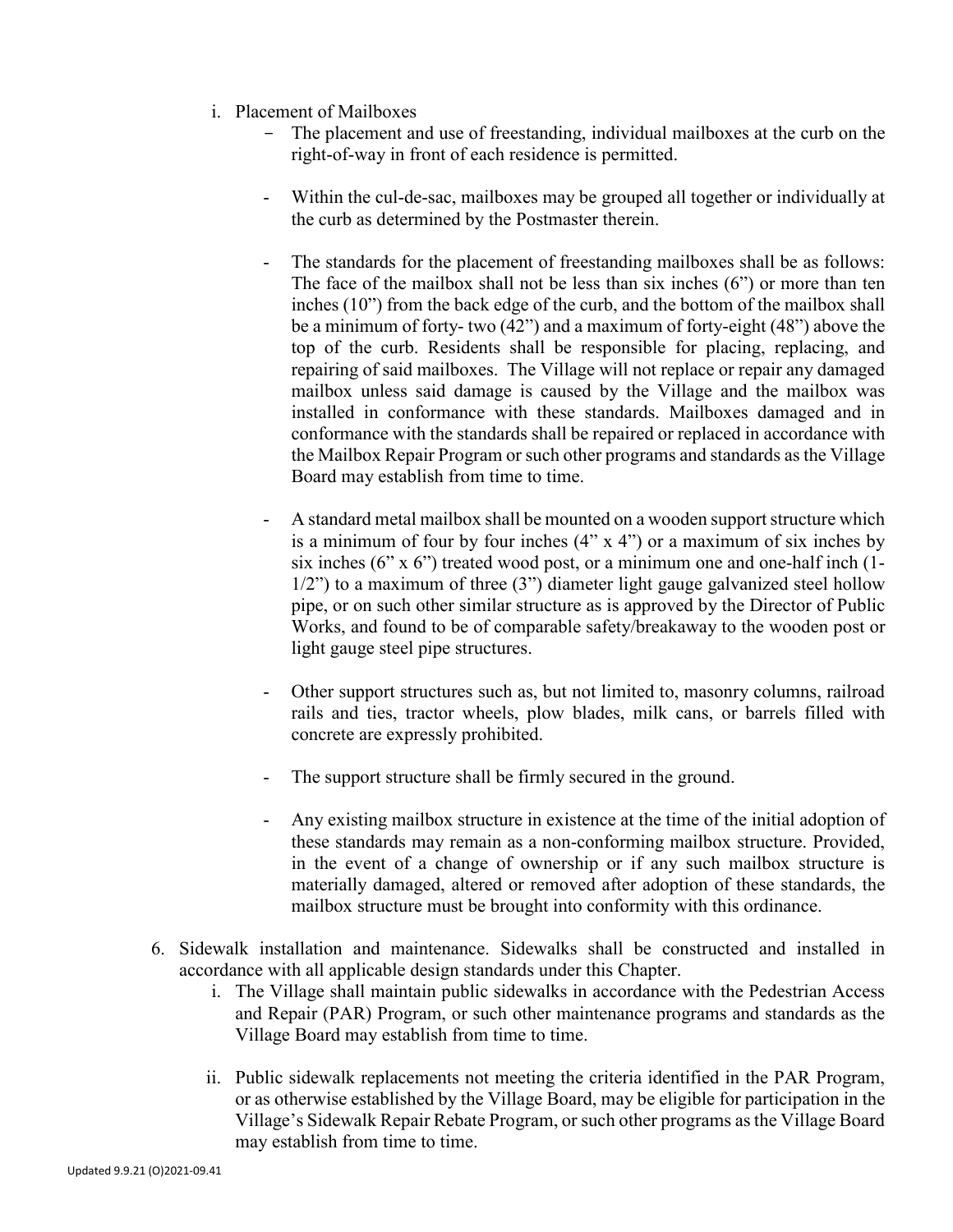- (C) No person may install any organic or inorganic materials, structures, or improvements within the parkway without prior written approval by the Village of Huntley Public Works Director. The Public Works Director may issue permits for private improvements within Village rights-of-way consistent with the requirements and standards of this Chapter. No item shall be installed / placed within 2' of a sidewalk, or a sidewalk ramp. No illumination items are allowed, that, in the opinion of the Public Works Director, constitutes a hazard or a nuisance. Items located on top of a manhole frame shall not exceed 20 pounds.
- (D)Encroachment or obstruction of public property. Except as authorized by this Section, no person shall cause, create or make any encroachment or obstruction within any public right-of-way or parkway or upon other Village property, including without limitation the placement of plantings, boulders, posts, signs, or other structures.
- (E) Parkway Trees and Landscaping
	- 1. No person shall plant any tree, bush, or shrub in any street parkway or other public place without a permit issued by the Director of Public Works.
	- 2. No person shall remove, trim, prune, cut down, or injure any tree or shrub growing in any Village right-of-way, parkway, or other Village property without a permit issued by the Director of Public Works.
	- 3. No person shall attach any sign, advertisement, or notice to any tree, pole or shrub in any Village right-of-way, parkway, or other Village property.
	- 4. Any tree or shrub growing on private property that overhangs a sidewalk, street, parkway or other public place in the Village shall be trimmed, pruned, and maintained in accordance with this Section by the owner of the property on which the tree or shrub stands. The owner shall promptly remove any overhanging tree, branch or limb that is at risk of falling on or across any street, sidewalk, parkway, or other public property or that otherwise poses a hazard to public safety.
	- 5. The Village shall have the right, but not the obligation, to prune trees, branches, or limbs growing on private property that overhang a public right-of-way or other village property as necessary to preserve public safety and protect against damage to public property. The Village shall also have the right, but not the obligation, to prune overhanging trees, branches, or limbs, that create sight distance or visibility hazards to motorists or pedestrians, including at intersections where traffic and street signage may be obstructed.
	- 6. Wires and Poles
		- i. It is unlawful to attach any wire, rope, or similar material to any tree or shrub growing in a public parkway, right-of-way, or other Village property without prior written permission of the Public Works Director.
		- ii. Any person or entity given permission to maintain poles and wires in the streets, alleys or other public places in the Village shall, except as may otherwise by authorized by a franchise concerning the subject, keep such wires and poles away from (so far as reasonably possible under the circumstances) any trees or shrubs in the vicinity so as to avoid contact, hazard, or injury to such trees or shrubs. Maintenance of poles and wires within public rights-of-way shall be subject to the direction and supervision of the Director of Public Works consistent with this ordinance.
	- 7. Upon request or application of an adjacent property owner, the Village may elect to participate in the cost of planting or replacing parkway trees in accordance with the Parkway Tree Replacement Program, or such other programs as may be established by the Village Board from time to time.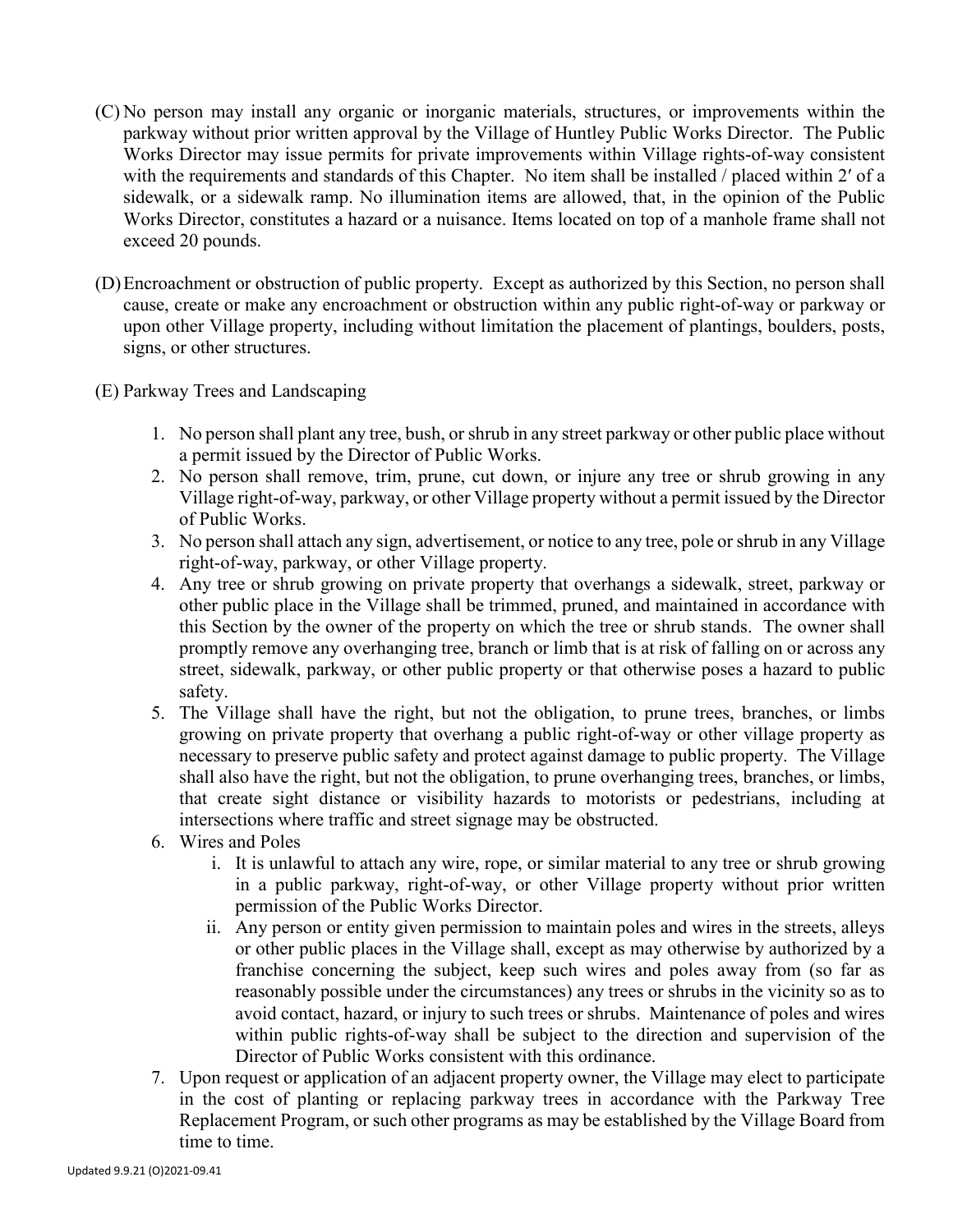Penalty, *see* § 155.999

# **§ 155.033 STREET LIGHTING**

- (A)*Purpose.* It has been determined that the creation of specific street lighting improvement standards establishes uniformity in development and furthers the health, safety, and general welfare of citizens of the Village.
- (B) Each subdivider or subdivision owner shall provide for the adequate lighting of public streets within the proposed subdivision in accordance with Village standards and requirements established by the Village Engineer, Commonwealth Edison or any subsequent power supplier, in accordance with the provisions of Section 155.187, and subject to the approval of the corporate authorities of the Village. It shall be the responsibility of the subdivider or subdivision owner to pay the installation cost of all such lighting.

Penalty, see § 155.999

### **§ 155.034 PUBLIC WATER SUPPLY**

An adequate system of water mains sufficient to supply all present and future needs provided by a looped main no less than eight inches diameter that provides a minimum of two separate sources of pressure and volume. Final design shall meet the approval of the Village Engineer and the Fire Protection District. Penalty, see § 155.999

# **§ 155.035 COST PARTICIPATION**

A subdivider of any project that involves the Village as a participant in certain defined costs by agreements shall include the Village in the notification process coincidental with the advertisement for bids. A representative of the Village shall be invited to the bid opening to consider the acceptance or rejection of the concerned bid items.

Penalty, see § 155.999

# **§ 155.036 UTILITY INSTALLATION**

All utilities to service an individual lot except sewer and water are to enter along the lot lines and be placed at a depth of no less than eighteen inches or at whatever depth is required by Village code or ordinance, whichever is greater. Utilities shall not cross lots on angles other than 90 degrees. No utility except for sewer and water can be placed diagonally across or through a lot. (Ord. 93-10-14-01, passed 10-14-93) Penalty, see § 155.999 **§ 155.037 VARIATIONS AND EXCEPTIONS**

In the case where there are particular difficulties or peculiar hardship in carrying out the literal provisions of this chapter, the Plan Commission may recommend variations from these requirements in specific cases which, in its opinion, do not affect the general plan or the spirit of this section, and recommendations shall be communicated to the Village Board or the governing county authorities. Such recommendation may be made by referring the variation matter to the Board of Trustees before the Plan Commission makes any further consideration of or takes any further action on the subdivision application in question; or such recommendation may be made at the same time that the Plan Commission recommends action on the entire subdivision application. The Village Board may upon receipt of recommendations of the Plan Commission approve, deny or refer back to Plan Commission for further consideration, variations from these requirements in specific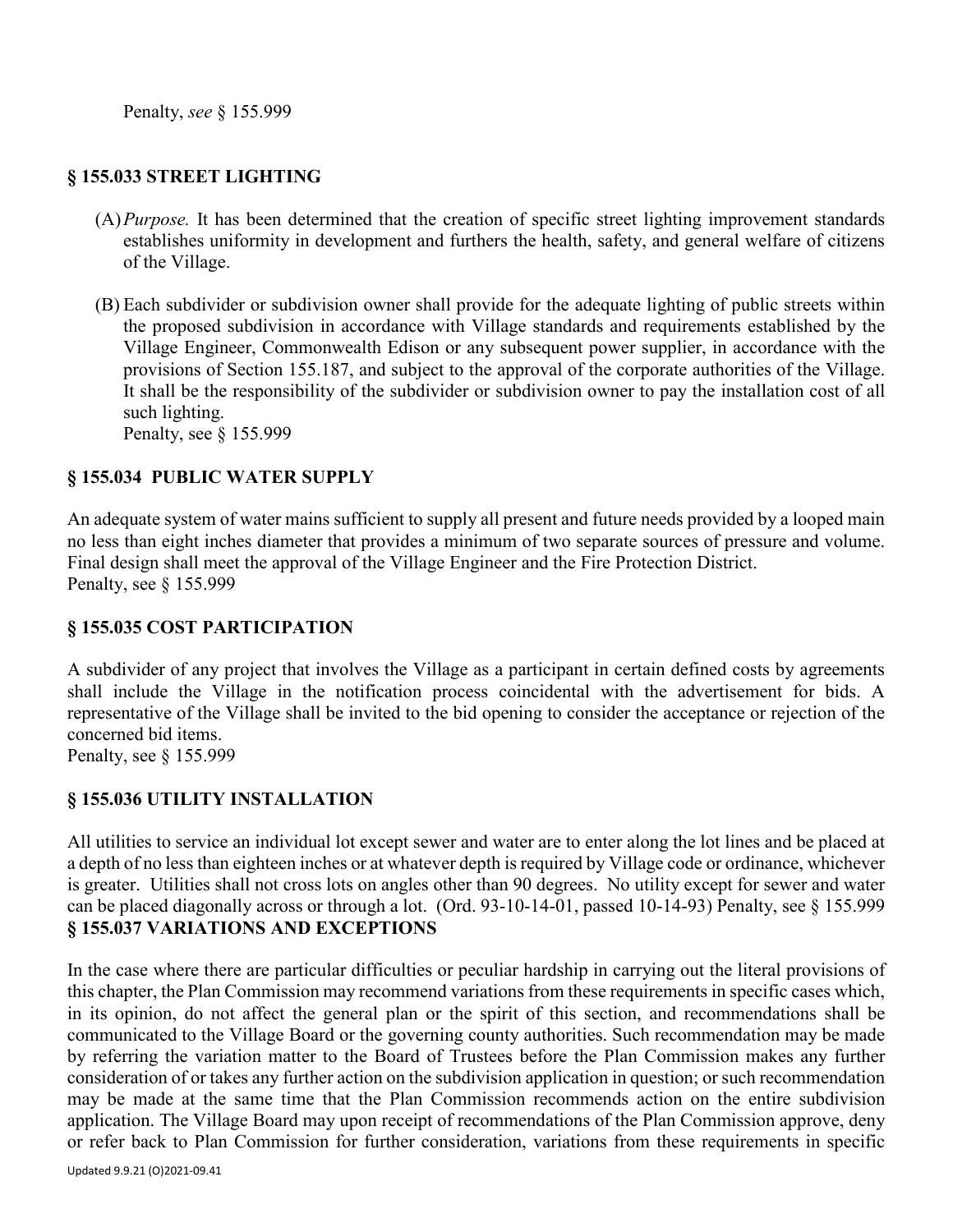cases which, in its opinion, do not affect the general plan or the spirit of this section, and when applicable forward approval of such variations to the county authorities.

# **§ 155.038 BUILDING PERMIT**

No building permit shall be issued by any governing official for the construction of any structure within a subdivision as defined herein, until all fire hydrants are operational and all roadways are capable to support emergency equipment.

#### **§ 155.039 OCCUPANCY PERMIT**

No Final Occupancy Permit shall be granted by any governing official for the use of any structure within a subdivision approved for platting and re-platting until required utility facilities have been installed and made ready to service the property, and that roadways providing access to the subject lot or lots have been constructed, or are in the course of construction sufficiently completed to meet the approval of the Village Engineer, which in the case of corner lots shall include both streets upon which the property is located. Record drawings must be submitted and approved by the Village Engineer prior to the issuance of an Final Occupancy Permit.

#### **§ 155.040 ENFORCEMENT**

No plat of any subdivision shall be entitled to be recorded in the County Recorder's office or have any validity until it shall have been approved in the manner prescribed by this chapter.

#### **§ 155.041 ACREAGE FEES**

At the time of approval and before the recording and filing of the approved plat of subdivision, an acreage fee of \$1,500 to \$3,000 per acre or portion thereof shall be paid by the subdivider to the Village to offset capital cost. The President and Village Board may determine the method of payment and grant extensions on the time of payment at their discretion.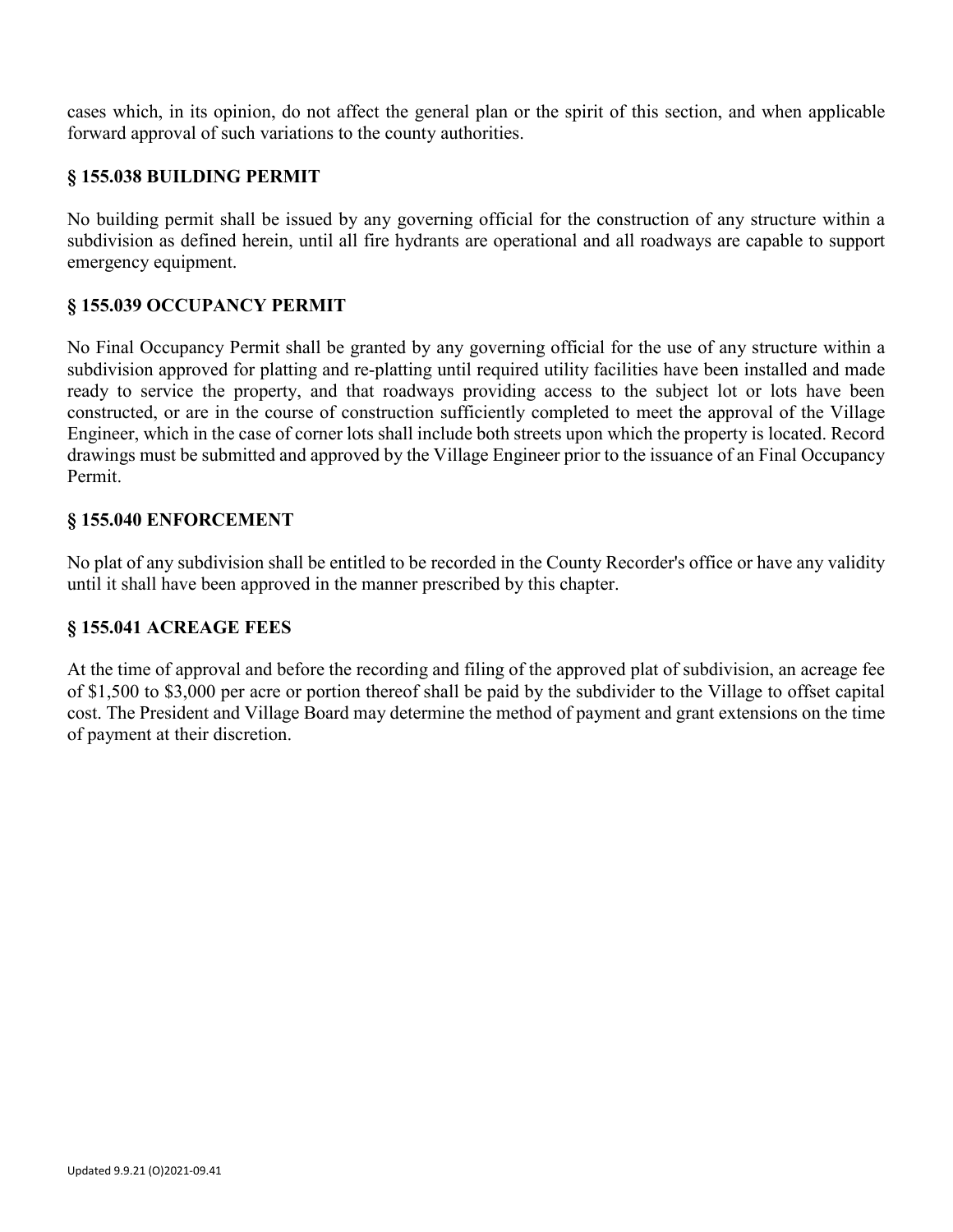# **TITLE XV LAND USAGE**

# **CHAPTER 155: SUBDIVISION REGULATIONS**

*Design Standards-Engineering and Administrative Procedures*

- 155.055 Introduction 155.056 Definitions 155.057 Scope 155.058 Pre-design conference 155.059 Drawing preparation requirements 155.060 Specification requirements 155.061 Design computation requirements 155.062 Opinion of probable cost 155.063 Plan review, inspection and administration fees 155.064 Other permit applications and approvals 155.065 Revisions to approved drawings and specifications 155.066 Construction supervision 155.067 Existing facilities 155.068 Record drawings 155.069 Final processing and acceptance
- 155.070 Waiver of design standards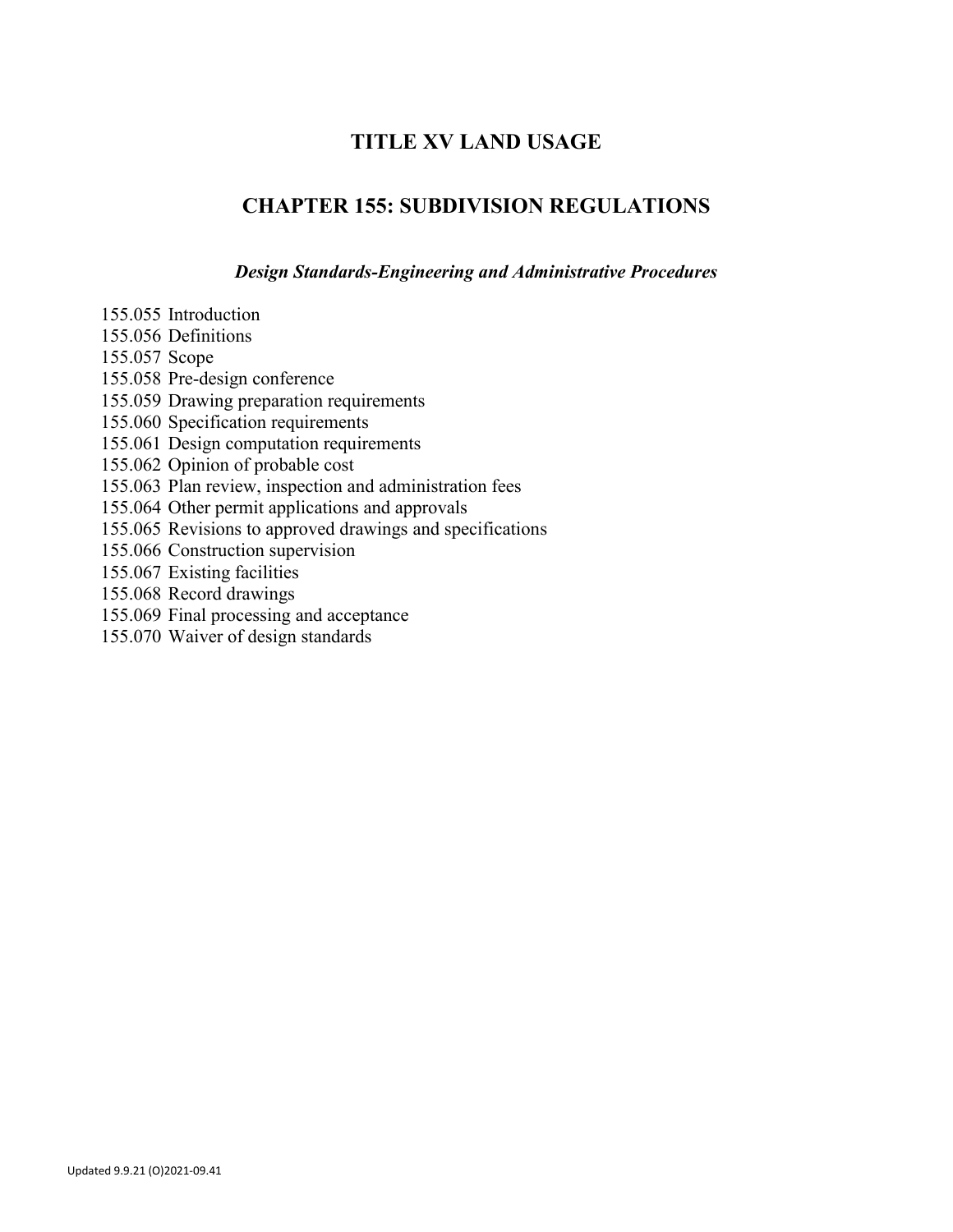### *DESIGN STANDARDS—ENGINEERING AND ADMINISTRATIVE PROCEDURES*

### **§ 155.055 INTRODUCTION**

These standards have been prepared to insure that the design and construction of public improvements will meet the minimum requirements of the Village. The intent of §§ 155.055 through 155.069 is to provide an overview of requirements and procedures required by this chapter, which govern the design and construction of public improvements. These standards are also intended to provide uniform design criteria for facilities designed for or directly by the Village, as well as provide specifications for private development within the Village. Whenever municipal infrastructure is to be repaired, replaced or newly installed within the incorporated limits of the Village or contiguous territory not more than one-half mile beyond the incorporated boundary of the Village, the following design standards shall govern. This includes, but is not limited to subdivisions, site improvements and capital projects (road construction, sewer and water installations, storm water management facilities, etc.).

#### **§ 155.056 DEFINITIONS**

See § 155.003

### **§ 155.057 SCOPE**

In addition to the Village, the review and approval of contract documents for certain types of improvements may also fall within the jurisdiction of other public agencies. These standards are not intended as a substitute for the requirements of other public agencies. It shall be the subdivider's responsibility to ensure that the proposed contract documents meet the requirements of all other public agencies and that any and all permits and bonds required by such agencies are secured.

#### **§ 155.058 PRE-DESIGN CONFERENCE**

It is recommended that after preliminary plat approval and prior to the development of detailed drawings, the Sub-divider and the Design Engineer meet with the Village Engineer to review Village requirements and any other proposed projects or existing conditions that may affect the final project design. The request for this preliminary meeting, if desired, shall be initiated by the Design Engineer.

# **§ 155.059 DRAWING PREPARATION REQUIREMENTS**

All drawings submitted for approval shall bear the name of the Design Engineer, his/her signature, the imprint of the Professional Engineer seal, and his/her address and telephone number. Where feasible, drawings shall consist of 24-inch x 36-inch sheets. Drawings shall be clear and legible, and shall be drawn to a conventional, even scale, which will permit all necessary information to be plainly shown. All elevations shall be referenced to U.S.G.S. datum and benchmarks shall be noted. All materials proposed for use on the project shall be indicated on the drawings. All proposed improvements and all existing municipal and privately owned utilities shall be shown in both plan and profile at the Village Engineer's discretion.

# **§ 155.060 SPECIFICATION REQUIREMENTS**

Updated 9.9.21 (O)2021-09.41 (A)Technical specifications shall be complete in themselves, except that appropriate specific sections of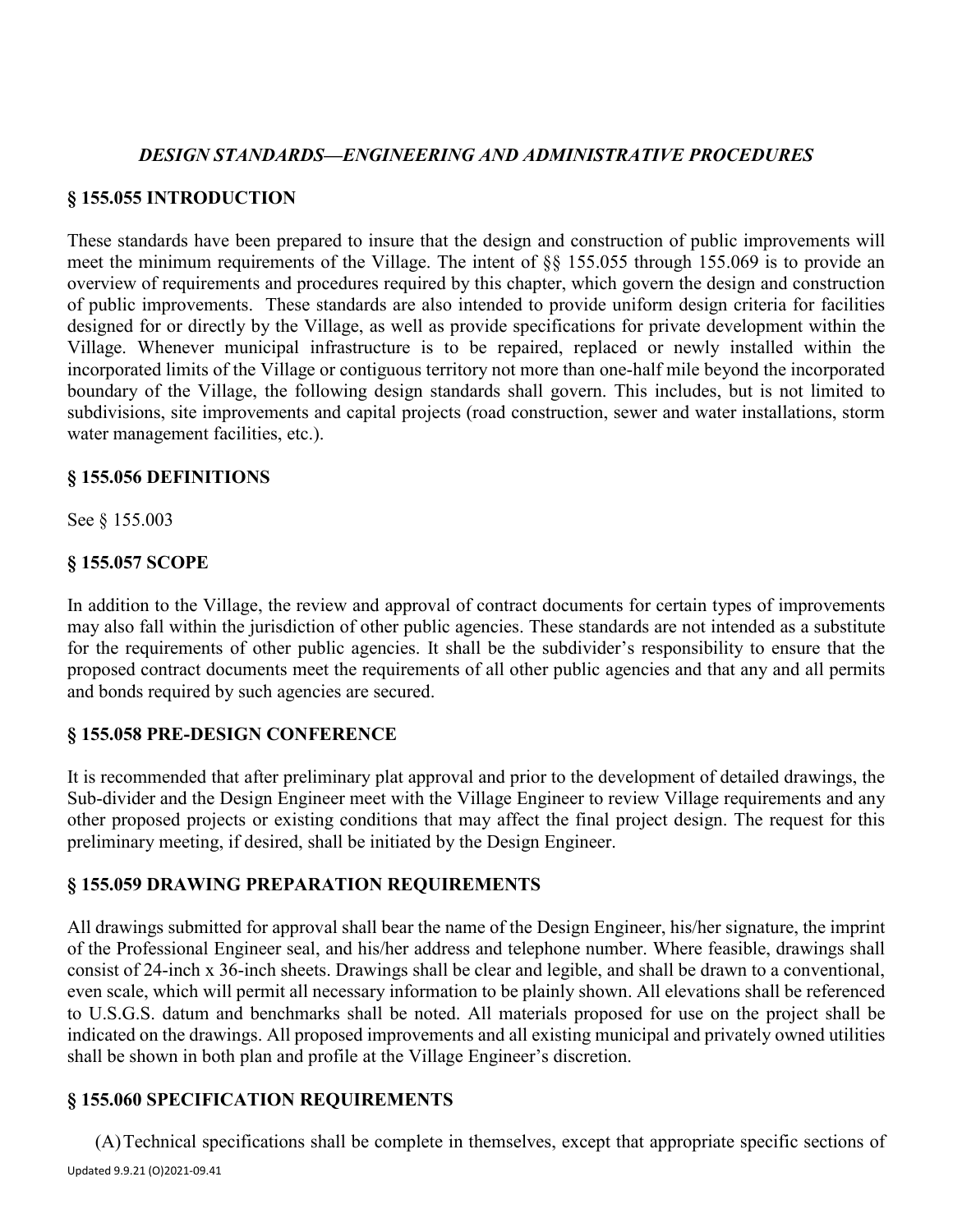the most recent editions of the "Standard Specifications for Road and Bridge Construction," as published by the Department of Transportation, State of Illinois, The Standard Specifications for Water and Sewer Construction In Illinois as published by the Illinois Society of Professional Engineers, The Manual for Uniform Traffic Control Devices, as published by the Federal Highway Administration, the Kane County Stormwater Ordinance, as published by Kane County and adopted by the Village of Huntley, and the various standard published material specifications prepared by associations such as the American Society for Testing and Materials (ASTM) and the American Water Works Association (AWWA), may be incorporated by reference.

(B) The specifications shall include, but not be limited to, all information not shown on the drawings which is necessary to establish in detail the quality of materials and work required in the project, allowable parameters for testing the various parts of the project and instructions for testing material and equipment. Wherever there is conflict between the written specifications, and the drawings, the more stringent requirements, as determined by the Village, shall apply. The specifications shall include a clause that all work included shall be guaranteed by the contractor to be free from defects in construction and materials and in conformance with the approved drawings and specifications. A statement of comprehensive liability insurance shall also be provided as required in §§ 155.150 through 155.163.

# **§ 155.061 DESIGN COMPUTATION REQUIREMENTS**

The Design Engineer shall make design computations for all phases of the project when such computations are required to facilitate review by the Village Engineer. Said computations shall be neat and legible and in a form considered acceptable by the Village Engineer. Said computations shall include, but not necessarily be limited to, the following:

Detention reservoir capacity design Compensatory flood plain storage Wetlands mitigation Fire flow determination and water main sizing Storm sewer system design, including inlet capacity Sanitary sewer design Structural strength design for conduits more than 20 feet below finished grade

# **§ 155.062 OPINION OF PROBABLE COST**

The Design Engineer shall prepare an itemized opinion of the probable cost of the work which shall be approved by the Village Engineer. The opinion shall delineate public and private (onsite) improvements when applicable.

# **§ 155.063 PLAN REVIEW, INSPECTION AND ADMINISTRATION FEES**

(A)All required land improvements proposed to be made under the provisions of this section shall be inspected during the course of construction by a duly designated representative of the Village. All fees and costs connected with the review of the drawings and specifications for the improvements and inspection of the construction of the improvements, including final approvals and project guarantee reductions, shall be paid by the developer or subdivider. The developer of a single lot residential property shall pay a nonrefundable fee of \$500 for a single- family dwelling and \$750 for a multifamily dwelling to cover the costs of site plan review, a site visit (if necessary), a letter of comments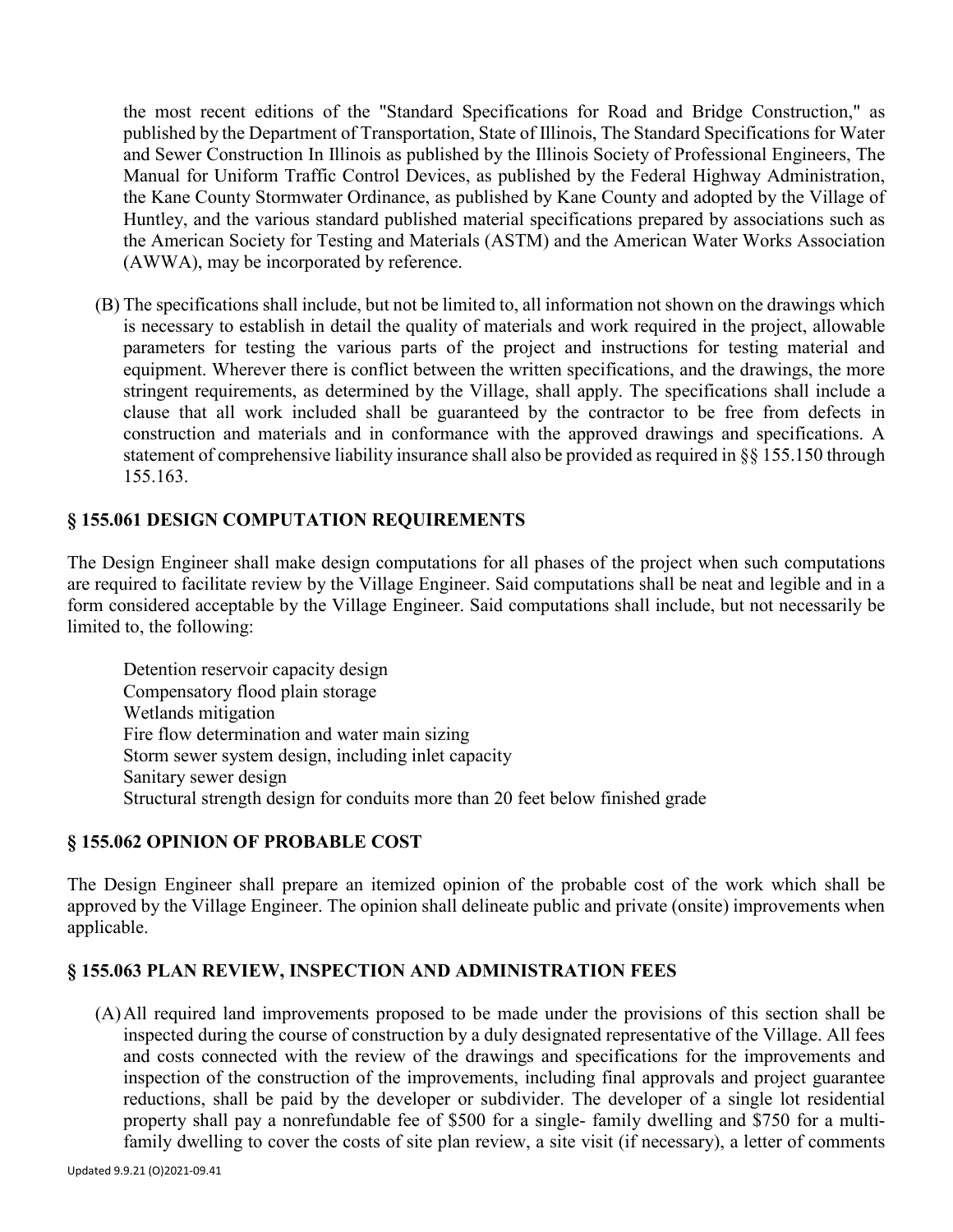and recommendations, a follow-up review and a final letter of approval recommendation. The developer of a single lot commercial property and the developer of a subdivision or P.U.D. (residential and commercial) shall submit a non-refundable fee equal to the sum of 1.5% of the amount of the design engineer's opinion of probable cost for required land improvements, The developer shall deposit with the Village the sum of \$1,500 at the time it submits a preliminary plat for review. Said \$1,500 shall be credited toward the actual calculated review fee computed hereunder. Any remaining amounts due hereunder shall be paid prior to the issuance of a final letter of approval recommendation or to the approval of the final plat of subdivision.

(B) The cost for inspection of the installation of required land improvements shall be billed to the subdivider or developer by the Village based on the actual hours spent at the project site, plus travel and expenses, by Village retained personnel. Any additional administrative or legal costs, including updating Village plans and atlases from required record drawings, the Village may incur, shall be billed to the developer or subdivider by the Village. Penalty, see § 155.999

# **§ 155.064 OTHER PERMIT APPLICATIONS AND APPROVALS**

Other governmental agencies may review and approve for construction all or certain parts of the work included in a project and may require a permit for such work. They may also require that the Village execute an application for a permit. When such permit application is required, the Design Engineer shall prepare it. The subdivider shall secure all required permits and necessary authorizations from other governmental agencies.

# **§ 155.065 REVISIONS TO APPROVED DRAWINGS AND SPECIFICATIONS**

The Village Engineer shall approve any deviations from previously approved drawings or specifications affecting capacity, stability or operations of the system in writing before such changes are made. Minor changes not affecting capacity, stability or operation of the system will not require formal approval, but must be approved in writing by the Field Inspector.

#### **§ 155.066 CONSTRUCTION SUPERVISION**

The Village Engineer and/or Field Inspector shall perform inspection and observation of improvements construction for private project developments; full-time inspection and performance certifications are the responsibility of the Design Engineer or other independent professional employed by the subdivider. Confirmation of approved grades and utility installation and preparation of record drawings are likewise the responsibility of the Design Engineer or other independent professional employed by the subdivider.

#### **§ 155.067 EXISTING FACILITIES**

Drawing and specifications shall provide for the continuous operation of existing facilities without interruption during construction, unless otherwise specifically authorized by the Village Engineer.

#### **§ 155.068 RECORD DRAWINGS**

Reproducible record drawings signed and sealed by the Design Engineer shall clearly show any and all changes from the approved drawings. Record drawings shall be submitted to the Village Engineer prior to the subdivider's request for final inspection of the required improvements. The record drawings shall be based on actual measurements of both horizontal and vertical dimensions, made after the completion of the work. Record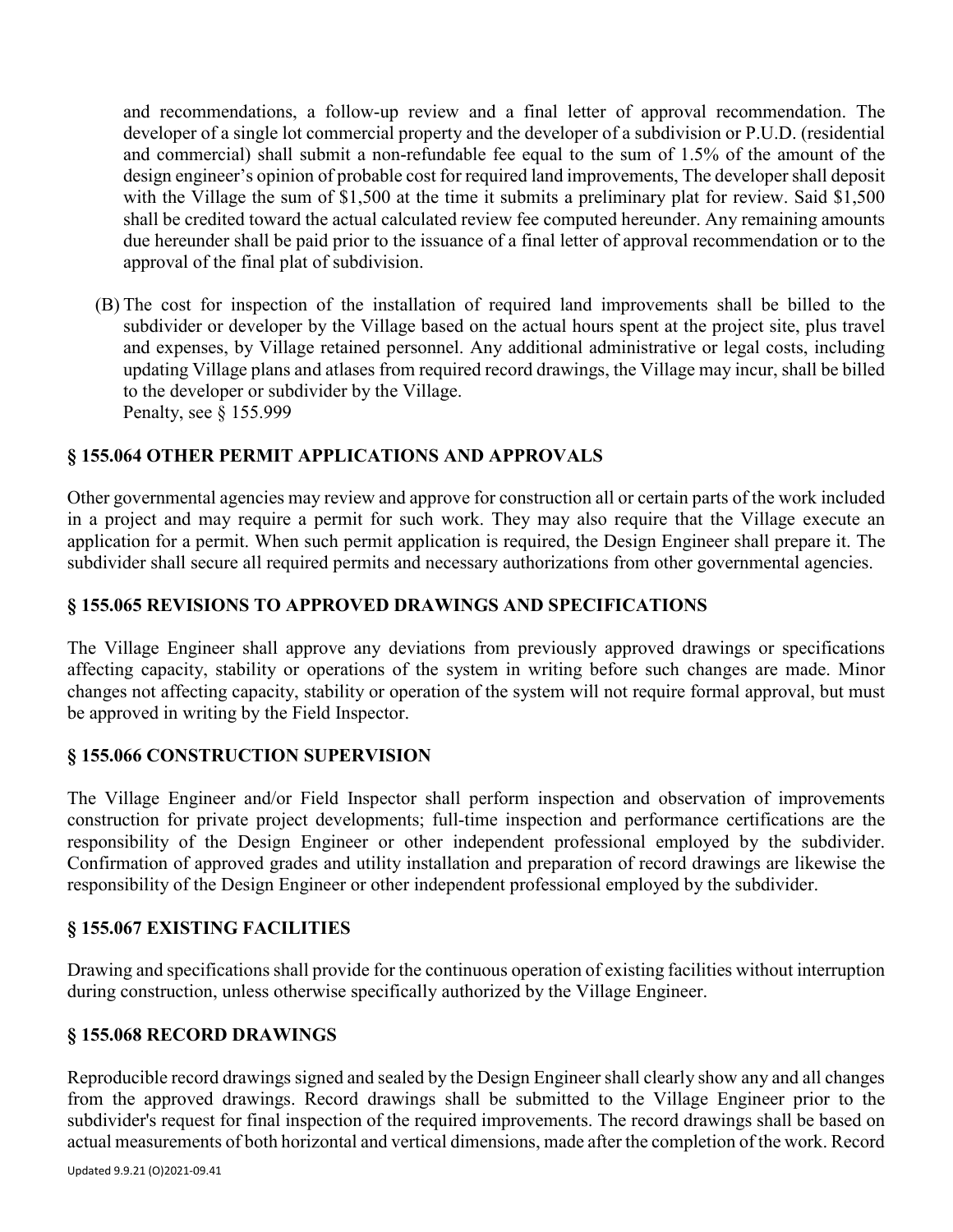drawings shall be in the form of a complete set of approved engineering drawings modified to show as-built information. The drawings shall include, but not be limited to, the following information:

- a. As-built topographical data taken at the locations identified on the approved engineering plans. This information must include as-built spot elevations and contours.
- b. Locations, depths, slopes and pipe sizes for all utilities installed.
- c. Water service (b-box) locations;
- d. Sanitary service locations;
- e. Fire hydrant locations;
- f. Location of street light poles and cable run to power source;
- g. Location and rim and invert elevations of structures
- h. Drainage swale grades and capacity calculations;
- i. Storm water detention basin contours, volume calculations and a statement from the design engineer certifying that the stormwater management facilities meet or exceed the requirements of the approved design.

Two digital copies of the record drawing and the final, recorded plat of subdivision (AutoCAD) shall be submitted along with six plotted or photo reproduced copies.

# **§ 155.069 FINAL PROCESSING AND ACCEPTANCE**

- (A)Upon written request of the subdivider, and after the required improvements have been completed and record drawings have been submitted, the Village Engineer shall make a final inspection of the completed work. The Village Engineer shall then prepare a final punch list, itemizing all items not meeting the requirements of the approved drawings and specifications. Upon completion of all items listed in the final punch list, the subdivider shall request, in writing, a final inspection. When all items are found to meet the requirements of the Village and the approved drawings and specifications, the Village Engineer shall notify the Village Manager, in writing, of his recommendation for approval and acceptance of the improvements.
- (B) The Village Manager shall schedule the acceptance for the next available regular Village Board Committee of the Whole meeting. Prior to final acceptance of the public improvements, the subdivider shall submit a 10% maintenance bond for the full value of the public improvements as estimated by the subdivider's engineer and approved by the Village Engineer. Said maintenance bond shall be the developer's guarantee against defects of the public improvements / workmanship, and shall terminate three years after acceptance of maintenance of the public improvements by the Village Board. Maintenance bond and acceptance of trees required in Chapter 145 "Tree and Landscape Regulations" shall be determined in accordance with said Chapter. Upon acceptance by the Village Board, the balance of the public improvements construction guarantee shall be released to the subdivider.
- (C) Written acceptance request as stated in Paragraph (A) must be submitted between April 1st and September 1st (of the same calendar year). Final acceptance by the Village Board of Trustees must occur by October 15<sup>th</sup> of the same year as the written acceptance request. Failure to meet the October 15<sup>th</sup> date will result in deferral of the acceptance procedures to the following calendar year.

# **§ 155.070 WAIVER OF DESIGN STANDARDS**

Where conditions so warrant, the Village Board of Trustees may consider waiving any of the requirements found in these standards upon appeal by the subdivider.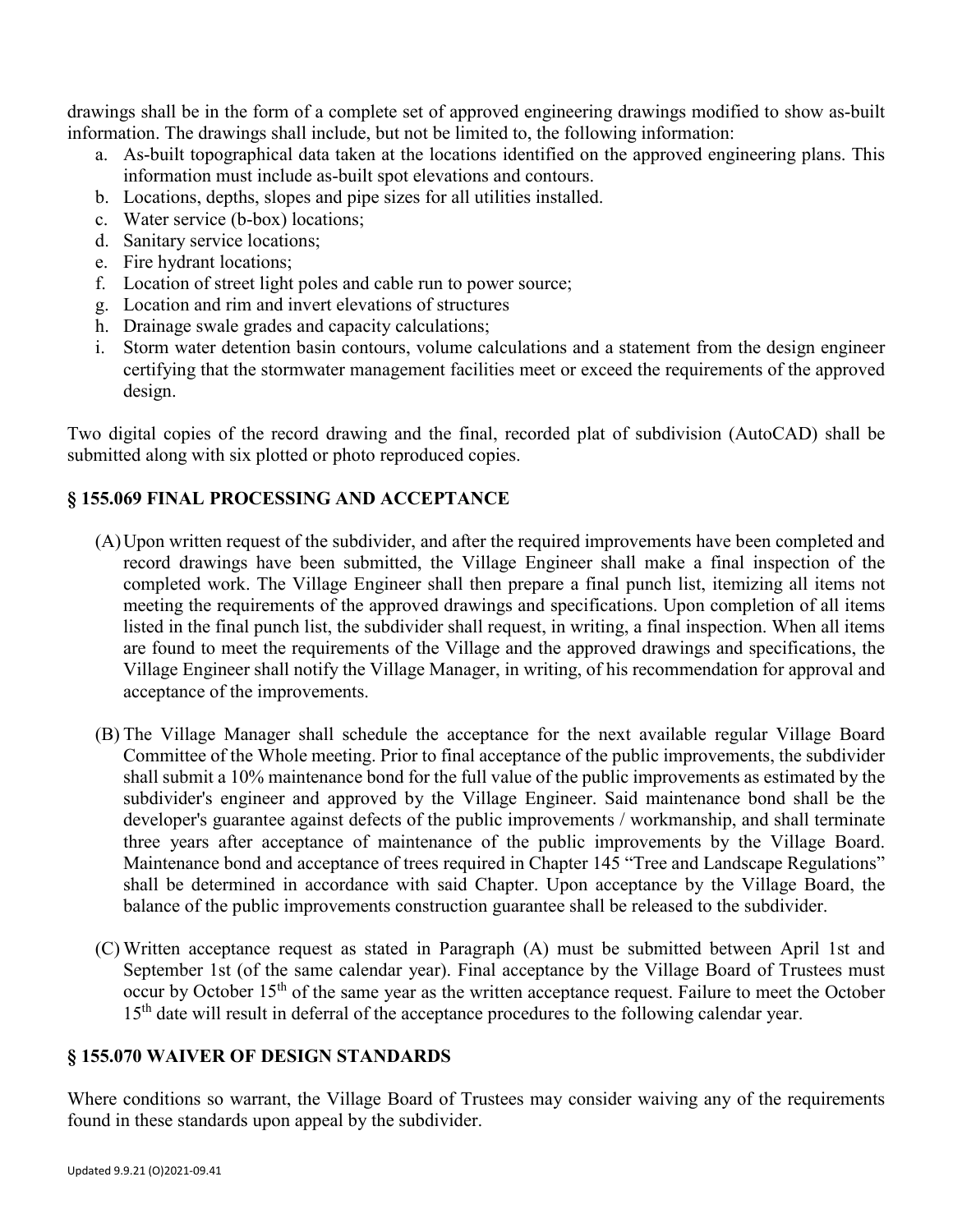# **TITLE XV LAND USAGE**

# **CHAPTER 155: SUBDIVISION REGULATIONS**

*Design Standards—Erosion Control, Protection and Restoration Requirements*

- 155.080 Introduction 155.081 Erosion control 155.082 155.083 155.084 155.085 155.086 155.087 155.088 Interruption to utilities and damage to surface improvements 155.089 Traffic control 155.090 Pavement crossing 155.091 Trenching 155.092 Bracing and sheeting 155.093 Bedding and backfill requirements
- 155.094 Restoration of existing improved surfaces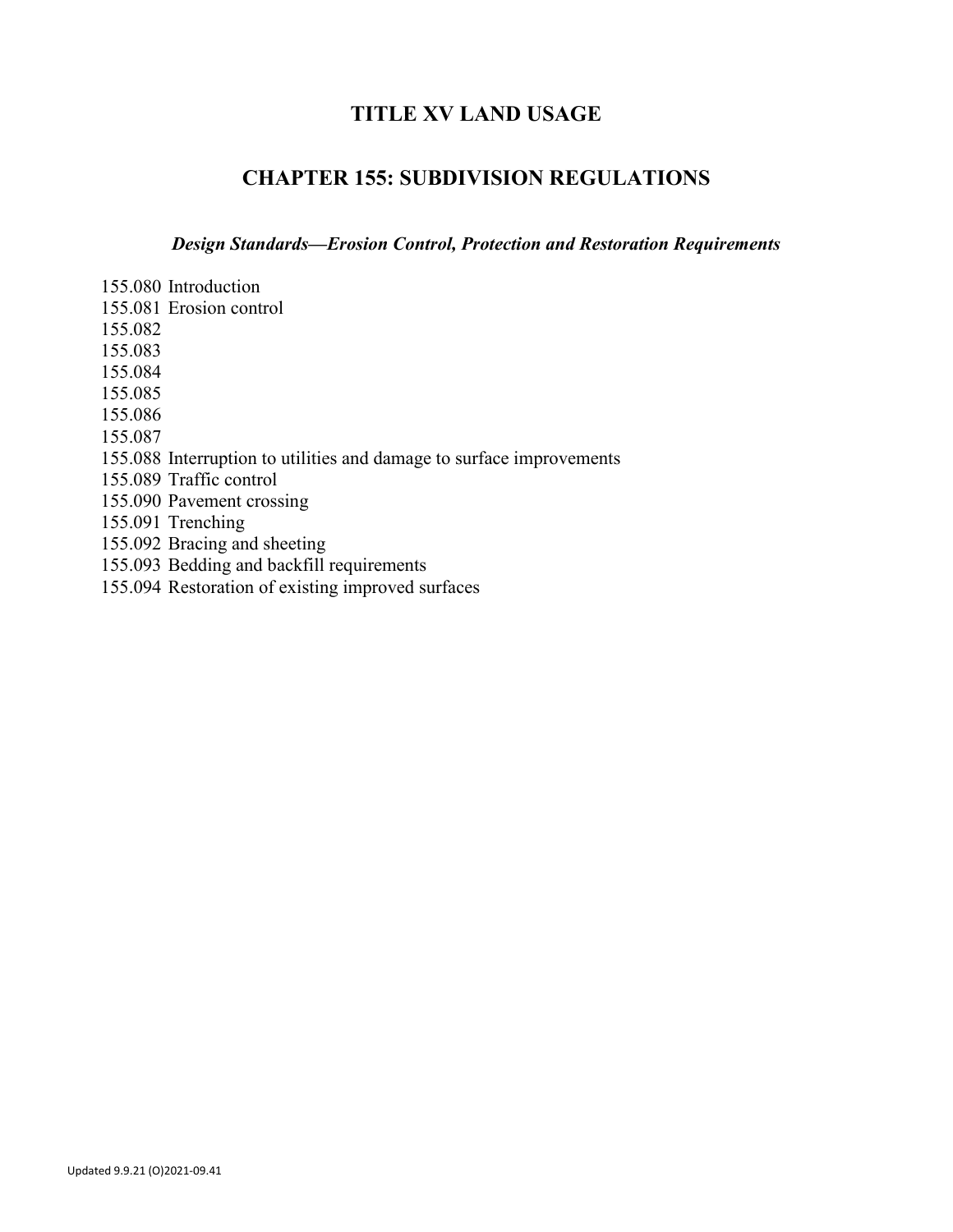# *DESIGN STANDARDS—EROSION CONTROL, PROTECTION AND RESTORATION REQUIREMENTS*

#### **§ 155.080 INTRODUCTION**

Project construction required in connection with a development often occurs in or adjacent to areas with existing surface or underground improvements. The intent of this subchapter is to specify Village requirements relative to construction affecting existing and future improvements and the restoration of existing improvements. Drawings and specifications presented for Village approval shall provide for the implementation of the requirements of this subchapter. All erosion control and protection shall be in accordance with the Kane County Stormwater Ordinance as adopted by the Village of Huntley.

#### **§ 155.081 EROSION CONTROL**

Erosion and sediment control due to run-off, equipment leaving and entering a construction site, wind, etc., is required for all construction, including individual single family lots, in the Village. Site engineering or grading plan for projects shall either contain specific provisions for erosion control or a separate erosion control plan. The provisions or plan will follow accepted practices as detailed in the Kane County Stormwater Ordinance and the Illinois Urban Manual. Additional measures may be required at any point during construction as directed by the Village Engineer.

Steep slopes (exceeding 4:1) are prohibited unless alternative designs are approved by the Village Engineer and Director of Public Works. Natural vegetation should be retained, especially next to lakes, creeks, or other natural water sources in accordance with the Kane County Stormwater Ordinance as adopted by the Village of Huntley.

If a project consists solely of a grading permit or if earth work commences prior to final project approval, a separate bond or letter of credit will be required in the amount specified as follows:

| 1. Less than 1.0 acre   | \$3,000/acre                        |
|-------------------------|-------------------------------------|
| 2. 1 to 10 acres        | $$3,000 + 1000/$ acre over one acre |
| 3. Over 11 to 100 acres | $$12,000 + 500/$ acre over 11 acres |

Penalty, see § 155.999

**§ 155.082 - See § 155.135 and § 155.136 § 155.083 - See § 155.135 and § 155.136 § 155.084 - See § 155.135 and § 155.136**

- **§ 155.085 See § 155.135 and § 155.136**
- **§ 155.086 See § 155.135 and § 155.136**
- **§ 155.087 RESERVED**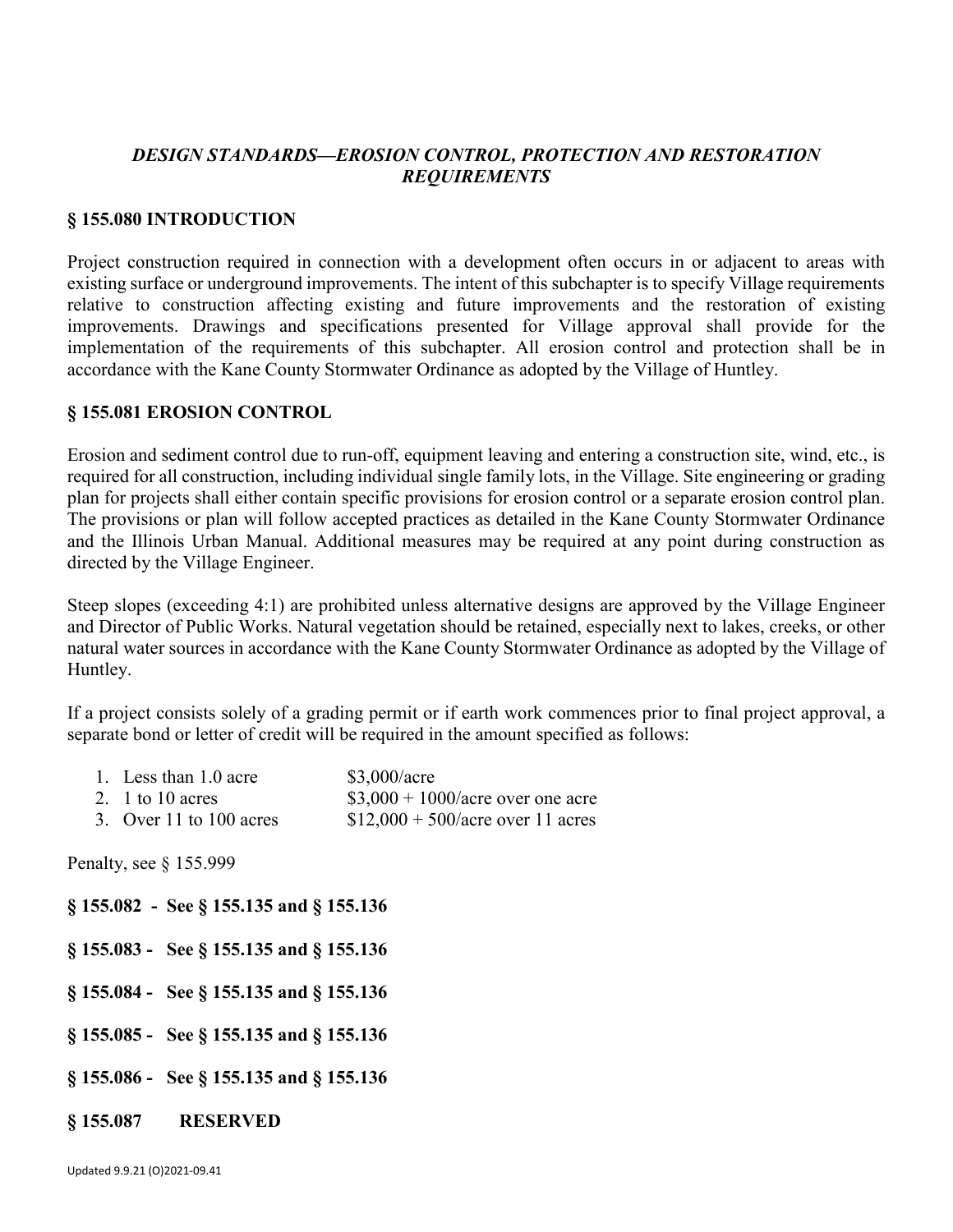# **§ 155.088 INTERRUPTION TO UTILITIES AND DAMAGE TO SURFACE IMPROVEMENTS**

- (A)A minimum of 48 hours prior to commencement of work, J.U.L.I.E (1-800-892-0123) must be notified for location of any existing utilities. All reasonable precautions shall be taken against damage to existing utilities.
- (B) In the event of a break in an existing water main, gas main, sewer or underground cable, the contractor shall immediately notify a responsible official from the organization operating the utility interrupted. The contractor shall lend all possible assistance in restoring service and shall assume all costs, charges or claims connected with the interruption and repair of such services unless it is determined that the utility has not been properly located.
- (C) In the case of Village utilities, the cost of such work will be billed to the contractor. Penalty, see § 155.999

### **§ 155.089 TRAFFIC CONTROL**

- (A)All work within public rights-of-way shall conform to the requirements of the latest edition of the Manual of Uniform Traffic Control Devices for Highway Control and Maintenance Operations as published by the Department of Transportation, State of Illinois. The provisions of these standards will be enforced:
	- 1. When an opening is made into the existing pavement;
	- 2. When construction takes place adjacent to the edge of the existing pavement;
	- 3. When a utility crossing is made beneath the existing pavement; and
	- 4. When it is necessary to close a lane of traffic due to construction operations.
- (B) Permission for lane or road closure must be obtained from various jurisdictional entities (Village, Township, County, State) as determined by the Village Manager. Several entities must be notified of any potential lane or road closure prior to construction, including, but not limited to the Village Police Department, the Huntley Fire Protection District, Consolidated School District l58, United States Postal Service, and the current licensed residential wastehaulers operating in the Village. Signing will be required in strict conformance to the Traffic Control Manual. No construction operation is to commence until such time that all required signs and barricades have been erected. Penalty, see § 155.999

# **§ 155.090 PAVEMENT CROSSING**

(A)Unless otherwise specifically approved by the Village Engineer, all conduits crossing existing pavements shall be installed by tunneling, jacking or auguring. When the carrier pipe is a conduit intended to operate under internal pressure, a casing pipe of adequate strength for all applied loads shall be used. The nearest face of pits or other open excavations on each side of a traveled pavement shall be at least ten feet from the edge of the pavement.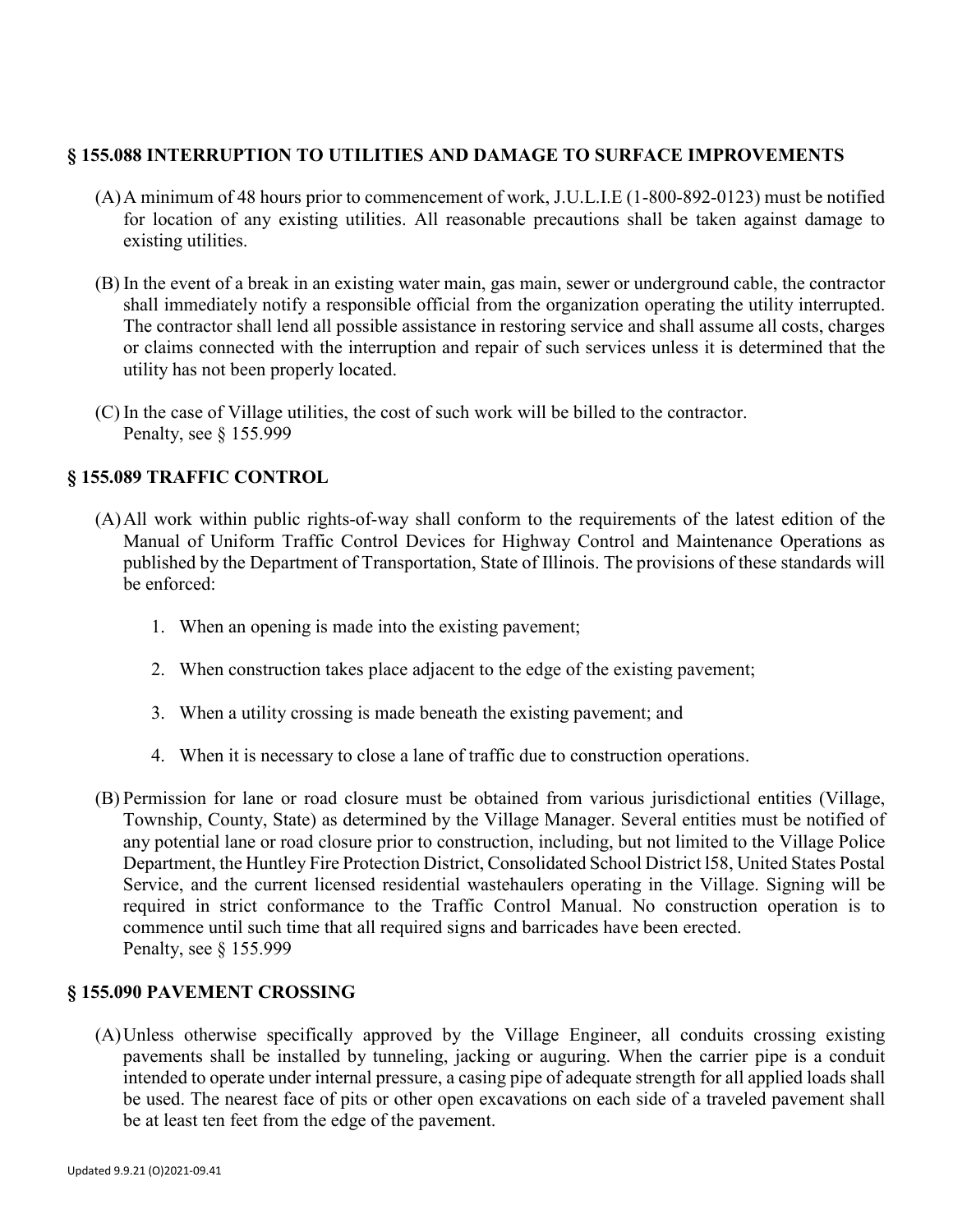(B) When open cutting is allowed or other pavement opening is required, backfill shall be placed prior to the end of the working day unless otherwise authorized by the Village. All excavations shall be backfilled with select Granular Material CA-6, Grade 8 or 9 crushed stone and a temporary bituminous patch of at least two inches in thickness shall be constructed. Upon contractor request FA-6 can be substituted for all but the upper 12 inches of select granular backfill. It is understood that the 2 inch bituminous patch is only temporary. The temporary patch shall be maintained by the developer and / or contractor for a minimum of 30 days. The permanent pavement repair will be completed no later than 6 months after excavation as specified in § 155.094. In lieu of a bituminous patch, a steel plate (minimum of one inch of thickness) over the excavation may be approved upon request by the contractor.

Penalty, see § 155.999

# **§ 155.091 TRENCHING**

- (A)Trenches shall be excavated to the depths and grades necessary for pipelines including allowances for bedding material.
- (B) As determined by the Village Engineer, unsuitable soils found at or below the bottom of the trench shall be excavated to meet firm subsoil.
- (C) Comply with the following maximum trench widths at the top of pipelines:

| <b>Nominal</b>    | Trench                  |
|-------------------|-------------------------|
| <b>Pipe Sizes</b> | Widths                  |
| (inches)          | (inches)                |
| 12 or smaller     | 30                      |
| $14 - 18$         | 36                      |
| $20 - 24$         | 42                      |
| 27-30             | 48                      |
| 33 or larger      | $1-1/3$ times pipe O.D. |

(D)If trench widths will exceed the maximum limitations above, higher strength pipe may be required or a concrete cradle may be used to achieve the necessary load factor. Penalty, see § 155.999

# **§ 155.092 BRACING AND SHEETING**

Open-cut trenches shall be sheeted and braced as required by governing federal and state laws including all OSHA Safety and Health Standards (29CFR 1926/1910), and as may be necessary to protect life, property and the work.

Penalty, see § 155.999

# **§ 155.093 BEDDING AND BACKFILL REQUIREMENTS**

# *Bedding*

Updated 9.9.21 (O)2021-09.41 Bedding shall be provided for all underground pipelines, except where concrete encasement, concrete cradles,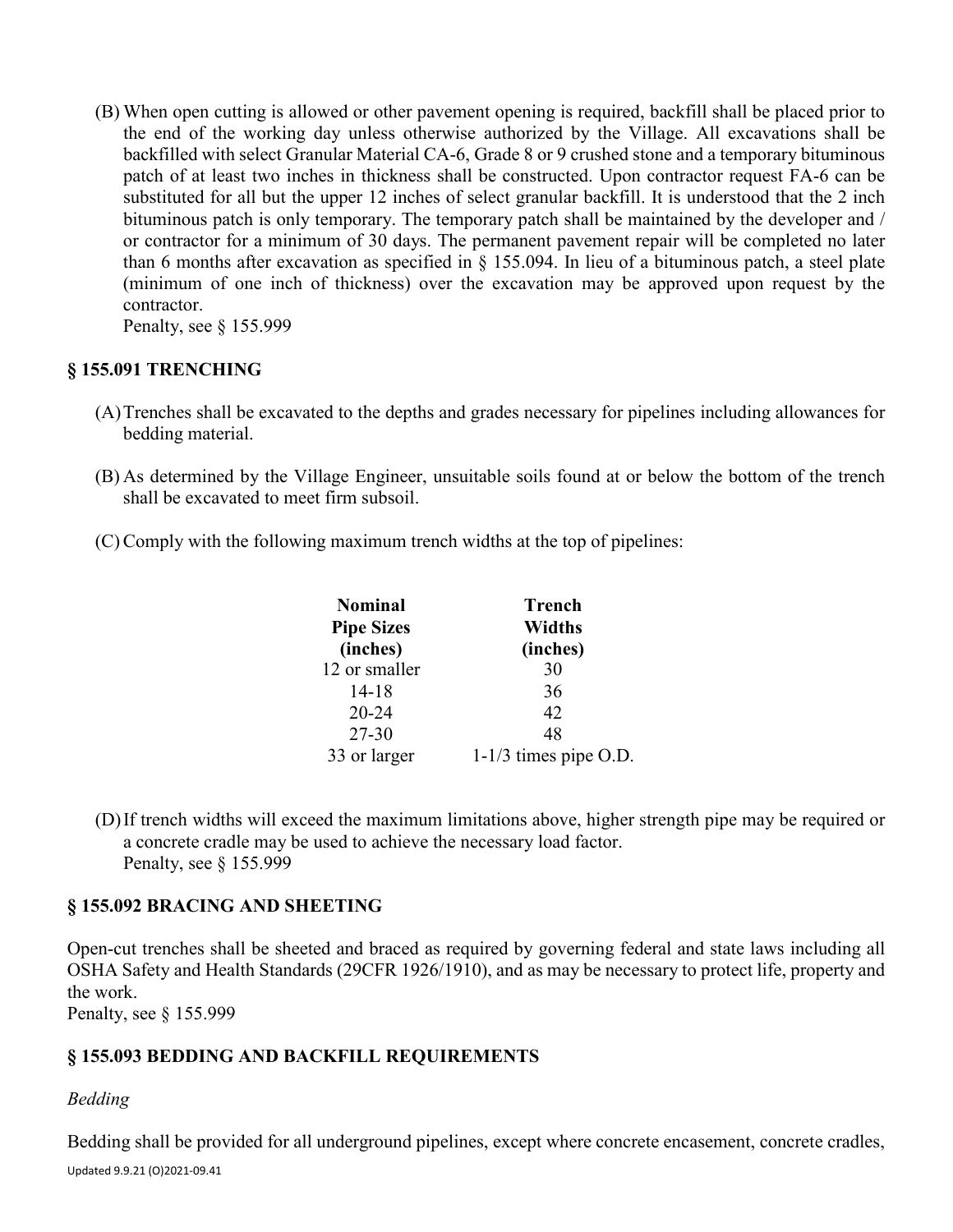boring or jacking are indicated. Bedding shall be a minimum thickness of four inches and consist of gravel or crushed stone 1/4-inch to one inch in size. At a minimum, the bedding material shall conform to the requirements of the "Standard Specifications for Road and Bridge Construction," Illinois Department of Transportation.

The gradations shall conform to gradation CA7, CA8, CA11 or CA13 therein. Note that when PVC or ABS pipe is used, the bedding material shall extend to 12 inches over the top of the pipe. Bedding shall be properly compacted to 95% of modified proctor.

Wherever two or more pipes or conduits are placed in the same trench or excavated area, backfill the trench with granular bedding material to support the uppermost pipe or conduit.

#### *Backfill*

For conduits not requiring selected granular backfill, backfill shall be made with materials available from the trench excavation. The material shall be free from rocks and be carefully placed and compacted in 12-inch lifts.

For conduits requiring excavation as described in the "Standard Specifications for Road & Bridge Construction" beneath or within three feet horizontally of existing or proposed pavements, driveways, or sidewalks or in other areas which, in the opinion of the Village Engineer, are or may be subject to vehicular traffic loading, selected granular backfill shall be provided above the bottom of the trench and shall extend upward to the surface of the ground or pavement. Material for select granular backfill shall consist of CA-6 Grade 8 or 9 Crushed Stone. Upon contractor request FA-6 can be substituted for all but the upper 12 inches of the select granular backfill. Backfill shall be compacted in 12 inch lifts and shall meet 95% compaction of modified proctor.

Penalty, see § 155.999

# **§ 155.094 RESTORATION OF EXISTING IMPROVED SURFACES**

- (A)*General*. The contractor shall restore all permanent type pavements, sidewalks, driveways, curbs, gutters, trees, shrubbery, lawns, fences, poles and other property and surface structures removed or disturbed during or as a result of construction operations to a condition that existed before the work began. The surface of all improvements shall be constructed of the same material and, in the opinion of the Village of Huntley, match in appearance the surface of the improvements which were removed.
- (B) *Saw Cutting*. When necessary to remove sections of existing pavement, sidewalk, or curb and gutter, and prior to removal, the edges of the section to be removed shall be cleanly cut with a concrete saw.
- (C) *Concrete Pavement Surface.* Where the existing roadway pavement surface is Portland Cement concrete, the pavement replacement shall consist of six-inch P.C. concrete pavement or existing concrete depth, whichever is greater. Portland Cement concrete and construction methods for Portland Cement concrete pavement shall conform to the current requirements of the "Standard Specifications for Road and Bridge Construction" of the Illinois Department of Transportation, for Portland Cement concrete pavement. Pavement joints and reinforcing in the replacement pavement shall conform to and match that in the adjacent pavement area.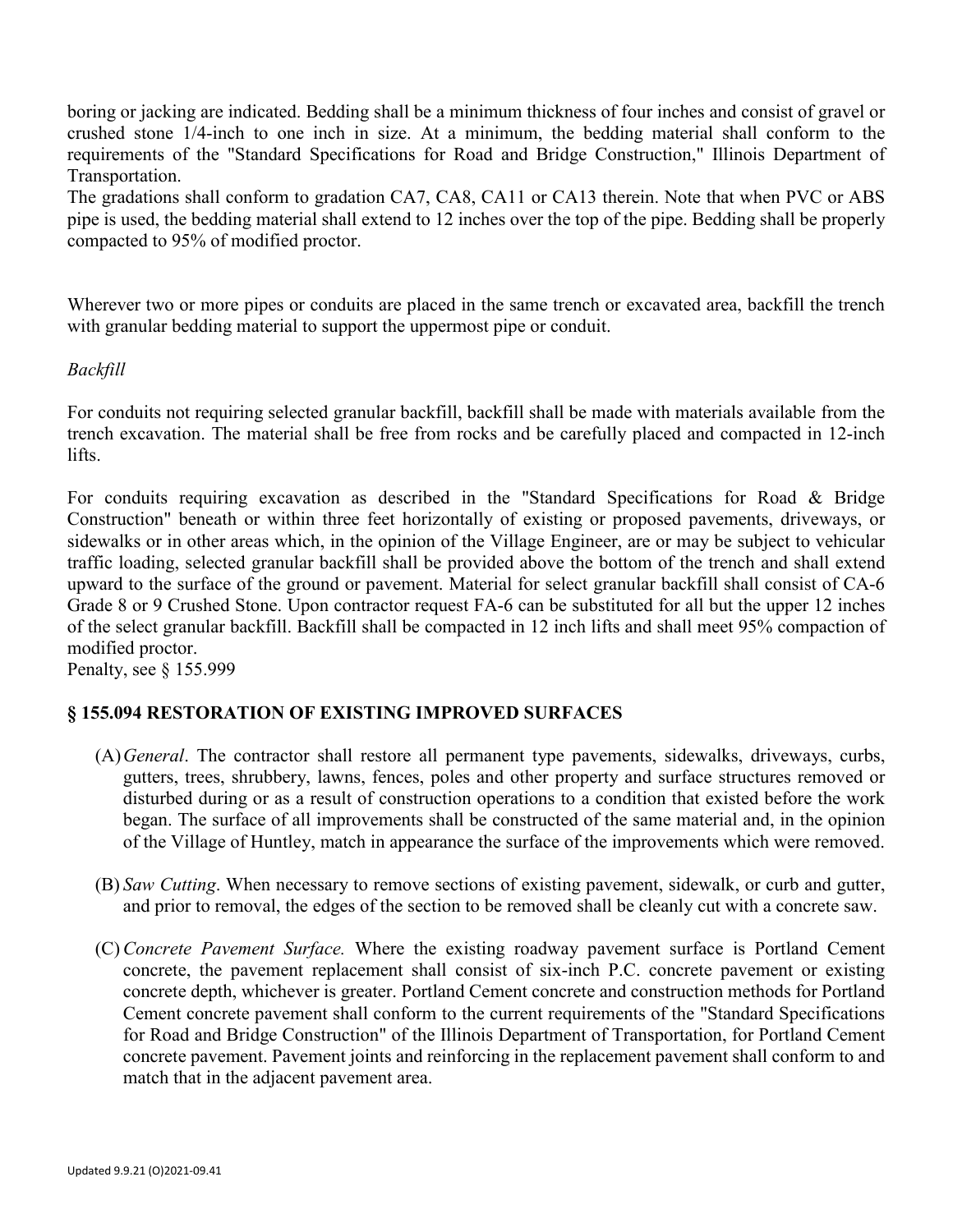### (D)*Hot Mix Asphalt Pavement Surface*

- 1. Where the existing pavement surface is hot mix asphalt and the base consists of a rigid material such as brick or Portland Cement concrete, the base replacement shall consist of eight-inch Portland Cement concrete base course. Portland Cement concrete shall be as noted in division (D) of this section.
- 2. The surface replacement shall consist of a bituminous prime coat, a 1½ inch Binder Course and a 1½ inch minimum Surface Course conforming to the requirements of the "Standard Specifications for Road and Bridge Construction" of the Illinois Department of Transportation for Hot Mix Asphalt Binder and Surface Course.

### (E) *Bituminous Plant Mix Pavement or Bituminous Treated Surface—Flexible Base*

- 1. Where the existing pavement is bituminous plant mix material or bituminous surface treatment and the base consists of a flexible material such as gravel, crushed stone, Bituminous Aggregate Mixture, Pozzolanic Material or Soil Cement, the base replacement shall consist of a 6-inch compacted thickness of Bituminous Base Course conforming to the "Standard Specifications for Road and Bridge Construction" of the Illinois Department of Transportation and special provisions thereof.
- 2. The surface replacement shall be as specified in division (D) of this section.

### (F) *Concrete Sidewalks, Driveways, Curb, Curb and Gutter*

- 1. Where necessary to remove and replace concrete sidewalk, driveways, curb and curb and gutter, replacements shall be made according to the Village's ordinance regulating the construction of driveways, approaches and sidewalks.
- 2. Curb or curb and gutter dimensions and cross sections shall conform, as nearly as practicable, with the existing installations except that at intersections with sidewalk that does not conform to State of Illinois handicap requirements, sufficient depressed curb and gutter along with sidewalk shall be replaced to meet said handicap specifications. One-half inch preformed expansion joints shall be placed at intervals not exceeding 50 feet and at the junction with existing work. Saw cut crack control contraction joints shall be made every 20 feet (minimum) and shall be a minimum of one-half inch in depth. Sidewalks shall be finished to match existing adjacent sidewalk surfaces. Handicap sidewalk sections shall be finished with a tactile surface in accordance with ADA Standards and Village Approved Material List. Dyed concrete is prohibited. Replacement of sidewalk at street curbs shall meet all current state and/or federal requirements for accessibility.
- (G)*Cultivated Lawns.* The provisions of this section shall be enforced for restoration of existing lawns as well as for new construction. Provide topsoil, seeding, sodding, and care of grass during establishment period for a complete surface restoration of lawns, parkways, and other areas disturbed as a result of the construction.
	- 1. *Topsoil*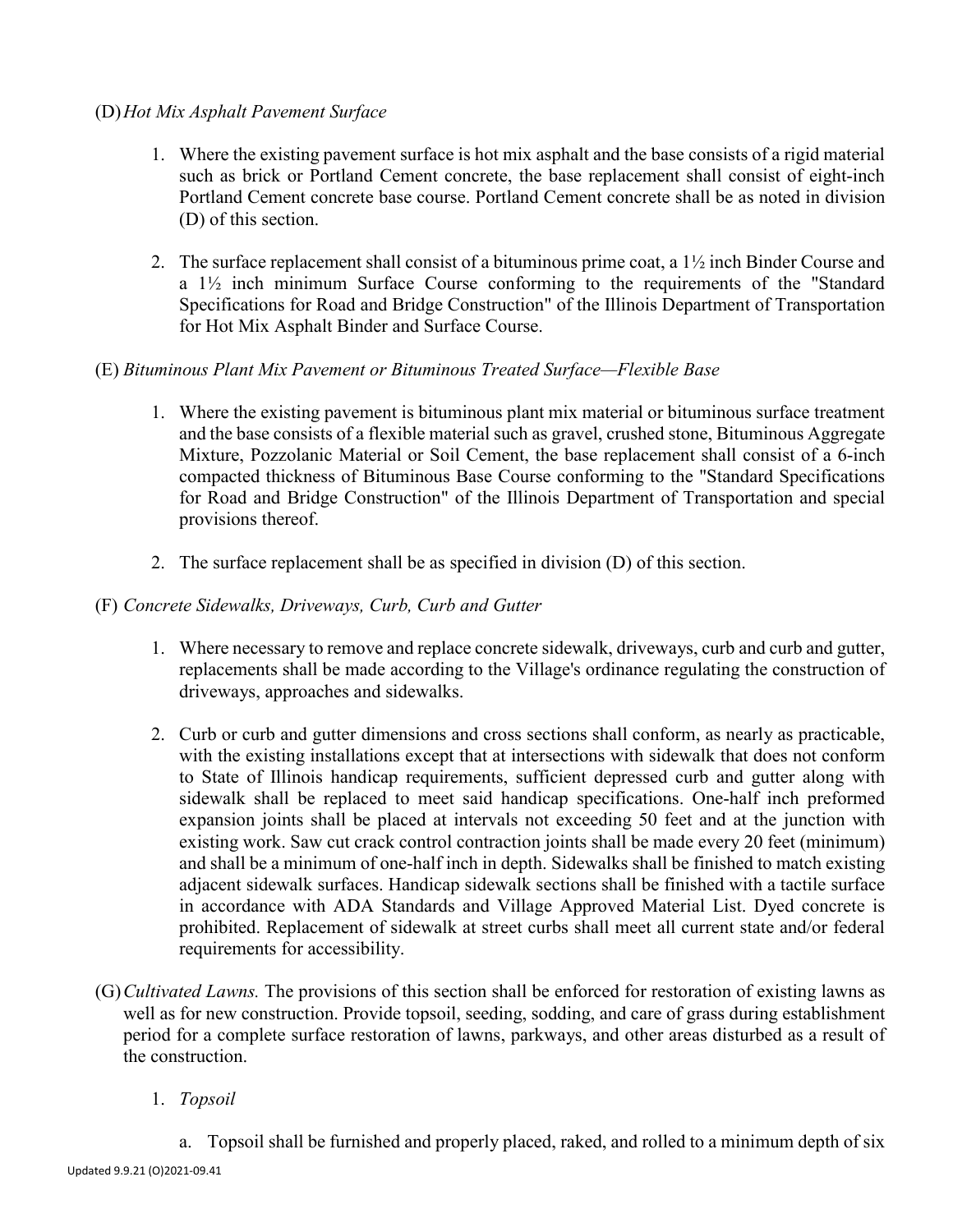inches. The topsoil furnished shall consist of loose, friable, loamy, non-acid soil, having at least 90% passing a No. 10 sieve, free of large roots, brush, sticks, weeds, stones larger than one-fourth inch in diameter, and any other debris.

- b. Before topsoil is placed, the area to be covered shall be brought to the proper grade. If the existing surface has become hardened or crusted, it shall be raked or otherwise loosened to provide a suitable bond with the topsoil.
- c. Apply commercial grade fertilizer uniformly at a rate of 20 pounds per 1,000 square feet. Work fertilizer into soil prior to seeding or sodding.

# 2. *Sodding*

- a. Provide sod in developed areas that were grassed prior to construction and as indicated on the drawings. Sodding shall also be used in ditches and drainage swales and on all embankment slopes steeper than 4 to 1 unless protection is provided against erosion of seeding meeting the Kane County Stormwater Ordinance criteria. At the contractor's option, sodding may be substituted for seeding.
- b. The cut sod shall be not less than two inches thick. Sod, which has been cut more than 48 hours prior to installation, shall not be used without the approval of the Village Engineer.
- c. Sod shall be placed according to IDOT Standard Specifications. Place sod with edges in close contact and alternate courses staggered. On slopes 2 to 1 or steeper, sod shall be staked with at least one stake for each piece of sod. Do not place sod when the ground surface is frozen or when air temperatures may exceed 90°F.
- d. New sod shall be watered for the first 24 hours after installation. After the initial 24 hours watering shall be in accordance with current Village watering policy. Contact the Village Public Works or the Village website for the current policy. Village water used shall be metered and paid for by the contractor. Any defective, dead or dying sod shall be removed and replaced up to one year after completion of the sodding.
- e. In ditches, the sod shall be placed with the longer dimension perpendicular to the flow of water in the ditch. On slopes, starting at the bottom of the slope, the sod shall be placed with the longer dimension parallel to the contours of the ground.

# 3. *Seeding*

- a. Seed all grassed areas disturbed by construction operations and not receiving sod in accordance with the IDOT Standard Specifications. Seed shall be sown between September 1 and November 1, or in spring from the time the ground can be worked until May 15. Do not seed in windy weather or when soil is very wet. Sow seed either mechanically or by broadcasting in two directions at right angles to each other to achieve an even distribution.
- b. After seeding, rake seed lightly into ground and roll with a roller weighing between 100 and 200 pounds per foot of roller width.
- c. Immediately after rolling seeded areas, apply vegetative mulch unless hydraulic seeding method is used. Apply mulch in accordance with the IDOT Standard Specifications. Place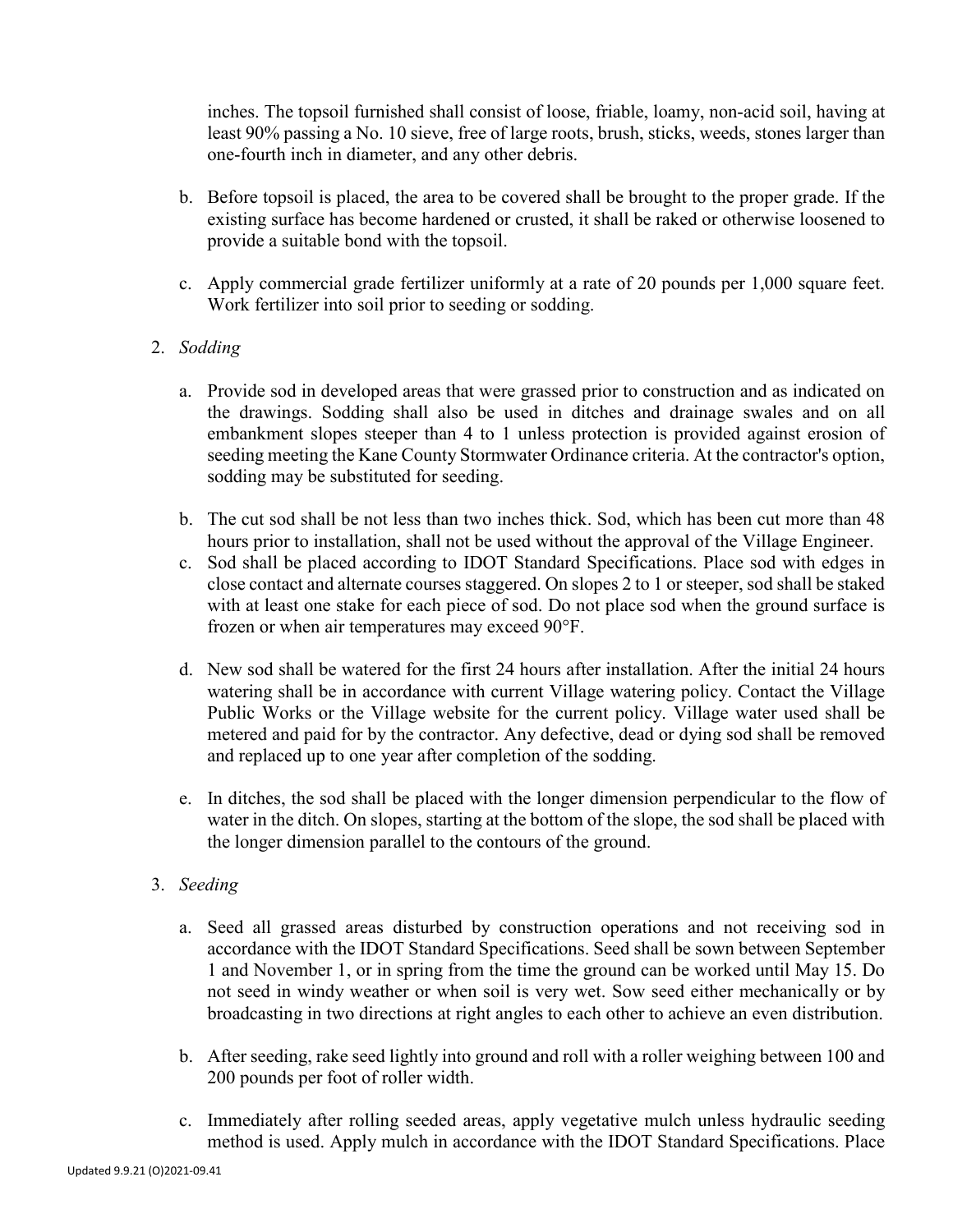erosion control excelsior blanket or fiber mat on slopes steeper than 6 horizontal to 1 vertical. Unless otherwise indicated, also place erosion control material at sides and bottoms of ditches, swales, and all areas within ten feet of catch basins in seeded areas.

d. Immediately after placing erosion control matting or mulch, soil shall be kept adequately moist until seeds have sprouted and achieved a growth of one inch. Penalty, see § 155.999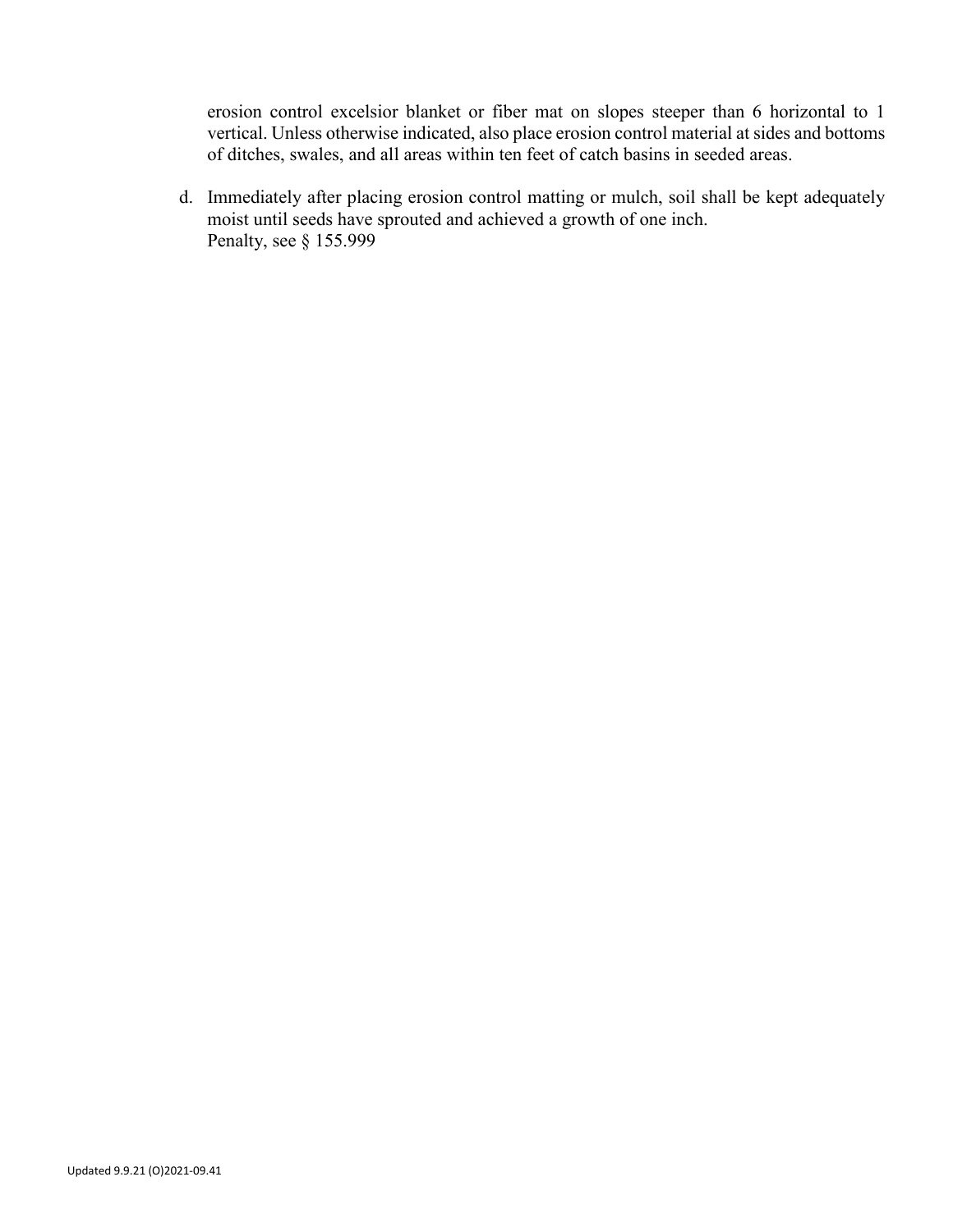# **TITLE XV LAND USAGE**

# **CHAPTER 155: SUBDIVISION REGULATIONS**

*Design Standards—Sanitary Sewerage Facilities*

155.110 Introduction 155.111 Service areas 155.112 Sewer design 155.113 Design details for sanitary sewers 155.114 Bedding 155.115 Design details for sanitary manholes 155.116 Sanitary sewer service lines 155.117 Testing and inspecting 155.118 Vacuum testing of manholes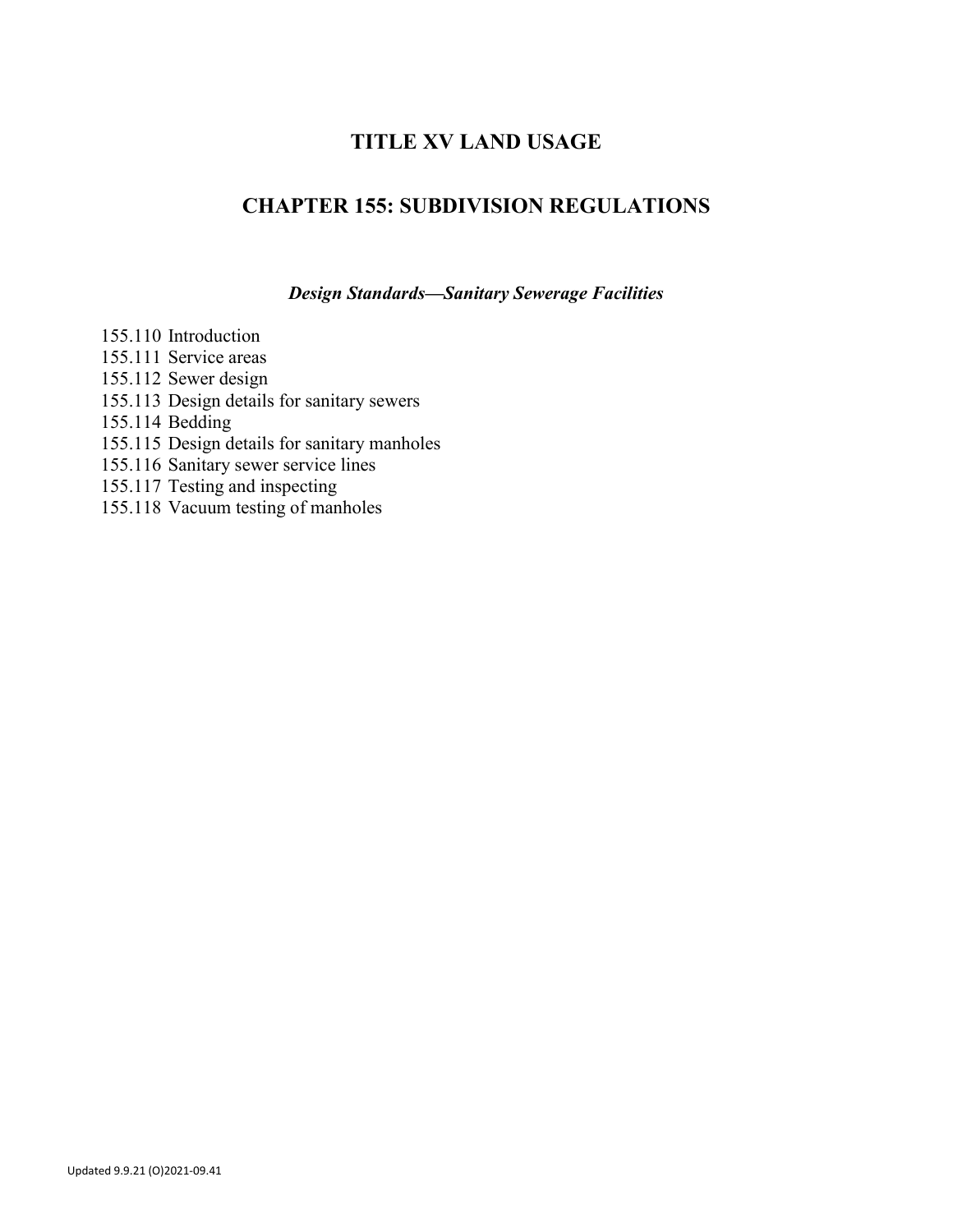# *DESIGN STANDARDS—SANITARY SEWERAGE FACILITIES*

#### **§ 155.110 INTRODUCTION**

- (A)All developments, regardless of size within the corporate limits or otherwise within the jurisdiction of the Village, shall include provisions for the construction of sanitary sewerage facilities, designed in accordance with this section. Sanitary sewers shall be constructed throughout and to the extremities of a development to facilitate future extension of the Village sewer system to adjacent areas. Individual septic systems may be installed in residential subdivisions of less than ten lots provided:
	- 1. No public sanitary sewer is accessible for use within 1,320 feet of the subdivision.
	- 2. All requirements of the Village, Kane or McHenry County Health Department, and the Illinois Environmental Protection Agency are met.
- (B) The design of all sanitary sewerage facilities proposed for construction or reconstruction as independent projects under Village jurisdiction shall also meet the technical requirements of this section. The technical requirements include the "Village of Huntley Approved Materials List (AML)" found at the end of this chapter. Penalty, see § 155.999

#### **§ 155.111 SERVICE AREAS**

- (A)The service area shall include the entire area proposed to be ultimately served by all or a portion of the sanitary sewer system submitted for approval.
- (B) If oversizing onsite facilities or extending the sanitary sewer system beyond the limits of the development results in additional construction cost, provisions shall be made for the subdivider's recapture of the incremental cost upon submittal of all waivers of lien and paid invoices for such onsite and off-site improvements.
- (C) Adequate details shall be shown on submitted drawings relative to future sewer sizes, elevations and topography to establish the adequacy of the proposed improvements to ultimately serve future sewer extensions. Penalty, see § 155.999

### **§ 155.112 SEWER DESIGN**

- (A)Sanitary Sewage Flow from Residential Development. Sanitary sewage flow used in developing Design Average Flow from residential areas shall be computed using not less than 100 gallons per capita per day, and the Design Peak Flow need not exceed 400 gallons per capita per day but shall not be less than 250 gallons per capita per day.
- (B) *Sanitary Sewage Flow Estimation (Residential)*
	- 1. Sanitary sewage flow from both single family and multiple family residential areas shall be based on the population after full development of the area. For areas where the details of a proposed development are known, population shall be estimated as follows: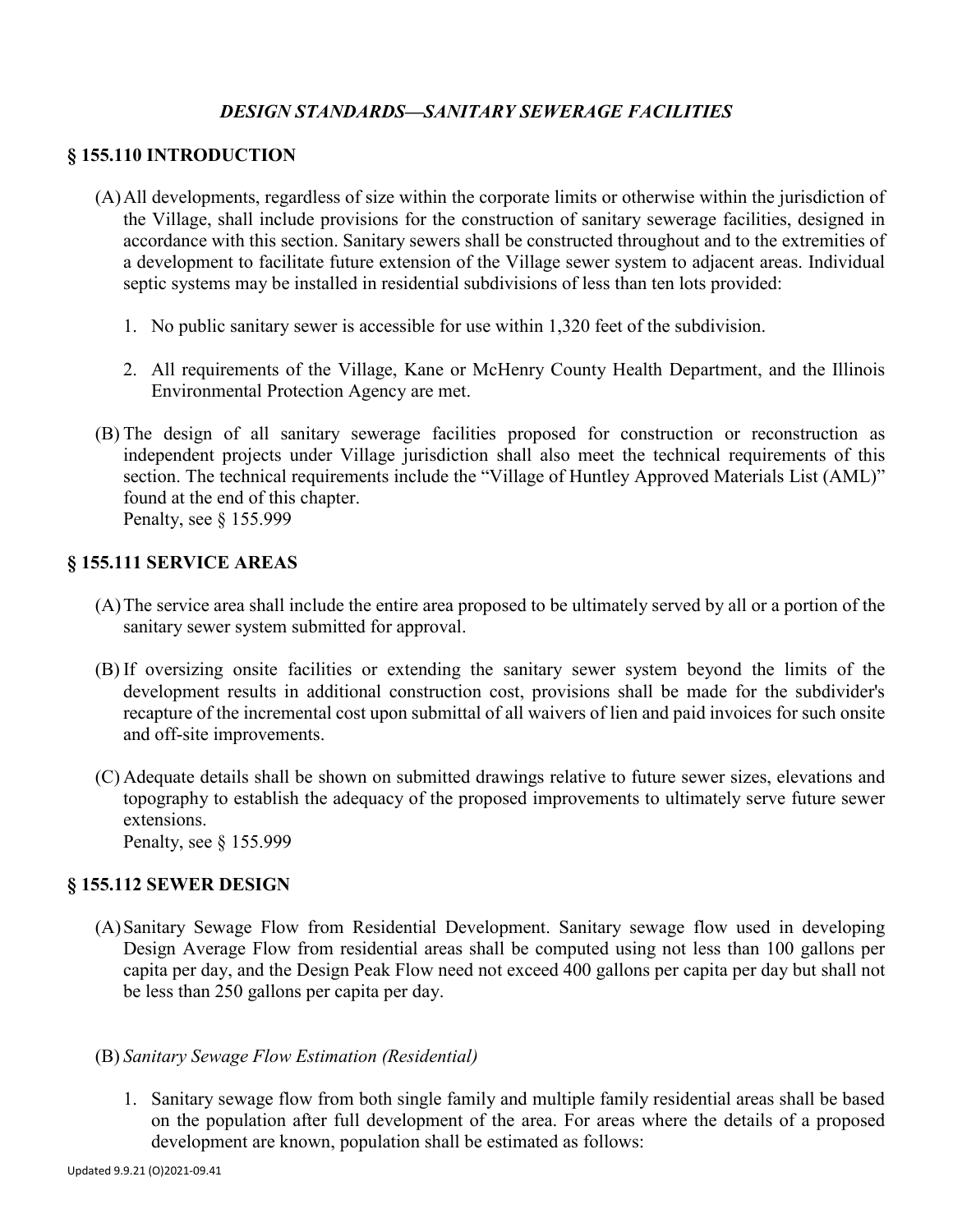| <b>Type of Dwelling Unit</b> | <b>Number of Persons</b> |
|------------------------------|--------------------------|
| Studio                       |                          |
| 1 bedroom                    |                          |
| 2 bedroom                    | $\mathbf{z}$             |
| 3 bedroom                    |                          |
| 4 bedroom                    |                          |

- 2. For undeveloped residential areas where the details of future development are not known, design population per acre shall be estimated based on the zoning classification and any comparable developments within the Village.
- (C) *Sanitary Sewage Flow Estimation (Other than Residential)*
	- 1. In other than residential areas, estimated sanitary sewage flow shall be based on the type of development and the following table:

|                    | Average<br><b>Flow</b> in | <b>Maximum Flow for</b><br><b>Sewer Design in</b> |
|--------------------|---------------------------|---------------------------------------------------|
| Unit               | Gal/Day/Unit              | Gal/Day/Unit                                      |
| Employee (1 shift) | 50                        | <b>200</b>                                        |
| Employee (1 shift) | 30                        | 120                                               |
| Person (1 shift)   | 25                        | 100                                               |
| Person (1 shift)   | 35                        | 140                                               |
| Meal served        | 7                         | 30                                                |
| Per seat           | 5                         | 20                                                |
| Per guest          | 100                       | 400                                               |
|                    |                           |                                                   |

2. For other than residential developments where the details of the development are not established, sanitary sewage flow shall be estimated by the Design Engineer and submitted for approval by the Village Engineer. Such approval shall not relieve the subdivider of the responsibility of providing adequate sanitary sewers to meet any and all future requirements within the development.

#### (D)*Design Formula*

1. Sanitary sewers shall be designed to provide adequate capacity without surcharge for the design flow, using Manning's formula:

$$
V = 1.486 R^2/3 S^1/2 / n
$$

2. (Where R = the hydraulic radius,  $S =$  the slope of the energy grade line,  $n =$  appropriate coefficient of roughness for the pipe material proposed). Flowing-full velocity shall not be less than 2.0 feet per second. Where velocities greater than 10 feet per second will occur in a sanitary sewer flowing full, special provisions shall be taken to prevent erosion or displacement of the pipe. Design flow at any point in the system shall be the total of the allowable infiltration at that point plus sanitary sewage flow from the fully developed service area (computed in accordance with § 155.112(B) and

(C) plus all potential additional flow from the ultimate service area. Infiltration shall not exceed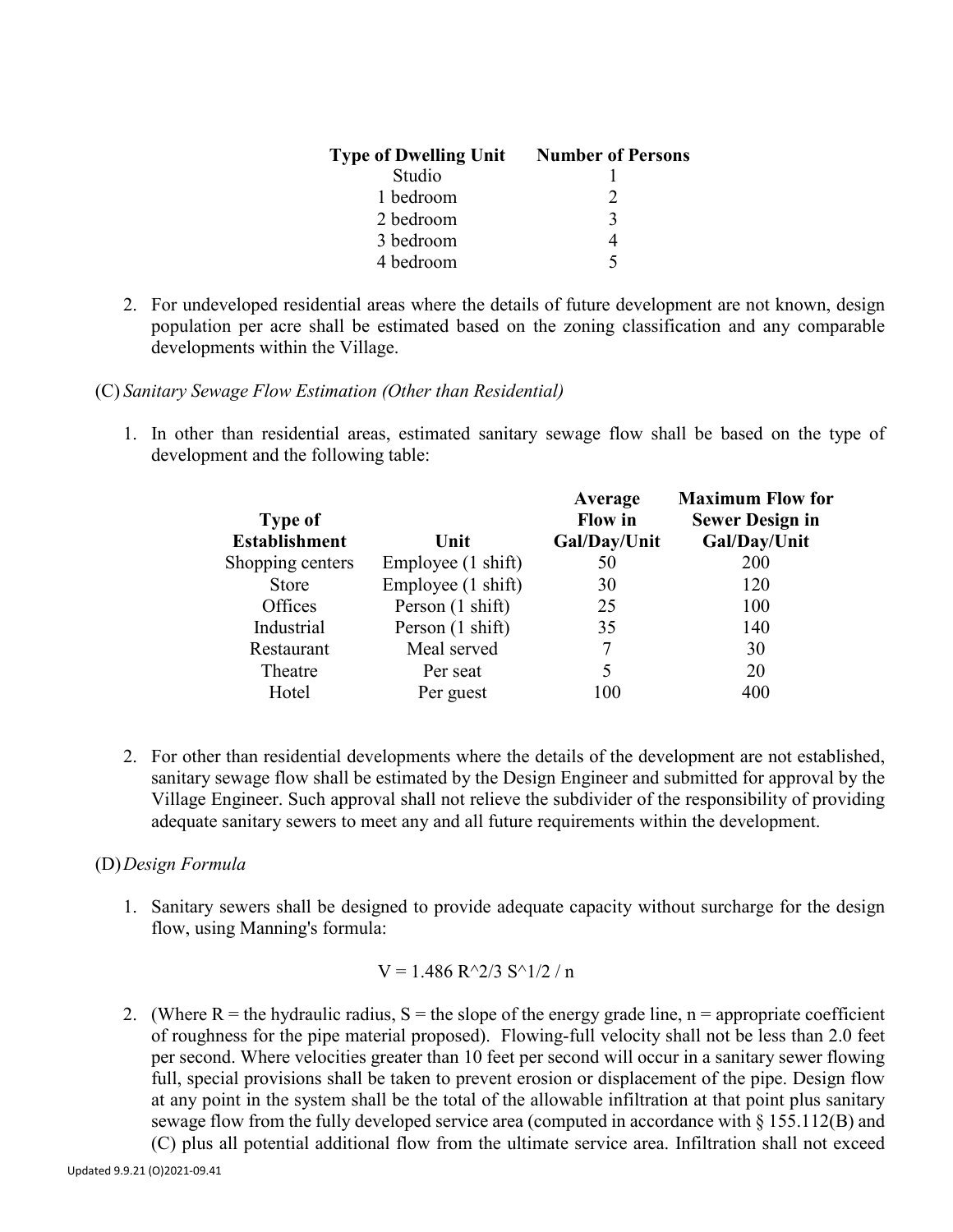200 gallons per 24 hours per mile per inch diameter of the sewer pipe for any section of the system at any time during its service life. Penalty, see § 155.999

# **§ 155.113 DESIGN DETAILS FOR PUBLIC SANITARY SEWERS**

(A)*Pipe and Joint Types*. Sanitary sewer pipe and the joint specification required for the various types of pipe shall be in accordance with the Village's Approved Material List (AML).

(Reference to material types removed from this paragraph, as they are provided for in the AML)

- (B) *Minimum Size*. No sanitary sewer main shall be less than eight inches in diameter.
- (C) *Alignment*. Sewers with diameters less than 24 inches shall be laid straight in both horizontal and vertical planes between manholes.
- (D)*Location.* All sanitary sewers shall be located in the parkway opposite that of Village water main or in easements as approved by the Village Engineer. Manholes must be accessible via an all weather surface unless otherwise approved by the Director of Public Works.
- (E) *Sewer Size Changes*. Under normal conditions, when sanitary sewers of different diameters join, the invert elevations shall be adjusted to maintain a uniform energy gradient. The alignment of the 0.8 depth points of the sewers will be accepted as meeting this requirement.
- (F) *Dewatering.* Prior to pipe laying and jointing, the trench shall be sufficiently dewatered to maintain the water level in the trench at or below the base of the bedding. Penalty, see § 155.999

# **§ 155.114 BEDDING**

Bedding shall be provided for all sanitary sewers constructed in trench in accordance with  $§$  155.093(A). Penalty, see § 155.999

# **§ 155.115 DESIGN DETAILS FOR SANITARY MANHOLES**

- (A)A monitoring manhole is required outside of any non-residential buildings as directed by the Director of Public Works. Three services are the maximum allowable services to terminate into a monitoring manhole (includes through line). The monitoring manhole shall be in accordance with applicable the Village Standard Detail.
- (B) Manholes shall be provided at all changes in grade, size, material change or alignment and at a maximum of 400 feet, center to center of manhole, for straight pipe sections unless otherwise approved by the Village Engineer or Director of Public Works. Manholes shall be no less than 48 inches in diameter and shall be constructed with an external chimney seal as described in the Village Approved Material List, and in accordance with the Village sanitary manhole detail. Penalty, see § 155.999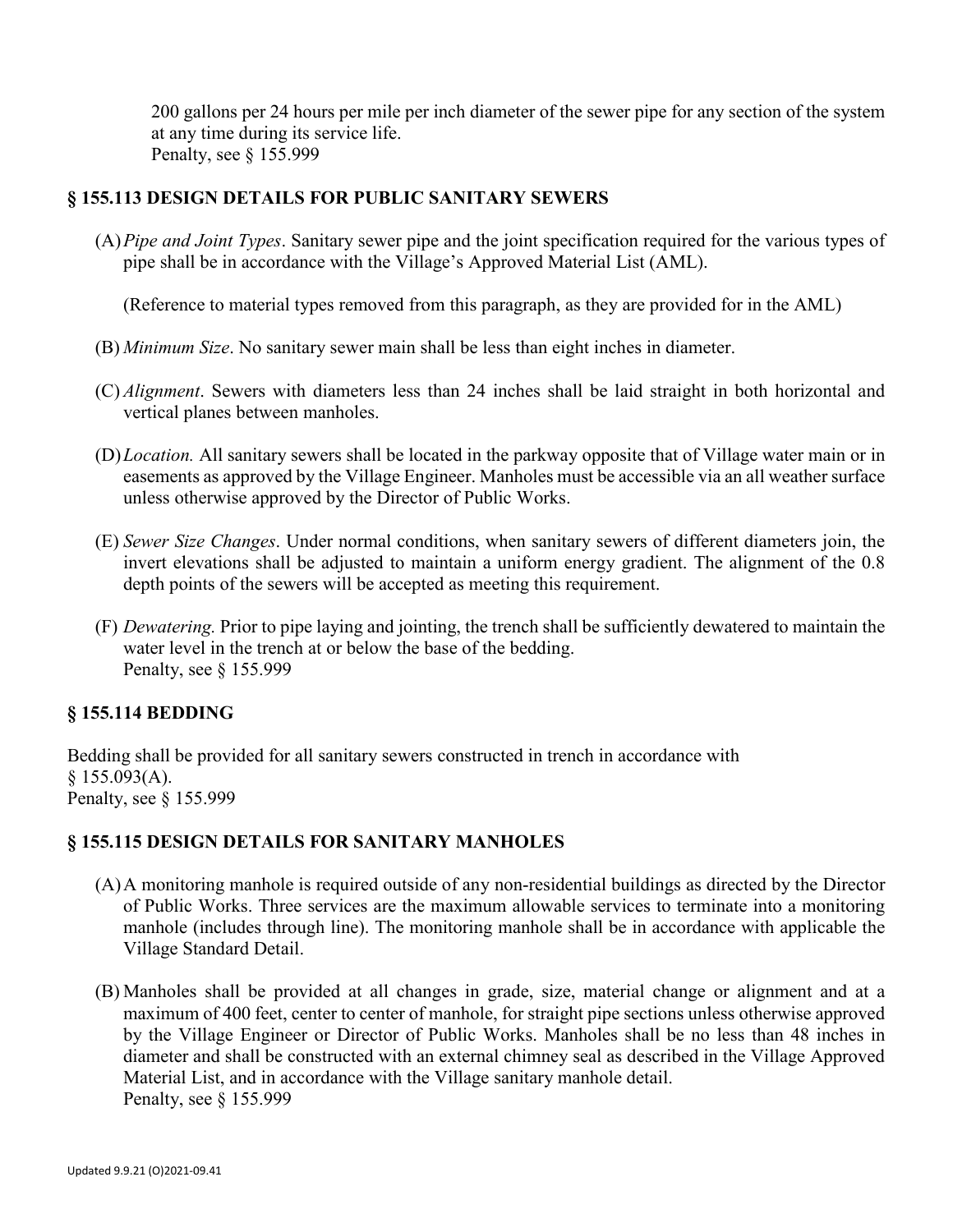### **§ 155.116 SANITARY SEWER SERVICE LINES**

- (A)*Description.* A sanitary sewer service line, for the purposes of these standards, is defined as a pipe designed to receive flow from a single building, extending from the sewer to the building. When a building contains more than one dwelling unit or tenant space, regardless of construction type, use group or occupancy, each unit shall have a separate sanitary sewer service terminating in a monitoring manhole. Service lines shall be approximately at a right angle to the centerline of the right-of-way / sanitary main whenever possible. All services will meet or exceed current Illinois Plumbing Code as amended and adopted by the Village of Huntley.
- (B) *Minimum Diameter/Material*. The minimum diameter of sanitary sewer service lines from any residential dwelling unit is six inches, and the minimum diameter sewer service line from other than residential units shall be six inches. All non-residential and service lines greater than six inches shall be connected into a manhole at the point of connection to the sewer. Allowable service materials are those outlined in the Illinois Plumbing Code as amended and adopted by the Village of Huntley.
- (C) *Design Standards*. Capacity requirements and design details described in §§ 155.113 through 155.115 for sanitary sewers shall apply to sanitary sewer service lines, except the minimum slope shall be 1/8 inch per foot (1%).
- (D)*Plugs.* In those instances when the service line is not immediately connected to the building to be served, it shall be tightly plugged, using a plug provided by the pipe manufacturer for such use.
- (E) *Sanitary Sewer Service Line Connections*. When sanitary sewer service lines are constructed as part of the same project as the sewer, they shall be connected to the sewer using a wye. Where a sanitary sewer service line is to connect to an existing sewer, or where specific approval has been granted by the Village Plumbing Inspector or Village representative for the construction of service lines after the completion of the sewer main or lateral, the connection shall be made by one of the methods detailed below. All connections must meet or exceed current Illinois Plumbing Code as amended and adopted by the Village of Huntley.
	- 1. Install a manhole.
	- 2. Circular saw-cut sewer using proper tools. Install a hub wye saddle including stainless steel straps in accordance with manufacturer's recommendations.
	- 3. Using pipe cutter, neatly and accurately cut out desired length of pipe for insertion of proper fittings. Use "Band-Seal" couplings and shear rings and clamps to fasten the inserted fitting. Follow manufacturer's recommendations for the installation. Cement joints are prohibited.

Risers shall be required for services where sewers are over 12 feet deep and shall extend within eight feet of finished grade as a minimum.

(F) *Sanitary Sewer Service Line Termination*. When sanitary sewer service lines are to be disconnected or abandoned, termination shall take place at the main line sewer or manhole. Termination will require the service to be plugged and mortared at the main / wye.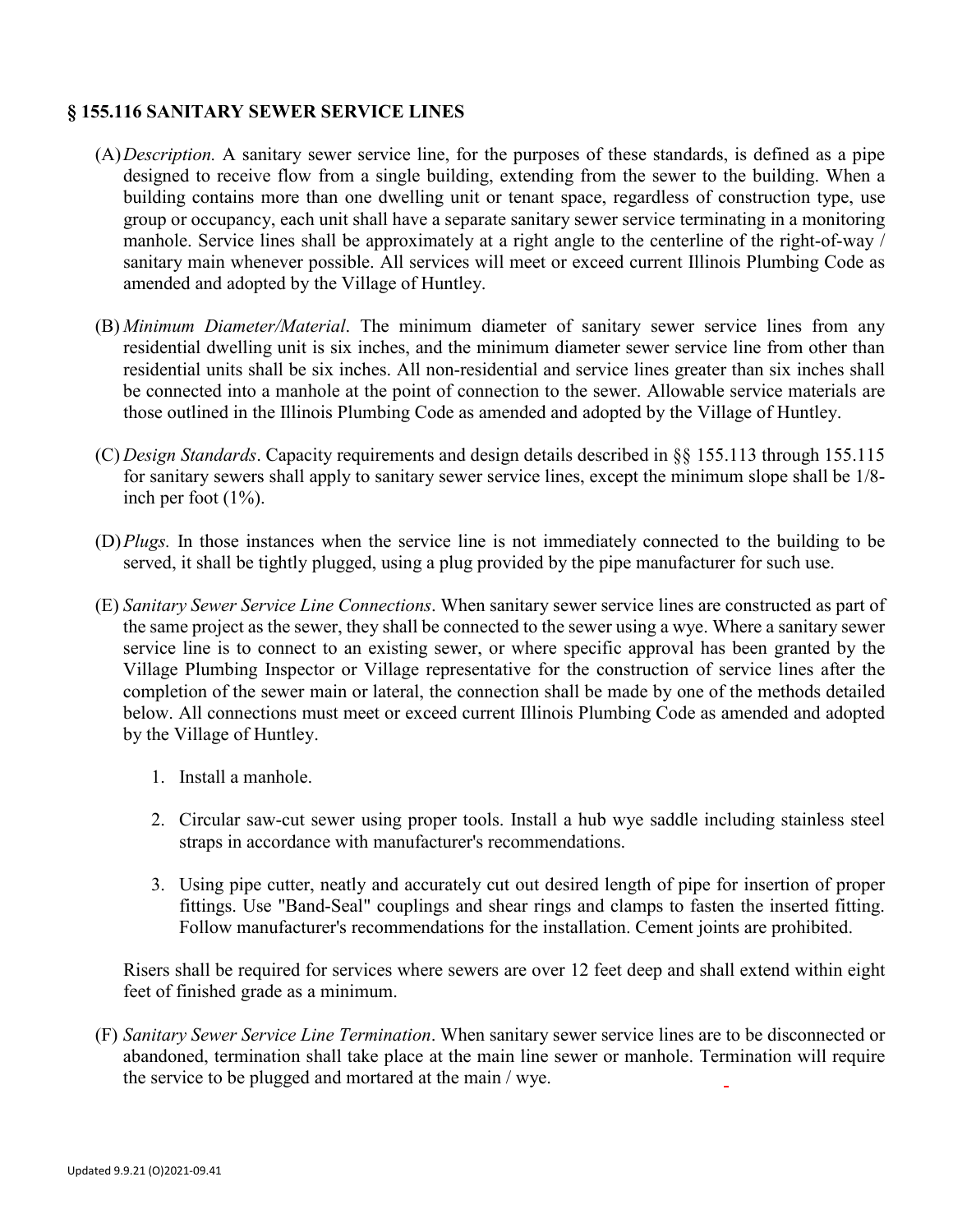#### (G)*Sanitary Sewer Service Identification*

- 1. A 4 inch x 4 inch x 36 inch long hardwood stake shall be placed flush with the ground surface at the property line directly opposite the end of the service line. The top of the stake shall be painted green.
- 2. The contractor shall keep a record of the location of branch fittings, riser pipes, and service lines by measurement to the nearest downstream manhole. Location information shall be included on record drawings as required in § 155.068.
- (H)*Sewer Depth*. Sanitary sewers shall be constructed sufficiently deep so as to prevent freezing. For the purposes of this specification, a depth of 3½ feet to the sewer invert shall be required. In addition, sewers shall be sufficiently deep to provide gravity service for all sanitary sewage within the service area, both existing and future; assuming all present and future basement floor drains and sanitary fixtures below finished grade will be connected to ejector pumps discharging to the sanitary sewers. Maximum depth of any sanitary sewer shall be 25 feet. Unless otherwise approved by the Village Engineer or Public Works Director, sewer deeper than 15 feet, shall be constructed of ductile iron pipe, and shall be wrapped in polyethylene wrap as specified in § 155.155. Cover for force main shall be in accordance with §§ 155.155(D).
- (I) *Water Main Protection.* The requirements relative to water main protection set out in §§ 155.150 through 155.163 are applicable to sanitary sewer facility construction. Penalty, see § 155.999

#### **§ 155.117 TESTING AND INSPECTING**

(A)Test sewers and service connections for water tightness by the low-pressure air testing, or exfiltration or infiltration method as selected by the Village Engineer.

#### (B) *Leakage Tests*

- 1. Low Pressure Air Test
	- a.Prior to testing for leakage, flush and clean the sewers by passing a snug-fitting inflated rubber ball through the sewer by upstream water pressure.
	- b.Seal pipe openings with airtight plugs and braces.
	- c.Whenever the sewer to be tested is submerged under groundwater, insert a pipe probe by boring or jetting into the backfill material adjacent to the center of the sewer to determine the groundwater hydrostatic pressure by forcing air to flow slowly through the probe pipe.
	- d.Add air to the plugged sewer sections under test until internal air pressure reaches 4.0 psig greater than any groundwater hydrostatic pressure.
	- e.Allow at least two minutes for air temperature to stabilize and add air to maintain the initial test pressure.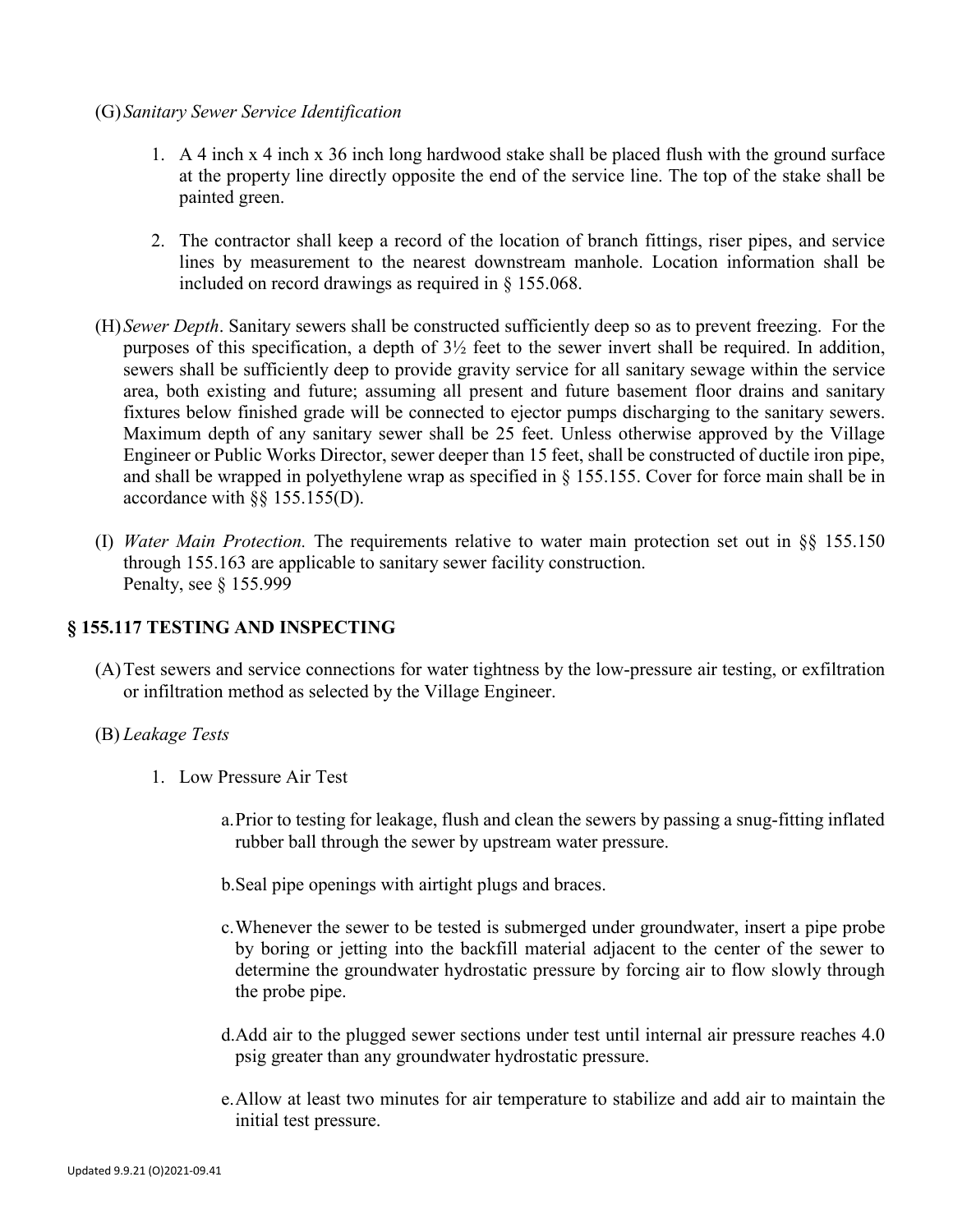- f. Shut off the air supply after stabilizing the air temperature and record the time in seconds for the internal sewer pressure to drop from 3.5 psig to 2.5 psig greater than any groundwater hydrostatic pressure.
- g.Allowable Limits. Total rate of air loss not to exceed 0.0030 cubic feet of air per minute per square foot of internal pipe area.
- h.If the air test fails to meet these requirements, locate and repair, or remove and replace the faulty sections of sewer in a manner approved by the Engineer, as necessary to meet the allowable limits upon retesting.
- i. Do not use acrylamid gel sealant to correct leakage.
- *2. Water Exfiltration Tests*
	- a.Seal the section of sewer to be tested by inserting inflatable rubber stoppers or by other means approved by the Village Engineer.
	- b.Fill the manhole and pipe with water to a point two feet above the top of the sewer at the upper manhole; or, if groundwater is present, two feet above the average adjacent groundwater level for a period of not less than 24 hours prior to measuring leakage.
	- c.Measure the leakage by the amount of water added to maintain the water level at that level for a period as required by the Engineer but not less than one hour.
- *3. Water Infiltration Test*
	- a.If, in the opinion of the Village Engineer, excessive groundwater (a minimum of 24 inches above the top of the sewer) is encountered in the construction of a section of the sewer, the exfiltration test shall not be used.
	- b.Close the end of the sewer at the upper structure sufficiently to prevent the entrance of water.
	- c.Pump out groundwater in the sewer to allow the infiltration to come to equilibrium, then test for infiltration.
- 4. *Allowable limits for water infiltration or exfiltration test*. Not to exceed 200 gallons per inch of pipe diameter per 24 hours per mile of sewer, including building service connections.
- 5. Provide and use measuring devices approved by the Village Engineer.
- 6. Provide water, materials, and labor for making required tests.
- 7. Make tests in the presence of the Village Engineer, giving at least three days advance notice of being ready for test observation.

# (C) *Deflection Test for Flexible Thermoplastic Pipe*

Updated 9.9.21 (O)2021-09.41 1. Test the deflection in the initial 1,200 feet of installed PVC and other flexible thermoplastic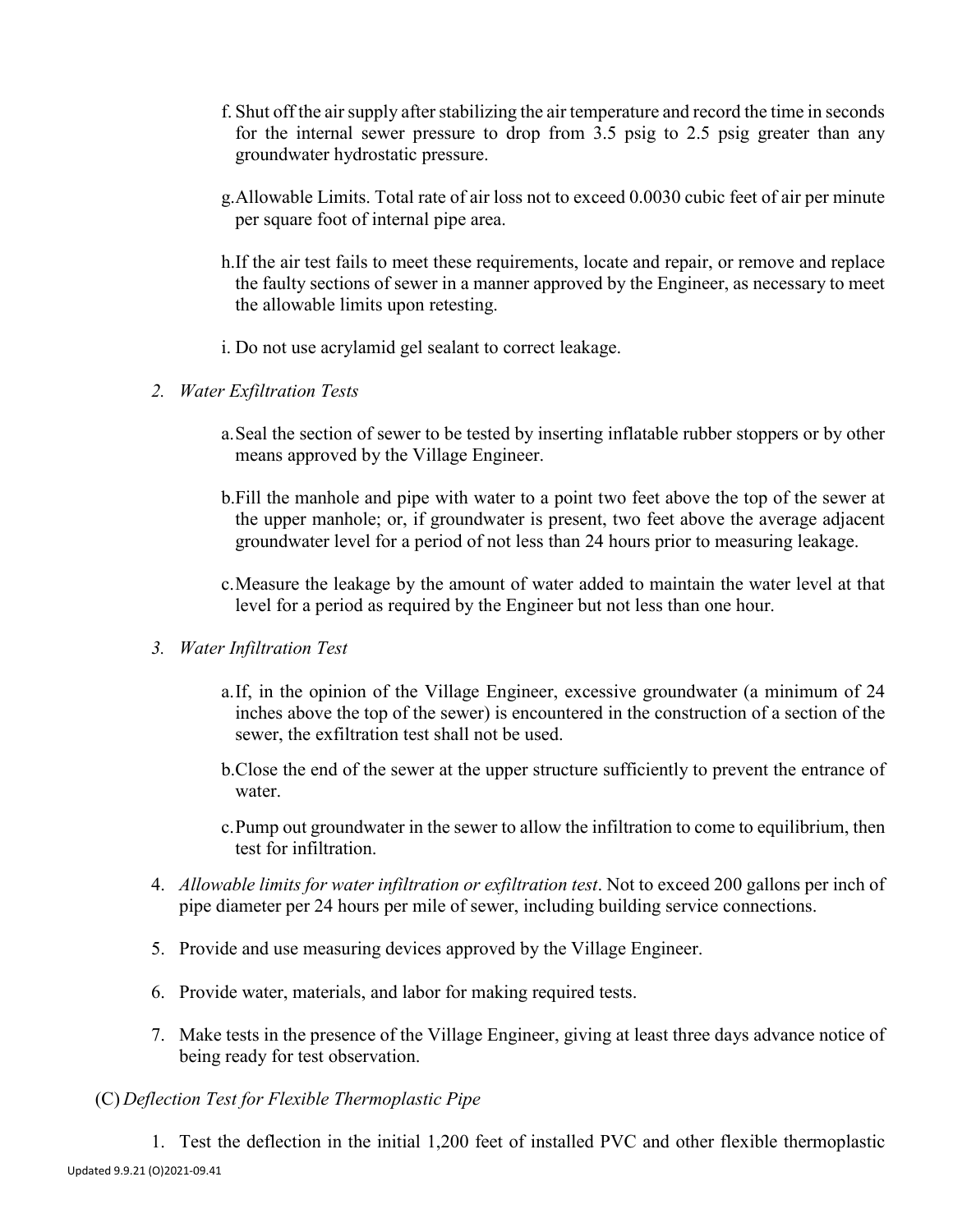pipe and not less than 10% of the remainder of the sewer project at random locations selected by the Engineer.

- 2. Perform the test no sooner than 30 days after backfilling has been completed.
- 3. Perform the test by pulling a mandrel or rigid ball having a diameter equal to 95% of the inside diameter of the pipe through the pipe from manhole to manhole without using mechanical pulling devices.
- 4. Allowable deflection limits. Five percent of the base inside diameter of the PVC pipe.
- 5. Wherever the deflection limitation is exceeded, uncover the pipe, carefully replace compacted embedment and backfill material, and retest for deflection.
- 6. In the event 10% or more of the sewer tested exceeds the allowable deflection limits, test the entire sewer system.

#### (D)*Testing Requirements for Sanitary Forcemain and HDP*

General. All sanitary forcemain testing will be witnessed by a Village of Huntley employee or village consultant representative.

- *1. Pressure Test*
	- a.The new mains, valves, and clean outs shall be subjected to a hydrostatic pressure of 125 psi.
	- b.The test pressure shall be held for the duration of one hour without pressure loss or further pressure application.
	- c.Each section of pipe to be tested shall be slowly filled with water using care to expel all air. Water shall be allowed to stand in the pipe for 24 hours before test pressure is applied.
- *2. Leakage Test*
	- a.A metered leakage test shall be conducted after the pressure test has been satisfactorily completed.
	- b.Duration of each leakage test shall be at least 24 hours.
	- c.During the test, sanitary lines shall be subjected to the normal water pressure of the Village water system.
	- d.Test Procedure: Any leakage discovered in consequence of the pressure test shall be corrected, and the test shall be repeated until satisfactorily completed. any defective pipe, fittings, or valves, shall be repaired or replaced.
- (E) All public sanitary sewer extensions shall be internally recorded by remote camera. Recordings shall be in color of DVD format and submitted to the Village Engineer for his review and approval prior to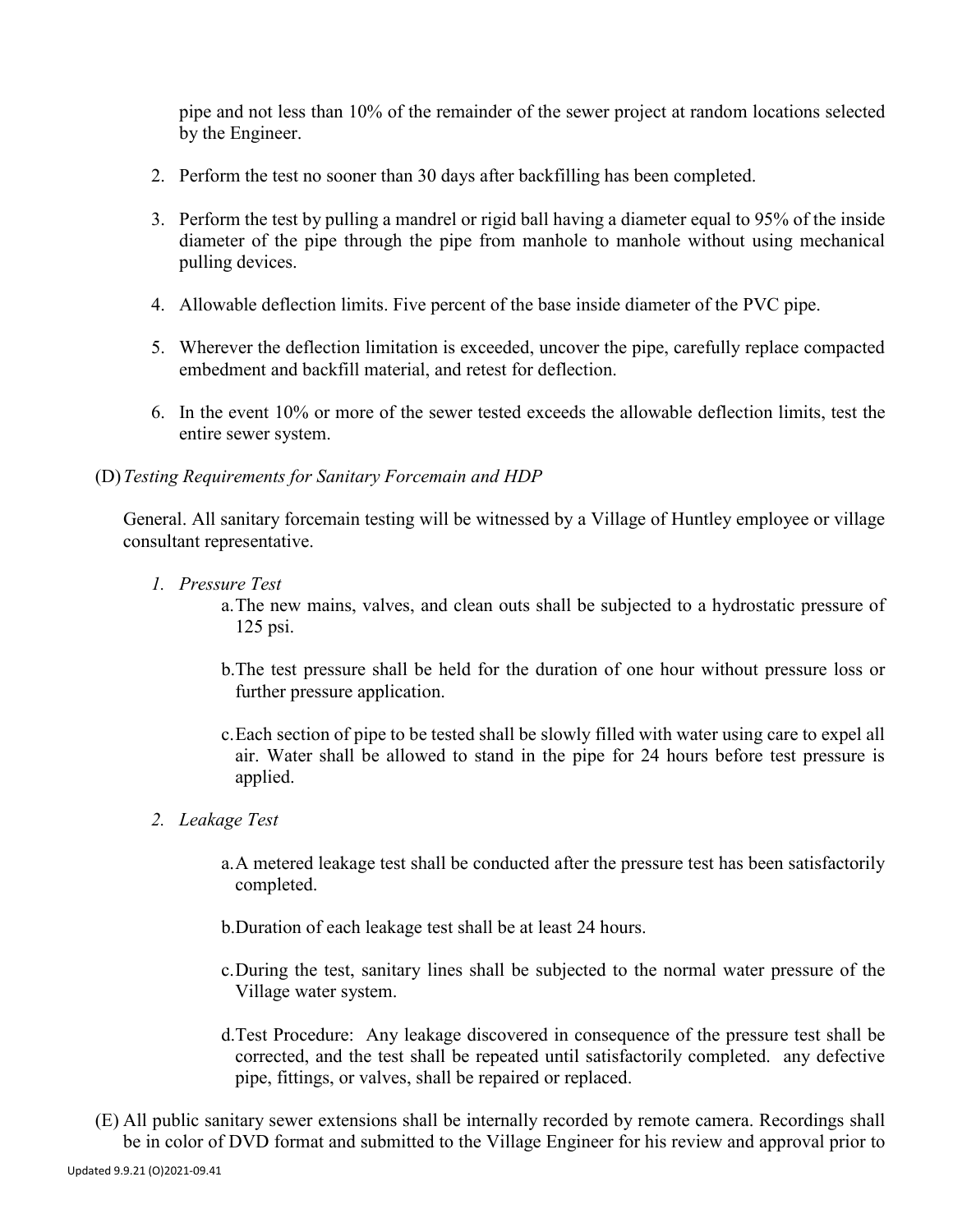acceptance of the sewer improvements by the Village. Televising of the sewer pipe shall not take place sooner than one year after installation unless approved by the Director of Public Works or the Village Engineer.

Penalty, see § 155.999

# **§ 155.118 VACUUM TESTING OF MANHOLES**

Specifications:

- (A)Sanitary sewer manholes shall be tested for leakage immediately after installation.
- (B) Lift holes shall be plugged with a non-shrink grout.
- (C) Inlet and outlet pipes at the manhole shall be plugged, taking care to securely brace plug to avoid its being drawn into manhole.
- (D)Vacuum test equipment shall be placed at inside of top of cone section and seal inflated to 40 PSI to effect a seal between vacuum base and structure.
- (E) A vacuum of ten inches of mercury shall be drawn and vacuum pump shut-off.
- (F) With valve closed, time shall be measured for vacuum to drop to nine inches.
- (G)Manhole integrity is acceptable if the time exceeds 60 seconds for a 48-inch diameter manhole, 75 seconds for a 60-inch diameter manhole, and 90 seconds for a 72-inch diameter manhole.
- (H)If manhole fails initial test, necessary repairs shall be made with a non-shrink grout or other acceptable and approved materials.
- (I) Retesting shall proceed until a satisfactory test is obtained.
- (J) Contractor shall repair all visible defective joints or leaks in manhole even though vacuum test requirements are met. Upon completion of testing, the top two (2) steps shall be removed from all manholes.
- (K)Cost of equipment purchase or lease, materials and labor necessary to conduct vacuum testing of manholes is incidental to and shall be included in cost bid for sanitary manhole construction.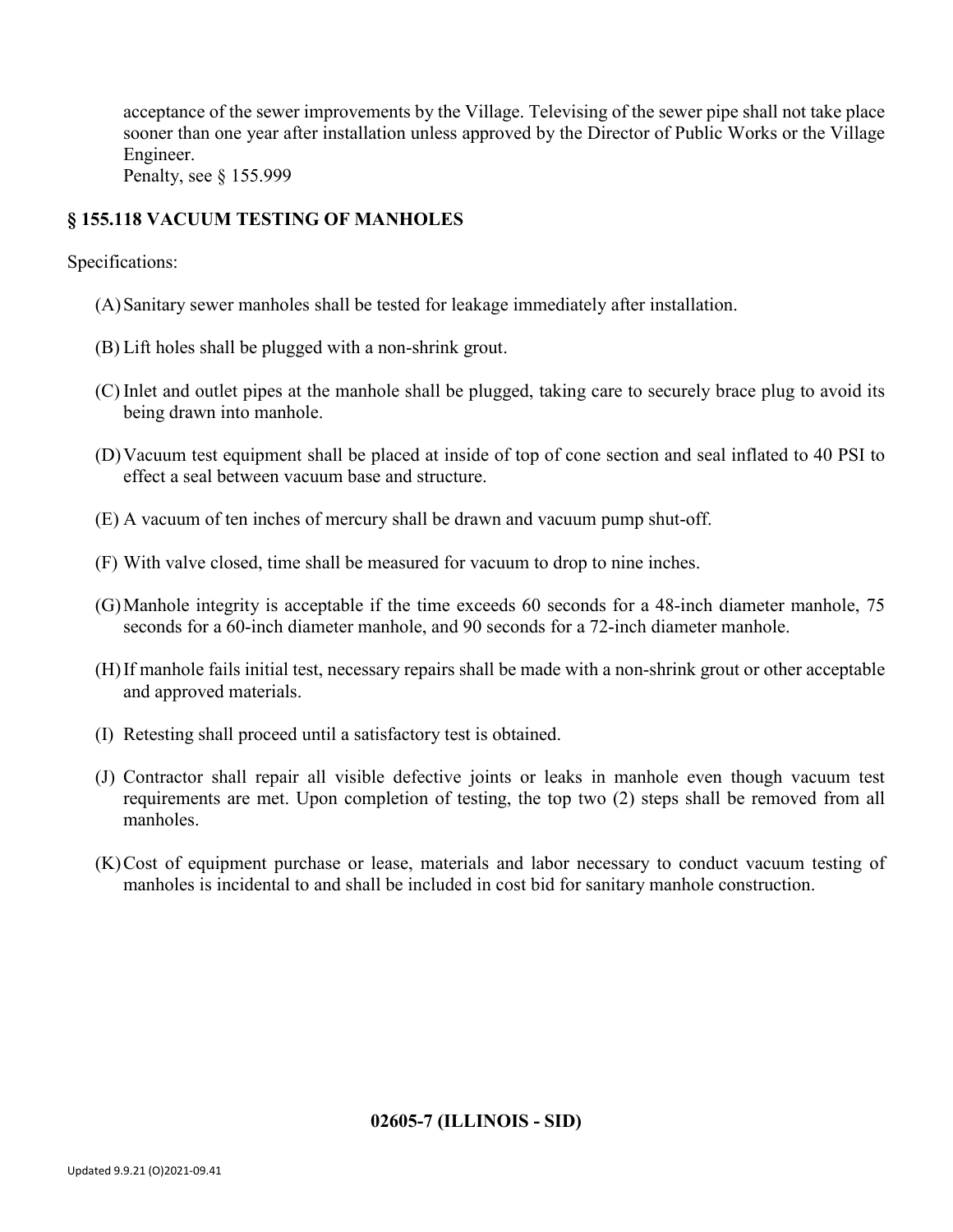Use space below for diagrams where required to better explain vacuum test locations

Location Diagram



Signature Resident Project Representative: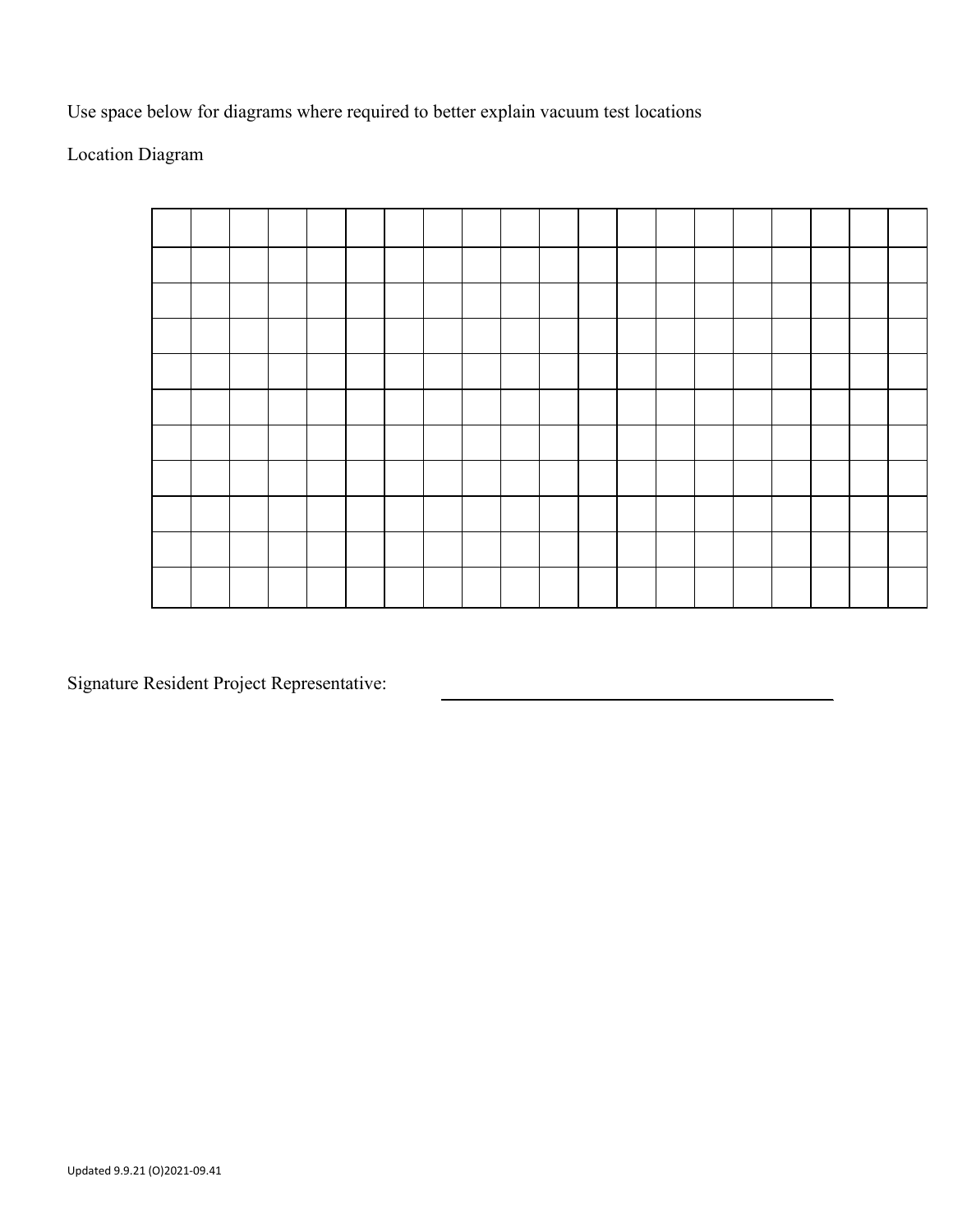# **TITLE XV LAND USAGE**

# **CHAPTER 155: SUBDIVISION REGULATIONS**

*Design Standards—Storm Water Drainage*

155.130 Introduction

- 155.131 General project requirements
- 155.132 Design criteria for storm water detention
- 155.133 Design criteria for storm sewers and surface swales

155.134

155.135 Adopted; Exceptions

155.136 Additions, Insertions and Changes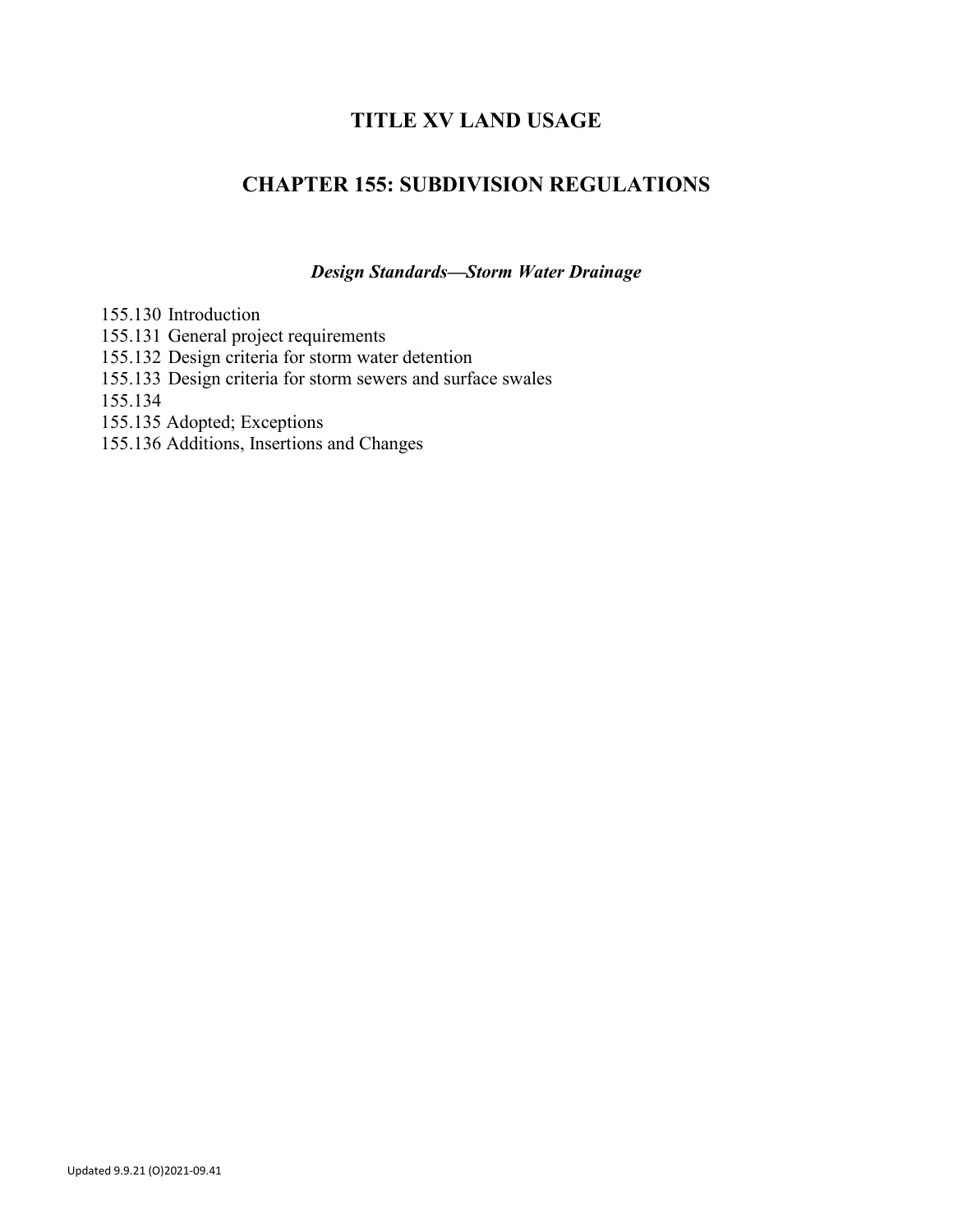#### *DESIGN STANDARDS—STORM WATER DRAINAGE*

#### **§ 155.130 INTRODUCTION**

- (A)All developments, regardless of size within the corporate limits or under the control of the Village, shall include provisions for the construction of storm water drainage facilities designed in accordance with the Kane County Stormwater Ordinance. The design of all storm water drainage facilities proposed for construction as independent projects under the control of the Village shall also meet the technical requirements of the Kane County Stormwater Ordinance adopted by the Village of Huntley. The requirements of §§ 155.055 through 155.070 and §§ 155.080 through 155.094 are also applicable to storm water facility construction. The technical requirements include the "Village of Huntley Approved Materials List (AML) available through the Village of Huntley Engineering Department.
- (B) All development site engineering plans shall have on the title page, the signed statement of a licensed professional engineer, and the owner of the land or his duly authorized attorney, to the effect that to the best of their knowledge and belief, the drainage of surface water will not be changed by the construction of such subdivision or any part thereof, or, that if such surface water drainage will be changed, reasonable provision has been made for collection and diversion of such surface waters into public area, or drains which the subdivider has a right to use and that such surface waters will be planned for in accordance with generally accepted engineering practices so as to reduce the likelihood of damage to the adjoining property because of the construction of the subdivision/development. Penalty, see § 155.999

#### **§ 155.131 GENERAL PROJECT REQUIREMENTS**

- (A)*Surface Flow.* Surface swales/ditches described in § 155.133(C) shall be encouraged for use as, designed in accordance with the requirements of this subchapter. Natural swale and depressional storage areas shall be incorporated into storm water facilities design whenever practicable. Swales and ditches together with any underground storm sewer system shall provide an adequate outfall for runoff from the 100-year frequency 24-hour duration rainstorm. In areas where swales/ditches cannot be provided, the underground storm sewer system shallbe designed for the 100-year storm condition.
- (B) *Storm Sewer*. Where allowed by the Village Engineer, storm sewers may be constructed to drain the development and any contiguous drainage areas. The subdivider shall submit to the Village Engineer two copies of the storm drainage computations.
- (C) *Storm Water Detention*. Storm detention is required and subject to the review of the Village Engineer. In concept, a detention pond shall have high-water level based on a 100-year design storm and shall have an outlet which allows runoff no greater than that for the land in its natural state prior to development. Previously developed sites not providing storm water detention must, when undergoing redevelopment and/or additions, provide detention meeting the requirements of this subchapter. Detention to be provided shall be for the entire site evaluated in its natural state and shall be constructed prior to all other improvements. This shall include mass grading and all necessary erosion control measures.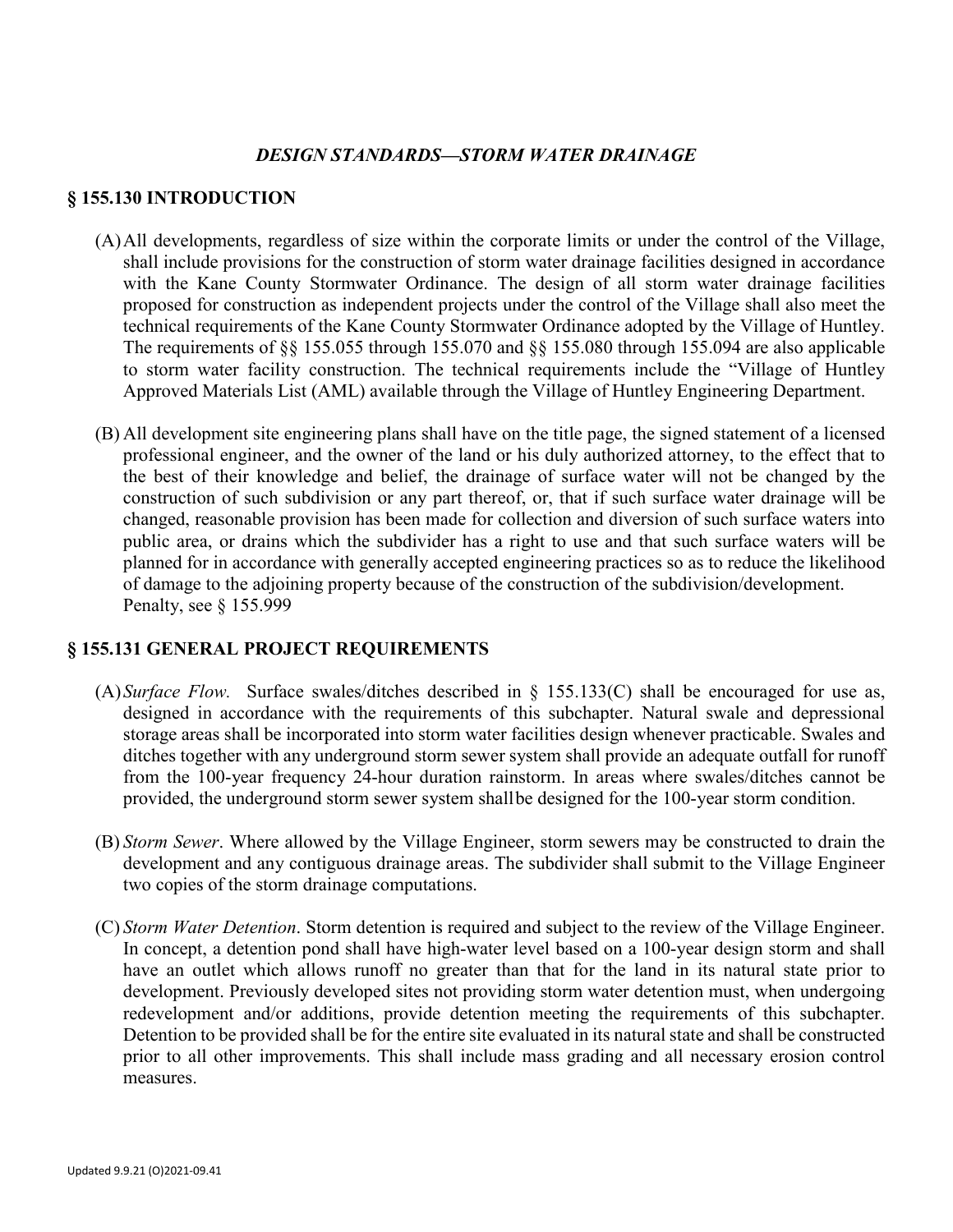- (D)*Drainage Basin Divides.* The design of storm water drainage systems shall not result in the inter-basin transfer of drainage, unless no reasonable alternative exists and there is no legal restraint preventing such transfer.
- (E) *Lot Grading*. The location and top of foundation elevation for all proposed structures shall be shown on the engineering drawings. Generally, the top of foundation of any structure must be constructed at least 18 inches above the centerline (or back of curbs) of the abutting street. Where foundations are lower than the street centerline, or in the case of depressed driveways, alternate means of surface drainage diversion must be shown to avoid structure flooding. Sufficient finished grade elevations must be shown on the drawings to ensure positive drainage away from each structure. Penalty, see § 155.999
- (F) All storm water requirements shall meet or exceed the Kane County Stormwater Ordinance as adopted by the Village of Huntley (KCSO).

#### **§ 155.132 DESIGN CRITERIA FOR STORM WATER DETENTION**

- (A)*Release Rates*. The allowable release rates shall be in accordance with the Kane County Stormwater Ordinance as adopted by the Village of Huntley (KCSO).
- (B) *Design Calculations.* The design of storm water detention facilities shall be based on runoff hydrographs as specified by the KCSO, at a minimum, from the two-year and 100-year frequency, 24 hour duration rainstorms. The modified rational formula shall not be used for development of hydrographs. All design rainfall events shall be based on the Illinois State Water Survey, Bulletin 70. All design computations which do not rely on continuous accounting of antecedent soil moisture conditions shall assume "wet" conditions. Storm water runoff from areas tributary to the site shall be considered in the equations for the design of the project site's drainage system. If the tributary areas are undeveloped or do not meet release rate requirements, the subdivider may bypass all tributary area flows around rather than through the storage facility. Runoff calculations for all undeveloped tributary land shall assume a reasonable fully developed land cover based on anticipated zoning.

#### (C) *Basin Design*

1. Wet-bottom detention basins shall be designed to be safe and aesthetically pleasing. Wetbottom basins shall be a least four feet deep, excluding near-shore banks and safety ledges. If fish habitat is provided, at least 25% of the basin bottom shall be a minimum of ten feet deep. Wet-bottom basins shall be designed to remove storm water pollutants and designed in such a manner to reduce nuisance problems such as embankment erosion and algae. Wet bottom basins shall incorporate the use of aeration as a means to minimize anaerobic conditions and algae growth. Aeration shall be accomplished by means of low pressure air diffusion into the water column as approved by the Village Engineer and Public Works Director. Embankments above normal water levels shall be either terraced or sloped at a maximum of 4:1. A safety ledge is required no greater than two feet six inches below the normal water level. Such ledges shall be not less than six feet wide and shall back pitch toward the basin embankment. The use of deep rooted vegetation, native to Northern Illinois shall be required to stabilize basin embankments as required by the KCSO, and as approved by the Village Engineer and meet the minimum standards as outlined in the standard Village Wet-Bottom Detail.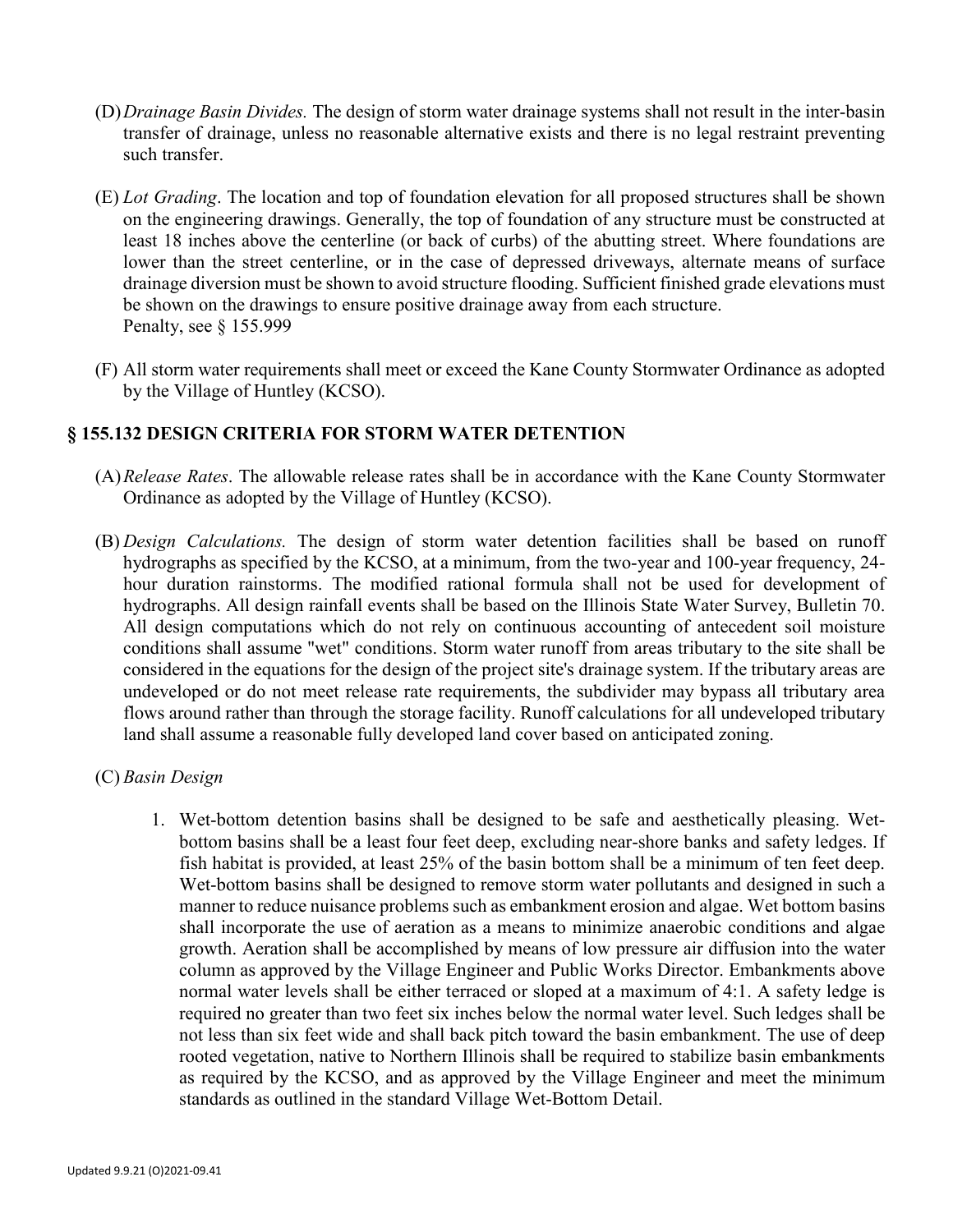- a.Developer will be required to post sign regulations for all ponds, at a spacing of every 400',. Signs will be 18" x 24",reflective high prismatic, mounted on PTL 4"x4" posts. If the development is controlled by an HOA, the HOA will be responsible for maintenance of signs.
- 2. Dry-bottom detention basins shall be designed to be safe, aesthetically pleasing and available for multiple uses. Dry-bottom detention basins shall be designed and sized such that a minimum of 80% of the bottom area shall have standing water no longer than 72 hours for the 100-year frequency storm. The basin shall have a minimum slope of 2%, and a maximum embankment slope of 20%.
- 3. When dry-bottom detention basins are used, sedimentation basins shall be constructed either within or upstream of the detention basin. Sedimentation basins are required when the tributary drainage area to a dry detention basin is greater than one acre.

#### (D)*Outlet*

- 1. All concentrated storm water discharges leaving a site must be directed into a well-defined receiving channel or pipe with adequate capacity for safe conveyance of flows from all design events.
- 2. Single pipe outlets shall have a minimum inside diameter of 12 inches. If design release rates call for smaller outlets, structures such as perforated risers, flow control orifices, etc., shall be used. The minimum diameter for a flow control orifice shall be two inches. Orifices shall be constructed in a manner to minimize the potential for clogging.
- (E) *Fee in Lieu of Detention.* The Village shall have the option of requiring a fee of \$3 for each cubic foot of detention needed in lieu of the applicant building a basin onsite, provided the property will discharge stormwater to a Village approved stormwater management system with adequate stormwater conveyance and storage capacity dedicated to site runoff from the area containing the development. Penalty, see § 155.999
- (F) Storm water detention basins and wetlands shall be maintained, in accordance with requirements of the KCSO, by the property owner or a functioning Property or Home Owners Association. This includes, but is not limited to, control of algae growth and mosquito abatement.

# **§ 155.133 DESIGN CRITERIA FOR SURFACE SWALES AND STORM SEWERS**

# (A)*Storm Sewer*

1. When storm sewer construction is permitted, storm sewers shall be designed to flow full, using Manning's Formula with an appropriate roughness coefficient based on pipe material. If a storm sewer is designed with a constantly submerged outfall, the sewer shall be designed using the "hydraulic gradient" with a maximum allowable water level elevation at the top of the street curb, in urban areas and at an elevation one-foot (1') below centerline of pavement in rural areas.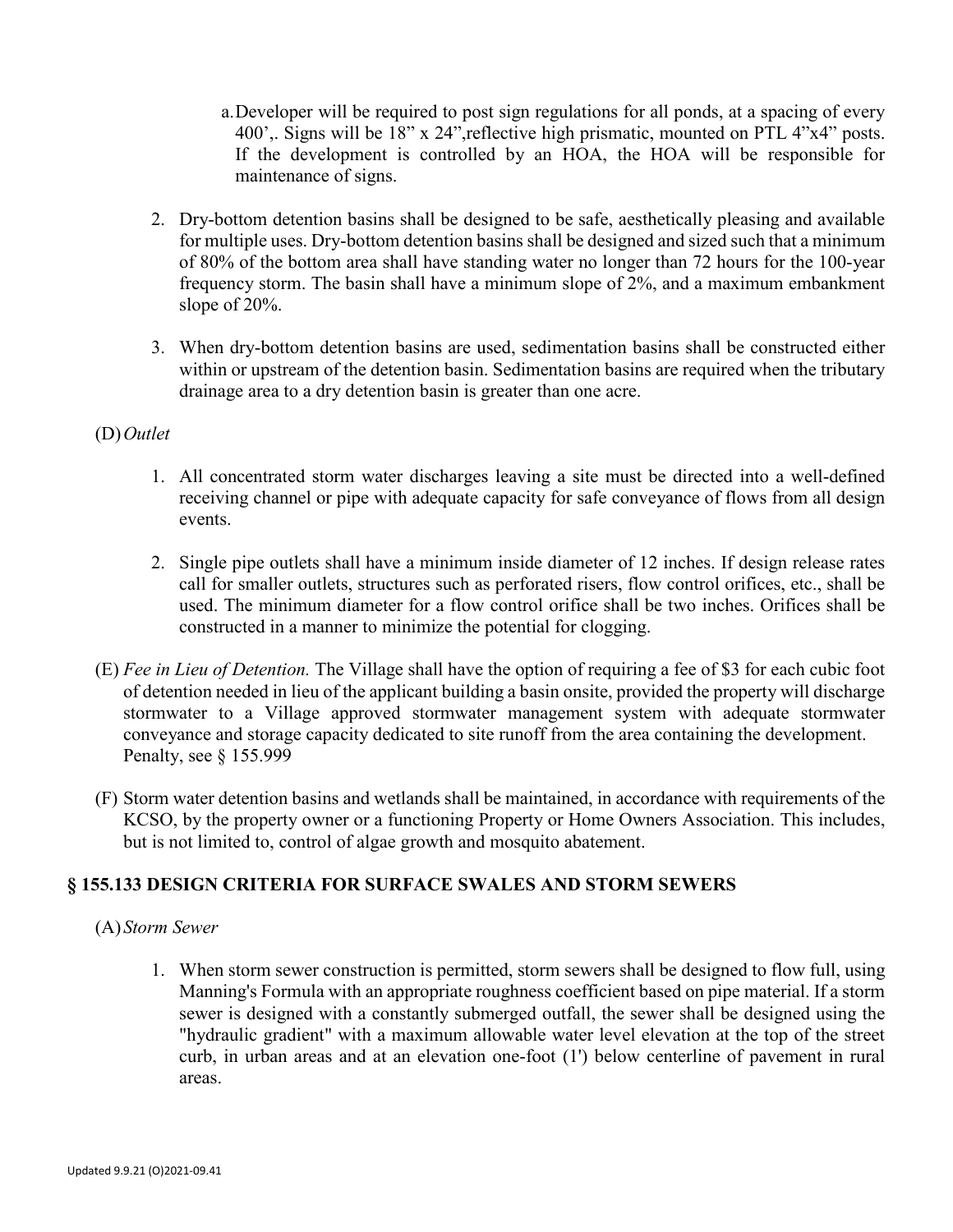- 2. The rational method shall be employed when computing storm runoff. A ten year storm shall be used for design purposes. The storm system shall be designed with "positive street and swale drainage" such that in the event of a complete storm system failure, storm water runoff will be directed overland to the storm water detention area in a manner to minimize property damage due to flooding.
- 3. Storm sewers shall be designed for a ten-year storm event flowing full and have a maximum velocity not to exceed ten (10) feet per second.
- 4. In areas where curb and gutter and storm sewers are approved, inlets shall be installed so that the distance between each inlet shall not exceed 400 feet and each inlet shall drain a maximum street gutter length of 400 feet. Where the inlet is located at a low point, the Village Engineer may require additional inlets. No more than two inlets shall be interconnected. Inlets shall be so located that storm water runoff will not "pond" greater than the top of the street curbs. Depressed street crowns to facilitate drainage will not be permitted. Storm sewer design shall follow the inlet to catch basin to manhole configuration.
- 5. "Yard" inlets shall be placed only where approved or as required by the Village Engineer and Director of Public Works. Yard inlets will be no further than 400 feet from any storm sewer main located in the R.O.W. Storm sewer less than 24 inches in diameter allowed outside of right-of-way where there is no vehicular access, requires a terminal yard inlet and can be no more than 500 feet in length. The yard inlet shall have no deflection in the piping greater than 22½º and will connect to a storm catch basin located within the R.O.W., or MUE. The catch basin structure must have all weather accessibility. All storm sewer structures shall be installed with an external chimney seal per the Village AML.
- 6. The minimum size storm sewer shall be 12 inches in diameter, and the minimum size inlet connection shall be ten (10 inches) inches in diameter.
- 7. Unless otherwise approved by the Village Engineer, storm sewers shall be reinforced concretepipe and joint specifications must conform to the standards in the Village Approved Material List.
- 8. Minimum cover shall be generally three feet zero inches (3'0") for all storm sewers unless special precautions are taken to protect the pipe, as approved by the Village Engineer.
- 9. All manholes, inlet manholes, inlets and catch basins, and headwalls shall be designed in accordance with the standard details of the Village. Prior to acceptance of the installation, the top two (2) steps shall be removed from all structures.
- 10. Connections to sanitary sewers or existing agricultural drainage systems (tiles) will not be permitted for any new developments. All developments will utilize separate drainage systems to avoid disruption or overloading of the existing agricultural tile drainage system. Any field tile systems cut during the process of land development must be reconnected. Connection of existing agricultural drain tiles to new storm water management systems may be approved if proper allowance for flows from said tiles is incorporated in the new system design.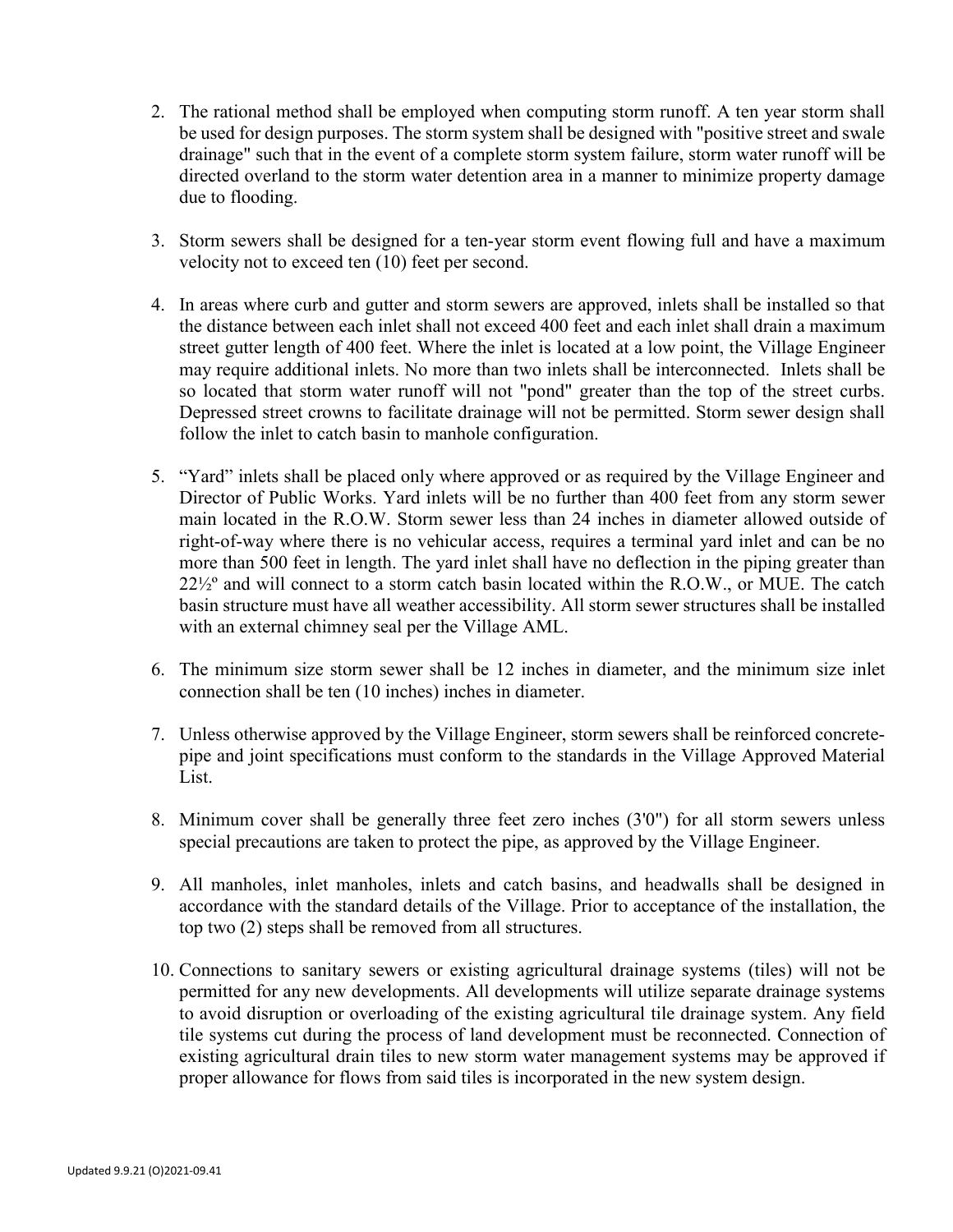- 11. All storm sewers that are designed to be abandoned shall be plugged and mortared. All storm sewers that are designed to be abandoned that are located under a paved surface designed for vehicular traffic must be completely removed. Excavations must be restored with approved trench backfill material.
- 12. Grating shall be required on upstream (inlet) flared end sections for size 12 inch diameter or greater. Grates are required on all inlet and outlet sections of culverts 36 inches in diameter or greater.
- 13. Special "Environmental Catch Basins" are required when in the opinion of the Village Engineer or the Director of Public Works the storm sewer system could receive runoff containing pollutant materials considered hazardous, such as gasoline or oil from various types of development sites such as auto service or repair stations. The special catch basin must be capable of trapping and storing a minimum of 100 gallons of floatable material above the outlet.
- 14. Inlet protection shall be by means basket inserts in accordance with the Village's Approved Material List.
- (B) *Culverts.* Culverts shall meet the following minimum standards:
	- 1. Minimum pipe diameter of 12 inches.
	- 2. Corrugated metal pipe (CMP) shall be in accordance with the Village's Approved Material List.
	- 3. Reinforced concrete pipe (RCP) shall be in accordance with the Village's Approved Material List.
	- 4. Grating shall be required on upstream (inlet) flared end sections for size 12 inch diameter or greater. Grates are required on all inlet and outlet sections of culverts 36 inches in diameter or greater.
	- 5. Culvert slope and invert elevations shall match the ditch slope and invert elevations.
	- 6. Minimum cover at driveways shall be six inches.
- (C) *Swales/Ditches*. Ditches and culverts may be used in lieu of storm sewers if curbs and gutters are not required. Ditches shall meet the following minimum standards.
	- 1. Minimum grade of 1.5%.
	- 2. Maximum grade of 10%.
	- 3. Minimum depth of 24 inches below the shoulder of the street.
	- 4. Maximum bank slope of 4:1 under normal conditions.
	- 5. The bottom and banks of ditches with grades between 4% and 8% shall be sodded and equipped with permanent ditch checks.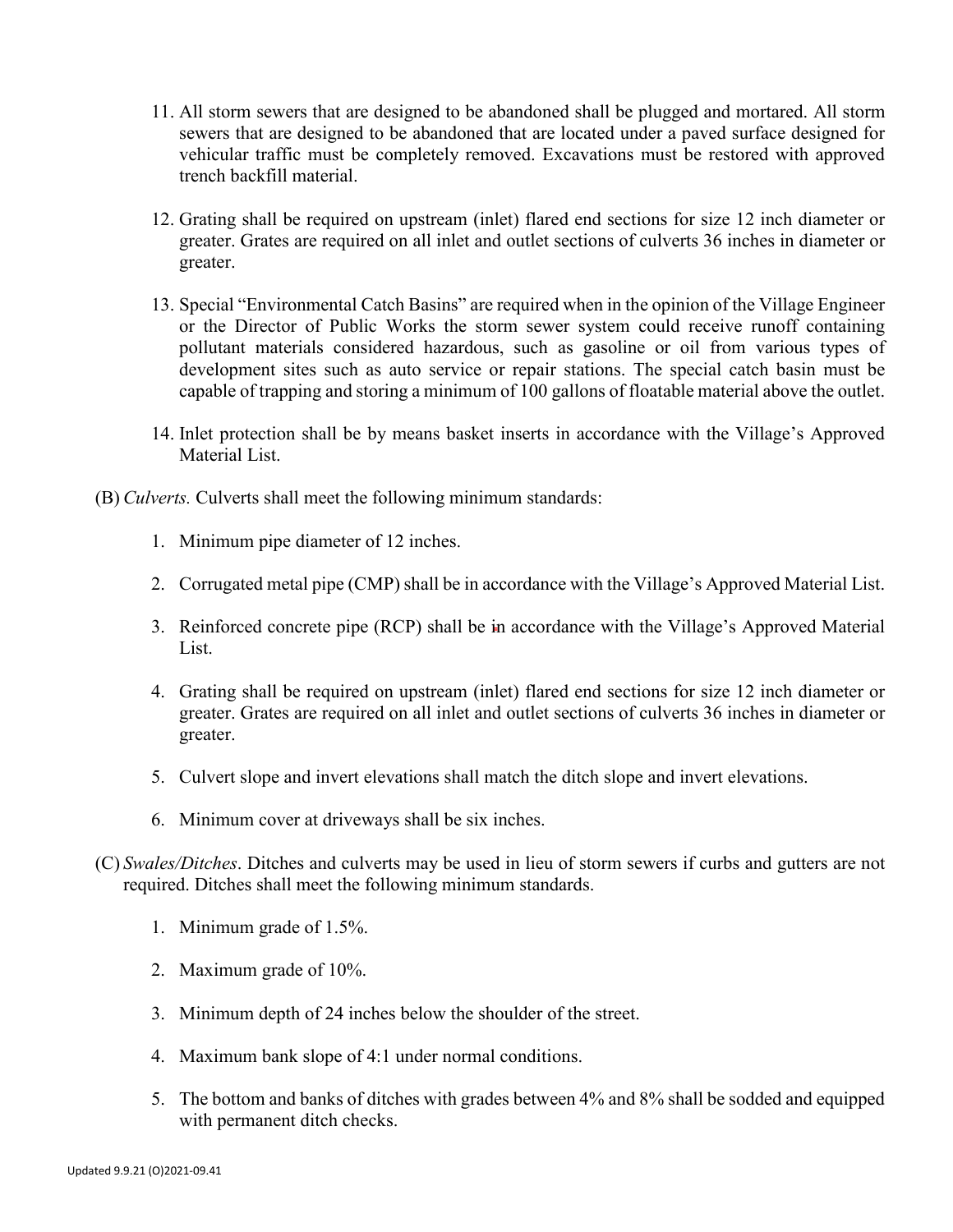- 6. The bottom and banks of ditches with grades between 8% and 10% shall be paved or otherwise stabilized as approved by the Village Engineer.
- **7. See § 155.135 and § 155.136**

Penalty, see § 155.999

# **§ 155.134 -- See § 155.135 and § 155.136**

# **§ 155.135 ADOPTED; EXCEPTIONS**

That a certain document, three (3) copies of which are on file in the Office of the Village Clerk of the Village of Huntley, being marked and designated as the Kane County Stormwater Management Ordinance, as amended, be and is hereby adopted as and shall be known as the "Stormwater Management Ordinances of the Village of Huntley" for managing and mitigating the effects of urbanization on stormwater drainage in the Village through planning, appropriate engineering practices and proper maintenance, and each and all of the regulations, provisions, conditions and terms of said Kane County Stormwater Management Ordinance, as amended, are hereby referred to, adopted, and made a part hereof, as if fully set out in this ordinance, with the additions, insertions, deletions and other changes prescribed in this chapter. This will replace in total §§ 152, 155.082 through 155.086; 155.133 (c)(7) and 155.134.

#### **§ 155.136 ADDITIONS, INSERTIONS AND CHANGES**

The Kane County Stormwater Management Ordinance, as amended, is amended and revised in the following respects:

Section 104(2), entitled "Definitions", shall be amended to read as follows:

*Administrator* means the Village Engineer of the Village of Huntley

Section 104, entitled "Definitions", shall be amended to add the following definition of the term "Oversight Committee" as subparagraph (138):

*Oversight Committee* means the Village of Huntley Board of Trustees.

Section 202, entitled "Site runoff requirements" part (d)(1), shall be amended to read as follows:

The phrase "and site runoff storage facility release" shall be deleted since the Village of Huntley does not allow runoff storage release into field tile systems.

Section 703, entitled "Offences - penalties; remedies," shall be amended to read as follows:

(A)Any person, firm or corporation who constructs any public improvements or portion thereof in violation of the provisions of this chapter shall be upon conviction, fined not less than \$50 nor more than \$500, for each offense, and a separate offense shall be deemed committed on each day during or on which a violation occurs or continues.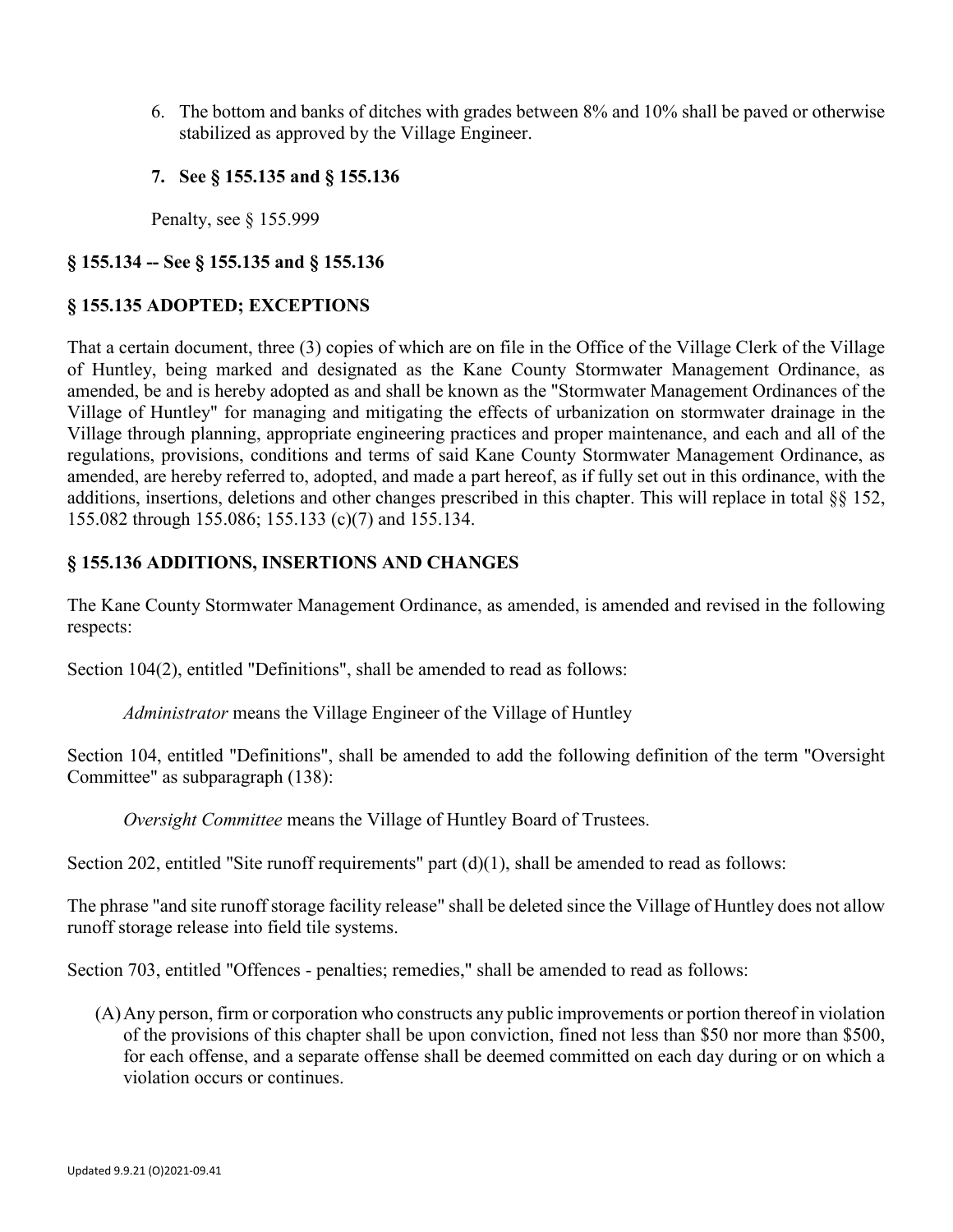(B) Whoever shall sell or offer for sale, lease or offer for lease, while this code is in effect, any lot or lots or block or blocks within the incorporated limits of the Village, or any additions thereto, or beyond the incorporated boundary of the Village, before all the requirements of this chapter have been complied with, shall be fined not less than \$50 nor more than \$500 for each lot, block, or part thereof.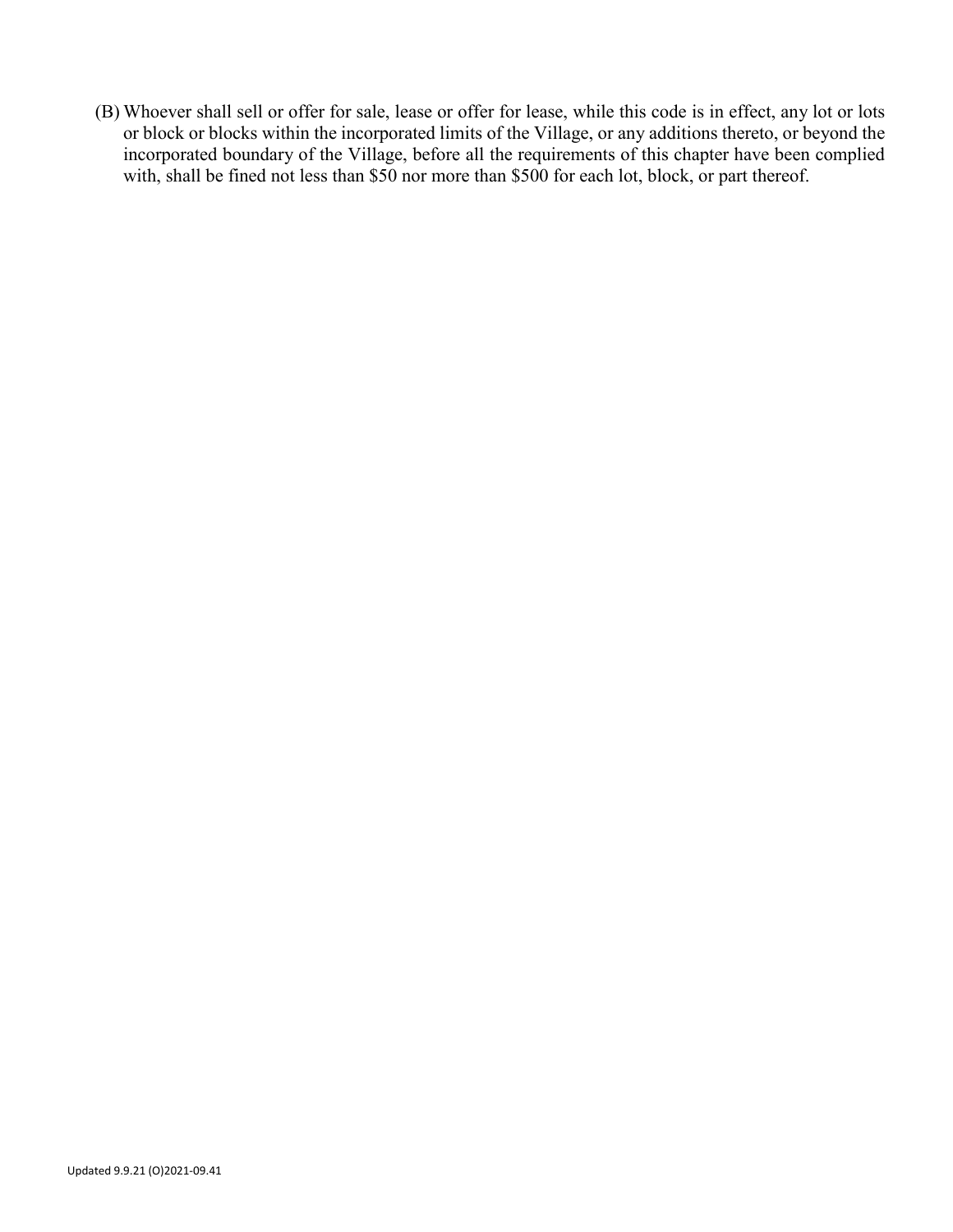# **TITLE XV LAND USAGE**

# **CHAPTER 155: SUBDIVISION REGULATIONS**

*Design Standards—Water Distribution System*

155.150 Introduction

- 155.151 General design considerations
- 155.152 Main capacity
- 155.153 Fire hydrants
- 155.154 Valves
- 155.155 General design details for water mains, 3 24 inch diameter
- 155.156 Connections to existing mains
- 155.157 Water service lines
- 155.158 Water main protection
- 155.159 Water service line protection

155.160 Testing

- 155.161 Pressure and leakage tests
- 155.162 Disinfection
- 155.163 Workmanship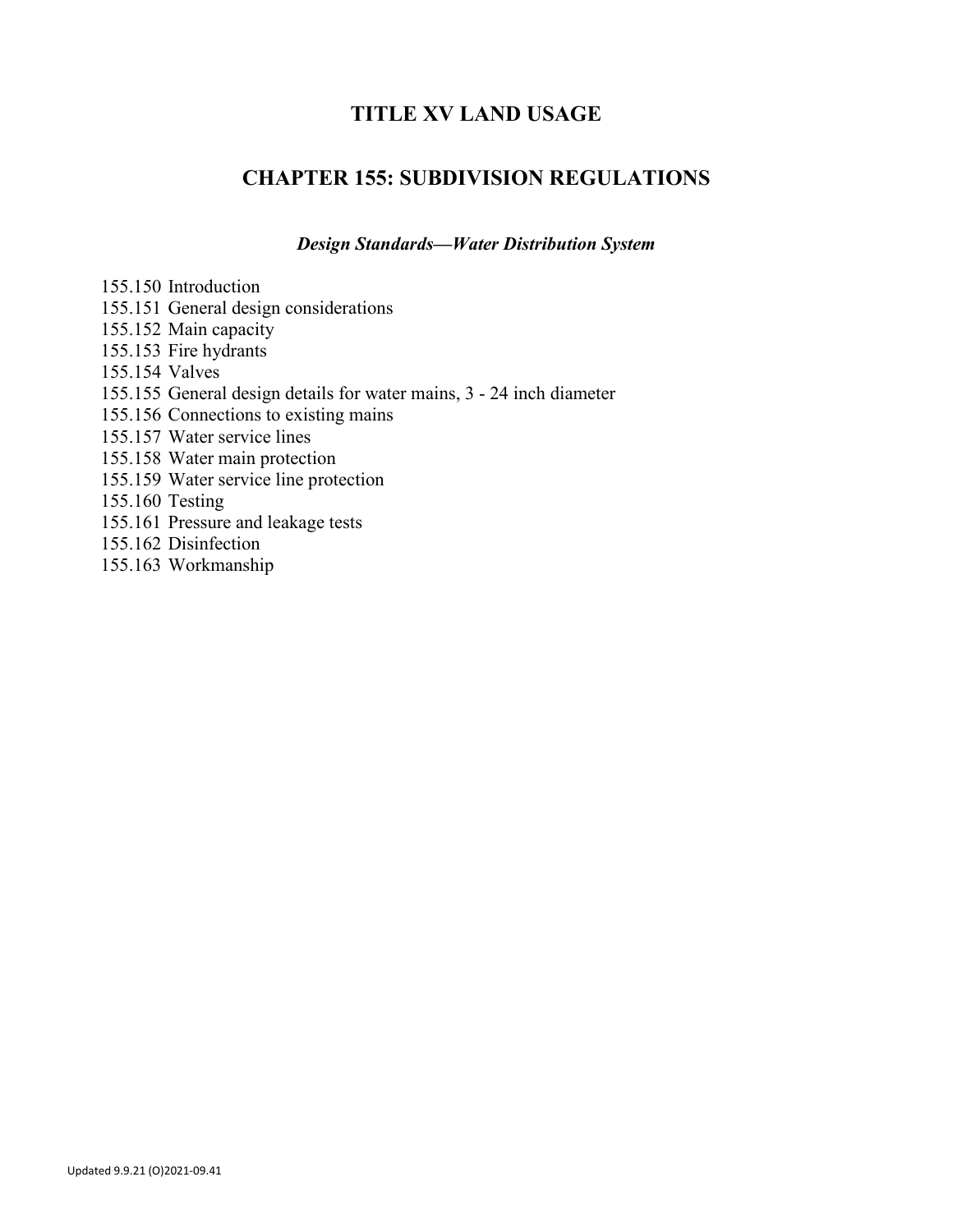### *DESIGN STANDARDS—WATER DISTRIBUTION SYSTEM*

#### **§ 155.150 INTRODUCTION**

- (A)All developments within the corporate limits, and any development under Village jurisdiction which is greater than five acres in size or consists of ten lots or more shall include provisions for a complete water supply system and the construction of water distribution facilities, complete with valves, fire hydrants and other appurtenances designed in accordance with this subchapter. At a minimum, the distribution system shall include a system of water mains and service lines between a connection or connections to the existing distribution system at approved locations, as well as continuation of distribution mains to the extremities of a development to facilitate future extensions of the Village water main system to adjacent areas.
- (B) The design of all water distribution system facilities proposed for construction as independent projects under the Village jurisdiction shall also meet the technical requirements of this subchapter. The technical requirements include the "Village of Huntley Approved Materials List (AML)" found at the end of this chapter.
- (C) No private water wells shall be allowed on property within Village corporate limits if public watermain exists within 250 feet of the nearest point of the property in question.
- (D)The requirements of §§ 155.055 through 155.070 and §§ 155.080 through 155.094 are also applicable to water distribution system construction. Penalty, see § 155.999
- (E) All material specifications and component manufacturers shall be in accordance with the Village of Huntley Approved Materials List (AML).
- (F) All work performed within the Village of Huntley shall meet all current requirements of the Village design standards for water distribution system, IEPA, and AWWA. In the event of a conflict, the stricter requirement will take precedence.

#### **§ 155.151 GENERAL DESIGN CONSIDERATIONS**

- (A)Extensions to the distribution system shall include feeder mains and distribution mains.
- (B) All water mains shall be located in the parkway, opposite that of the sanitary sewer, approximately ten feet from the property line. Watermain located outside of the right-of-way shall be placed in a 10 foot wide municipal utility easement which abuts the right-of-way.
- (C) When watermain is proposed to be located between residential lots it shall be placed in a minimum 40 foot wide "Outlot" dedicated to the Village.
- (D)Watermain installed that does not abut a ROW must be centered within a minimum 20 foot MUE.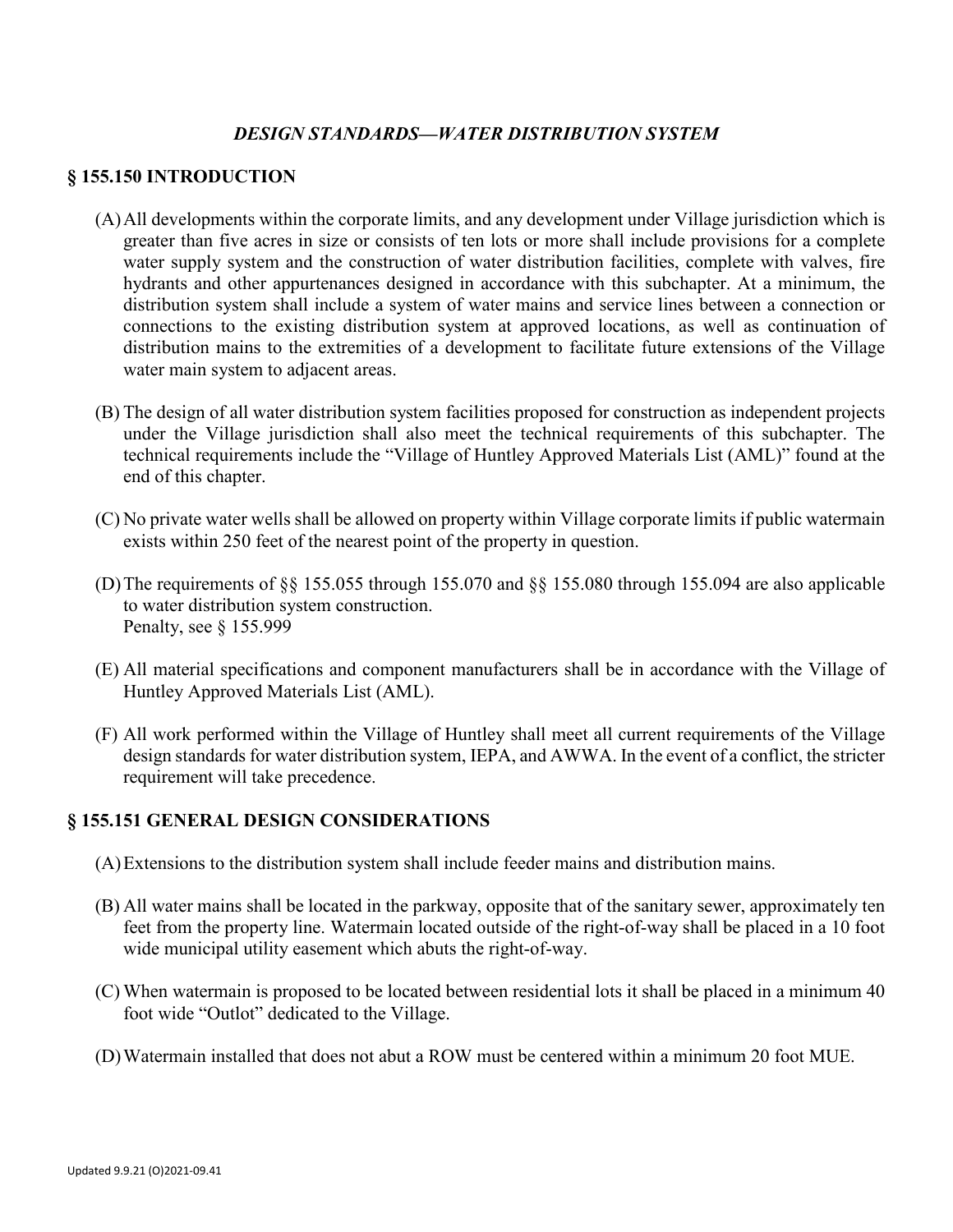- (E) It shall be required to construct dual water mains ("hairpin") within a cul-de-sac to conform with the Village's requirement to provide a looped water main system except in the event a lot at the end of the cul-de-sac, a minimum of 40 feet in width, is dedicated to the Village for water main looping purposes. When a "hairpin" water main is constructed, the following center to center spacing between mains will be required:
	- 1. Four feet (c-c) for main eight inches in diameter and smaller.
	- 2. Five feet (c-c) for main ten inches in diameter and larger.
- (F) Fire service lines shall be no less than six inches in diameter or the diameter of the smallest riser, whichever is greater. Fire service mains also shall be "looped," having two points of connection to the water distribution main when either a building exceeds 52,000 square feet in area, or when a single feed fire service main will exceed 300 feet in length. Penalty, see § 155.999
- (G)All water distribution system and irrigation system valves that are privately owned and maintained shall be clearly stamped PRIVATE on manhole lids and valve box lids.

# **§ 155.152 MAIN CAPACITY**

Feeders and distribution mains shall be sized to provide sufficient capacity to deliver the required fire flow to all areas served by the proposed construction with consumption at the maximum daily rate.

#### (A)*Required Fire Flow*

| <b>Type of Development</b>     | <b>Fire Flow (gpm)</b> |
|--------------------------------|------------------------|
| Single-family residential      | 1,000                  |
| Multiple-family residential    | 2,500                  |
| Commercial/business (general)  | 2,500                  |
| <b>Type of Development</b>     | Fire Flow (gpm)        |
| Office/research                | 2,500                  |
| General manufacturing          | 3,000                  |
| Commercial/business (downtown) | 3,500                  |
| Institutional                  | 3,500                  |
| High-risk manufacturing        | 3,500                  |

These rates are based on the latest "Fire Suppression Rating Schedule" of the ISO (Insurance Service Office) and must be available while maintaining a 20-psi residual pressure.

#### (B) *Maximum Day Consumption*

1. For purposes of water main design, maximum day consumption in residential areas shall be based on a minimum of 200 gallons per capita per day, with population estimated in accordance with  $§$  155.112(C).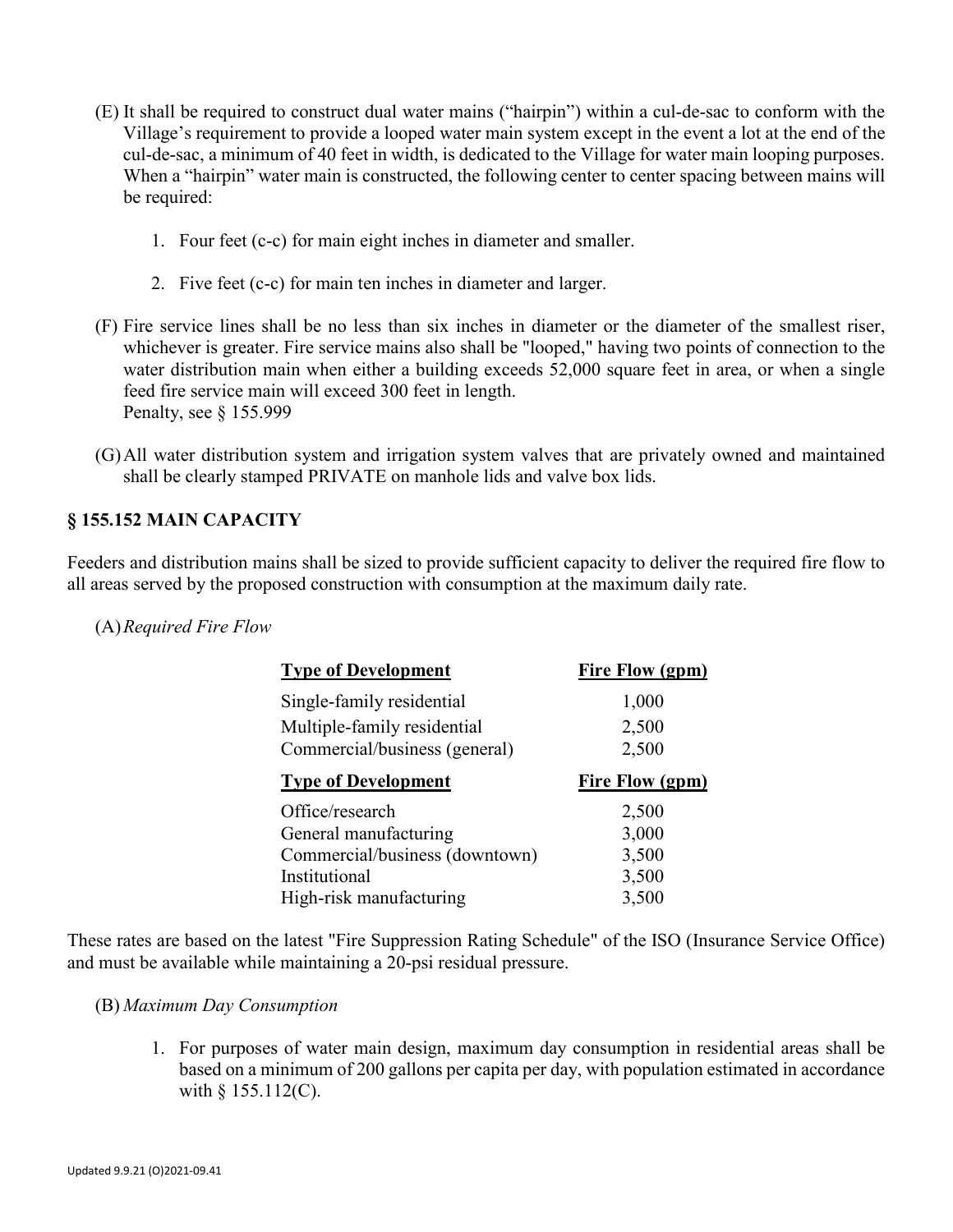2. In other than residential areas, maximum day consumption shall be based on the following:

| <b>Type of</b><br><b>Establishment</b> | Unit               | <b>Maximum Day</b><br><b>Consumption</b><br>Gal./Day/Unit |
|----------------------------------------|--------------------|-----------------------------------------------------------|
| <b>Shopping Centers</b>                | Employee (1 shift) | 105                                                       |
| Store                                  | Employee (1 shift) | 65                                                        |
| Offices                                | Employee (1 shift) | 50                                                        |
| Industrial                             | Employee (1 shift) | 75                                                        |
| Restaurant                             | Meal served        | 15                                                        |
| Theater                                | Per seat           | 10                                                        |
| Hotel                                  | Per guest          | 210                                                       |
|                                        |                    |                                                           |

- 3. To the above shall be added all process water requirements.
- 4. For other than residential developments, when the details of the development are not known, the Design Engineer, subject to the approval of the Village Engineer shall estimate maximum day consumption and fire flow. Such approval shall not relieve the subdivider of the responsibility of providing adequate main capacity for any and all future developments within the development. In such cases, minimum main size shall be 12 inches.
- (C) *Storage.* Sufficient storage shall be designed and constructed to provide sufficient water to the distribution system (1,000 gallons per minute-residential or 2,500 gallons per minute industrial/commercial) for a six-hour period. Water supply facilities with excess capacity may be used to offset up to 50% of the required storage volume. Penalty, see § 155.999

#### **§ 155.153 FIRE HYDRANTS**

- (A)*Spacing*. Fire hydrants shall be installed along all mains at a maximum spacing of 400 feet with the most remote part of any building no farther than 300 feet from a hydrant. The maximum distance from a hydrant to a building fire department connection shall not exceed 150 feet.
	- 1. Fire hydrants are required to be located a minimum of three feet clear distance from the closest point to any paved vehicular traffic surface and a minimum of two feet from any paved pedestrian traffic surface.
	- 2. Fire hydrants shall be no closer than eight feet from any street light installations.
- (B) *Configuration*. Fire hydrants shall have a 5¼ inch valve opening, two 2½-inch hose nozzles and one pumper nozzle. Threads shall conform to National Standard Specifications. Construction shall conform to that indicated on the fire hydrant standard detail. Each hydrant shall be equipped with an auxiliary gate valve complete with Roadway Box, fitted with a valve box stabilizer. Hydrants shall be installed no closer than three feet to the face of the hydrant, steamer port (pumper nozzle), nor further than eight feet from the back of curb. No hydrant shall be installed within 48 inches of any obstruction, nor shall any obstruction be placed within 48 inches of a hydrant.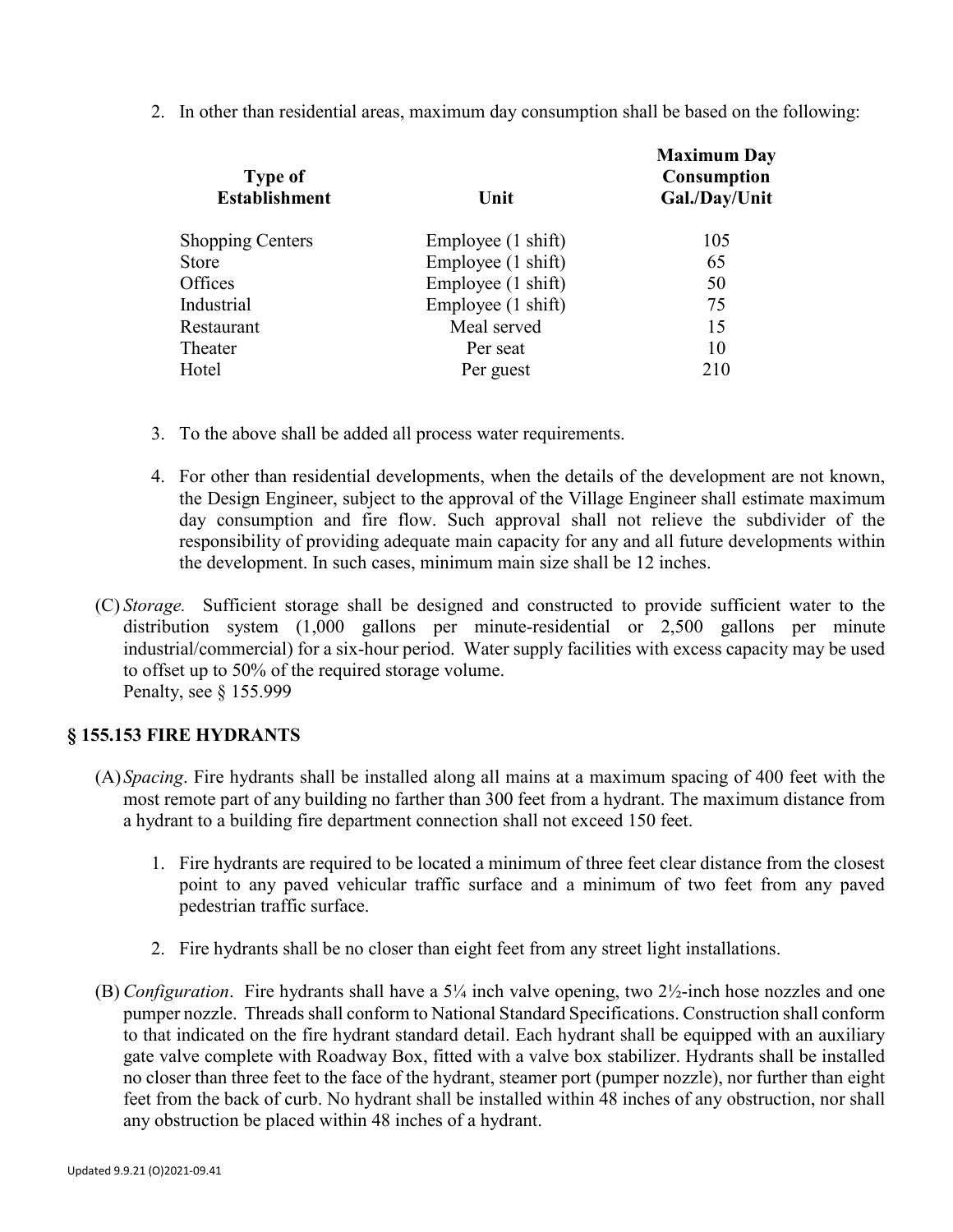- (C) *Hydrant Flags*. The developer will be responsible for supplying the Village of Huntley Public Works, one (1) hydrant flag for each hydrant installed in the Village of Huntley. Each flag will be "spring type," 4' x 3/8 inches plastic shaft and be installed on the lower portion of the hydrant opposite the steamer port.
- (D)*Painting.* All hydrants shall be color coded according to the National Fire Protection Association (NFPA) Publication 291, "Fire Flow Testing and Marking of Hydrants." All privately maintained hydrants are to be painted yellow.
- (E) The maximum allowable fire hydrant lead will be 150 feet. Fire hydrant leads that exceed 150 feet will be required to be looped (two sources of water supply).
- (F) Fire hydrants are forbidden to be tapped off any fire suppression supply. Penalty, see § 155.999

#### **§ 155.154 VALVES**

- (A)*Spacing*. In residential areas a sufficient number of valves shall be provided so that a break or other failure will not affect more than 800 feet of main or result in more than 24 multi- family units being out of service (whichever results in the shortest valve spacing). In other areas valves shall be spaced at no more than 600 feet. Valves shall be placed so that closure of a maximum of three (3) valves is necessary to shut down any point in the system.
- (B) *Vaults.* All valves proposed to be placed under pavement shall be installed in precast concrete vaults as specified in the valve vault detail. All vaults shall be constructed with an external chimney seal. All other valves and auxiliary valves shall be installed within cast iron valve boxes fitted with a valve box stabilizer. Butterfly valves shall be installed in specially designed vaults similar in general design to that shown in the valve vault detail, but modified as necessary to provide for the proper operation of the valve. Vaults and boxes shall not be located under driveways or sidewalks. Prior to acceptance of the installation the top two (2) steps shall be removed from the valve vaults.

#### (C) *Valve Type*

- 1. All valves smaller than 12 inches shall be cast iron body, bronze fitted, modified wedge disc, resilient seat type with non-rising stem and 0-ring packing designed for 200 pound working pressure. Valves must meet Village AML. A 4 inch x 4 inch x 36 inch long hardwood stake shall be installed at all valve box locations. The stake must remain installed until final grading of the lot and / or improvement is completed.
- 2. All valves 12 inches and larger shall be butterfly valves iron body rubber seat type. All valves shall open counter clockwise with non-rising stem (except hand valves). Valves must meet village AML.
- 3. Valves will be required on both ends when a watermain casing is required. Proximity of valves to the casing shall be determined by the Public Works Director. Penalty, see § 155.999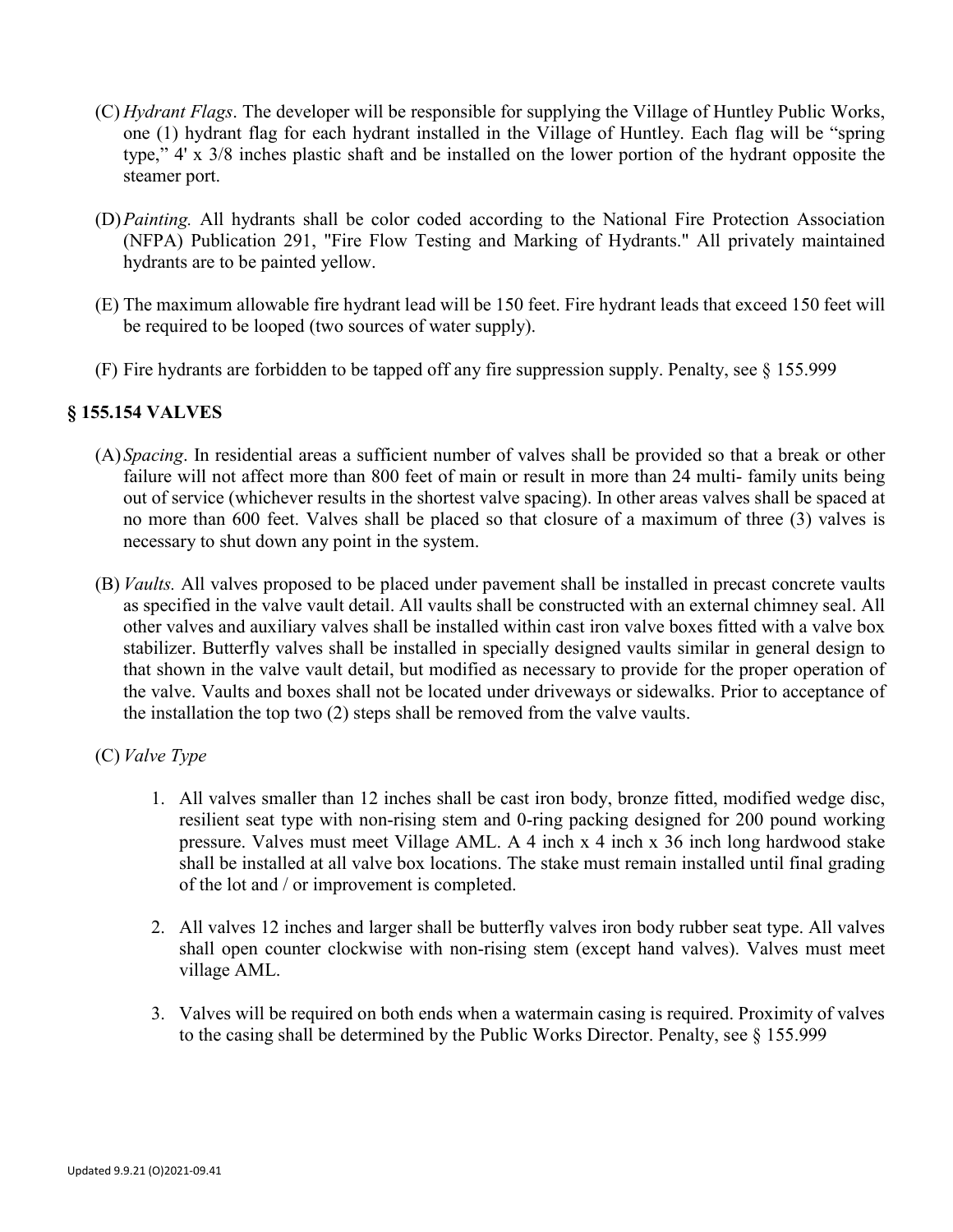# **§ 155.155 GENERAL DESIGN DETAILS FOR WATER MAINS, 6 - 24 INCH DIAMETER**

(A)*Ductile Iron Pipe, Fittings and Joint Type*

- 1. Ductile iron pipe (DIP); joints, internal cement lining and external coating shall meet the standards as set forth in the AML.
- 2. Whenever river-crossing pipe is required, provide restrained joint, or ball and socket type joints allowing 15 degrees maximum deflection.
- 3. Ductile iron fittings with mechanical joint shall comply with standards as set forth in the AML.
- (B) *Polyethylene Encasement*. All ductile iron pipe water main shall be wrapped with polyethylene material with a minimum thickness of eight mils. This specification may be waived based on a report by the Ductile Iron Pipe Research Association or other approved testing laboratory which would declare the soil for the subject installation non-corrosive.

#### (C) *PVC Plastic Pipe and Joints*

- 1. Polyvinyl chloride pipe shall comply with standards as set forth in the AML and have a standard dimension ratio (SDR) of 18.
- 2. *Pipe 14-inch through 18-inch*. Use pipe with a pressure rating of 235 psi and a standard dimension ratio of 18.
- 3. *Pipe 20-inch and 24-inch.* Use pipe with a pressure rating of 165 psi and a standard dimension ratio of 25.
- 4. All plastic water main shall be installed with a minimum ten (10) gauge solid copper tracer wire. The wire shall be continuous through valve vaults and boxes and shall be accessible at grade within the vault frame or box cover.
- (D)*Depth of Cover.* The depth between the finished grade and the top of the water main shall be not less than five feet nor more than six feet. Where conflicts arise with other underground improvements, greater depths will be allowed.
- (E) *Thrust Blocks.* Blocking to prevent movement of mains under pressure at bends and fittings shall be Portland Cement Concrete, a minimum of 12 inches thick, placed between solid ground and the fittings in such a manner that pipe fittings and joints will be accessible for repairs. All bends of 22½ degrees or greater, and all tees and plugs shall be thrust protected to prevent movement of the line under pressure. Thrust protection may also be attained by the use of a combination of retaining glands and threaded rods.
- (F) *Trench.* Minimum trench width shall be ample for proper jointing, but in no case less than one foot six inches. Bedding and backfill shall be as specified in § 155.093.
- (G)When it is necessary, as approved by the Director of Public Works, to terminate a water main the terminus point shall consist of valve and hydrant in accordance with the standards set forth in the AML. Penalty, see § 155.999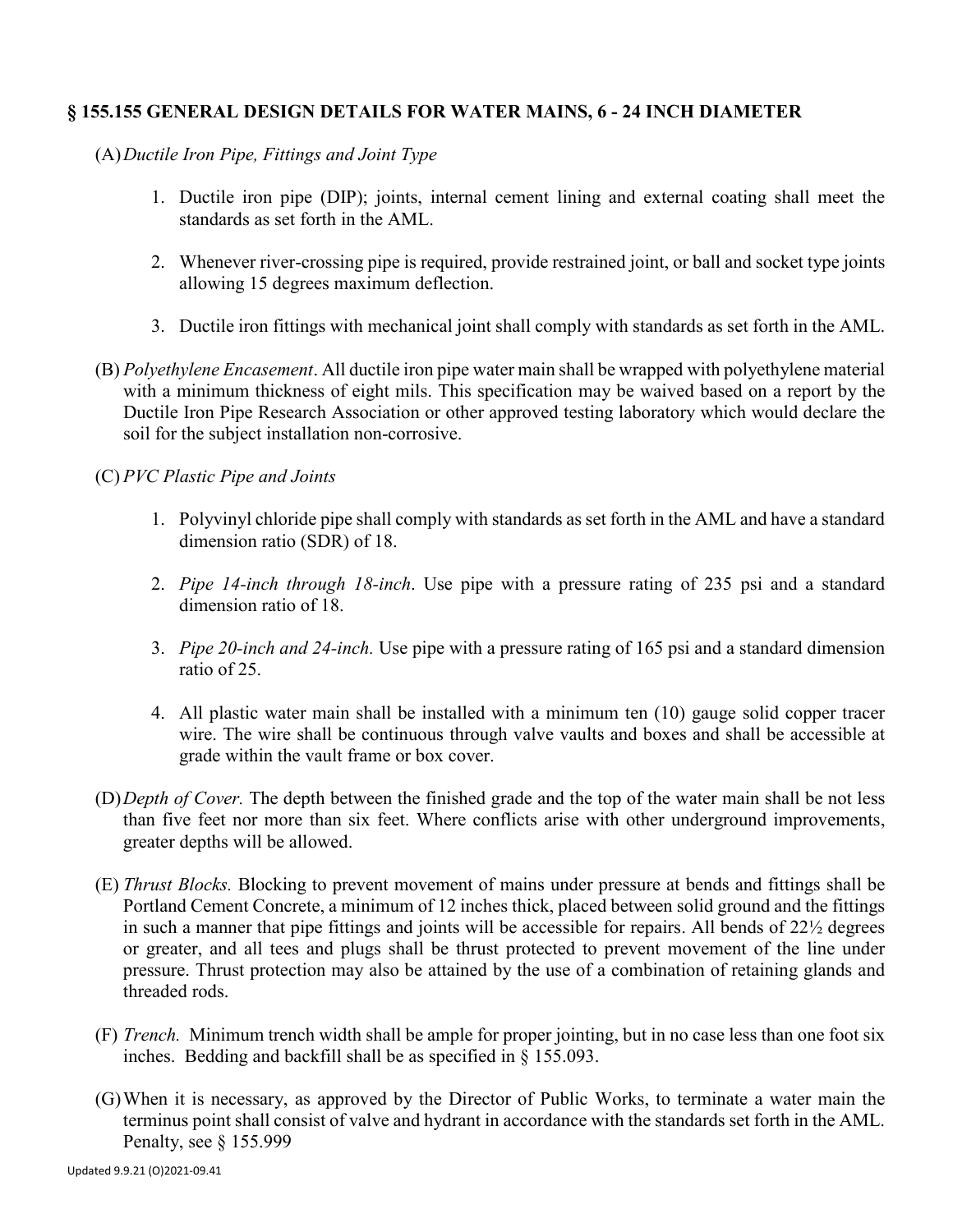# **§ 155.156 CONNECTIONS TO EXISTING MAINS**

- (A)All connections to the Village water distribution system shall be made under full water service pressure when practical. The following specifications shall apply when pressure connections are made to the existing Village distribution system:
	- 1. Tapping valves shall be placed in precast concrete vaults as specified in § 155.154(B). Tapping sleeves shall be two-piece stainless steel bolted sleeve type with mechanical joint.
	- 2. When it is determined that a pressure connection is not necessary, prior to the isolation of the watermain the following criteria shall be met.
		- a.Boil orders will be distributed 48 hours prior to the work commencing.
		- b.Only a Village employee or Village representative shall operate water valves.
		- c.When the watermain distribution system pressure drops below 20 PSI the contractor shall be responsible for delivery, to a state qualified testing facility, of a water sample taken by a Village employee of the Water department.

Penalty, see § 155.999

#### **§ 155.157 WATER SERVICE LINES**

- (A)*Description*. A water service line is designed to deliver water from a public water distribution main and extends from the main to a single building or tenant, and includes corporation stop, curb stop and service box. Service lines shall be approximately at a right angle to the centerline of the right-of-way whenever possible. Service lines shall be continuous with no splices or change in material between either the corporation and the curb stop or the curb stop and the meter. Water services shall comply with current Illinois Plumbing Code requirements as adopted and amended by the Village of Huntley.
- (B) The following meter installation provisions are required by this chapter:
	- 1. (a) No more than five feet of any type K copper service line shall be visible before the meter connection.

(b) Meters shall be no more than five feet above the floor. Meters located in crawl spaces shall have an access hatch no more than three feet from the meter location.

(c) Conduit to the meter shall be continuous. If more than 360 degrees in bends is anticipated, ¾ inch minimum diameter conduit required. Junction boxes are not acceptable.

(d) Wire installation shall be by the contractor (not Public Works) for meter connections where more than 25 feet of wire is required. Wire type must be approved by the Director of Public Works.

- 2. Service line material shall be of the type specified in the AML.
- 3. All HDP water service pipe will be required to be installed with a solid 10 gauge copper tracer wire. Grounding of the building to the tracer wire or HDP pipe is strictly forbidden. Grounding of the building must meet all current building codes.
- 4. Service saddles are required for connecting to PVC pipes.
	- a.Service lines connected to PVC water main shall be by means of a saddle in accordance with the AML.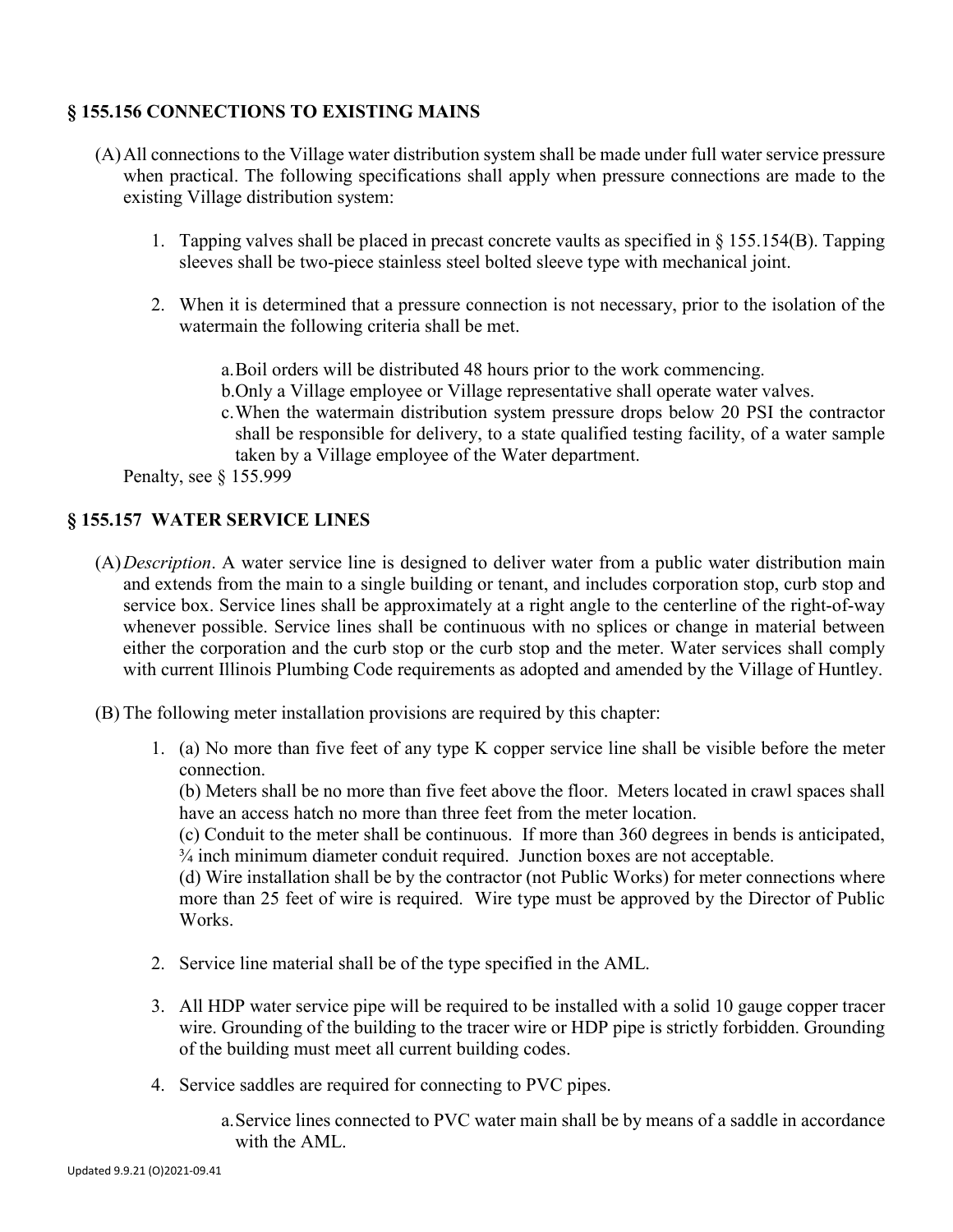- 5. *Services boxes:* Water service valves (B-box) shall be located as close to the center of a lot as possible but said location shall result in a valve location no closer than two feet from paved surface. B-box extension rods shall be 36″ long and comply with the standards as set forth in the AML. A 4 inch x 4 inch x 36 inch long hardwood stake shall be placed at the b-box location. The stake must remain in place until final grading of the lot is complete. The top of the stake shall be painted blue.
- 6. All service taps shall be either with a manufactured tap coupling or double strap bronze saddle.
- 7. Water service lines shall not be connected to fire service lines or other process lines.
- 8. Flow calculations are required when connecting to a single source of water (stub).
- (C) *Minimum Diameter.* No water service line shall be less than one and one half inch undiminished internal diameter from the water source to and/or through the curb box.

#### **§ 155.158 WATER MAIN PROTECTION**

Horizontal and vertical separation of water main shall be in conformance with Section 41 of the Standard Specifications for Water and Sewer Construction in Illinois, Latest Edition.

- (A)*Horizontal Separation*
	- 1. Whenever possible, a water main shall be laid at least ten (10) feet horizontally from any existing or proposed sewer. A clear distance of ten (10) feet (minimum) horizontally shall be maintained between water main and any manhole, valve vault, catch basin or storm water inlet structure. (See standard drawing).
	- 2. Should local conditions prevail which would prevent a horizontal separation of ten feet, a water main may be laid closer to or in the same trench as a storm or sanitary sewer, provided the main is laid on an undisturbed earth shelf located to one side of the sewer and at such an elevation that the bottom of the water main is at least 18 inches above the top of the sewer.
	- 3. If it is impossible to obtain proper horizontal and vertical separation as stipulated in division  $(A)(1)$  or  $(2)$  of this section, the sewer pipe shall be constructed of slip-on or mechanical joint watermain quality pipe, and be pressure-tested to assure water tightness before backfilling. In all cases, watermain protection shall meet or exceed IEPA regulations for separation.
	- 4. If the invert of the water main is not 18 inches above the crown of the sewer when the pipes cross, or the ten foot separation requirement cannot be met, in lieu of constructing the sewer with water main quality pipe, a casing pipe may be installed around either the water main or sewer pipe. The casing pipe must be a material that is approved for use as water main or welded steel. Concrete is not an acceptable encasement. When casings are installed under pavement, the casing must extend beyond the pavement a minimum of 2 feet. AML approved spacers must be used when installing casing pipe. Ends of the casing must be sealed using approved end cap seals per approved AML. Field locking gaskets, or joint restraints must be used on all watermain installed within a casing.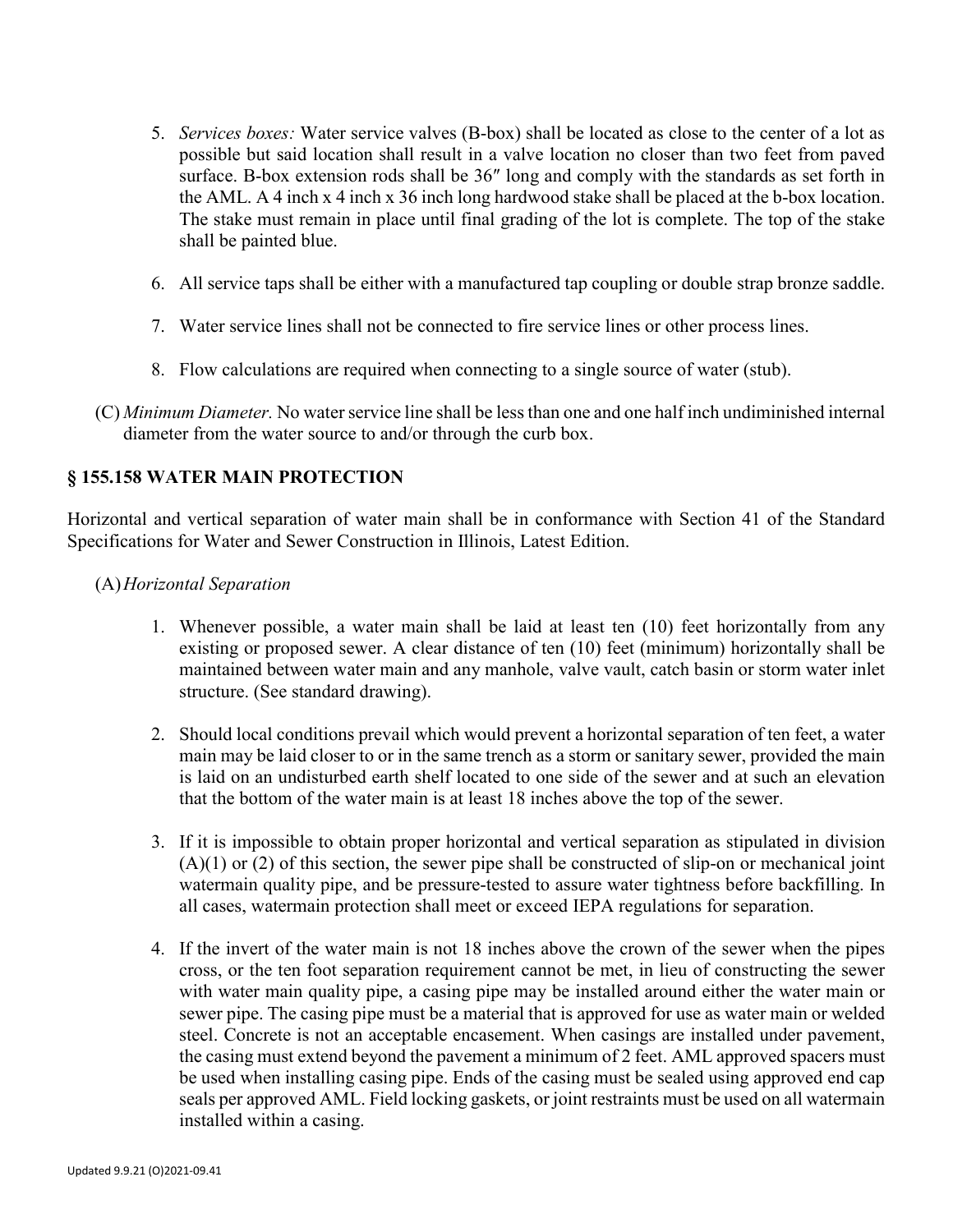#### (B) *Vertical Separation*

- 1. Whenever water mains must cross house sewers, storm drains, or sanitary sewers, the water main shall be laid at such an elevation that the bottom of the water main is 18 inches above the top of the drain or sewer. This vertical separation shall be maintained for that portion of the water main located within ten feet horizontally of any sewer or drain crossed, said ten feet to be measured as the normal distance from the water main to the drain or sewer.
- 2. Where conditions exist that the minimum vertical separation set forth in division  $(B)(1)$  of this section cannot be maintained, or it is necessary for the water main to pass under a sanitary sewer, then, within a distance of 10 feet either side of the water main, the sewer or drain shall be constructed of pressure pipe, conforming to the specification for water main materials. For storm sewer ASTM C-361 pipe shall satisfy this requirement. The sewer or drain line shall be supported to prevent settling and breaking of the water main. In all cases, watermain protection shall meet or exceed IEPA regulations for separation. Penalty, see § 155.999

#### **§ 155.159 WATER SERVICE LINE PROTECTION**

The horizontal and vertical separation between water service lines and all sanitary sewers, storm sewers, or any drain shall be the same as for water mains, as detailed in § 155.158. Penalty, see § 155.999

#### **§ 155.160 TESTING**

- (A)The following procedures are to be strictly followed by all persons engaged in the pressure testing and/or disinfection of public water distribution mains. The requirements of these design standards and the requirements of the Illinois Environmental Protection Agency water permit shall be strictly enforced.
- (B) The contractor is required to provide any and all equipment necessary to complete the pressure testing and/or disinfection of the water mains and services. Prior to any test, the contractor shall arrange with the Village Public Works Department to have the required tests witnessed, and shall give a minimum of 48 hours advance notice.
- (C) The contractor shall not operate any valves in the existing public water supply system. All auxiliary fire hydrant valves shall remain open during testing. Requests for valve operations are to be made through the Public Works Department. Requests for valve operations shall be made 24 hours prior to any scheduled operations or tests. Penalty, see § 155.999

#### **§ 155.161 PRESSURE AND LEAKAGE TESTS**

The contractor shall pressure test all new water mains after water services have been installed. The contractor shall perform a preliminary test to insure that all segments of the system meet the leakage rates as set forth herein. When the contractor has assured himself that the system will meet the required leakage rates, he will arrange for witnessing of the pressure test by the Village Public Works Department and Huntley Fire Protection District. Forty-eight hours advance notice shall be given. The tests shall be conducted as follows.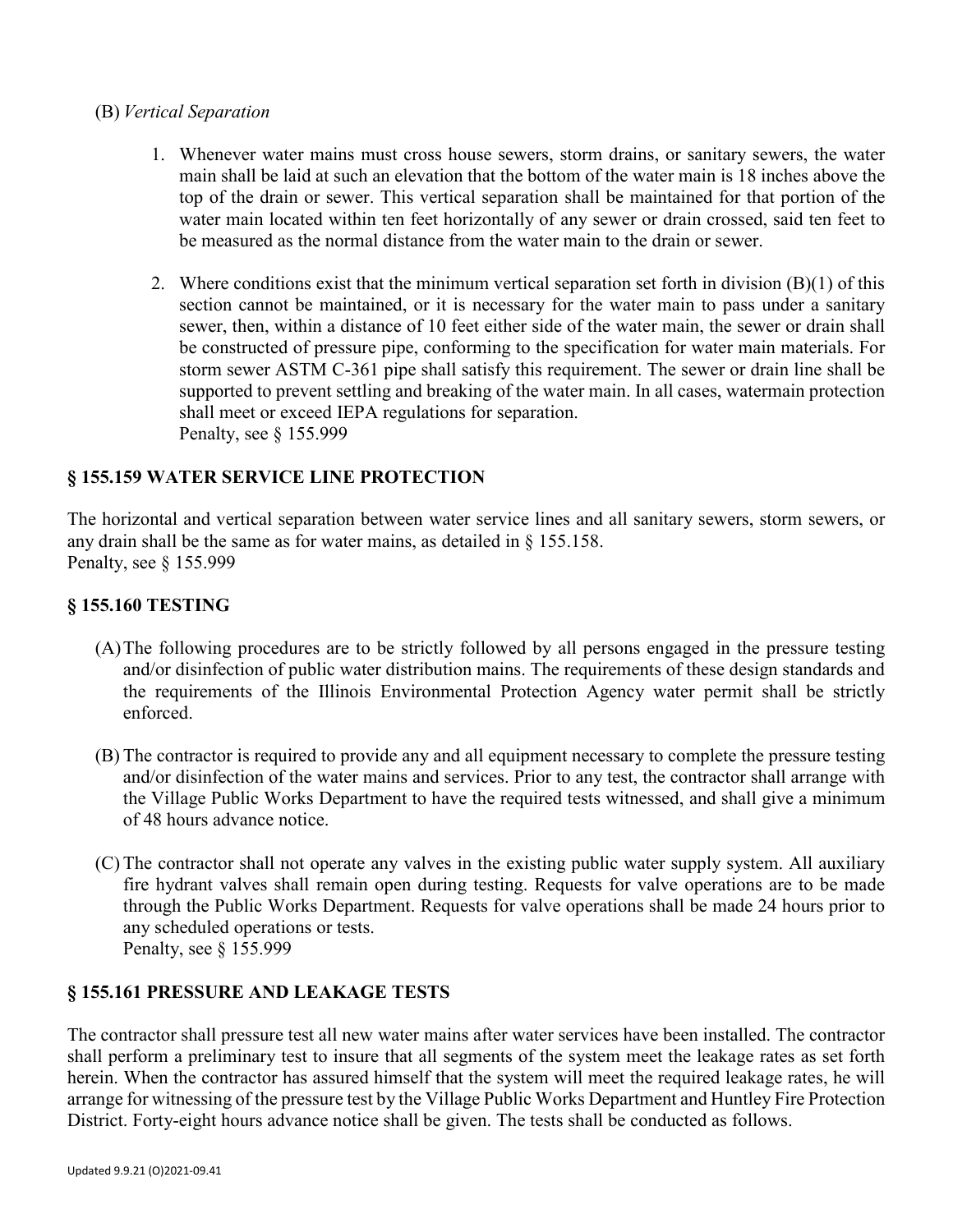### (A)*Hydrostatic Tests*

- 1. Where any section of a water line is provided with concrete thrust blocking for fittings, the hydrostatic tests shall not be made until at least five days after installation of the concrete thrust blocking.
- 2. Disposal of wastewater from hydrostatic tests, and for disinfection, shall be approved in advance by the Village Public Works Department. Full bore flushing shall be witnessed by the Huntley Fire Protection District (HFPD).
- 3. The new water mains and service lines, including valves and hydrants, shall be subjected to a hydrostatic pressure of 125 psi.
- 4. The test pressure shall be held for a duration of one hour without pressure loss or further pressure application.
- 5. Each valve shall be opened and closed several times during the test.
- 6. Careful examination of exposed pipe, joints, fittings, and valves is required.
- 7. Joints showing visible leakage shall be remade or replaced.
- 8. Cracked pipe, defective pipe, and cracked or defective joints, fittings, and valves shall be replaced with sound material and the test repeated until results are satisfactory.

#### (B) *Leakage Test*

- 1. A metered leakage test shall be conducted after the pressure test has been satisfactorily completed.
- 2. Duration of each leakage test shall be at least 24 hours.
- 3. During the test, water lines shall be subjected to the normal water pressure of the Village water system.
- 4. Maximum allowable leakage shall conform to current IEPA leakage testing specifications.

 $L = ND \sqrt{P}$ **7400**

- 5. Should any test of pipe disclose leakage greater than the maximum allowable amount, the defective joint or joints shall be located and repaired and the 24-hour metered leakage test repeated until the leakage is within the specified allowance.
- (C) *Fire Suppression Mains.* Such pipe shall be rated to meet and achieve the 200-PSI testing procedures in accordance with Huntley Fire Protection District Requirements. Both the Village Public Works Director and the Huntley Fire Protection District Inspector shall only grant exemption to this requirement in writing.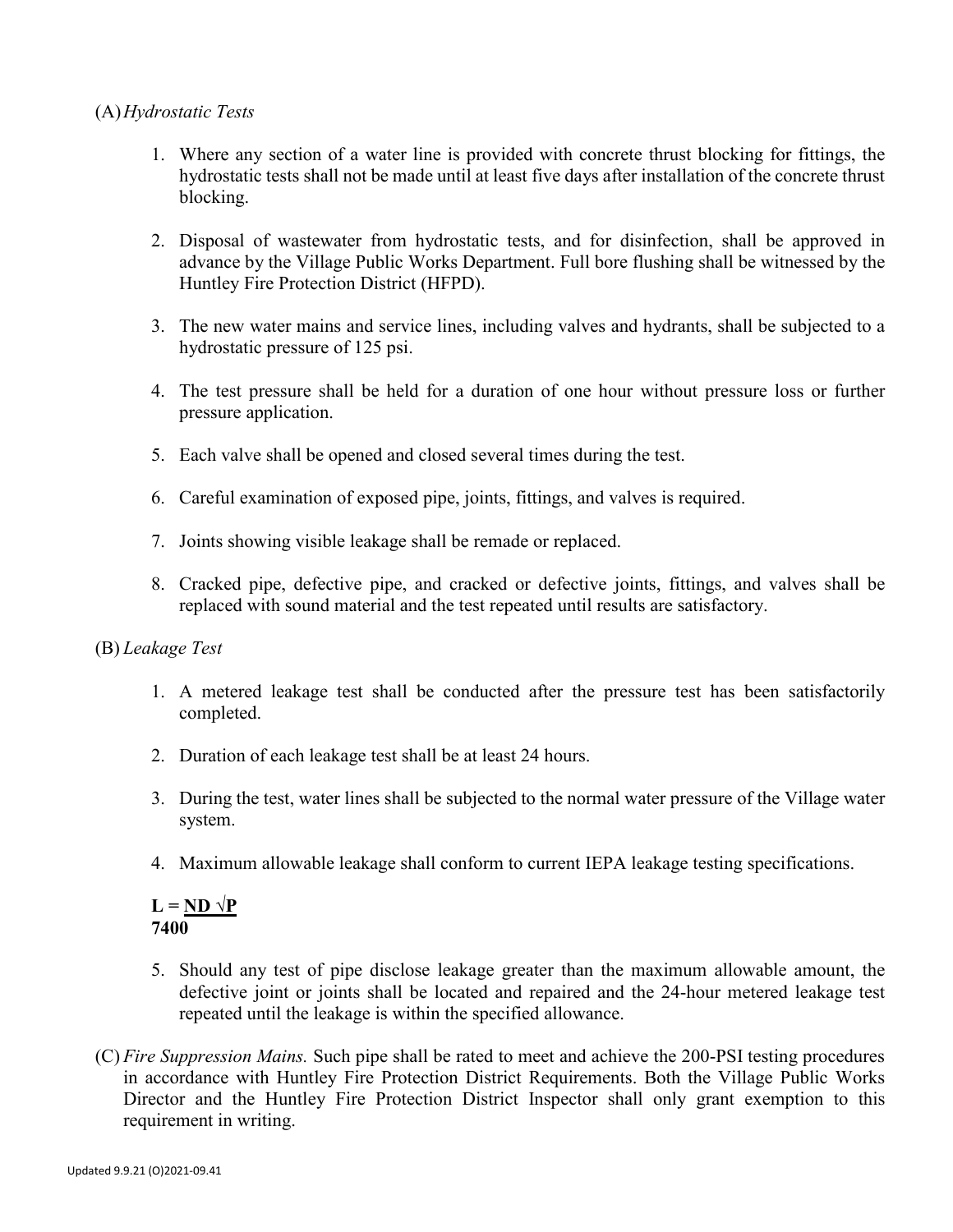# **§ 155.162 DISINFECTION**

- (A)After all mains have been pressure tested and accepted by the Village, the contractor shall proceed to disinfect the main in accordance with AWWA standard C-651. A gas chlorine concentration during disinfection shall be maintained at a minimum 50 mg/l available chlorine. The chlorinated water shall be retained in the main for a period of at least 24 hours. At the end of the 24-hour period, the treated water shall contain no less than 25 mg/l chlorine throughout the main. The contractor will sample the chlorinated disinfecting solution to assure that these minimums are maintained.
- (B) After an applicable retention period, the heavily chlorinated water shall be flushed from the main until the chlorine concentration in the water leaving the main is not higher than that generally prevailing in the system. The chlorinated water being flushed from the system shall be dechlorinated to meet USEPA water quality criteria for "total residual chlorine."
- (C) After final flushing, and as witnessed by the Village Public Works Department and the Huntley Fire Protection District, two samples of water shall be obtained from the main for bacteriological testing. The Developer shall be responsible for obtaining, delivery, and payment of the samples for testing purposes. For major water main installation, the number of samples may be increased as determined by the Village Public Works Department. A second series of samples shall be collected no less than 24 hours after the first set of samples has been collected. The individual sets of samples shall be bacteriologically tested to show the absence of coliform organisms.
- (D)If either, or both, sets of samples do not pass the bacteriological examination, the contractor shall again disinfect the main in accordance with procedures until such time that satisfactory samples are collected.
- (E) No part of the permitted water system shall be placed in service until the Village of Huntley receives the operating permit. Upon receipt of the IEPA Operating Permit, all valves on the system shall be opened with permission of the Village Public Works Department. The developer shall be responsible for certifying, in writing to the Director of Public Works, that he or his representatives have witnessed the opening of all valves pursuant to the operating permit.

Penalty, see § 155.999

# **§ 155.163 WORKMANSHIP**

As a minimum requirement, the specification for the construction of water distribution facilities shall not be less stringent than the "Standard Specifications for Water and Sewer Main Construction in Illinois," adopted by a joint committee of the Illinois Society of Professional Engineers, Illinois Chapter of the American Public Works Association, Illinois Municipal League, AWWA, Illinois Plumbing Codes and The Standard Specifications for Road and Bridge Construction.

Penalty, see § 155.999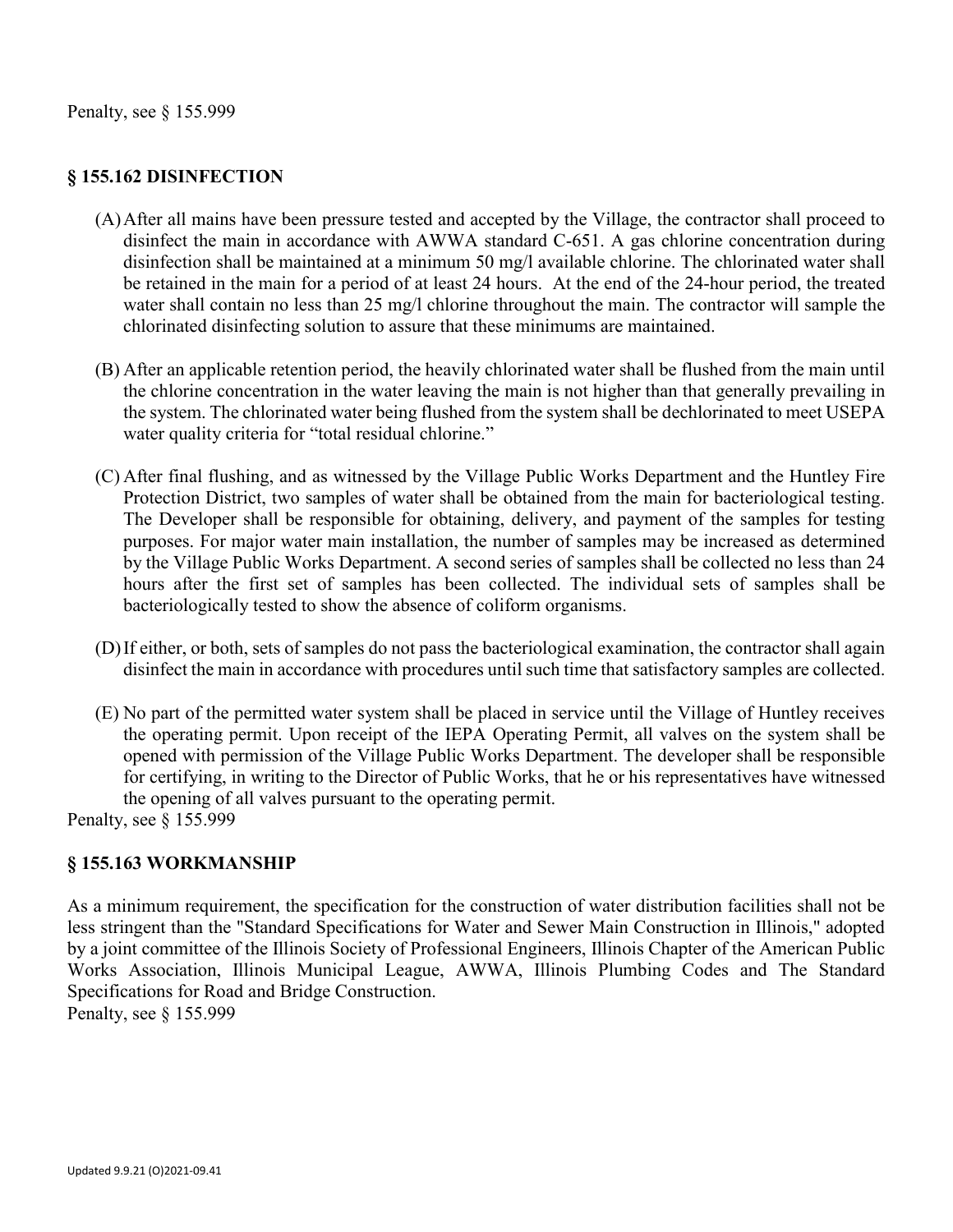# **TITLE XV LAND USAGE**

# **CHAPTER 155: SUBDIVISION REGULATIONS**

*Design Standards—Roadways, Sidewalks and Streetlighting*

155.175 Introduction

- 155.176 Street classification
- 155.177 Geometrics

155.178 Combination concrete curb and gutter

155.179 Driveways/approaches

155.180 Pavement types

155.181 Standard design method for pavements

155.182 Subgrade support strength

155.183 Special requirements for bituminous pavement

155.184 Special requirements for concrete pavement

155.185 Special requirements for underground utilities

155.186 Sidewalks

155.187 Street lighting

155.188 Signs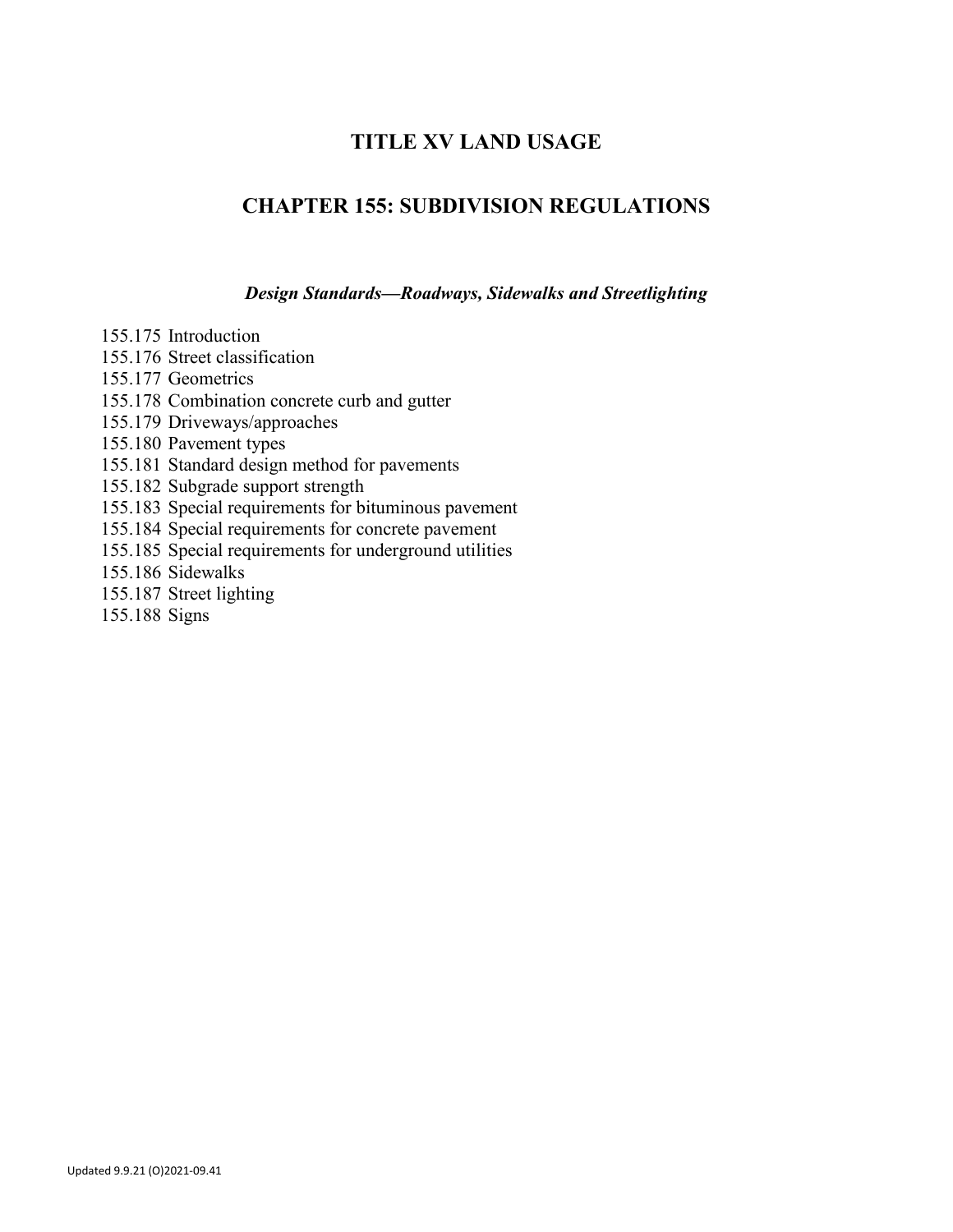# *DESIGN STANDARDS - ROADWAYS, SIDEWALKS AND STREETLIGHTING*

### **§ 155.175 INTRODUCTION**

- (A)All developments, regardless of size within the corporate limits or under the Village's jurisdiction, shall include provisions for the construction of roadways and appurtenant construction to serve each parcel of property within the development. Where more than one building, other than an accessory building, is located or planned on one parcel of property, the proposed construction shall also include access roadways as required to serve each such building.
- (B) The design of all roadways proposed for construction as independent projects under the control of the Village shall also meet the technical requirements of this subchapter.
- (C) The requirements of §§ 155.055 through 155.094 and 155.130 through 155.134 are also applicable to roadway construction.
- (D)Any development, residential or commercial/industrial, that uses cul-de-sacs is required to pay \$10,000 per platted cul-de-sac to defray the Village's cost of providing additional maintenance services associated with cul-de-sacs. Fees are due prior to Village Board action to approve the final plat of subdivision.

Penalty, see § 155.999

- (E) A snow removal easement dedicated to the Village of Huntley shall be provided in each cul-de-sac and shall be at least 20 feet wide and ten feet deep.
	- 1. The snow removal easement shall be located as close as possible to opposite the entrance of the cul-de-sac.
	- 2. No driveways, trees or structures, including mailboxes, light poles and fire hydrants shall be placed in the easement or between the easement and the curb.

# **§ 155.176 STREET CLASSIFICATION**

- (A)Certain variables in geometric and structural design discussed in this section are dependent on the functional classification of the street in question. For the purposes of these standards, all streets will be classified as shown in Figures 1 and 2 in the AML.
- (B) In developments where more than one building is located or planned on one parcel of property and a roadway is provided to serve such buildings, that roadway shall be classified as residential unless otherwise established by the Village Engineer.

Penalty, see § 155.999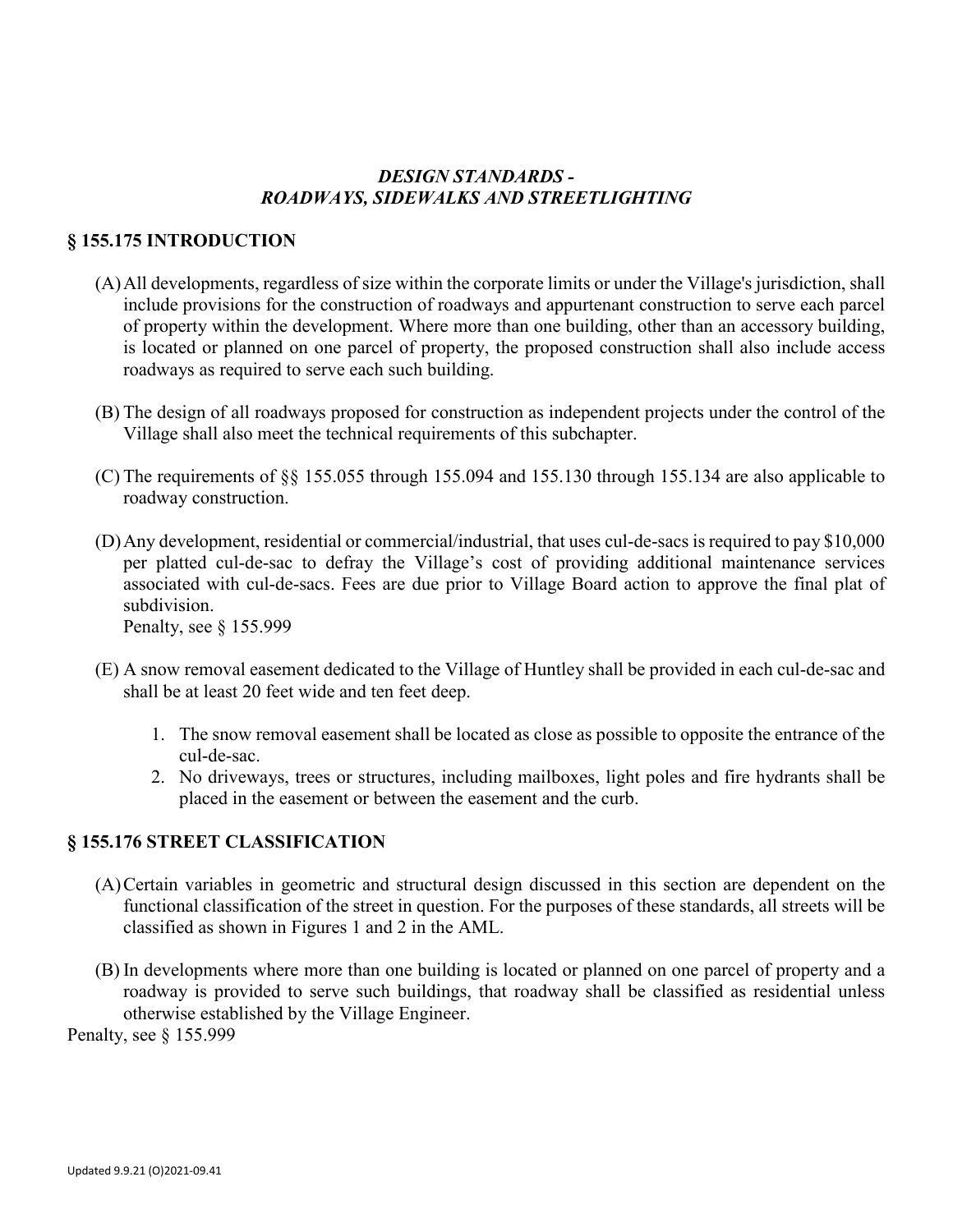# **§ 155.177 GEOMETRICS**

Roadway geometrics shall be as set out in Figure 2 of the AML. Penalty, see § 155.999

#### **§ 155.178 COMBINATION CONCRETE CURB AND GUTTER**

- (A)Combination concrete curb and gutter shall be constructed along the edge of all pavement except as otherwise approved by the Public Works Director and Village Engineer. Cross section, details, materials and construction shall conform to the requirements of the "Standard Specifications for Road & Bridge Construction" of the Illinois Department of Transportation for Combination Concrete Curb and Gutter for barrier curb type B6.12 and as shown in the Village of Huntley standard details for mountable curb unless otherwise approved by the Public Works Director and Village Engineer. All curb and cutter and edge ribbon shall be continuously reinforced using epoxy coated two No. 4 bars. Penalty, see § 155.999
- (B) The curb and gutter shall be stamped with a "w" indicating the location of a water service, and a "s" indicating the location of a sanitary sewer service.
- (C) Concrete shall be an IDOT approved class SI mix in accordance with IDOT Standard Specifications for Road and Bridge Mix. Design mixes shall be provided to the Village of Huntley for approval prior to construction.

#### **§ 155.179 DRIVEWAYS/APPROACHES**

- (A)(1) Driveways meeting the requirements of this section shall be provided at all locations where vehicular traffic is intended to leave the roadway and move onto private property. The requirements shall also apply to driveways to be constructed in developed areas where the roadway is already in place. Existing curb shall be removed and replaced with a "depressed" curb section where driveways extend through existing curb. The use of curb cutting machines is prohibited. The longitudinal slope of driveways and drive approaches shall be no less than 2% and no more than 8%. Replacement of existing driveways and/or drive approaches is exempt from this requirement. Maximum driveway widths outside the public right-of-way shall be measured at the building setback line in accordance with the following dimensions:
	- a. Single car driveway 10 feet
	- b. Two car driveway  $-20$  feet
	- c. Three car driveway  $-30$  feet

(2) The driveway approach is the portion of the driveway within public right-of-way between the roadway itself (back of curb) and the roadway side of the sidewalk. The approach shall be constructed with a "flare" from the public sidewalk to the roadway at a ratio of 4 to 1 (longitudinal to lateral). See the Village of Huntley standard driveway detail. The width of driveway approaches shall be measured at the property line and shall not exceed the width of the driveway as allowed by  $§155.179(A)(1).$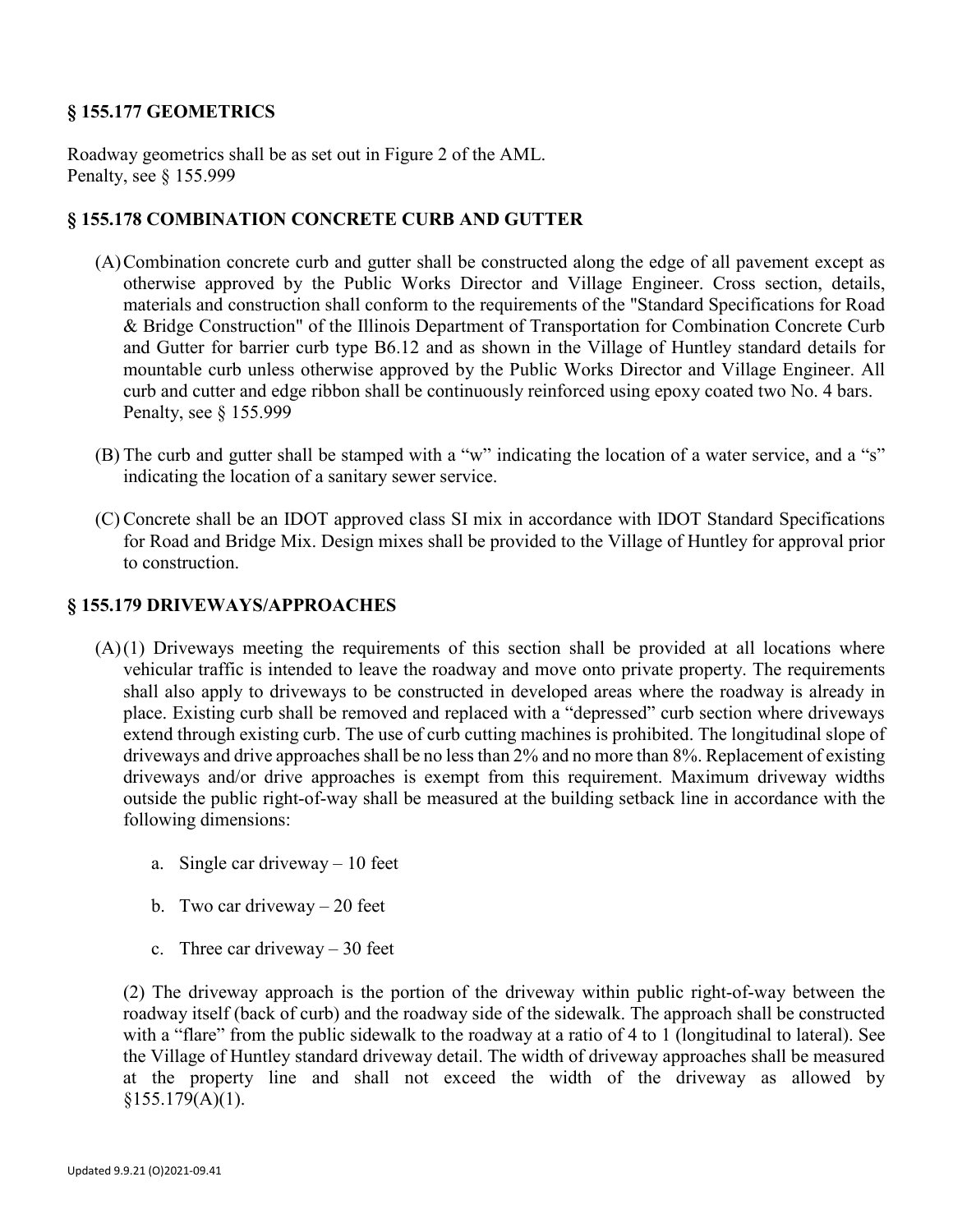(B) (1) Driveways/approaches for single family and multi-family zoning lots shall be of Portland Cement Concrete (P.C.C.), shall be a minimum of 6 inches thick on a minimum of 4 inches of compacted CA-6 or Grade 9 compactable crushed stone for residential driveways. Hot Mix Asphalt (HMA) pavement shall be a minimum of  $2\frac{1}{2}$  inches of Class I surface mix on a minimum of 8 inches compacted CA-6 or Grade 9 crushed, stone. The use of pea gravel, loose gravel, or sand is not permitted.

(2) Non-residential driveways/approaches shall be constructed of P.C.C. The P.C.C. shall be 8 inches thick minimum on a minimum of 6 inches of compacted CA-6 or Grade 9 crushed stone. The use of pea gravel, loose gravel, or sand is not permitted.

- (C) Non-residential driveways shall be designed to accommodate truck and semi-truck vehicles up to and including WB 65. Minimum lane width shall be 12 feet. Minimum driveway and approach shall be two lanes (24 feet) in width. Width of approach at the back of curb, or edge of pavement for rural sections, shall be the total lane width plus a curb return radii to accommodate the traffic for which the development site is designed as approved by the Village Engineer.
- (D)Material and construction shall conform with the requirements of the "Standard Specifications for Road and Bridge Construction" of the Illinois Department of Transportation (IDOT) for Portland Cement Concrete Driveway Pavement and the sections herein regulating the construction of driveways and approaches.
- (E) Concrete shall be an IDOT approved class SI mix in accordance IDOT Standard Specifications for Road and Bridge Mix. Design mixes shall be provided to the Village of Huntley for approval prior to construction. All concrete driveways and approaches shall use fiberglass reinforcement additives. The use of welded wire fabric is prohibited. The final surface of all concrete driveway approaches shall have an appropriate sealant applied in accordance with the IDOT "Standard Specifications". All driveway and approach surfaces shall have a light brush finish. No chloride or chemical additive to accelerate the curing process shall be added to the mix that is being used for public improvements.

(1) When the subgrade has been prepared and no sooner than 24 hours prior to placing concrete, the contractor shall notify the Village Inspector and/or Development Services Department that forms are in place and the subgrade is ready for inspection. Subgrade compaction tests, at the subdivider's expense, may be required where deemed appropriate by the Village Inspector and/or Development Services Inspector. No concrete shall be placed until the subgrade has been inspected and approved. Any concrete poured prior to the inspection of the subgrade shall, at the direction of the Village Inspector, be removed at the owner/contractor's expense.

(2) Expansion joints one-half inch thick and full depth of the concrete, shall be placed at intervals of 50 feet in the driveway, driveway approaches, and curbs, between the back of curb and driveway pavement and between sidewalk and driveway pavement. The expansion joints shall consist of premolded bituminous joint filler.

(F) During the repair or construction of a driveway approach, if the Village Engineer, Building Inspector or Public Works Director is of the opinion that the curb on either side of the approach is damaged beyond repair, upon notification, the owner or contractor shall replace said curb for a distance of one foot beyond the boundaries of the approach in either or both directions.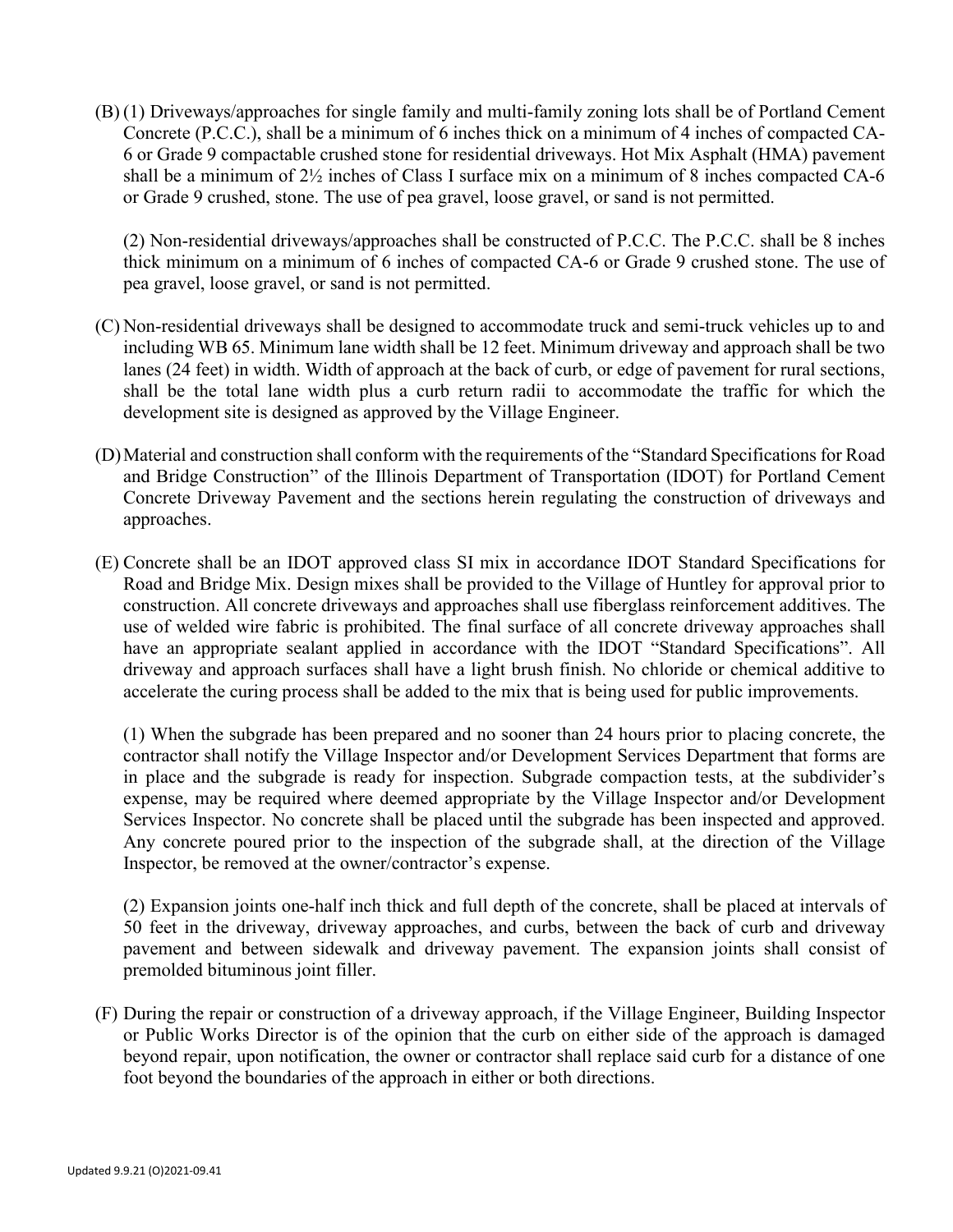- (G)No manholes, inlets, valve vaults or other types of structures shall be allowed to be constructed in a driveway or driveway approach unless approved by the Director of Public Works.
- (H)Maintenance of approved Hot Mix Asphalt approaches shall be performed by a homeowner association and sealed on an annual basis after the first year.
- (I) Single family or multi-family subdivisions and/or Planned Unit Developments (PUD) platted after the effective date of this section shall select either Portland Cement Concrete or Hot Mix Asphalt pavement for driveways and drive approaches. The selected construction shall be consistent throughout the platted development. All qualified developers shall seek and achieve approval from the Village Board to allow the use of the above specified bituminous driveway approaches prior to any building permits being issued for the production of the single family units. Penalty, see § 155.999

#### **§ 155.180 PAVEMENT TYPES**

- (A)Pavement construction required under this section shall be Portland Cement or Hot Mix Asphalt pavement in accordance with Figure 1 of the AML.
- (B) In all cases, material and construction shall comply with the requirements of the "Standard Specifications for Road and Bridge Construction," prepared by the Illinois Department of Transportation, as modified by these standards.
- (C) In areas where vehicular access is needed by the Village, Huntley Fire Protection District or other emergency services for the purpose of maintenance or emergency response, but said access will be infrequent as determined by those entities, alternative paving may be considered. The paving material shall be cellular polyethylene "Geoblock" type or approved equal. The Geoblock installation shall be capable of supporting a 75,000 load and be in accordance with manufacturer's specifications. Penalty, see § 155.999

# **§ 155.181 STANDARD DESIGN METHOD FOR PAVEMENTS**

When, in the opinion of the Village Engineer, the volume and composition of the traffic anticipated to be carried by the pavement can be estimated within reasonable limits and, in all cases, where the roadway is designed as a four or more lane facility, the structural design for bituminous pavements and Portland Cement Concrete Pavement shall be based on the latest revision of the "Federal-Aid Procedures for Local Highway Improvements." However, in no case shall the design result in a pavement of lesser strength than those shown in Figure 1 of the AML.

Penalty, see § 155.999

# **§ 155.182 SUBGRADE SUPPORT STRENGTH**

Structural design procedures acceptable under this subchapter require the determination of the subgrade support strength. Regardless of the design method used, a soils report shall be submitted by a soils testing laboratory, approved by the Village Engineer, in which subgrade support strength is recommended. Such recommendation shall be based on an Illinois Bearing Ratio no less than 3.0. Field compaction tests, where required by the Village Engineer to verify conformance with the soils report recommendations, shall be provided at the subdivider's expense.

Penalty, see § 155.999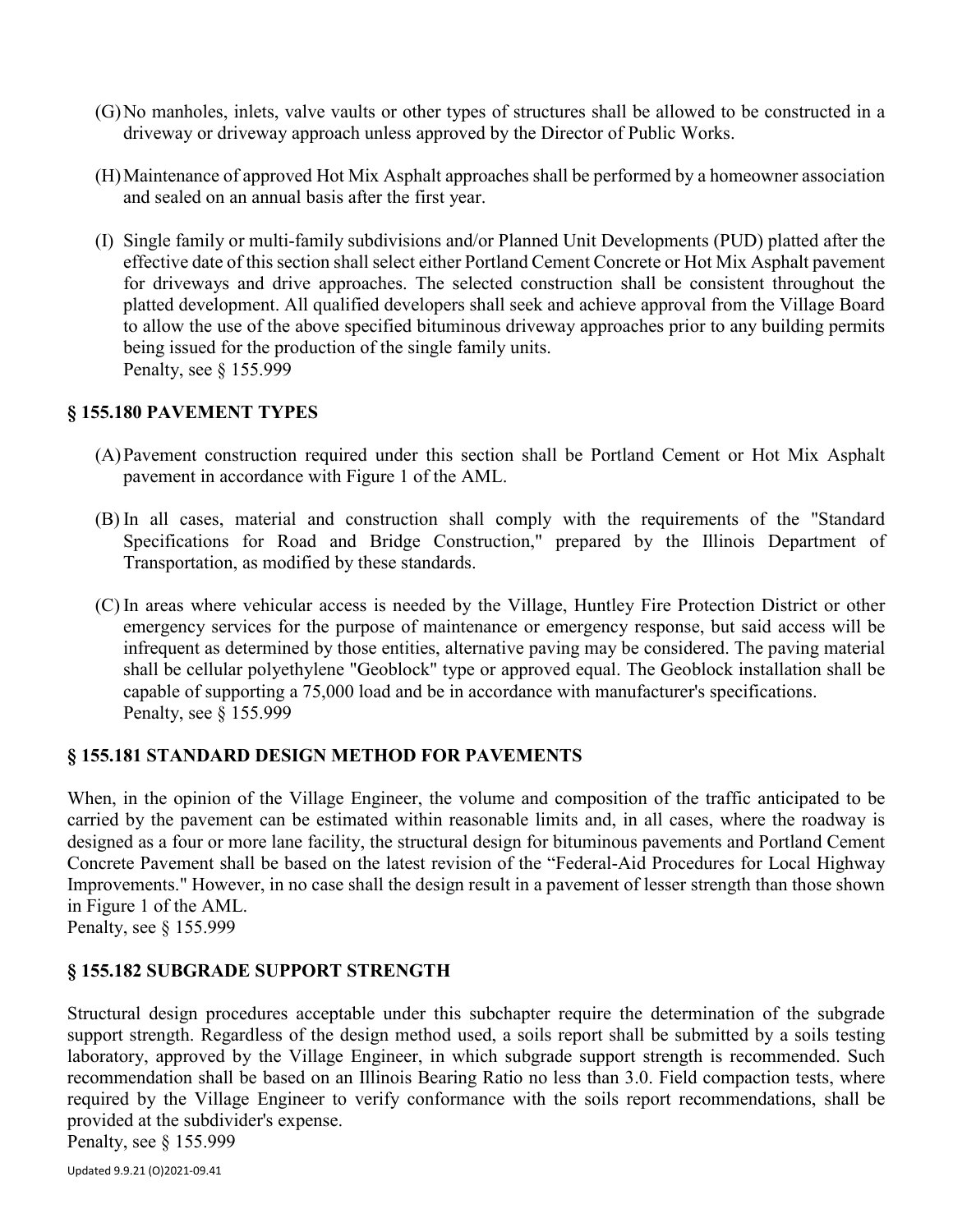# **§ 155.183 SPECIAL REQUIREMENTS FOR BITUMINOUS PAVEMENT (HMA)**

The following qualifications and requirements shall apply to bituminous pavements regardless of design method used.

- (A)Where I.B.R. for underlying soil is less than 3.0, it shall be removed or otherwise modified as required to meet this minimum.
- (B) Minimum sub-base thickness, if used, shall be four inches. Minimum base course thickness shall be six inches, ten inches if no subbase is used and shall meet current AML, Figure 1.
- (C) Minimum thickness for combined surface and binder course shall meet the current minimum pavement requirements in the Village of Huntley AML, Figure 1. Penalty, see § 155.999
- (D)If the HMA binder or base course is exposed for more than 2 years from the point of its original installation and prior to the placement of subsequent pavement courses including, but not limited to the surface course, the developer will be required to completely remove and replace the HMA binder course or base course at the Village Engineer's discretion. This requirement does not relieve the developer of any additional remediation measures that may be required (including HMA binder course or base course removal and replacement prior to the 2 year timeframe) as determined by the Village Engineer.

If HMA surface course is placed prior to permit issuance for 75% of the platted lots in a given development, the developer will be required to completely remove and replace the surface course at the Village Engineer's discretion. If it is anticipated that construction of all lots within a development will take more than two years, the Village may require a thicker binder course to be installed on streets within the development, such that the pavement will drain to the curb and gutter per the intent of the approved engineering plans.

# **§ 155.184 SPECIAL REQUIREMENTS FOR CONCRETE PAVEMENT**

The following qualifications and requirements shall apply to Portland Cement Concrete Pavement, regardless of design method used.

- (A)No Portland Cement Concrete Pavement shall be constructed in any year after November 1 without the written approval of the Village Engineer and, in no case, when frost is present in the subgrade.
- (B) All roadway medians shall have tapered approaches at both ends of the median so as not to create an obstruction to snowplowing operations. The tapers shall be constructed in accordance with the IDOT standard for PC Concrete Islands and Medians, number 606301-02.
- (C) Sub-base shall be a minimum of four inches thick, constructed of granular material, except that for major streets, stabilized granular material shall be used. Penalty, see § 155.999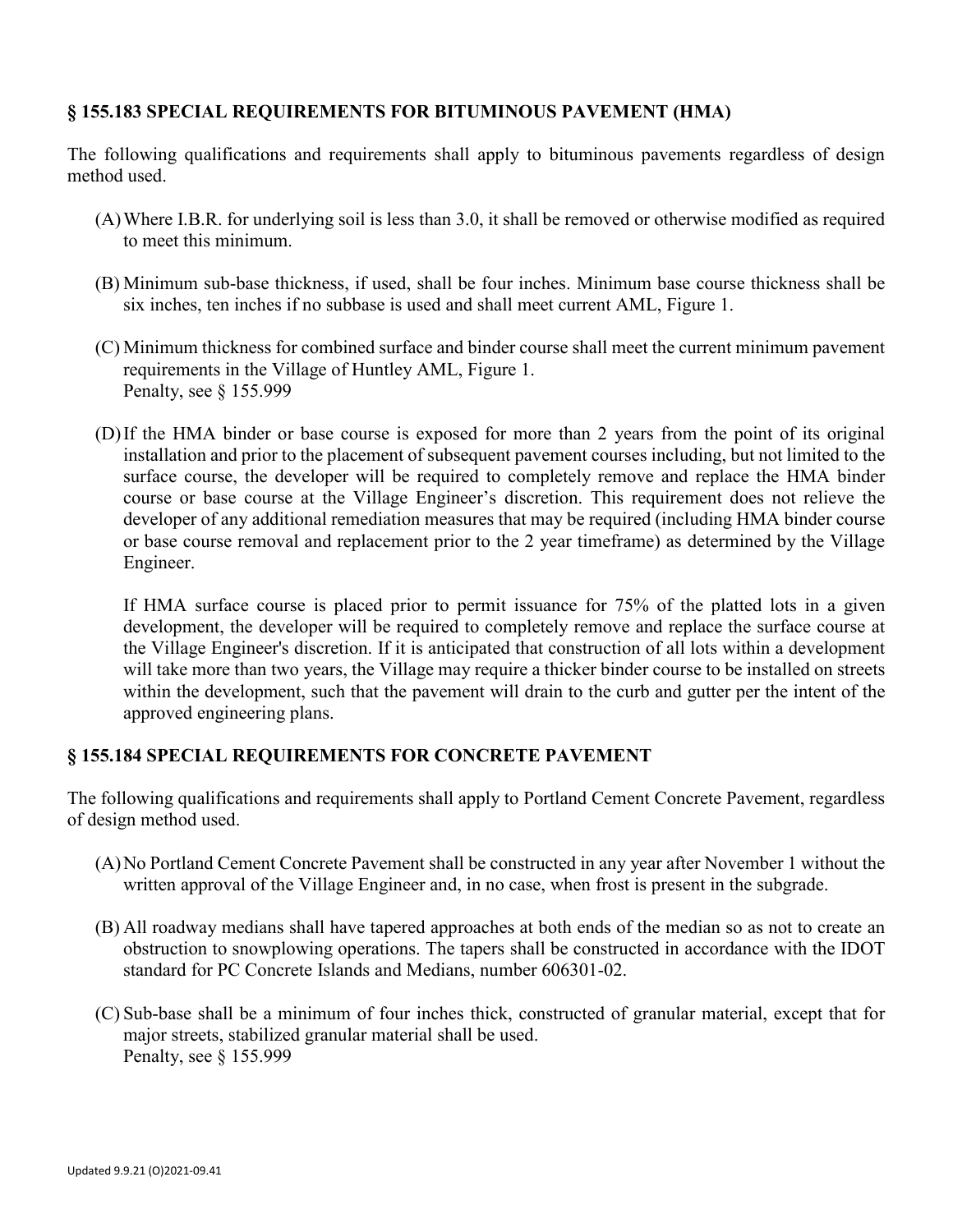### **§ 155.185 SPECIAL REQUIREMENTS FOR UNDERGROUND UTILITIES**

- (A)*Structure Adjustment*
	- 1. Where finished grade or alignment for existing underground structures, such as inlet basins, catch basins, manholes or valve vaults is affected by proposed work, the project drawings shall provide for the adjustment of such structures as required.
	- 2. Where a project is to be constructed under two or more construction contracts, one or more of which includes the construction of pavement, the contract documents for those contracts including paving work shall provide for the adjustment of underground structures that may be constructed under other contracts as may be required to fit the proposed pavement.
- (B) *Utility Crossing Protection*. For new construction or when required by the Public Works Director, all sidewalk and driveways over excavated areas or utility trenches shall be reinforced with a minimum of two No. 4 bars, 12 inches on center for a length of 20 feet. Penalty, see § 155.999

#### **§ 155.186 SIDEWALKS**

- (A) *Sidewalk Geometrics.* All sidewalks shall be a minimum of four inches thick. Sidewalks shall be continuous through residential driveways with a minimum thickness of six inches through the driveway section. Sidewalks in non-residential areas shall be a minimum of eight inches thick through nonresidential driveways. Minimum width of sidewalks shall be five foot. Sidewalk width shall be as specified in Figure 2 of the AML or as determined by the Village Building Inspector and/or Public Works Director when a greater width is justified on the basis of anticipated traffic. In general, sidewalks located in public right-of-way shall be a minimum of one foot from the property line.
- (B) *Minimum Specifications*. As a minimum requirement, the specifications for the construction of sidewalk facilities shall be not less stringent than the requirements set out in the following articles.
- (C) *Material.* All materials shall meet the requirements of the "Standard Specifications for Road and Bridge Construction" of the Illinois Department of Transportation. All sidewalks shall be constructed of Portland Cement Concrete. Concrete shall be an IDOT approved class SI mix in accordance with IDOT Standard Specifications for Road and Bridge Mix designs shall be provided to the Village of Huntley for approval prior to construction. Fiberglass reinforced additives shall be used on all sidewalks extending through driveways. Sidewalk shall be placed on a minimum of four inches of CA-6 crushed stone or Grade 9 compacted crushed stone. The use of pea-gravel, loose gravel or sand is expressly prohibited. The use of chemical additives added to concrete mix intended for public improvements to accelerate the curing process is prohibited, unless otherwise approved by the Village Engineer.
- (D) *Excavation.* If, in the opinion of the Inspector, organic material is present at the proposed subgrade, the organic material shall be removed to a minimum of five inches below the subgrade and replaced with compacted CA-6 crushed stone or Grade 9 compacted crushed stone.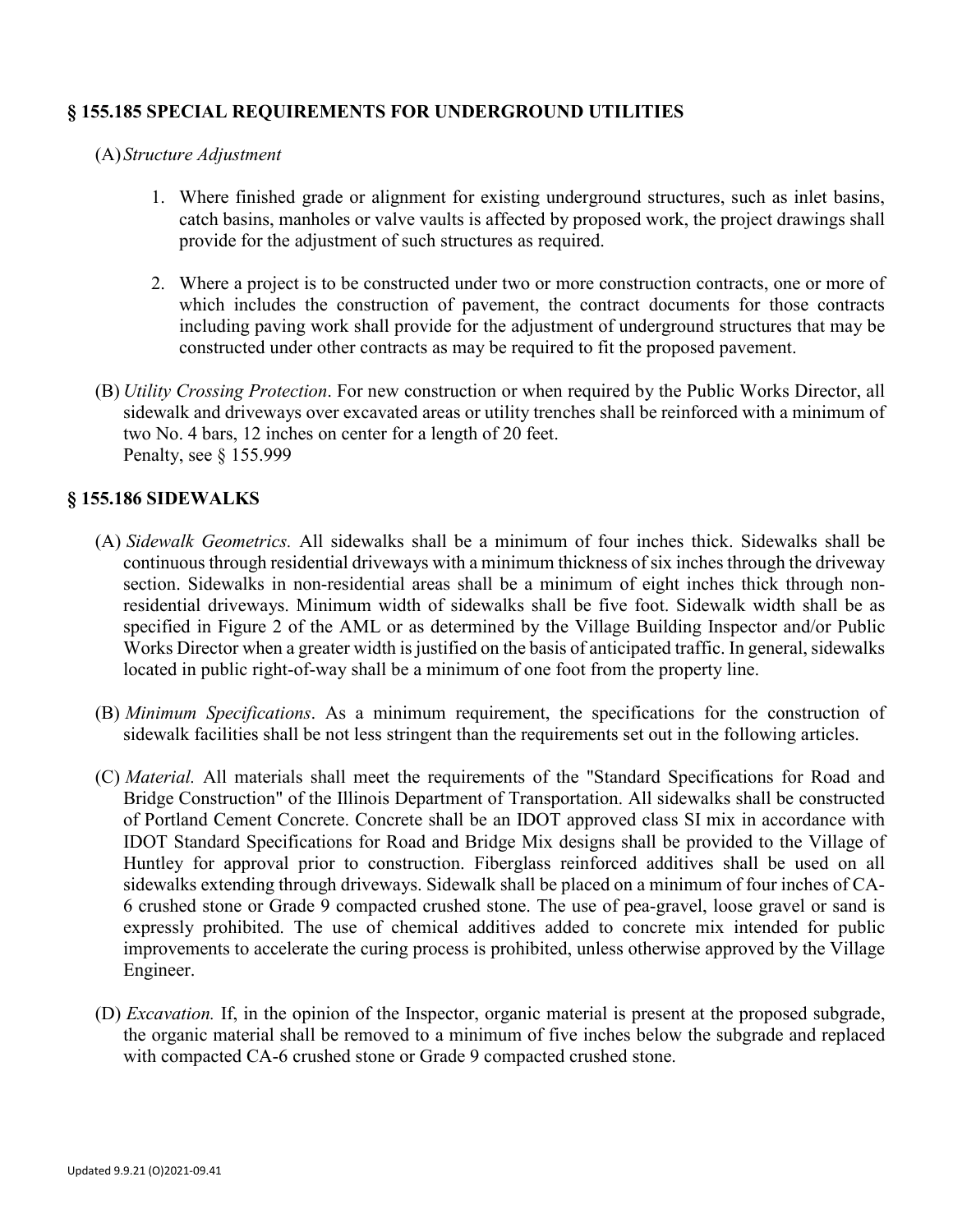- (E) *Embankment.* When necessary to construct sidewalk on fill, fill shall be placed in six- inch lifts and thoroughly compacted. Embankment shall extend one foot beyond edge of walk. Sideslopes shall not be steeper than 4 to 1, except as approved by the Village Engineer.
- (F) *Subgrade Preparation*. When the subgrade has been prepared and no sooner than 24 hours prior to placing concrete, the contractor shall notify the Village Inspector and/or Public Works Director that forms are in place and the subgrade is ready for inspection. Subgrade compaction tests, at the developer's expense, may be required where deemed appropriate by the Village Inspector and/or Public Works Director. No concrete shall be placed until the subgrade has been inspected and approved.
- (G) *Cold Weather Requirements*. No concrete shall be placed when the air temperature is below 40° F. or is between 40° and 45° F. and falling unless approved by the Village Engineer, Building Inspector or Public Works Director. The temperature of the concrete when placed as well as ambient air shall be not less than 50° F. In no case shall concrete be placed on frozen subgrade.
- (H) *Handicap Requirements.* All sidewalk construction intersecting public or private roadways shall be ramped to meet a depressed curb and gutter section in conformance with current standards of the American Disabilities Act. The use of colored concrete for ADA ramps is prohibited. Truncated dome panels must be installed per manufacturer requirements. Panels must meet current AML requirements.
- (I) *Placing and Finishing*. The subgrade shall be adequately moistened before placement. The concrete shall be thoroughly spaded along the edges, struck off of the true grade, and finished to a true and even surface. The surface shall be divided by grooves constructed at right angles to the centerline of the sidewalk and shall have rounded edges. No slab shall be longer than six feet or less than four feet unless otherwise approved by the Village Inspector. The side edges of the walk shall also have rounded edges. The surface shall be "broom" finished.
- (J) *Expansion Joints/Control Joints*. Premolded one-half inch thick, full depth bituminous expansion joints shall be placed every 50 feet minimum and one-half inch thick between the sidewalk and all structures such as light standards, traffic light standards, and traffic poles which extend through the sidewalk. Control joints shall be on five foot centers.
- (K) No manholes, inlets, valve vaults or other types of structures shall be allowed to be constructed in a sidewalk.
- (L) *Protection and Curing*
	- 1. All exposed surfaces of concrete shall be protected against rain.
	- 2. The concrete shall be cured for a minimum period of three days after placing by one of the following methods:

Wet burlap Impervious paper Membrane curing compound

3. When the temperature of the air is expected to drop below  $40^{\circ}$  F. within 24 hours after placing, the concrete shall be protected with nine inches of loose, dry straw and a layer of burlap, or other acceptable material, for a period of at least five days.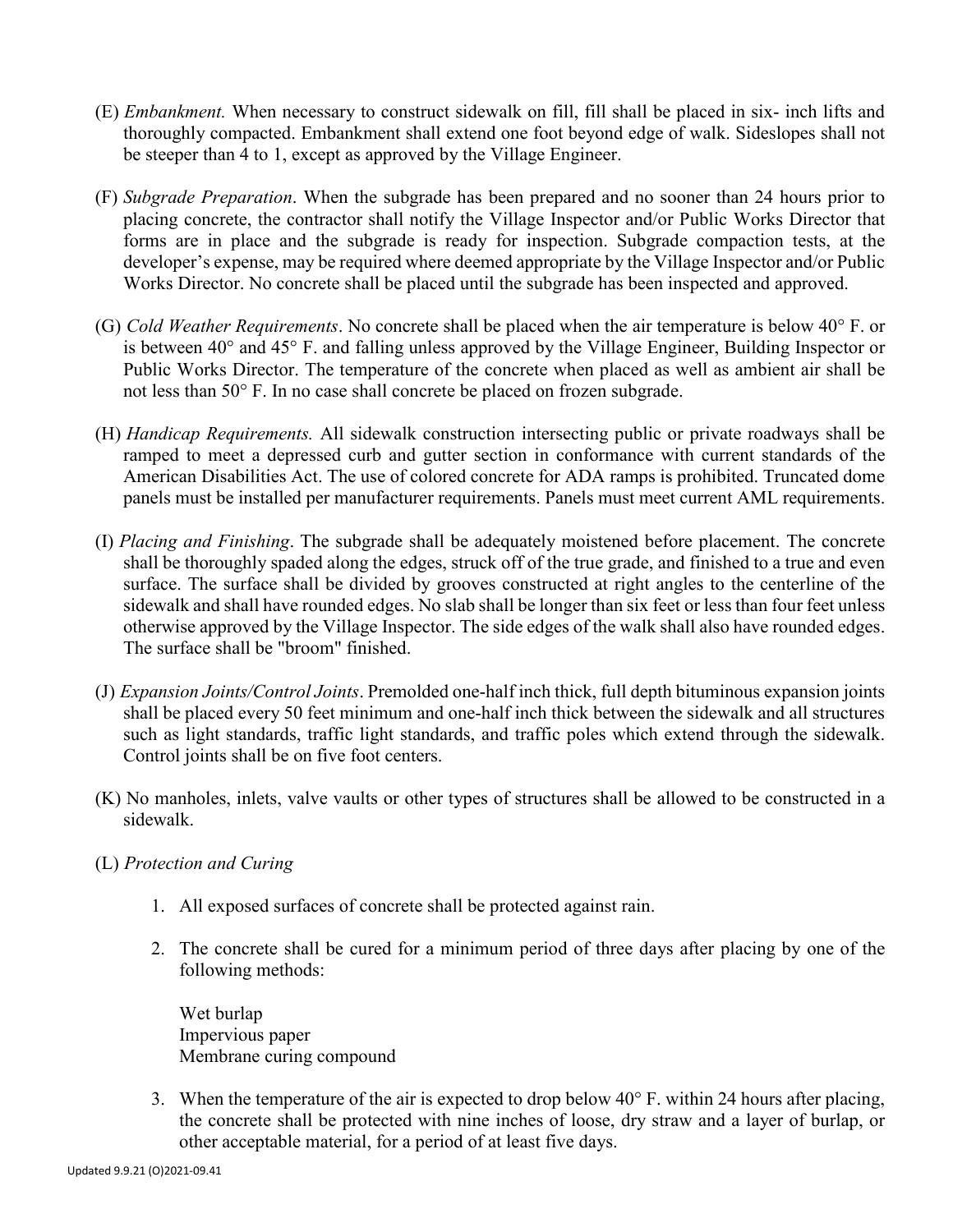- (M) All sidewalks shall be stamped with a "w" indicating the location of a water service, and an "s" indicating the location of a sanitary sewer service. Penalty, see § 155.999
- (N) An IDOT approved membrane curing compound must be placed on the finished concrete per IDOT standard specifications 1020.13 and 1022.01 (IDOT approved pails or drums shall be inspected/witnessed by Village of Huntley or village representative) Non-IDOT approved curing/sealing products will be prohibited.
- (O) All dry underground utilities shall be completed prior to the placement of sidewalks and/or driveways on a given individual residential lot (i.e. gas services).

#### **§ 155.187 STREET LIGHTING IMPROVEMENTS**

- (A)*General.* All development shall include the design and construction of street lighting facilities for the illumination of all roadways which lie in or border the development. Street lighting shall be in conformance with the standards and requirements established by the Village Engineer, in accordance with the provisions of this Code, and subject to the approval of the corporate authorities of the Village. It shall be the responsibility of the developer or subdivider to pay the installation cost of all such lighting. Street lighting systems shall be guaranteed from date of acceptance for a period of three years.
- (B) *Specifications.* Street lighting improvements shall be designed and installed in accordance with local codes, ordinances, and development standards of the Village and the AML.
- (C) *Submittals*. Prior to the installation of any street lighting system, the following submittals are required for review and approval by the Village:
	- 1. Layout of proposed street lighting system showing pole locations, right-of-way and any easements, cable routing, controller location, mast arm orientation, mast arm length, and source of power.
	- 2. Manufacturer's information on poles, luminaries, mast arms, cable, conduit, controller, and appurtenances.
	- 3. Lighting calculations and design parameters.
	- 4. Voltage drop calculations and electrical characteristics.
	- 5. Circuit diagrams and schematics.

#### (D)*Street Light Locations*

- 1. *Residential, Commercial and Industrial Districts*
	- a. Streetlights shall be no closer than eight feet away from any fire hydrant.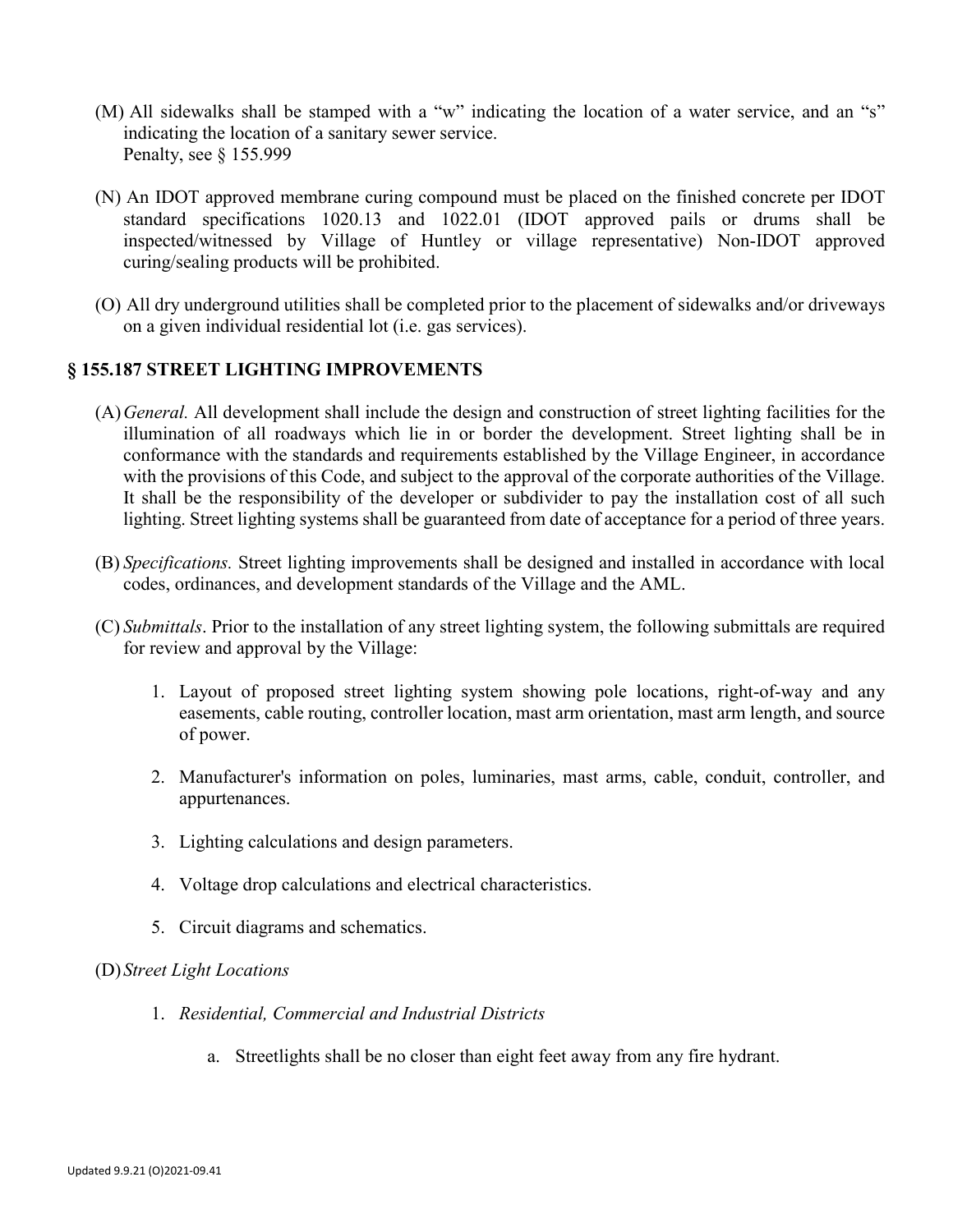- b. Poles shall be located at all intersections and spaced at a distance not exceeding three hundred (300) feet from one another for midblock locations. Poles shall also be located near the throat of the cul-de-sacs and at curves in the roadway as required by the Village Engineer. Poles shall be set in the parkway a minimum of three (3) feet from the back of curb. Where the distance between the sidewalk and the curb is such that this location is impractical or where the sidewalk is adjacent to the curb, the Village Engineer shall review and approve any alternate locations for the pole.
- c. Unless otherwise directed by the Village Engineer, the direction of the support arm shall be at right angles to the centerlines of the intersecting streets at a four legged intersection. At "T" intersections, a pole shall be provided on the centerline extended of the terminating street at the top of the "T" with the support arm extending toward the center of the intersection. Between intersections, mast arms shall be orientated at right angles to the centerline.

#### 2. *Minimum Maintained Horizontal Illumination Requirements*

#### *Average Footcandles*

| <b>Street</b><br><b>Classification</b> | Industrial/<br><b>Commercial</b> | <b>Multi-Family</b><br><b>Residential</b> | <b>Single Family</b><br><b>Residential</b> | <b>Uniformity</b><br>$Avg$ ./Min<br>3:1 |  |
|----------------------------------------|----------------------------------|-------------------------------------------|--------------------------------------------|-----------------------------------------|--|
| Major/<br>Secondary                    | 1.6                              | 1.2                                       | 0.8                                        |                                         |  |
| Collector/<br>Major<br>Residential     | 1.1<br>0.8                       |                                           | 0.6                                        | 4:1                                     |  |
| Local/<br>Cul-de-sac                   | 0.8                              | 0.7                                       | 0.4                                        | 6:1                                     |  |

#### (E) *Light Pole Requirements*

1. (a) Poles shall be in accordance with the standard details included in this section with manufacturers as specified in the AML, or as approved by the Village Engineer and Public Works Director.

(b) Poles shall be designed and fabricated to withstand 80 M.P.H. winds and associated wind gusts and vibrations. The light poles shall be able to support a luminaries panel up to 1.7 square feet. All poles shall be designed in conformance with AASHTO's standard specifications for structural supports for highway and traffic signals.

(c) Screw in type foundations may be substituted for case in place concrete foundations of the size appropriate for the streetlight installation as approved by the Public Works Department. Design calculations signed and sealed by a licensed professional engineer must be submitted for the type of pole/mastarm proposed. Manufacturers of screw in type foundations shall be in accordance with the AML.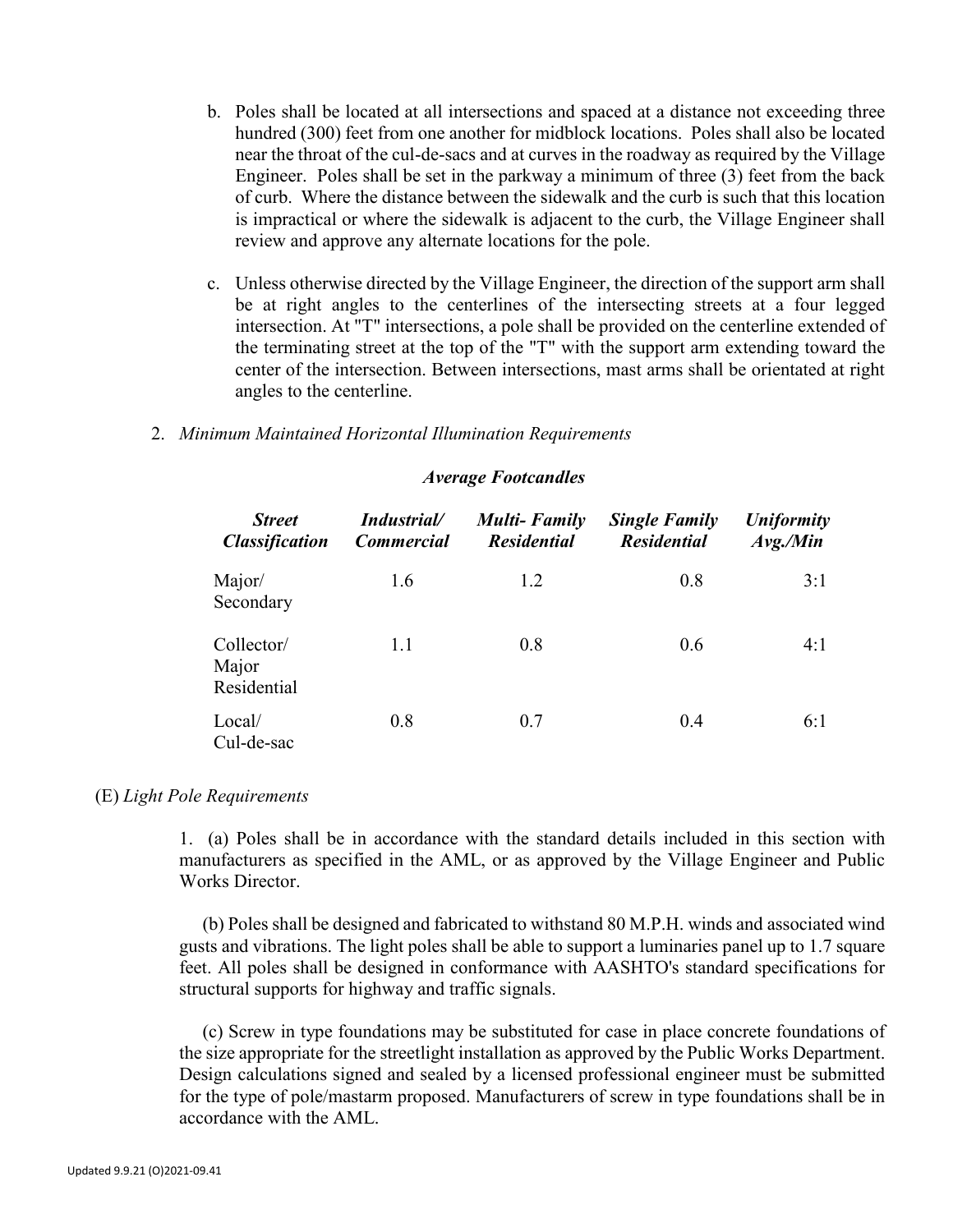(d) Hand holes shall be orientated so that the individual maintaining the pole is facing oncoming vehicular traffic in the closest lane to the pole.

#### (F) *Luminaries and Lamps*

- 1. The luminaries shall consist of a housing, reflector, reflector holder, lamp socket, slipfitter and three terminal photoelectric cell when required. The luminaries and lamps shall be high pressure sodium.
- 2. All fixture components shall be designed to operate under all environmental conditions. All luminaries shall be designed and wired to operate on 60 hertz alternating current with a multiple tap high power factor  $(95 + %$  PF) regulator type ballast. All fixtures shall be designed to operate at -20° F. (-28° C.) minimum starting temperature.
- 3. Luminaries used on 25 to 30 foot poles shall be a cutoff type fixture as specified in the AML.
	- a.The high pressure sodium decorative fixture type shall have a die cast aluminum housing, black powder coat finish, removable ballast assembly, a photoelectric cell receptacle and cell, and a multiple tap reactor type ballast.
	- b.Luminaries used on 12 to 15 foot poles shall be post top decorative as specified in the AML.
	- c.High pressure sodium clear lamps shall be 100, 150, 250 or 400-watt size depending on design
- (G)*Spare Poles, Luminaries and Lamps.* The Village shall be provided with spare poles and luminaries for streetlight installations in the ratio of one for every twenty in the system to be installed. A payment in lieu of spare poles and luminaries, at the unit cost of a said streetlight installation, can be made when determined by the Director of Public Works that a sufficient inventory of the same type of pole and luminaries exists at Public Works.
- (H)*Wire/Cable Requirements*

1. (a) All wire and cable installed for street lighting system from the power source to the lighting poles, shall be contained in either three conductor  $1/4$  inch minimum diameter uni-duct manufactured from high density smooth wall polyethylene electrical plastic duct or heavywalled galvanized steel conduit. Direct burial of all wire and cable under this section is prohibited.

(b) All wire and cable installed for street lighting systems shall be heat and moisture resistant, Type XHHW, copper wire, and be suitable for use at 75° C. (167° F.) and shall have insulation rated at 600V.

- (c) The bare ground wire shall be #8 AWG stranded copper wire.
- 2. All wire shall be subject to an insulation test to ground after installation. The minimum acceptable resistance to ground shall be 20 megaohms. Any section of wiring failing to pass the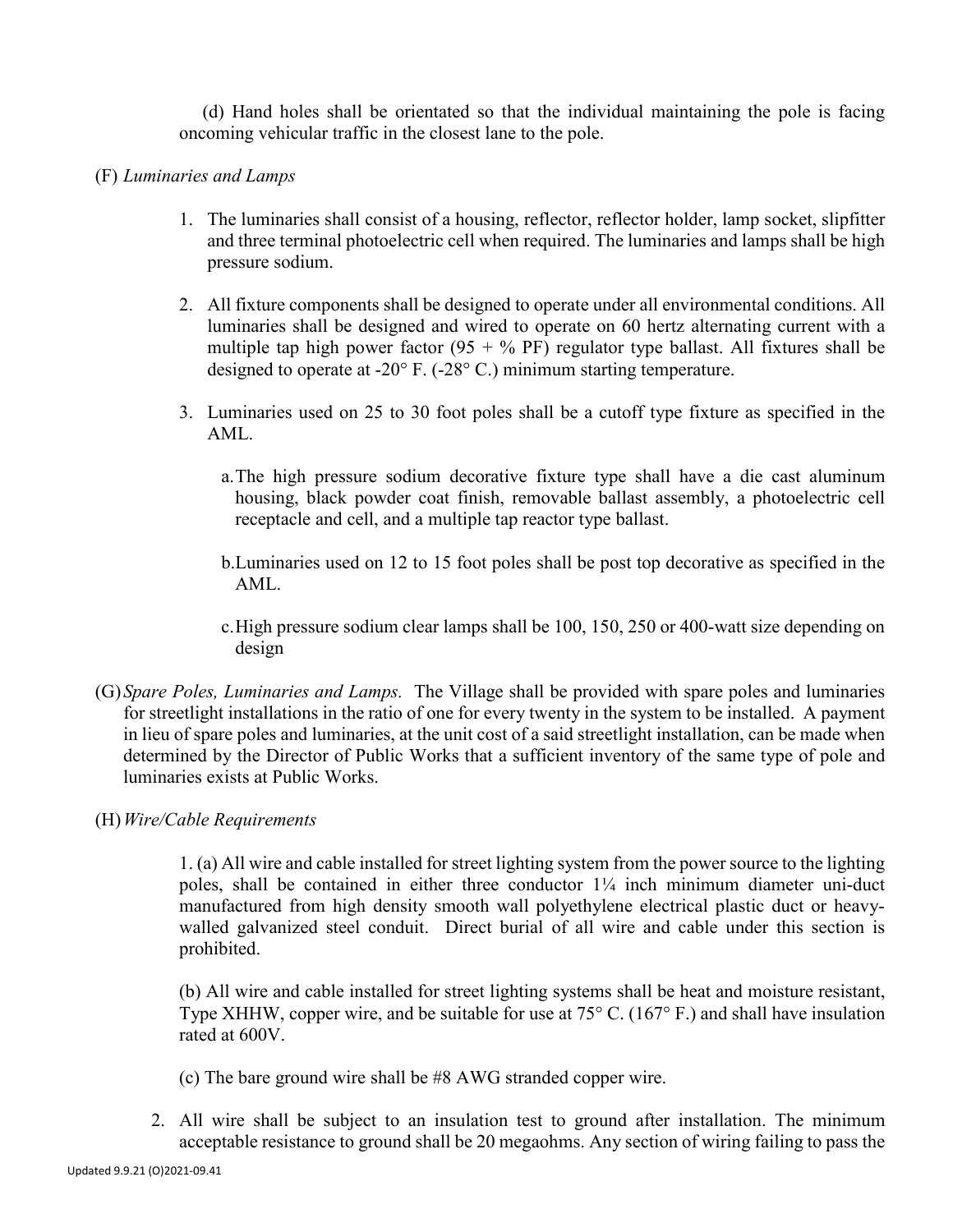minimum insulation test for any reason or showing an obvious short circuit shall be rejected. All wire, cable and uni-duct to be furnished are to be installed with a minimum burial of 30 inches in locations on the right-of- way side of the front set-back limit and are to be installed with a minimum burial of 48 inches in locations on the rear yard side of the front set-back limit. Street light cables along side property lines shall be installed 3 feet from and parallel to the property line. All circuits shall be tested in the presence of the Village Electrical Inspector. All testing shall be completed prior to submitting for ComEd permit.

3. (a) All runs shall be continuous without splice in cable or uni-duct from pole hand hole to pole hand hole or to a control cabinet.

(b) Cable slack shall be provided such that there is a minimum of three feet of slack at the base of all light poles.

- 4. Adequate slack shall be provided such that the service connection can be made without splices other than at the power source. In the case of aerial service, rigid steel conduit for service pole riser including insulated bushing shall be provided for a service pole riser.
- 5. When passing under concrete or asphalt surfaces, rigid galvanized steel conduit or HDPE not less than two inches in diameter shall be used for raceways for uni-duct.

# (I) *Lighting Controllers*

- 1. An electrical service pedestal and weatherproof disconnect switch shall be provided for lights connected directly to a utility transformer or pedestal located in easement.
- 2. Electrical service connection to the utility supply from a lighting controller shall conform to the utility requirements and be installed by the developer.
- 3. Where a lighting controller is required, provide a weatherproof enclosure, base mounted on a concrete foundation. The controller shall contain main circuit breaker, lighting contactor(s), branch circuit breakers, control relays, H-O-A selector switch, duplex receptacle, and surge protection. Penalty, see § 155.999

#### **§ 155.188 SIGNS**

- (A)*Traffic Control.* Traffic control and regulatory signs shall be required on the primary access roads to all subdivisions. The type, number and location of signs shall be in accordance with the Manual on Uniform Traffic Control Devices and the applicable Village AML.
- (B) *Street Names.* The developer shall be responsible for the installation and payment for all street name signs. Street name signs, pole and brackets shall be in accordance with the Manual on Uniform Traffic Control Devices and the Village of Huntley AML.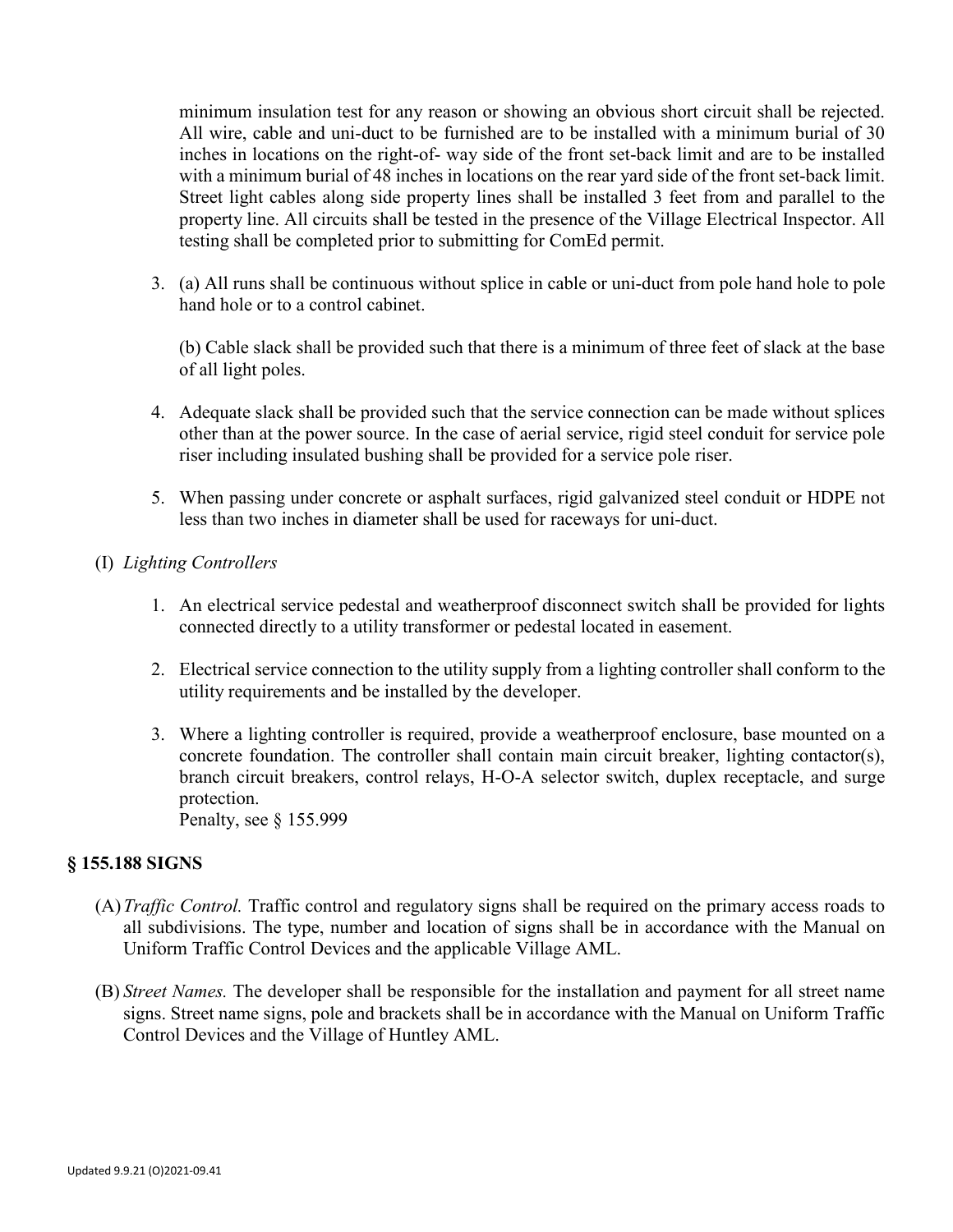# **TITLE XV LAND USAGE**

# **CHAPTER 155: SUBDIVISION REGULATIONS**

*Parks, Schools and Public Areas*

155.200 Introduction 155.201 General Provisions 155.202 Definitions 155.203 Administration 155.204 Calculations 155.205 Land Dedication 155.206 Miscellaneous Provisions 155.207 Indemnification for liability 155.208 Improved sites 155.209 Library fee 155.210 Fire impact fees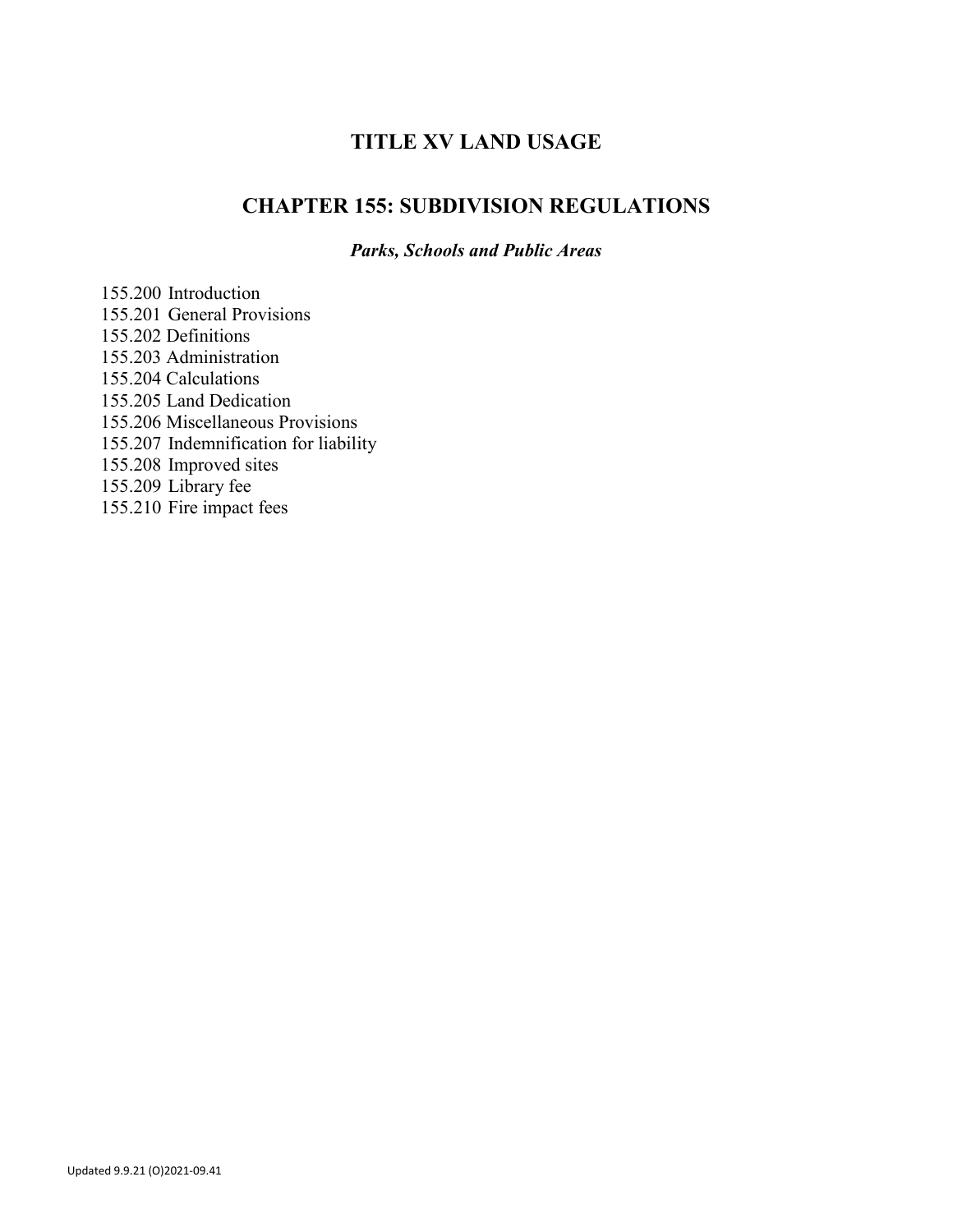#### *PARKS, SCHOOLS AND PUBLIC AREAS*

#### **§ 155.200 INTRODUCTION**

Any new residential subdivision, PUD, or "metes and bounds" parcels within the Village or within 1½ miles of its corporate limits, have an impact on other local taxing bodies which are specifically and uniquely attributable to such new developments. The location of school, park, and library sites to serve the immediate and future needs of residents and children of each new subdivision, PUD, or "metes and bounds" parcels are as essential to proper land development as are the location, the streets, the layout of lots, and provision for other infrastructure. To that end the Village has determined that the dedication of land for school, park, fire and library sites, or cash contributions in lieu of land dedication where the dedication of land is not practical, or a combination of both at the option of the School District, Park District, or Library District shall be required for each new subdivision, as hereinafter provided. As a condition of approval of a final PUD Plan or final plat of subdivision for any block, lot, or sublot or part thereof, or of any piece or parcel of land falling within the Village limits, or within 1½ miles thereof, which has not been subdivided or has not received final PUD approval prior to the effective date of this chapter, each subdivider or developer will be required to dedicate land for school, park and library sites to serve the immediate and future needs of the residents of the development or pay cash contributions in lieu of actual land or a land/cash contribution at the option of the School District, Park District, or Library District in accordance with the criteria hereinafter described. Penalty, see § 155.999

#### **§ 155.201 GENERAL PROVISIONS**

Sections: § 155.201.010 Citation § 155.201.020 Findings and Purpose § 155.201.030 Intent § 155.201.040 Applicability § 155.201.050 Requirement § 155.201.060 Annexation

#### **§ 155.201.010 CITATION**

These regulations shall be known, cited, and referenced as the school and park sites regulations of the Village.

#### **§ 155.201.020 FINDINGS AND PURPOSE FINDINGS AND PURPOSE**

- (A)It is declared to be the policy of the Village of Huntley that the provision of various public facilities required to serve new development is subject to the control of the Village in accordance with the Comprehensive Plan of the Village for the orderly, planned, efficient, and economical development of the Village.
- (B) New development causes and imposes increased and excessive demands upon public facilities that are specifically and uniquely attributable to those developments. Affected facilities include the public school districts and the park district.
- (C) Planning projections indicate that such development shall continue and shall place ever-increasing demands on the Village, the school districts, and the park district.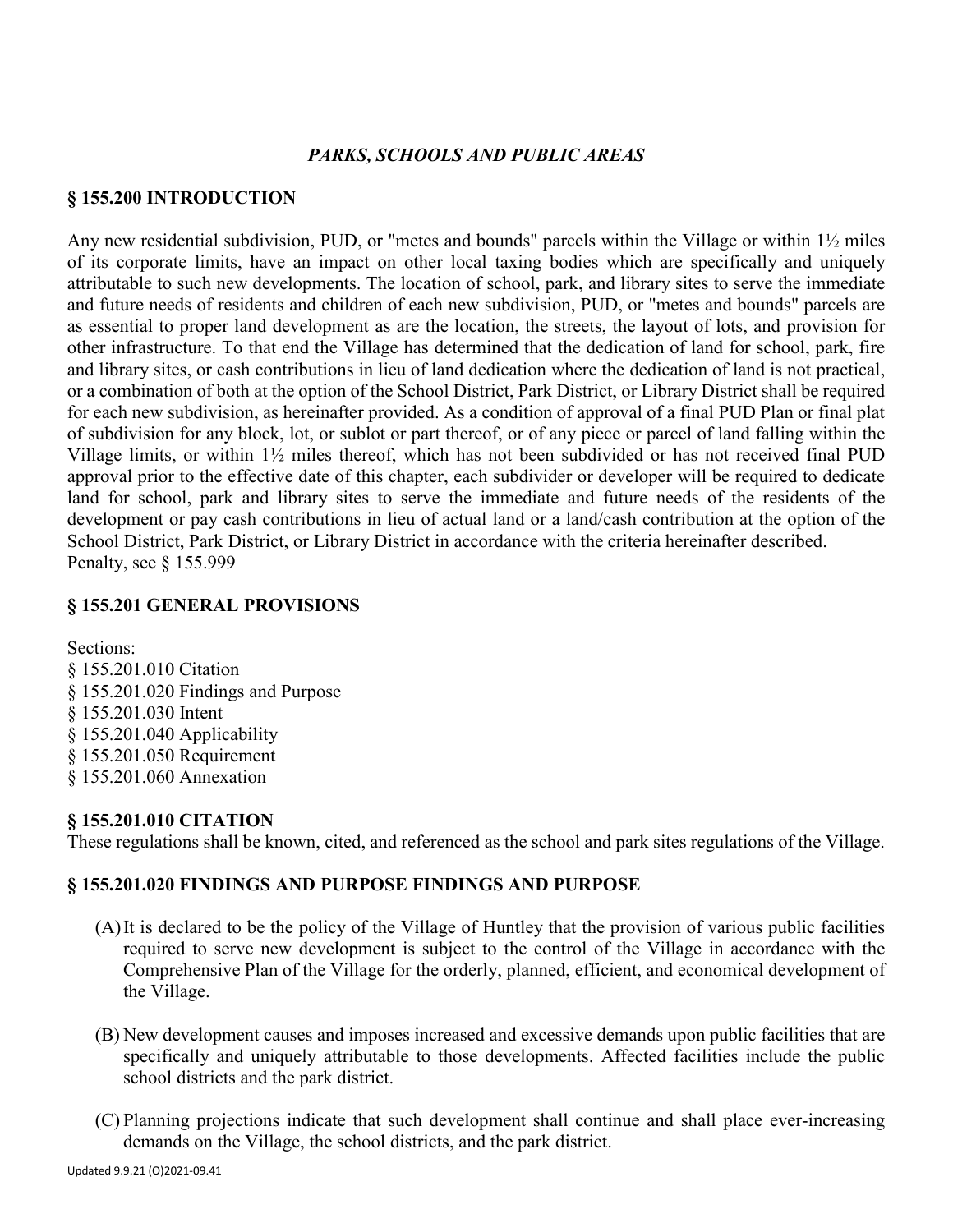- (D)Development potential and property values are influenced and affected by Village policy as expressed in the Comprehensive Plan and as implemented by the Village Zoning Ordinance, the Village Subdivision Ordinance, and the capital improvement budget.
- (E) To the extent that new development places demands upon public facilities which are specifically and uniquely attributable to that development, those demands should be satisfied by requiring that developments creating the demands pay the cost of meeting the demands.
- (F) The amount of land or cash fees to be required of new development shall be determined by the proportionate share cost of the additional public facilities needed to support such development, which public facilities shall be identified in the Capital Improvement Program or in a capital improvement budget.
- (G)The Village Board, after careful consideration, hereby finds and declares that the dedication of land or the payment of cash fees required of new development to finance specified public facilities, the demand for which is created by such development, is in the best interests of the general welfare of the Village and its residents, is equitable, and does not impose an unfair burden on such development. Therefore, the Village Board deems it necessary and desirable to adopt this Ordinance as herein set forth.

#### **§ 155.201.030 INTENT**

This Ordinance is intended to require the dedication of land, or the payment of cash fees at the time of building permit issuance, in an amount based upon the proportionate share of the cost of the various public facilities required to serve new development.

# **§ 155.201.040 APPLICABILITY**

This Ordinance shall be uniformly applicable to development which occurs within the Village with the exception of exempted development including the following:

- (A)Development of property for which an equivalent land dedication or cash fee payment has been made subject to the requirements of a prior ordinance.
- (B) Development of property owned by a public school district, a public park district, a public library district, a public fire protection district, or any other public jurisdiction.

#### **§ 155.201.050 REQUIREMENT**

No building permit as herein defined shall be issued for a nonexempt development unless the applicant therefore has dedicated land or paid the cash fee imposed by and calculated pursuant to this Ordinance. Prior to or concurrent with issuance of a building permit, approval of a site plan, approval of a final plat of subdivision, or approval of a final plat of a planned unit development, the Village shall calculate the land or cash fee for school site and park site to serve the immediate and future needs of the development. Cash payment in lieu of land dedication or a combination of both, at the discretion of the Village Board and in accordance with the criteria and formulas set forth in this Ordinance, may be required.

Updated 9.9.21 (O)2021-09.41 An amendment to an approved site plan, final plat of subdivision, final plat of planned unit development, or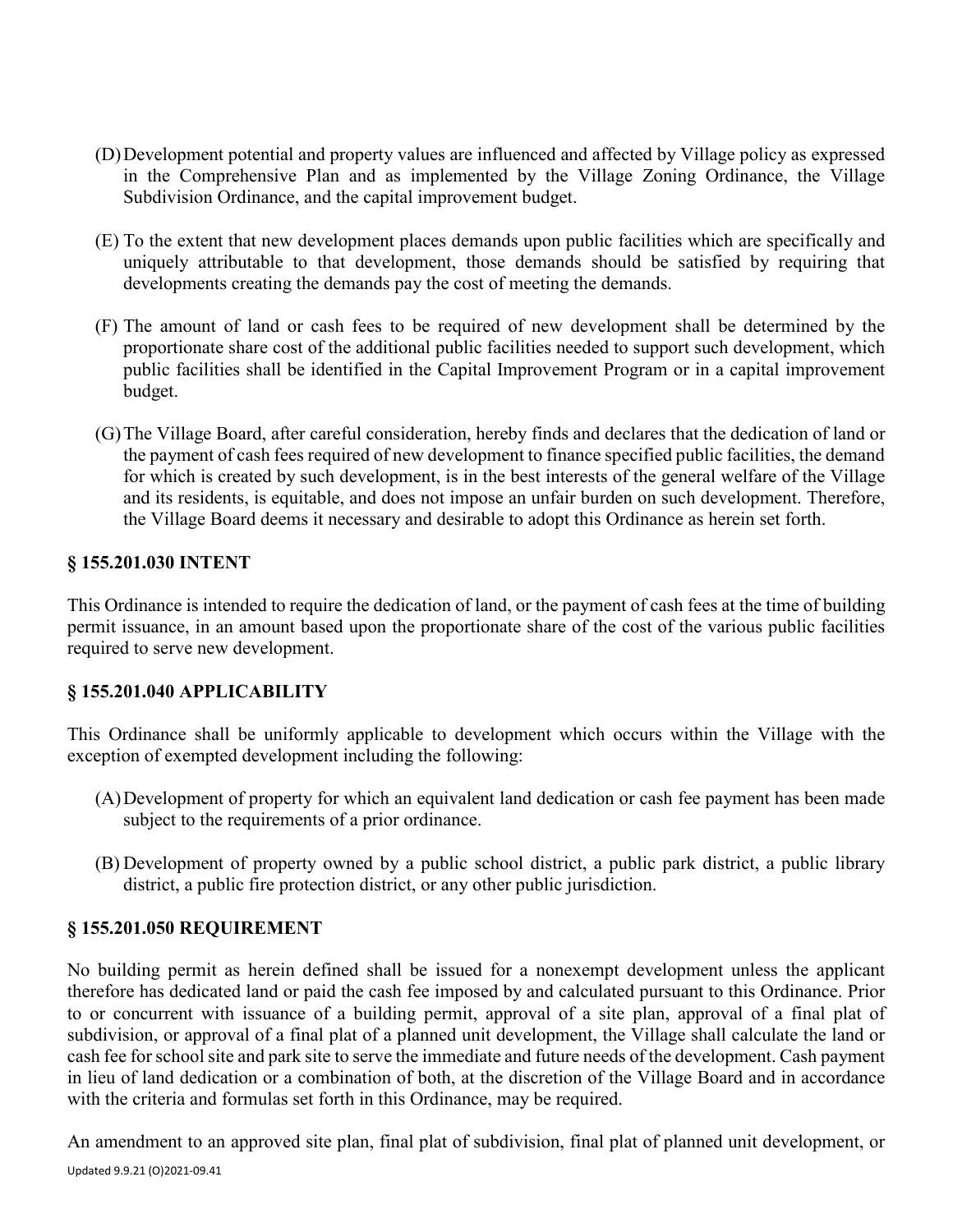an annexation agreement shall require compliance with this Ordinance to the extent that such amendment results in the calculation of a greater land dedication or cash fee for the school district or the park district. **§ 155.201.060 ANNEXATION**

The land dedication or cash fee required by this Ordinance also shall be required as a condition to the annexation of land to the Village. The Village Board may, at its sole discretion, require additional fees and dedications as it may deem necessary and desirable subject to an annexation agreement.

# **§ 155.202 DEFINITIONS**

For the purposes of the regulations codified in this Ordinance, the terms and words used in this Ordinance shall be used, interpreted, and defined as follows:

**BUILDING PERMIT.** The permit required for new construction and building additions pursuant to the Huntley Building Code. The term building permit, as used herein, shall not be deemed to include permits required for remodeling, for rehabilitation, or for other improvements to an existing structure, or for rebuilding a damaged or destroyed structure; provided there are no increases in the number of dwelling units or bedroom counts for residential development resulting therefrom.

**BUILDING SITE**. An area of land designed, intended, or used as a location for a structure.

**CAPITAL BUDGET.** The portion of the Village of Huntley annual budget devoted to funding of capital improvement projects. The portion of the annual budget of a public school district serving the Village of Huntley devoted to funding of capital improvement projects. The portion of the Huntley Park District annual budget devoted to funding of capital improvement projects.

**CAPITAL IMPROVEMENT**. A project, facility, or piece of equipment with a useful life in excess of three (3) years.

**CAPITAL IMPROVEMENT PROGRAM (CIP)**. A multi-year program identifying future capital improvements and indicating planned sources of funding for those improvements.

**COMPREHENSIVE PLAN**. The Comprehensive Plan of the Village of Huntley as approved by the Plan Commission and adopted by the President and Board of Trustees of the Village of Huntley.

**COST.** Expenditures incurred or estimated to be incurred to fund a capital improvement project. These costs may include acquisition of land, site preparation, construction of infrastructure, construction of improvements, equipping of facilities; and administrative, architectural, engineering, legal, and planning expenses incurred in connection with a project.

**DEMAND UNIT.** A unit associated with a new development that generates the need for expansion of or improvement to public facilities.

**DETENTION AREA.** A dry-bottom area of land which provides for the temporary storage of storm water runoff.

**DEVELOPER.** The owner of record of land proposed for development or his/her representative in the development process.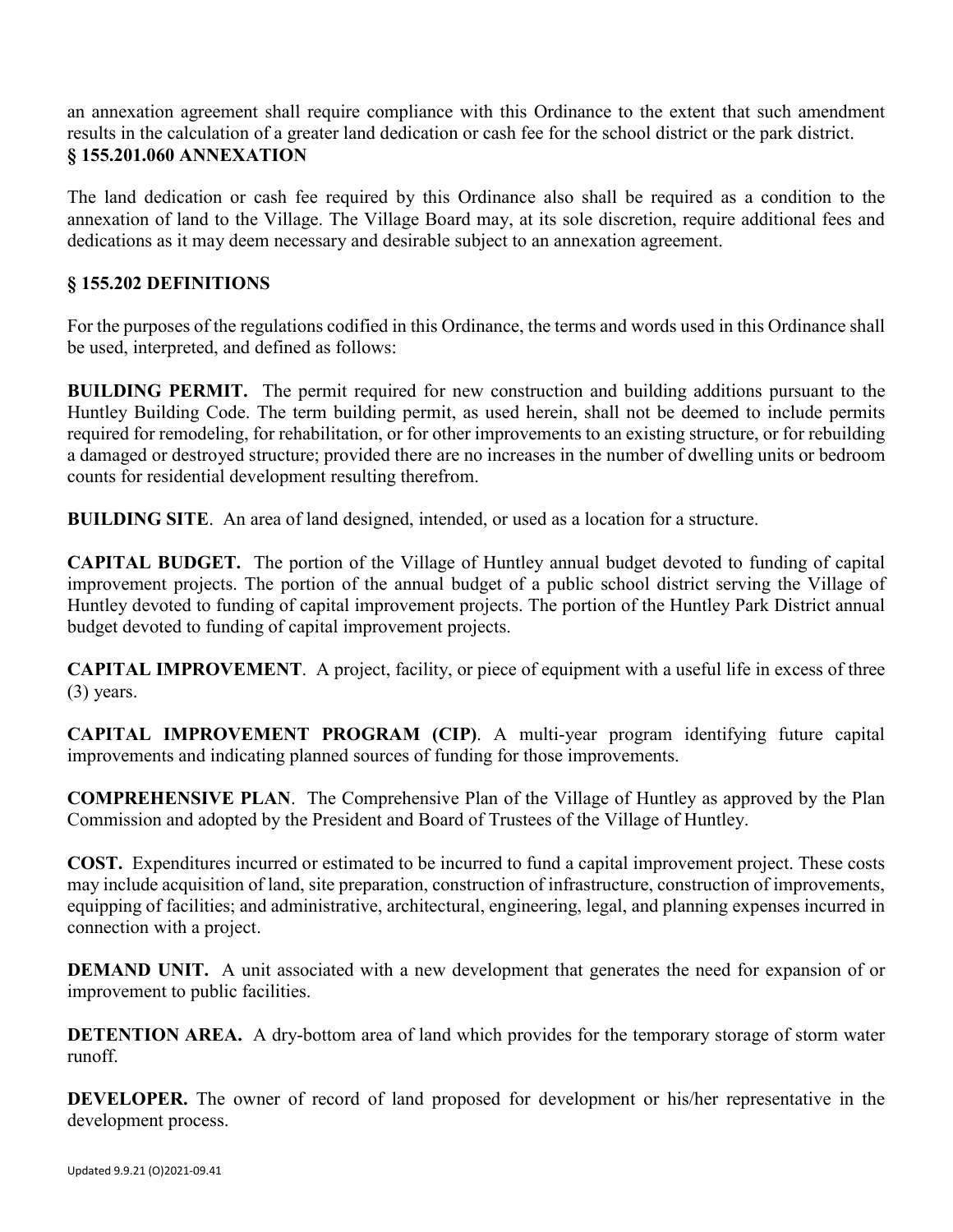**DEVELOPMENT**. Any change to improved or unimproved real property, the use of any principal structure or land, or any other activity that requires issuance of a building permit.

**DEVELOPMENT IMPACT FEE.** A special and additional fee imposed at building permit issuance and calculated based upon the costs of public facilities in proportion to development creating the need for such facilities.

**GROSS ACREAGE**. The entire area of a parcel of real property or a building site expressed in acres or portions thereof.

**MA**I. The professional designation "Member, Appraisal Institute" as conferred by The American Institute of Real Estate Appraisers.

**PARK DISTRICT.** Any public park district situated wholly or partially within the Village providing open space amenities and recreational programs including the Huntley Park District.

**PLANNED UNIT DEVELOPMENT.** A real estate development characterized by a mixture of principal uses or dwelling types or both, and a development plan which is specifically adapted to the conditions of the site, and which unifies all components of the development and blends by basic components with adjacent property. The development plan may vary from the specific standards of the zoning district in which the development is located provided the other requirements for planned unit developments established by the Zoning Ordinance are met.

**PROPORTIONATE SHARE**. The cost of a public facility, or capital improvement project specifically and uniquely attributable to a new development after the consideration of the generation of additional demand from the new development.

**PUBLIC FACILITY**. Any or all of the following facilities to be financed in whole or in part by cash fees:

- a. School sites
- b. Park sites

**RESIDENTIAL DEVELOPMENT**. Any change to improved or unimproved real property including a principal structure, all or a portion of which is designed or intended for use as a residence.

**RETENTION AREA**. A wet-bottom area of land which provides for the temporary storage of storm water runoff.

**SCHOOL DISTRICT.** Any public school district situated wholly or partially within the Village providing elementary, junior high, and high school education; including Community Unit School District #158 and Community Unit School District #300.

**SERVICE STANDARD.** The level of service delivery associated with a public facility for which a land dedication or cash fee shall be required.

**SITE PLAN**. A document prepared to scale indicating accurately the dimensions and boundaries of a site; and showing the location of all proposed buildings, structures, uses, and principal site development features for a parcel of land.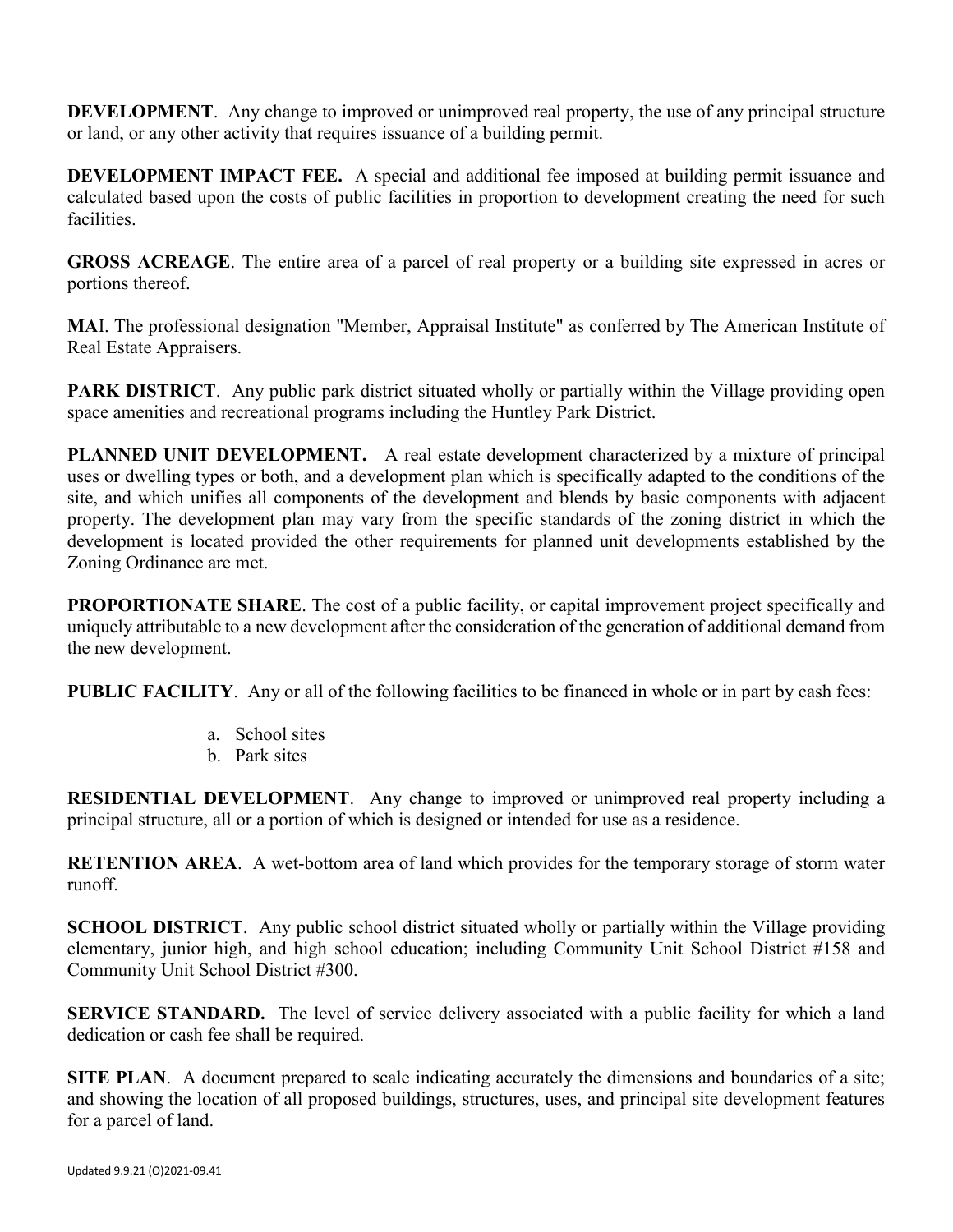**SPECIFICALLY AND UNIQUELY ATTRIBUTABLE**. An identifiable portion of the need for additional public facilities or capital improvement projects resulting from a proposed development.

**SUBDIVISION ORDINANCE**. The adopted ordinance of the Village of Huntley regulating the processes and design standards applicable to the division of land within the Village.

**VILLAGE**. The Village of Huntley.

**VILLAGE BOARD**. The Huntley Village Board of Trustees.

**WETLANDS**. Those transitional lands between terrestrial and aquatic systems near where the water table is usually at or near the surface, or the land is covered by shallow water. Classification of areas as wetlands shall follow the "Classification of Wetlands and Deepwater Habitats of the United States" as published by the U.S. Fish and Wildlife Service.

**ZONING DISTRICT**. An area of the territory of the Village within which certain uses of land, premises, and buildings are controlled and within which certain development standards are established by ordinance.

**ZONING ORDINANCE.** The adopted ordinance of the Village of Huntley classifying land for use and regulating the use of land within the Village.

# **§ 155.203 ADMINISTRATION**

**Sections** 

§ 155.203.010 General Procedures for Land Dedication or Cash Fees

§ 155.203.020 Use of Dedicated Land or Cash Fees

§ 155.203.030 Effect of Land Dedication or Cash Fees on Zoning and Subdivision Regulations

§ 155.203.040 Land Dedication or Cash Fees as Additional and Supplemental Requirement

# **§ 155.203.010 GENERAL PROCEDURES FOR LAND DEDICATION OR CASH FEES**

- (A)Calculation of Land Dedication or Cash Fees. Land dedication or cash fees established pursuant to this Ordinance shall be calculated based on the procedures summarized in Section §155.204 of this Ordinance.
- (B) Dedication of Land. School sites required pursuant to this Ordinance shall be dedicated to Community Unit School District #158 or Community Unit School District #300. Park sites required pursuant to this Ordinance shall be dedicated to the Huntley Park District.
- (C) Collection of Cash Fees. Cash fees calculated and due pursuant to this Ordinance shall be collected by the Village prior to the issuance of a building permit.
- (D)Transfer of Funds to Accounts. Upon receipt of a cash fee, the Village Finance Director shall be responsible for placement of such funds into separate accounts as hereinafter specified.
- (E) Establishment and Maintenance of Accounts. The Village Finance Director shall establish separate interest-bearing accounts in a financial institution authorized to receive deposits of funds. Interest earned by each account shall be credited to that account and shall be used solely for the purposes specified for funds of such account. The Finance Director shall maintain records for each such account,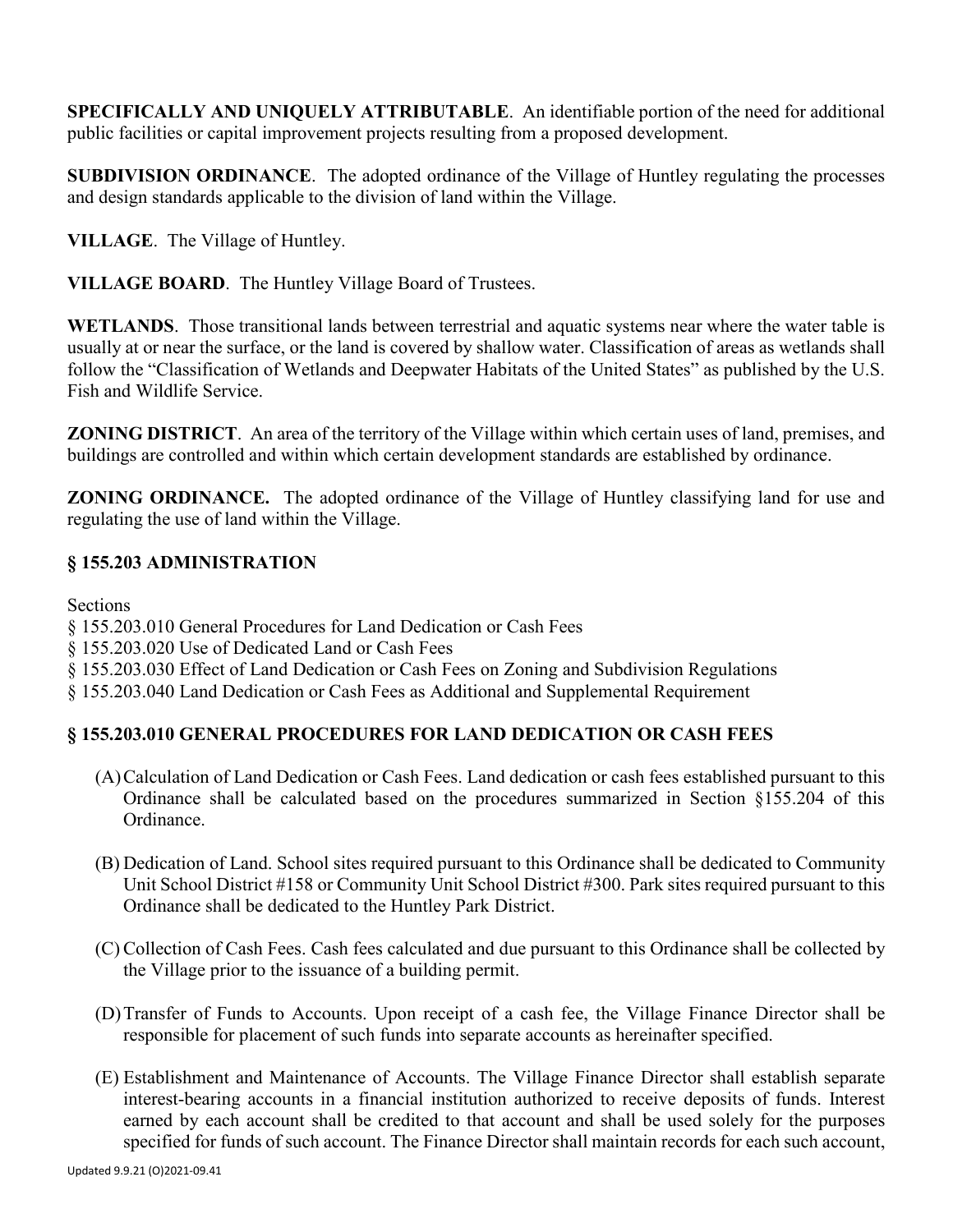whereby cash collected can be segregated by service district, as appropriate.

- (F) Maintenance of Records. The Village Finance Director shall maintain and keep adequate financial records for each such account, which shall show the source and disbursement of all revenues, which shall account for all monies received, and which shall ensure that the disbursement of funds from each account shall be used solely and exclusively for the provision of projects specified in the comprehensive plan or capital improvement budget for the particular service district, as appropriate.
- (G)Annual Review and Modification. In conjunction with the annual capital budget adoption processes, the Village, the school district(s), and the park district shall review the development potential of the various service areas and the capital budget and make such modifications as are deemed necessary as a result of (1) development occurring in the prior year, (2) public facilities actually constructed, (3) changing facility needs, (4) inflation, (5) revised cost estimates for public facilities, (6) changes in the availability of other funding sources applicable to public facility projects, and (7) such other factors as may be relevant. Modifications to projected development potential, the capital budget, and the land or cash requirements shall be made prior to December 31st of each year, and shall be effective on January 1st of the following year.

# **§ 155.203.020 USE OF DEDICATED LAND OR CASH FEES**

Dedication of land or payment of cash fees pursuant to this Ordinance shall be restricted to use solely and exclusively for financing directly, or as a pledge against bonds, revenue certificates, and other obligations of indebtedness for the cost of public facilities.

#### **§ 155.203.030 EFFECT OF LAND DEDICATION OR CASH FEES ON ZONING AND SUBDIVISION REGULATIONS**

This Ordinance shall not affect, in any manner, the permissible use of property, density of development, design, and improvement standards and requirements; or any other aspect of the development of land or provision of public improvements subject to the zoning and subdivision regulations or other regulations of the Village, which shall be operative and remain in full force and effect without limitation with respect to all such development.

# **§ 155.203.040 LAND DEDICATION OR CASH FEES AS ADDITIONAL AND SUPPLEMENTAL REQUIREMENT**

Dedication of land or payment of cash fees is additional and supplemental to, and not in substitution of, any other requirements imposed by the Village on the development of land or the issuance of building permits.

# **§ 155.204 CALCULATIONS**

Sections: **§** 155.204.010 Criteria for Determining School Site **§** 155.204.020 Criteria for Determining Park Site **§** 155.204.030 Determination of Land Value and Distribution of Cash Fee **§** 155.204.040 Dwelling Unit Population Formula

# **§ 155.204.010 CRITERIA FOR DETERMINING SCHOOL SITE**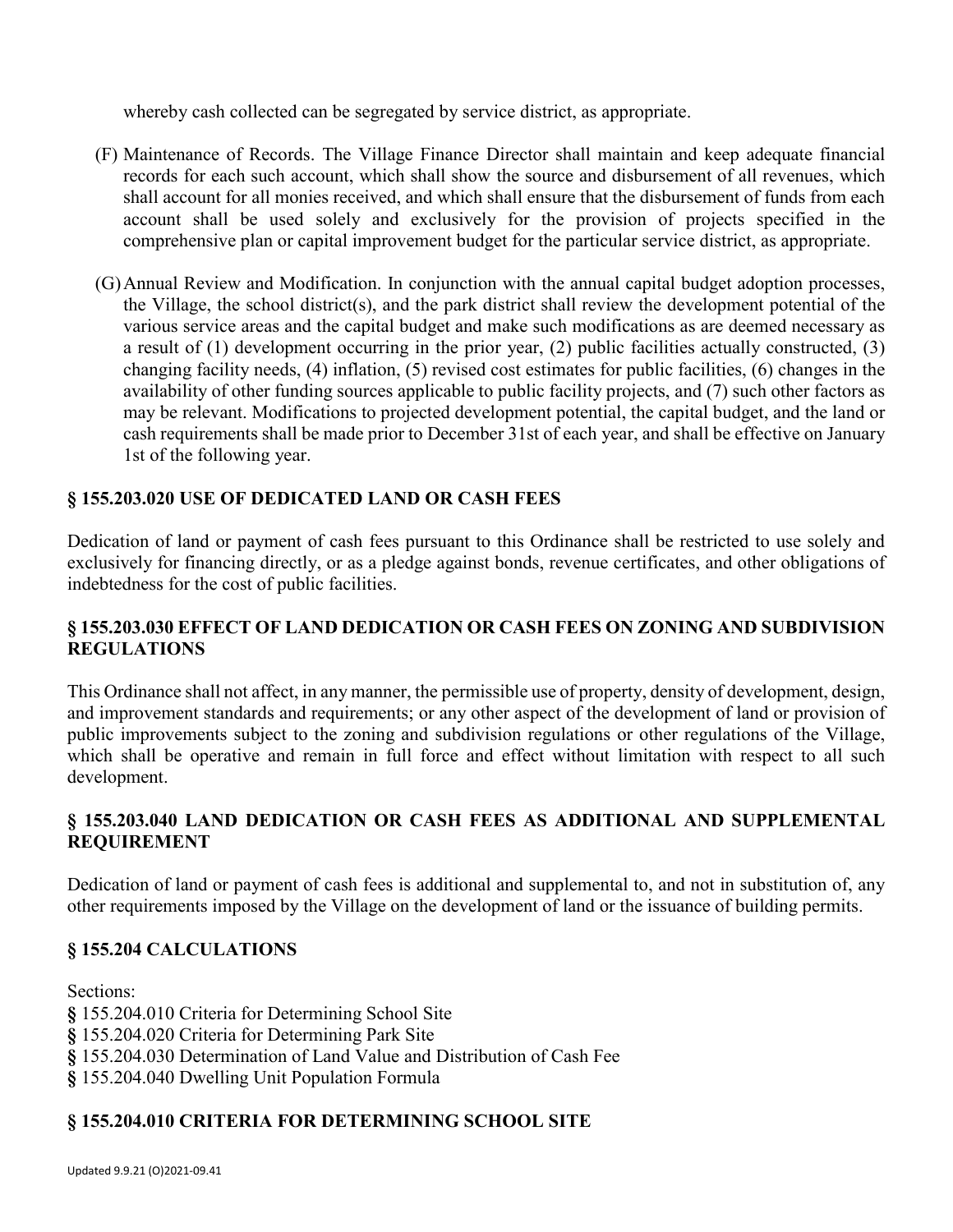The following criteria shall govern the calculation of school site:

(A)Requirement and Population Ratio. The ultimate estimated number of students to be generated by the residential development shall be the relevant demand unit, and shall be directly related to the amount of land required for a school site. The school site requirement shall be determined by obtaining the product of the following: (1) estimated number of students to be served in each school classification divided by the (2) maximum recommended number of students to be served in each such school classification as established in this Ordinance multiplied by the (3) recommended number of acres for a school site of each school classification as established in this Ordinance. The product thereof shall be the acres of land deemed needed to have sufficient school site land to serve the estimated increased number of students in each such school classification. The school site cash fee shall be the dollar amount equal to the product of the number of acres required for school site times the fair market value of land per acre established in this Ordinance.

| <b>School</b><br><b>Classification by</b><br>Grade | <b>Maximum Number</b><br>of Students per<br><b>Classification</b> | <b>Minimum Acreage</b><br>of Land per each<br><b>Classification</b> |
|----------------------------------------------------|-------------------------------------------------------------------|---------------------------------------------------------------------|
| Elementary or Grades $0 - 5$                       | 450                                                               | 15.0                                                                |
| Junior High or Grades 6 - 8                        | 600                                                               | 25.0                                                                |
| High School or Grades 9 - 12                       | 1,500                                                             | 70.0                                                                |
| Unit (K-12) School Districts                       | 2,550                                                             | 110.0                                                               |

(B) School Classification and Size of School Site. School classifications and the size of school sites within the Village shall be determined in accordance with the following criteria:

(C) Location. Where the dedication of land is required, the Comprehensive Plan and the standards adopted by the affected school district shall be used as guidelines in locating sites.

# **§ 155.204.020 CRITERIA FOR DETERMINING PARK SITE**

The following criteria shall govern the calculation of park site:

(A)Requirement and Population Ratio. The ultimate estimated population to be generated by the residential development shall be the relevant demand unit, and shall be directly related to the amount of land that would be required for a park site. The park site requirement shall be determined by obtaining the product of the following: (1) estimated population to be served by the park system divided by (2) one thousand (1,000) multiplied by the (3) sum of the required number of acres of park site for each park classification as established in this Ordinance. The product thereof shall be the acres of land deemed needed to have sufficient park site land to serve the estimated increased population. The park site cash fee shall be the dollar amount equal to the product of the number of acres required for park site times the fair market value of land per acre established in this Ordinance.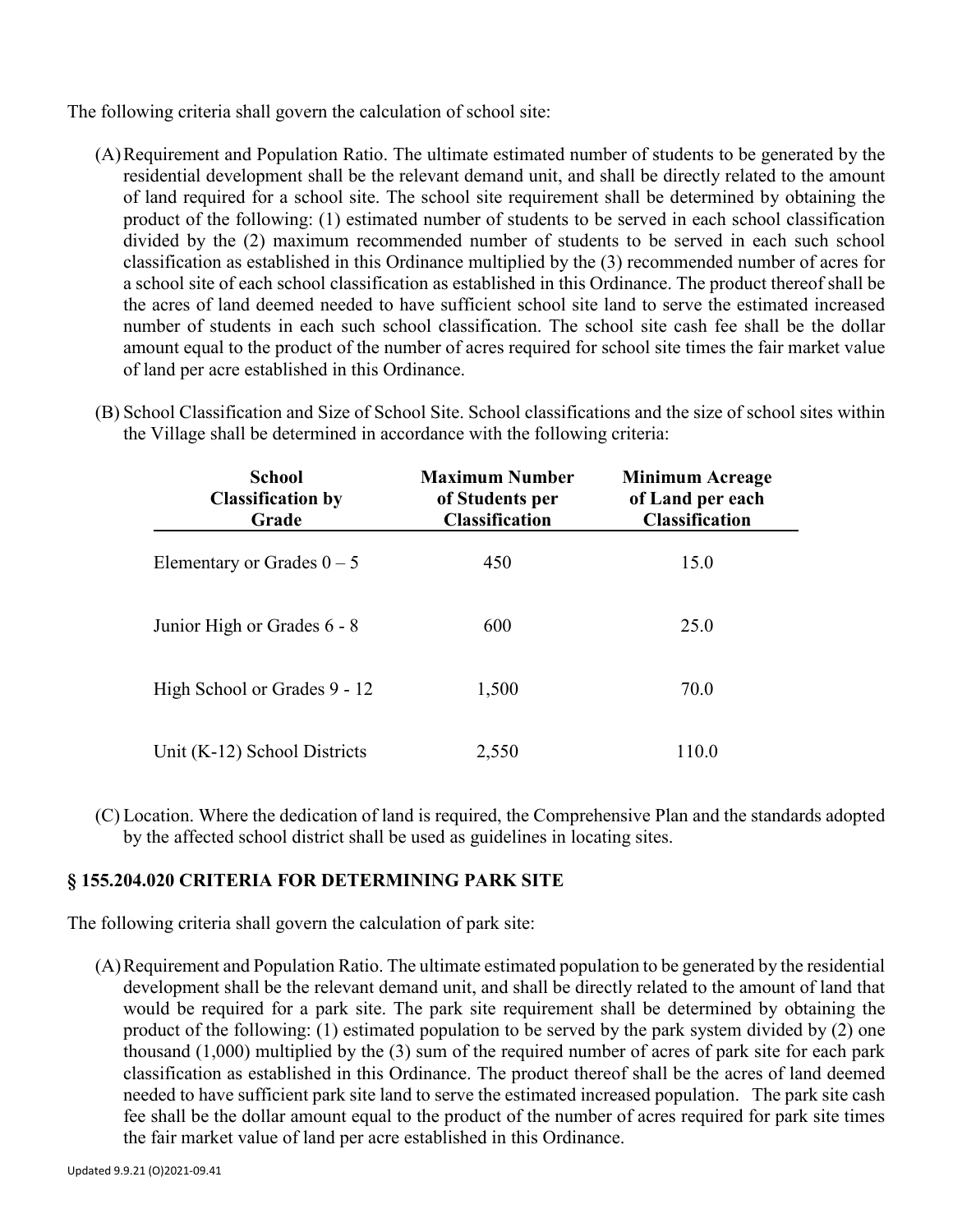(B) Park Site Classification and Acreage per Population. Park site classifications and the minimum acres of park site per one thousand (1,000) population shall be determined in accordance with the following criteria:

| <b>Type of</b><br>Park | <b>Size Range</b><br>in Acres | <b>Minimum Acres per</b><br>1,000 Population |
|------------------------|-------------------------------|----------------------------------------------|
| Tot Lot                | $1.00 - 2.99$                 | 0.5                                          |
| Neighborhood Park      | $3.00 - 14.99$                | 2.0                                          |
| <b>Regional Park</b>   | 15 and more                   | 8.5                                          |
|                        | Total:                        | 10.5                                         |

- (C) Location. Where the dedication of land is required, the Huntley Park District Comprehensive Plan and the Huntley Park District Developer Guidelines shall serve in locating sites. Factors affecting the location of required park site dedication shall include, but not be limited to:
	- 1. Accessibility to population served.
	- 2. Existence of mature vegetation.
	- 3. Proximity to permanent and seasonal waterways.
	- 4. Existence of or proximity to unique topographical features.
	- 5. The value of the site as an extension of existing elements of the park system.

# **§ 155.204.030 DETERMINATION OF LAND VALUE AND DISTRIBUTION OF CASH FEE**

(A)Determination of Land Value. The land value or cash fee for school site and park site shall be based on the fair market value of an acre of land in the area improved as specified in this Ordinance. It has been determined that the present fair market value of such improved land in and surrounding the Village is one hundred twenty six thousand dollars (\$126,000) per acre. The specified land value shall be adjusted from time to time with appropriate study and documentation.

The land value shall be used in making any calculation in this Ordinance unless the subdivider or developer files a written objection thereto. In the event of any such objection, the subdivider or developer, at his/her own cost, shall obtain and submit an independent appraisal from an MAI designated appraiser indicating the fair market value of such comparable improved land in the area of the proposed development. Final determination of said fair market value per acre of such improved land shall be made by the Village Board in its sole discretion based on such information submitted by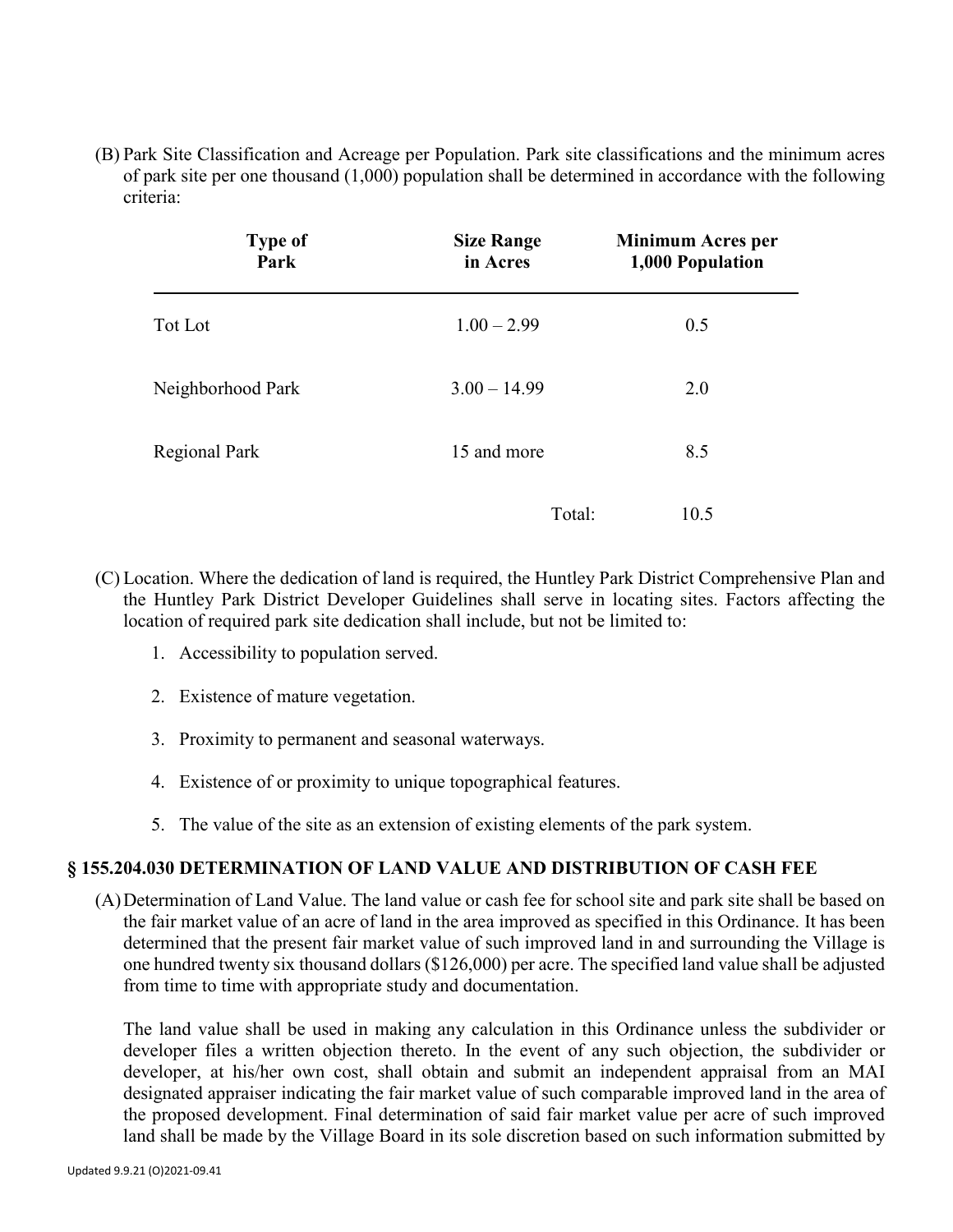the subdivider or developer and from other sources which may be submitted to the Village Board by the school district, the park district, or others.

(B) Distribution of Cash Fee. The cash fee for school site shall be collected by the Village and forwarded from time to time to the school district(s) to be used in funding the acquisition of land for school sites and other purposes permitted by law. The cash fee for park site shall be collected by the Village and forwarded from time to time to the park district to be used in funding the acquisition of land for park sites and other purposes permitted by law to serve the immediate and future needs of the residents of that subdivision or development, or for the improvement or expansion of elements of the park system already serving such needs.

# **§ 155.204.040 DWELLING UNIT POPULATION FORMULA**

Calculation of required land or cash fee shall be made in accordance with the population density factors contained in the Table of Estimated Ultimate Population Per Dwelling Unit (1996), published by Illinois School Consulting Service (note Figure 3).

In the event a subdivider or developer files a written objection to the use of the Table of Estimated Ultimate Population Per Dwelling Unit, the subdivider or developer shall obtain and submit, at his/her own cost, a demographic study showing the estimated population to be generated from the development; and in that event, final determination of the density formula to be used in such calculations shall be made by the Village Board, in its sole discretion, based upon such demographic information submitted by the subdivider or developer and from other sources which may be submitted to the Village Board by the school district, the park district, or others.

# **§ 155.205 LAND DEDICATION**

Sections:

**§** 155.205.010 Reservation of Additional Land **§** 155.205.020 Combining with Adjoining Development **§** 155.205.030 General Site Standards **§** 155.205.040 School Site Standards

# **§ 155.205.010 RESERVATION OF ADDITIONAL LAND**

Where a land dedication is required and the Comprehensive Plan or the standards of the Village, the school district, or the park district call for a larger school site or park site in a particular development than the developer is required to dedicate, the land needed beyond the required dedication shall be reserved for subsequent purchase by the Village or other public body designated by the Village; provided that a negotiated purchase is made within one (1) year from the date of approval of the final plat, or if an agreement between the developer and the Village is recorded outlining specific conditions for the conveyance of such property.

# **§ 155.205.020 COMBINING WITH ADJOINING DEVELOPMENT**

Where a land dedication is required and the development is less than forty (40) acres, where practical, a school site or park site should be combined with dedications from adjoining developments in order to produce a usable school site or park site without undue hardship on a particular developer.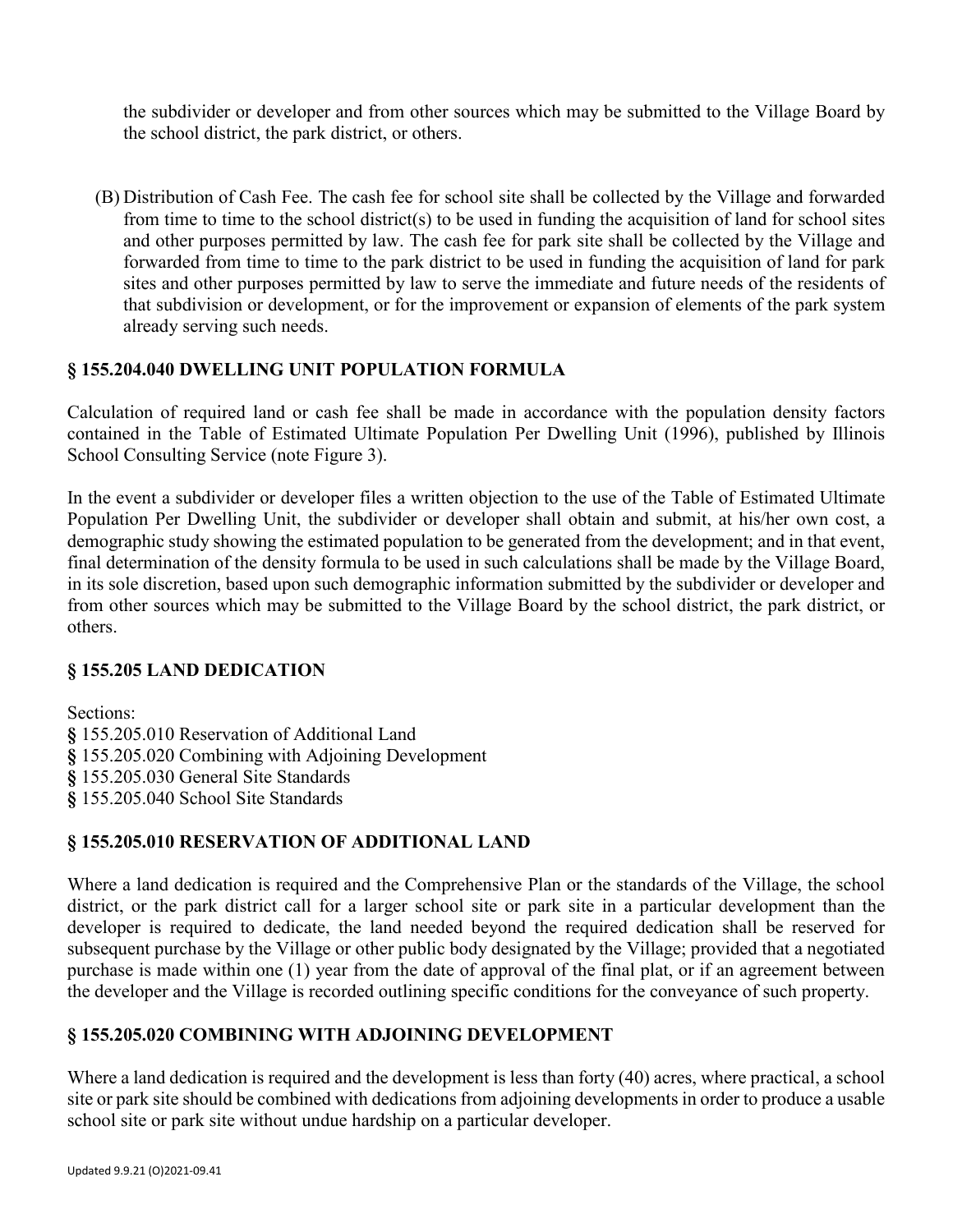# **§ 155.205.030 GENERAL SITE STANDARDS**

The slope, topography, and geology of the dedicated site, as well as its surroundings, must be suitable for its intended purpose. Wetlands shall not be accepted for Village ownership and maintenance, and shall not serve as a credit toward the required park site. Storm water detention areas shall not serve as a credit toward the required park site. Storm water retention areas shall not serve as a credit toward the required park site. A park site shall be not less than one (1) acre in area. Wetlands, flood plains, detention areas, retention areas, and areas of steep slope shall not be accepted as school sites, and shall not serve as a credit toward the required school site.

# **§ 155.205.040 SCHOOL SITE STANDARDS**

In those instances where land dedication is required, the school site shall be dedicated with full infrastructure improvements as required by the Subdivision Ordinance including, but not limited to, electrical service, water service, sanitary sewer, storm sewer, and street improvements. Depending upon projected timing for the construction of school facilities, a cash fee may be required in lieu of sidewalk and street tree improvements. The cash fee shall be equal to the cost of such improvements consistent with approved engineering plans and estimates of cost.

# **§ 155.206 MISCELLANEOUS PROVISIONS**

Sections: § 155.206.010 Refund § 155.206.020 Repeal § 155.206.030 Severability § 155.206.040 Effective Date

# **§ 155.206.010 REFUND**

The current owner of the property for which a cash fee has been assessed under the provisions of this Ordinance may apply for a refund of such fee if: (1) the Village, school district, or park district has failed to provide facilities serving such property within fifteen (15) years of the date of payment of the fee, (2) or the building permit for which the development impact fee has been paid has lapsed for non-commencement of construction, (3) or the project for which the building permit has been issued has been altered resulting in a decrease in the amount of the fee.

A petition for refund shall be submitted to the Village Board within one (1) year of the event giving rise to the right to claim a refund. The petition for refund shall be submitted to the Village Board, or its duly designated agent, on a form provided by the Village for such purpose. Within sixty (60) days of the date of receipt of a petition for refund, the Village Board, or its duly designated agent, shall provide the petitioner with a written decision on the refund request including the reasons for the decision. If a refund is due the petitioner, the Village Board, or its duly designated agent, shall notify the Village Treasurer to process a refund to the petitioner. The decision of the Village Board, with respect to the refund, shall be final.

# **§ 155.206.020 REPEAL**

Updated 9.9.21 (O)2021-09.41 All ordinances, code sections, or parts thereof in conflict herewith are hereby repealed to the extent of such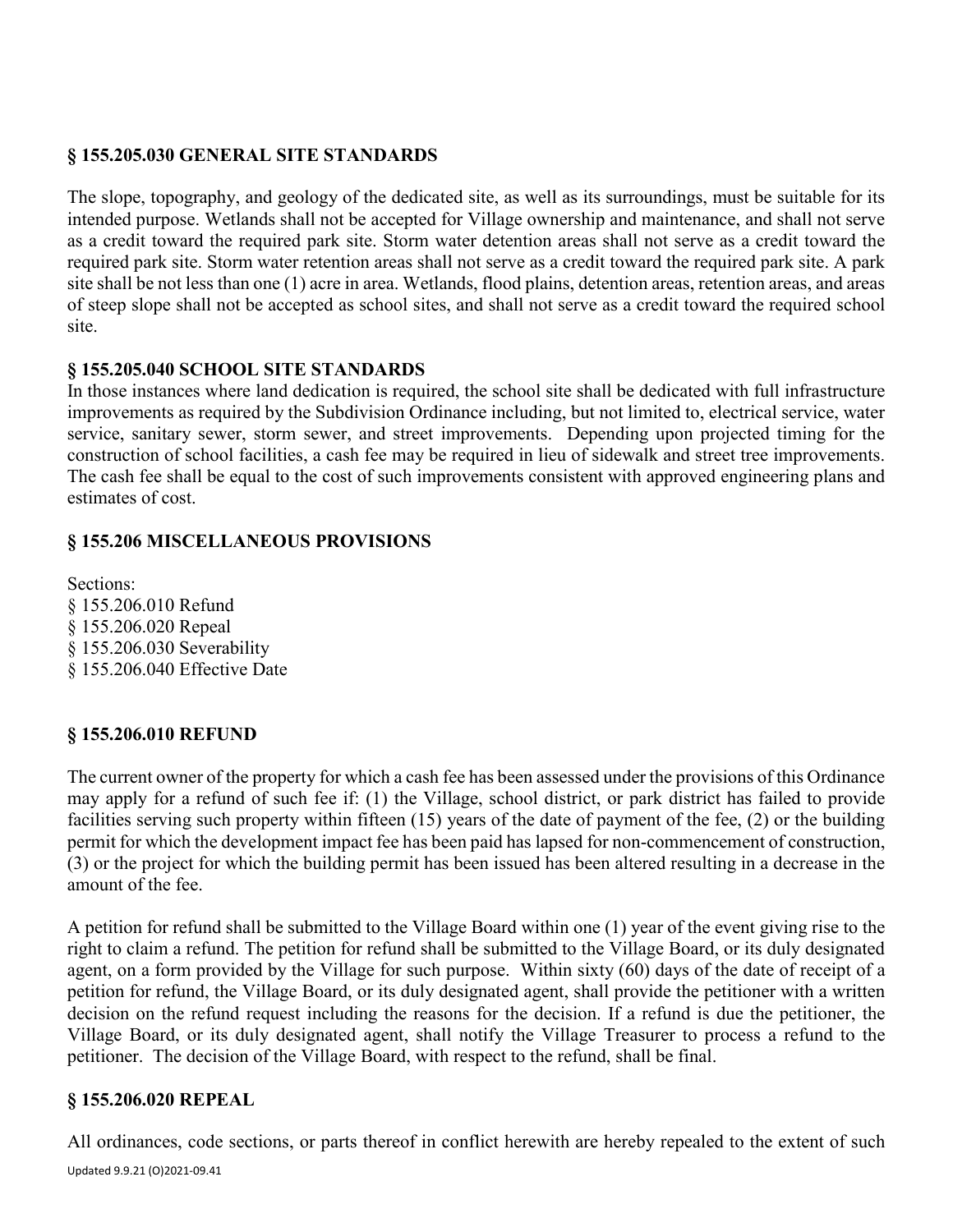conflict.

#### **§ 155.206.030 SEVERABILITY**

Should any sentence, section, clause, part, or provision of this Ordinance be declared, by a court of competent jurisdiction, to be invalid, the same shall not affect the validity of the Ordinance as a whole, or any part thereof, other than the part declared to be invalid.

#### **§ 155.206.040 EFFECTIVE DATE**

This Ordinance shall take effect immediately upon its passage. Penalty, see § 155.999

# **§ 155.207 INDEMNIFICATION FOR LIABILITY**

Prior to receiving any contributions pursuant to this subchapter, the Village Park District shall provide the Village with an agreement whereby it indemnifies the Village for any liability the Village may incur in the enforcement or defense of this subchapter, and to reimburse the Village for any expense it may incur including but not limited to consultant's fees, expert's fees and attorney's fees in the enforcement or defense of this subchapter.

Penalty, see § 155.999

#### **§ 155.208 IMPROVED SITES**

- (A)At the time of transfer of ownership, a school and/or park site shall be improved, at the owner's or developer's expense, with those facilities and services required as a condition of approval of the plat of the whole subdivision, including, but not limited to, and as required therein, water, sewer, storm sewer, other storm drainage facilities, street, curb, gutter, sidewalk, gas and electrical facilities and utilities. The topography and geology of the dedicated site, as well as its surroundings, must be suitable for its intended purpose, and must be of such condition that a permit to construct a school building, park or recreational building thereon would be issued if applied therefore. Grading and soil suitability on sites dedicated shall be consistent with those purposes. In the event there is to be a dedication of land, a copy of the tentative plat showing such intended school site and park site shall be furnished to the school district and the park district. The school district and the park district shall have 30 days to submit a report to the Planning Commission recommending approval or disapproval of the sites shown, or stating that a cash in lieu of land donation will be required. Final determination as to said school site and park site shall in all cases be made by the school district and the park district with the approval of the Village Board.
- (B) In the subdividing of any land within one and one-half miles of corporate limits, subdividers shall as a condition of and prior to final plat approval by the Village, furnish bonds or in lieu thereof letters of credit in such form as is approved by the Park District or School District, in amounts equal to any cash contribution required to be paid to the park district, and school district, by the provisions of this chapter. Such bonds or letters of credit shall be to guarantee performance of the provisions of this chapter and shall be reduced by the amounts paid in accordance with the requirements of this chapter, with full and final release upon payment in full. Any cash amount due as park or school contributions shall be deemed a lien upon the individual lots, blocks or parcels of land within the subdivision and the individual lots, blocks or parcels of land may be released from the requirements of this section upon compliance with this chapter prior to the issuance of a building permit or occupancy permit for the individual lot, block or parcel of land as the Village shall agree at the time of approval of the final plat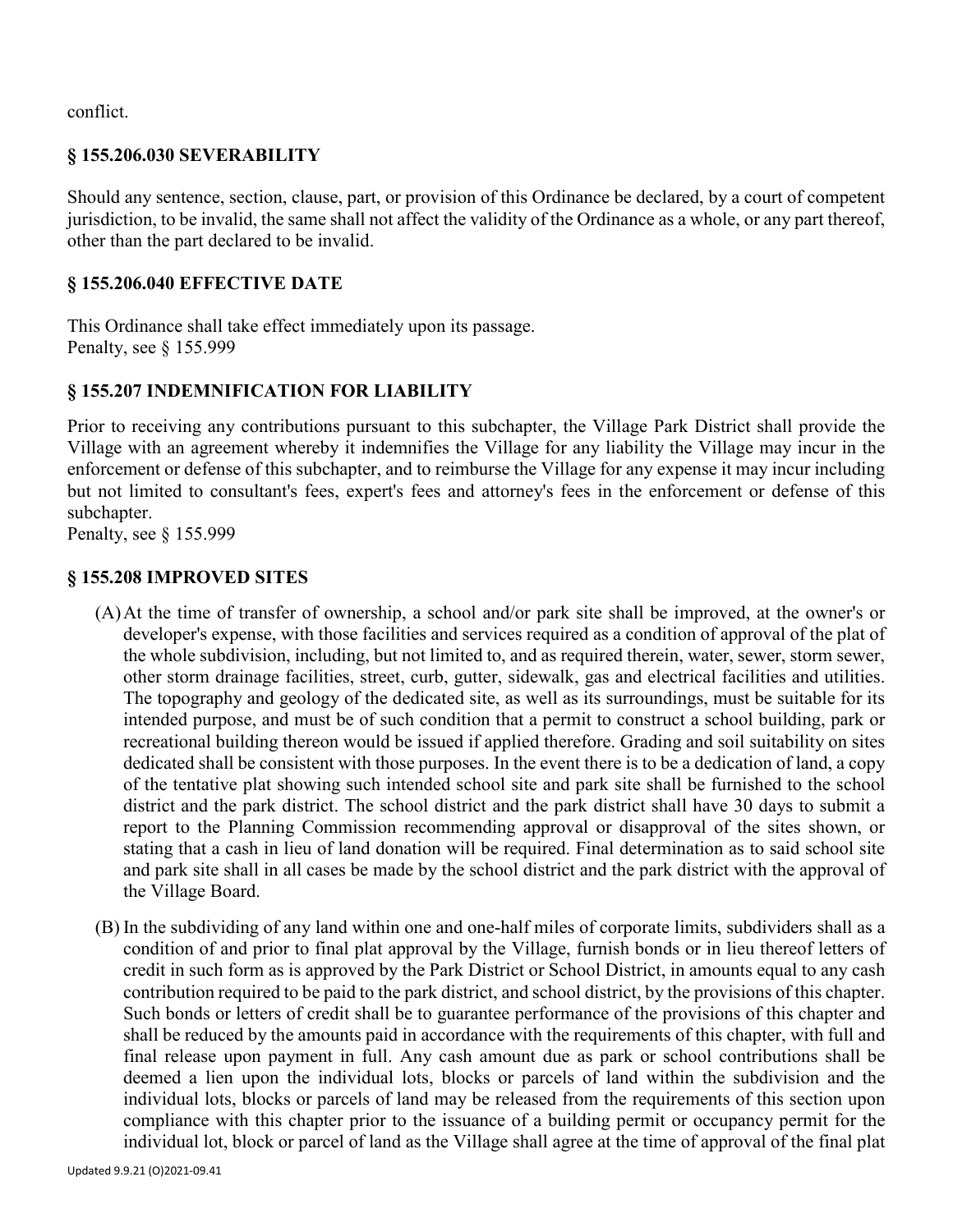of subdivision. Penalty, see § 155.999

#### **§ 155.209 LIBRARY FEE**

The subdivider or developer shall ascertain the total number of residential dwelling units proposed to be constructed on the parcel when all subdivision or development is complete; the subdivider or developer shall provide a cash contribution to the Huntley Area Public Library District or the Ella Johnson Memorial Public Library District in the amount of \$250 per dwelling unit for the purpose of acquiring real estate for erecting, equipping, and furnishing a library building. Prior to receiving any contributions pursuant to this subchapter, the Library District shall provide the Village with an agreement whereby it indemnifies the Village for any liability the Village may incur in the enforcement or defense of this subchapter and to reimburse the Village for any expense it may incur including but not limited to consultant's fees, expert's fees, and attorney's fees in the enforcement or defense of this subchapter. Penalty, see § 155.999

#### **§ 155.210 FIRE IMPACT FEES**

(A)As a condition of approval of a final PUD plan or of a final plat of subdivision or any block, lot, or sublot or part thereof, or of any piece or parcel of land falling within the Village limits, or within  $1\frac{1}{2}$ miles thereof, which has not been subdivided or received final PUD approval prior to the effective date of this chapter, each subdivider or developer will be required to make cash contributions to the Huntley Fire Protection District in accordance with the following schedule.

| <b>Unit Type / Use Group</b>          | <b>Fire / Rescue Donation</b> |
|---------------------------------------|-------------------------------|
| 1 BR Apartment                        | \$500.00                      |
| 2 BR Apartment                        | \$500.00                      |
| 3 BR Apartment                        | \$500.00                      |
| 1 BR Condominium                      | \$500.00                      |
| 2 BR Condominium                      | \$500.00                      |
| 3 BR Condominium                      | \$500.00                      |
| 1 BR Townhouse                        | \$500.00                      |
| 2 BR Townhouse                        | \$500.00                      |
| 3 BR Townhouse                        | \$500.00                      |
| 2 BR Single Family                    | \$500.00                      |
| 3 BR Single Family                    | \$500.00                      |
| 4 BR Single Family                    | \$500.00                      |
| 5 BR Single Family                    | \$500.00                      |
|                                       |                               |
| Use Group A Assembly                  | $.06$ sq. ft.                 |
| Use Group B Business                  | .06 sq. ft.                   |
| Use Group E Educational               | $.06$ sq. ft.                 |
| Use Group F Factory or Industrial     | $.08$ sq. ft.                 |
| Use Group H High Hazard               | $.10$ sq. ft.                 |
| Use Group I Institutional             | $.08$ sq. ft.                 |
| Use Group M Mercantile                | $.08$ sq. ft.                 |
| Use Group S Storage                   | $.08$ sq. ft.                 |
| Use Group U Utility and Miscellaneous | .08 sq. ft.                   |
|                                       |                               |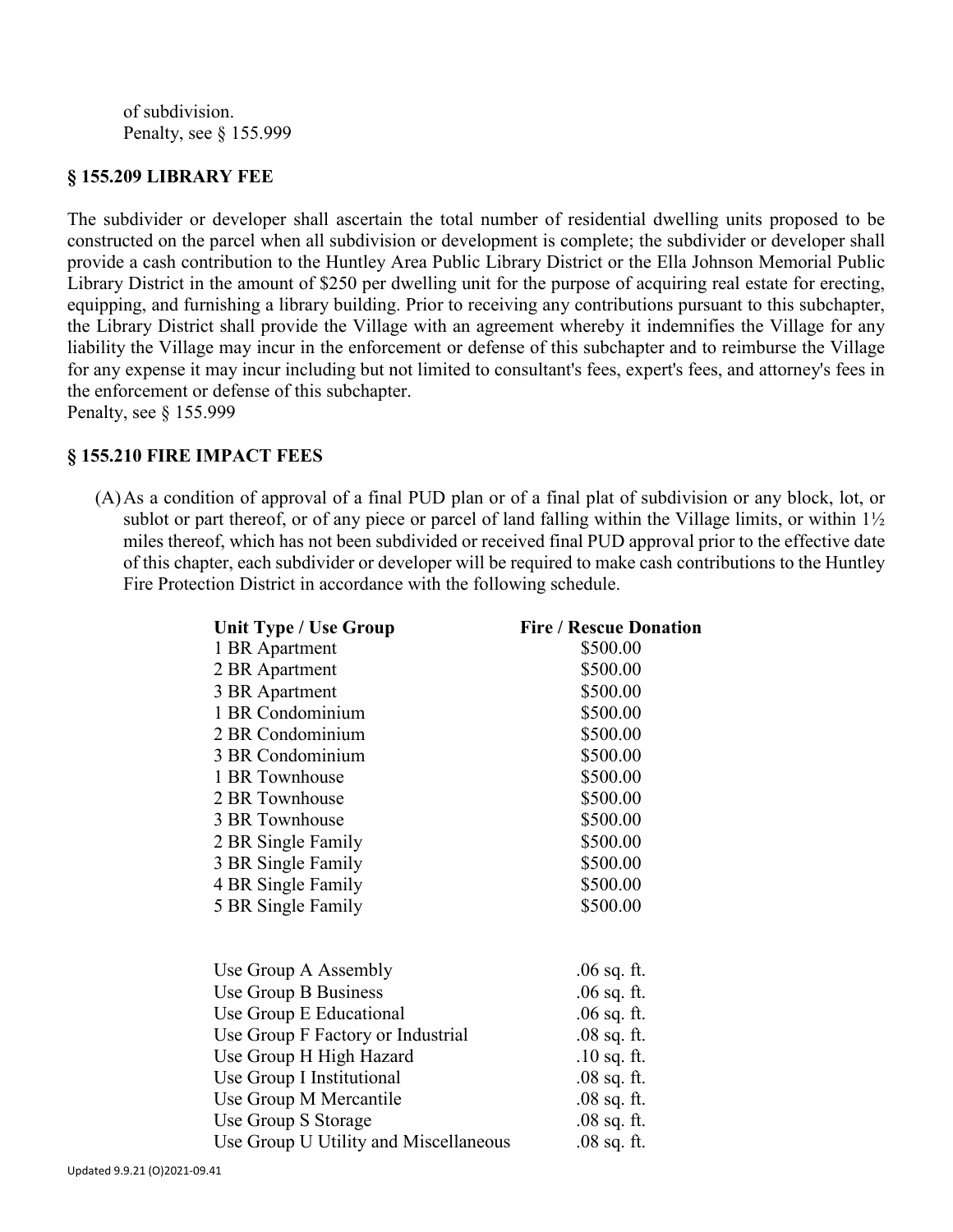(B) All fees under this section shall be paid to the Huntley Fire Protection District at the time application is made for each individual building permit. The fee paid under this section shall be held in a separate account by the Fire Protection District for the equipment, and manpower needed for life safety, rescue, fire protection and suppression purposes. Prior to receiving any contributions pursuant to this subchapter, the Fire Protection District shall provide the Village with an agreement whereby it indemnifies the Village for any liability the Village may incur in the enforcement or defense of this subchapter, and to reimburse the Village for any expense it may incur including but not limited to consultant's fees, expert's fees, and attorney's fees in the enforcement or defense of this subchapter. Penalty, see § 155.999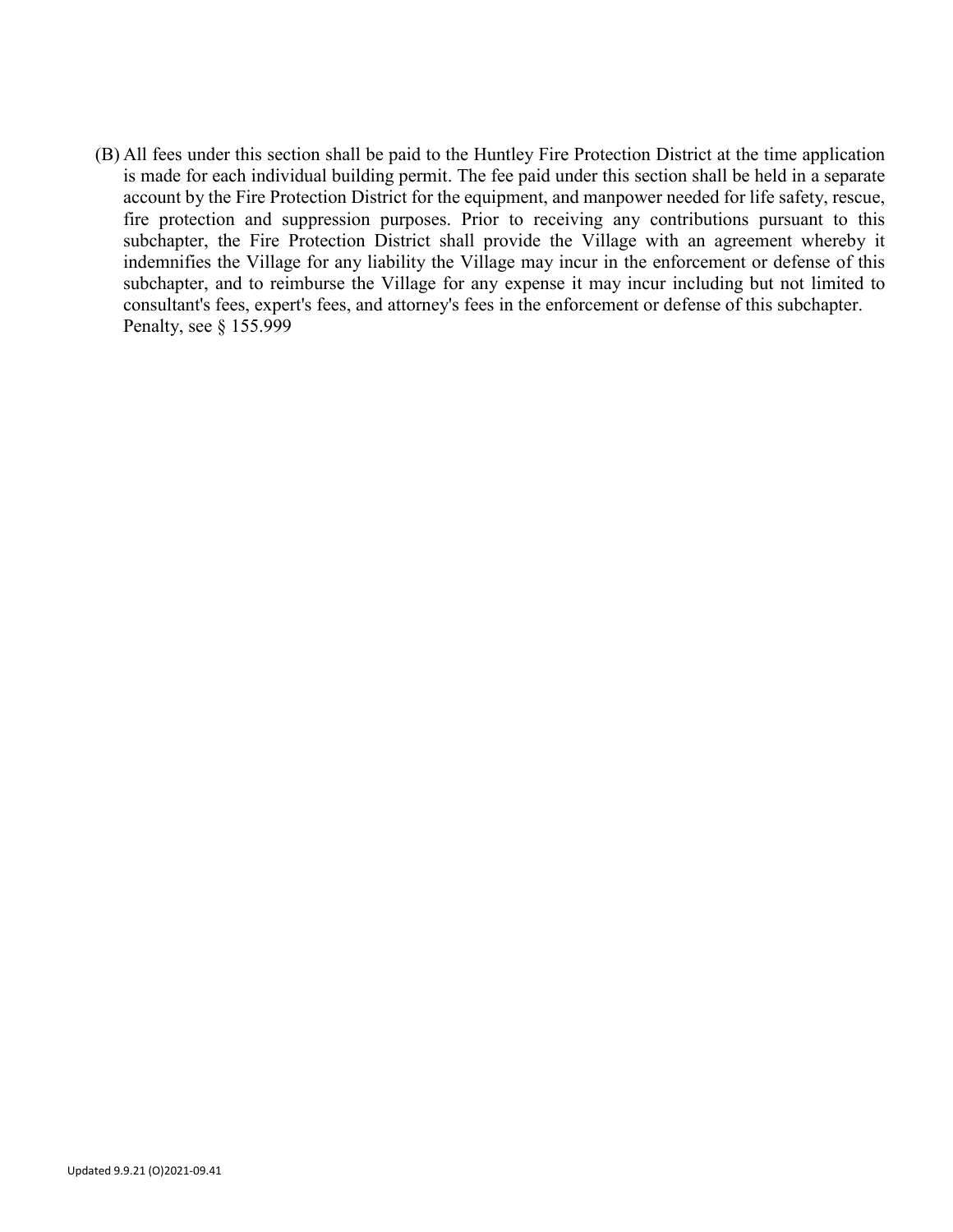# **TITLE XV LAND USAGE**

# **CHAPTER 155: SUBDIVISION REGULATIONS**

*Procedure and Requirements*

155.220 Preliminary plat 155.221 Final plat 155.222 Agreements

155.999 Penalty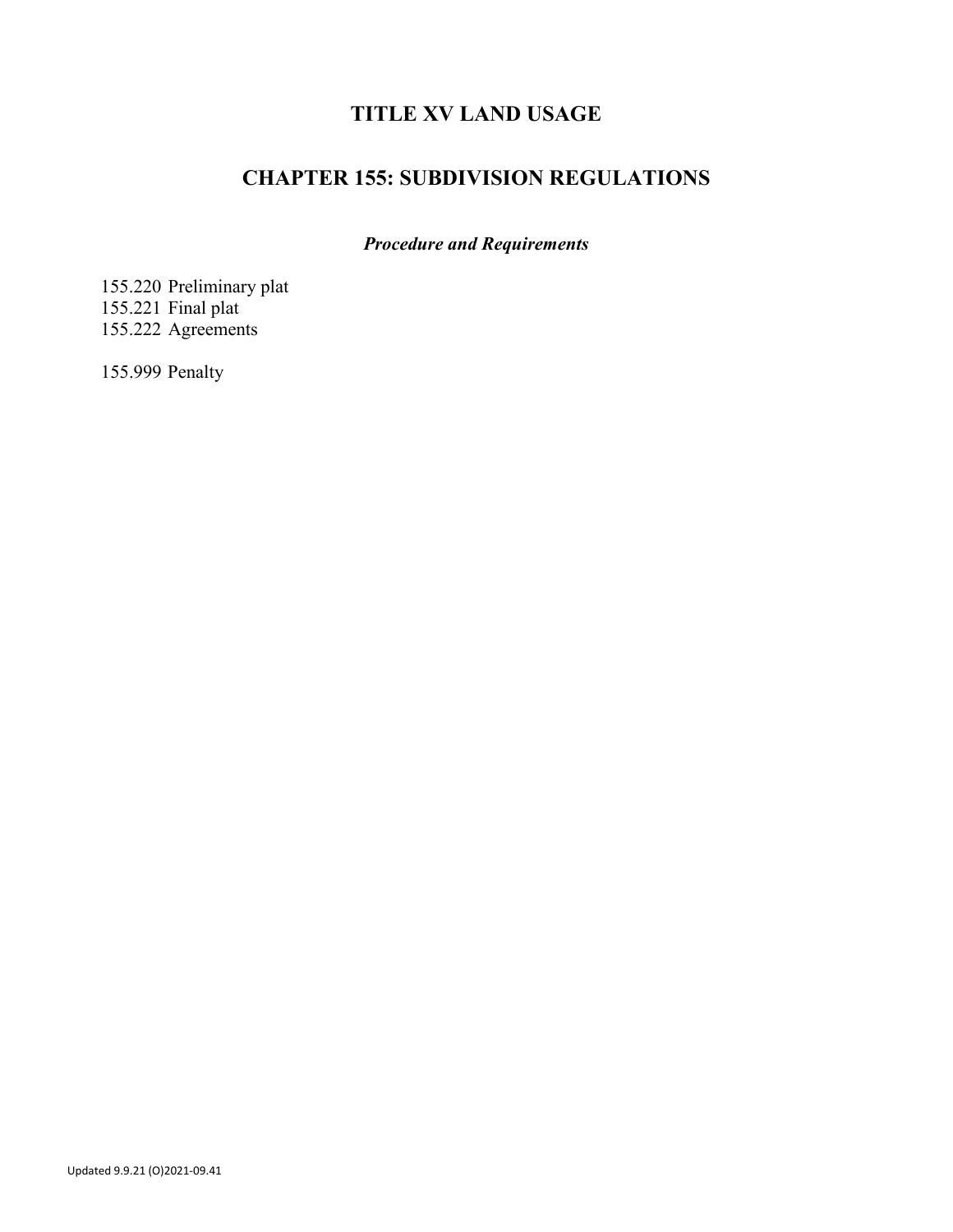#### *PROCEDURE AND REQUIREMENTS*

#### **§ 155.220 PRELIMINARY PLAT**

#### (A)*Filing*

- 1. Any owner of land which is within the corporate limits of the Village or within 1½ miles of such corporate limits on unincorporated land, wishing to develop as a PUD, or divide the same into building lots for the purpose of sale or assessment or both, or wishing to dedicate streets, alleys or other lands for public use, shall first file with the Village Manager copies of a preliminary plat and preliminary engineering sufficient in number to meet the current review needs of the Village. Subdivider shall also file sufficient copies of the Preliminary Plat and Preliminary Engineering to the School District, Park District, Fire District, and Library District. Said preliminary plat shall be filed for all the land held in ownership or controlled by the subdivider.
- 2. The Plan Commission shall, within 90 days of the Village Manager or designee's determination that a complete petition for approval of preliminary plat of subdivision has been received by the Village, submit its written recommendation for approval or disapproval of said petition to the Village Board unless an extension of time is agreed to by the owner, subdivider or agent.
- 3. The fee for filing preliminary plats shall be an initial fee of \$250. Such fee shall be paid by the subdivider to the Village at the time of filing preliminary plat with the Village Manager. An additional fee of \$10 per lot shall be due upon approval of final plat.
- (B) The preliminary plat shall contain the following:
	- 1. Proposed name of the subdivision
	- 2. Location by township, section, town and range, or by other legal description
	- 3. A location map showing subdivision, impacted schools, existing or adjacent park areas
	- 4. Names and addresses of developer and surveyor and design professional who made
	- 5. the plat
	- 6. Scale of plat, 1 inch to 100 feet or larger. Tracts of 200 acres or more may be drawn at a scale of 1 inch to 200 feet
	- 7. Date
	- 8. Northpoint
	- 9. Elevations. USGS datum shall be used
	- 10. Floodplain designation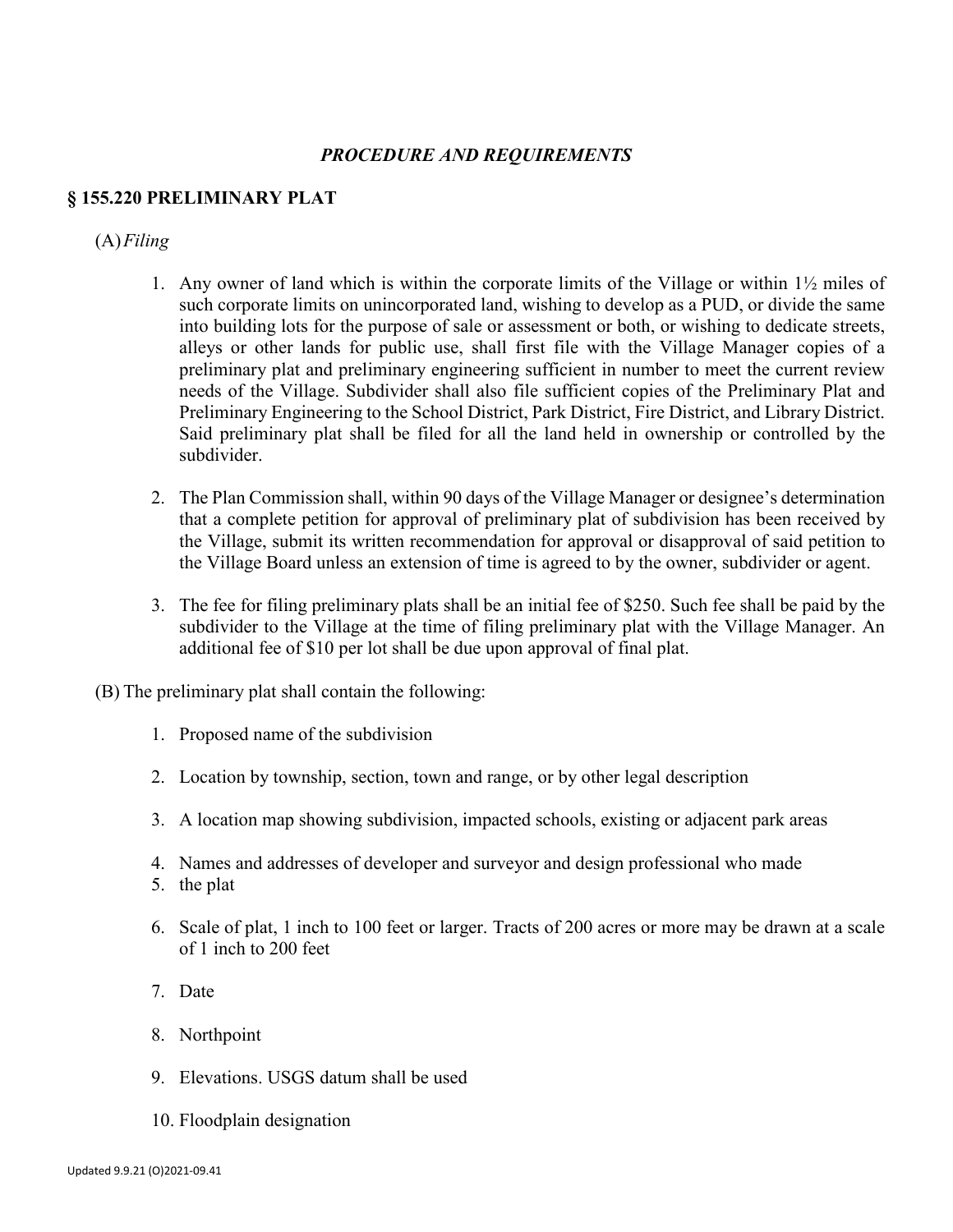- 11. Boundary line by bearing and length of proposed subdivision shall be clearly indicated and the total approximate acreage encompassed thereby
- 12. Location, widths, and names of all existing or prior platted streets or other public ways, railroad and utility rights-of-way, parks and other public open spaces, permanent buildings and structures, houses or permanent easements, and section and corporation lines, within or adjacent to the tract
- 13. Existing and proposed off-site improvements appurtenant to the developer including but not limited to sewers, water mains, culverts or other underground facilities within the tract indicating pipe sizes, manholes and location
- 14. Boundary lines of adjacent tracts of unsubdivided and subdivided lands
- 15. Existing zoning of proposed subdivision and adjacent tracts in zoned areas
- 16. Contours at two-foot intervals except where the average slope is less than 5%, one foot contour intervals
- 17. Layout of streets, widths of right-of-way and pavement, and also the widths of crosswalk-ways and easements
- 18. Layout, numbers, areas and dimensions of lots
- 19. Parcels of land intended to be dedicated or temporarily reserved for public use or set aside for use of property owners in the subdivision
- 20. Building setback lines, showing dimensions
- 21. Easements shall be provided for any and all public utilities where alleys are not provided. Proper continuity for the utilities from block to block shall be maintained. Drainage easements shall be indicated and declared on the preliminary plat
- 22. A preliminary storm water management plan should be presented indicating an emergency overflow routing, detention areas showing preliminary size and depth and owner- ship and maintenance responsibilities for the detention areas. Soil borings may be required when it is determined by the Village Engineer that questionable soils or groundwater levels exist. Designation of any wetland as defined by the U.S. Army Corps of Engineers shall also be verified and addressed
- 23. The assessed value of the property
- 24. A list of all endangered flora and fauna found on the proposed site as identified by the Illinois Department of Conservation pursuant to the "Endangered Species Protection Act."
- 25. A natural resource inventory
- (C) The following qualifications shall govern approval of the preliminary plat: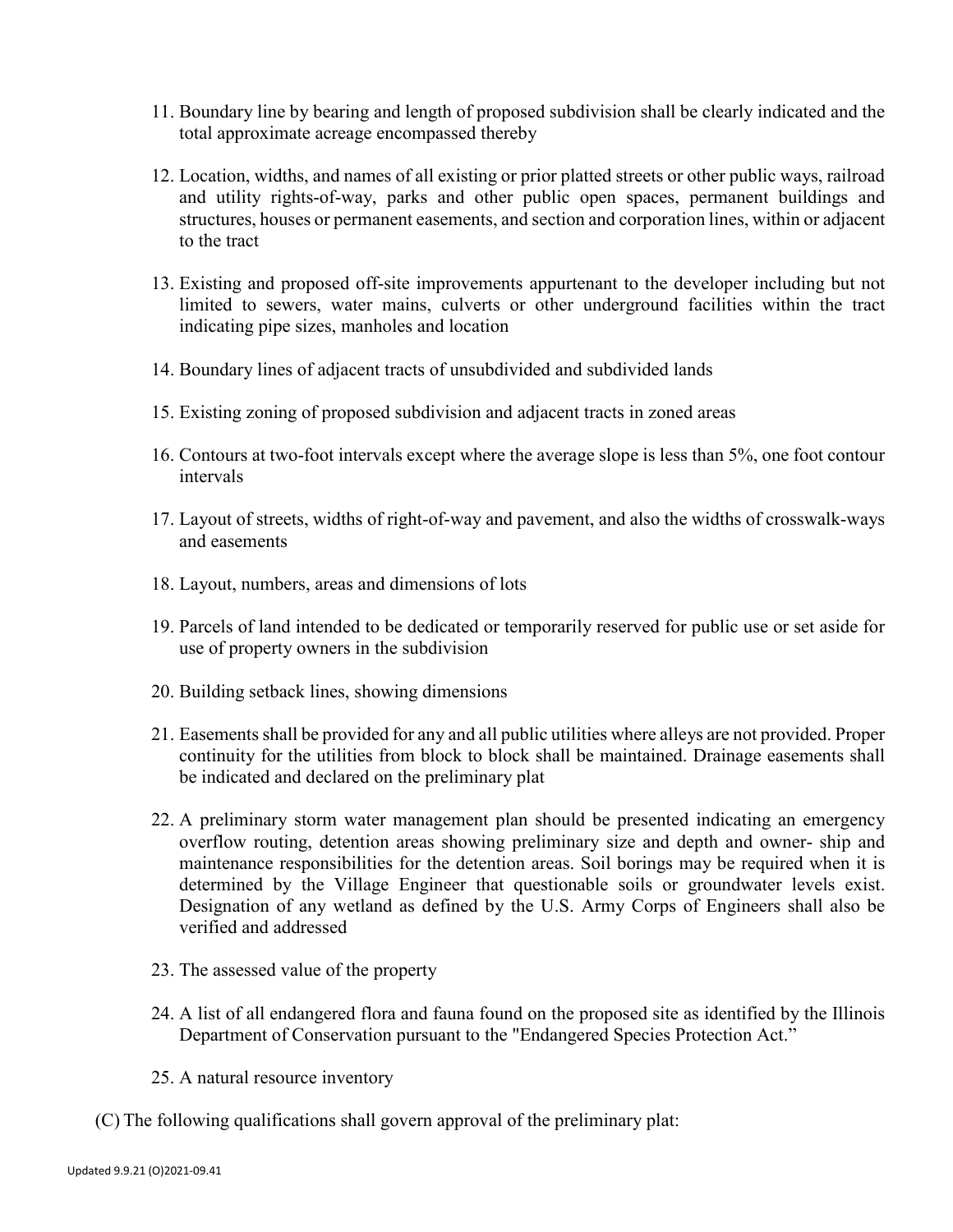- 1. The approval of the preliminary plat by the Plan Commission and the Village Board is tentative only, involving merely the general acceptability of the layout as submitted.
- 2. The Plan Commission or the Village Board may require such changes or revisions as are deemed necessary in the interest and needs of the community.
- 3. Subsequent approval will be required of the engineering proposals pertaining to water supply, storm drainage, sewerage and sewage disposal, gas and electric service, street lighting, fire hydrants, grading, gradients and roadway widths, and the surfacing of streets by the Village Engineer and the county officials, where concerned, prior to the approval of the final plat by the Village.
- 4. Land subject to flooding or subject to the Village Flood Plain Ordinance. No plan will be approved for a subdivision which is subject to periodic flooding or which contains extremely poor drainage facilities and which would make adequate drainage of the streets
- 5. impossible. However, if the subdivider agrees to make improvements which will, in the opinion of the Village Engineer or the County Superintendent of Highways, where concerned, make the area safe for residential occupancy and provide adequate street drainage, the preliminary plat of the subdivision may be approved.
- 6. Preliminary plat approval shall be effective for a maximum period of 12 months following Village Board approval unless, upon application of the developer, the Village Board grants an extension. The final plat must be approved by the Village Board and recorded within this same one-year time limit. Should the final plat not be approved and recorded within one year of the preliminary plat submitted for approval, the preliminary plat must again be submitted for approval.

Penalty, see § 155.999

# **§ 155.221 FINAL PLAT**

(A)*Filing*

- 1. After approval of the preliminary plat by the Village Board and the fulfillment of the requirements of these regulations, plans may be submitted for final plat approval. Thirty-five copies of the final plat of subdivision and five copies of the final engineering plans must be submitted to the Village Manager to initiate the final plat review process.
- 2. The Village Manager shall initiate a review of the final plat by the Village Engineer and forward recommendations to the Plan Commission prior to their consideration of the final plat.
- 3. The Plan Commission shall, within 90 days from initial consideration, submit its written recommendations for approval or disapproval to the Village Board, unless an extension is agreed upon by the owner or his agent.
- 4. Upon submission of a written recommendation and plat from the Plan Commission, the Village Board shall have 60 days in which to take action on the final plat.
- 5. Upon approval by the Village Board, the developer shall record the plat with the Recorder of McHenry or Kane County, whichever is appropriate, within three months. If not recorded within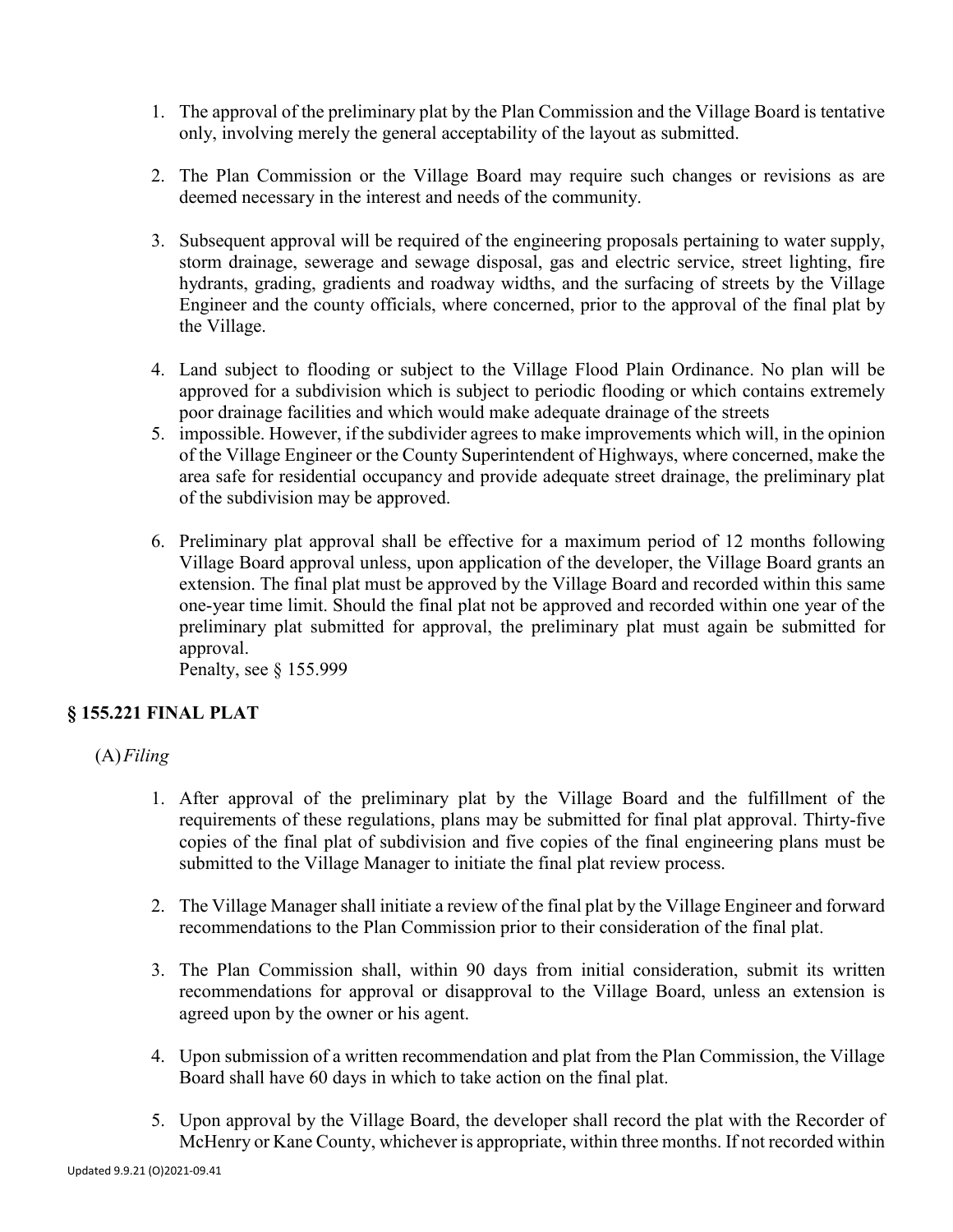this time, the approval shall be null and void.

- 6. Three prints and one reproducible of the final plat, after the plat is recorded, and four copies of final engineering drawings must be submitted prior to the issuance of any building permit within the subdivision and will be filed and retained in the offices of the Village.
- (B) The final plat shall contain the following:
	- 1. Name of subdivision
	- 2. Location by township, section, town and range, or by other legal description
	- 3. Names of owners. If an owner of all or any portion of the land is a corporation the developer shall provide the names of all corporate officers. If the owner of all or any portion of the land is a trust the names of all beneficiaries must be provided and certification by a licensed surveyor
	- 4. Scale: 1 inch to 100 feet unless a smaller scale is approved by the Village Engineer
	- 5. Date
	- 6. Northpoint
	- 7. Boundary of plat, based on an accurate traverse, with angular and lineal dimensions
	- 8. Exact location, width and name of all streets within and adjoining the plat, notation as to whether streets were previously dedicated, or dedicated in this plat, or private, and the exact location and widths of all crosswalk-ways. Proposed street names shall be checked with proper Village officials. Where street direction changes of more than 90 degrees are provided, names of such streets shall change
	- 9. True angles and distances to the nearest established street lines or official monuments (not less than two) which shall be accurately described in the plat
	- 10. Municipal, township, county and section lines accurately tied to the lines of the subdivision by distances and angles
	- 11. Radii, internal angles, points and curvatures, tangent bearings of lengths of all arcs
	- 12. All easements for rights-of-way provided for public services and utilities, and a statement of purpose for each indicated thereon
	- 13. All lot numbers (numbered consecutively) and lines, with accurate dimensions in feet and hundredths, and area of each lot, if the area of each lot is substantially different than that indicated on the preliminary plat
	- 14. Accurate location of at least two monuments, which shall be concrete 6 inches by 6 inches by 30 inches with metal pipe or rod case in center. Permanent stone or concrete monuments shall be set at two corners or angles on the outside boundary. All U.S., state, county, or other official benchmarks, monuments or triangulation stations in or adjacent to the property shall be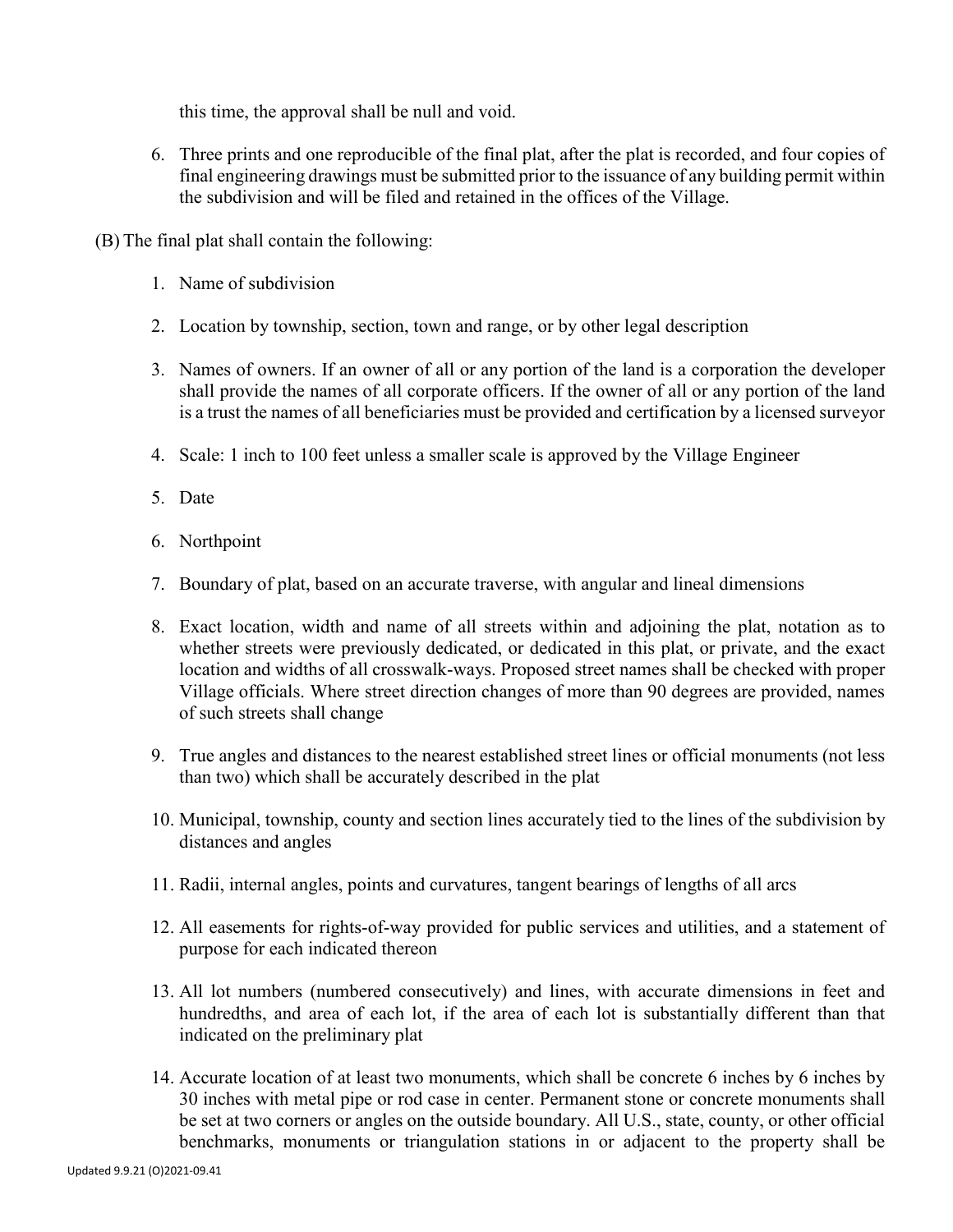preserved in precise position

- 15. Accurate outlines and legal descriptions of any areas to be dedicated or reserved for public use, with the purpose indicated thereon, and of any area to be reserved by deed covenant for common use of all property owners
- 16. Building setback lines accurately shown by dimensions
- 17. Protective covenants which meet with the approval of the Village shall be made a part of the final plat and filed on record with the County Recorder. Existence of other covenants or declarations pertaining to common responsibilities of individual owners shall be cited by reference on the plat
- 18. An opinion of probable cost of all public improvements prepared by professional engineers licensed in the State of Illinois
- 19. Certification by a registered surveyor to the effect that the plat represents a survey made by him and that monuments and markers shown thereon exist as located and that all dimensional and geodetic details are correct
- 20. Notarized certification, by owner or owners, beneficial interest or by any mortgage holder of record, of the adoption of the plat and the dedication of streets and other public areas
- 21. All required plat certificates, including certification showing that all taxes and special assessments due on the property to be subdivided have been paid in full
- 22. Proper form for the approval of the Village Board with space for signature
- 23. Approval by signature of Village, county, and state officials concerned with the specification of utility installation and road access pursuant to the State Plat Act
- 24. Approval by signature of the chair of the Plan Commission. Penalty, see § 155.999

# **§ 155.222 AGREEMENTS**

Prior to improving any property a final plat must be filed for record and be accompanied by the following:

- (A)Plans and specifications for such improvements previously approved by the Village Engineer.
- (B) Agreements executed by the owner and the subdivider wherein they agree to make and install the improvements, in accordance with the plans and specifications accompanying the final plat.
- (C) A letter of credit in the format as shown in Exhibit A to be approved by the Village in the amount of 120% of the Village Engineer's opinion of probable cost of the installation of such improvements with good and sufficient surety thereon, to be approved by the Village Board, conditioned upon the installation of the required improvements within two years of the approval of the final plat.

Updated 9.9.21 (O)2021-09.41 (D)Maintenance bond in an amount not less than 10% of all public improvement, approved by the Village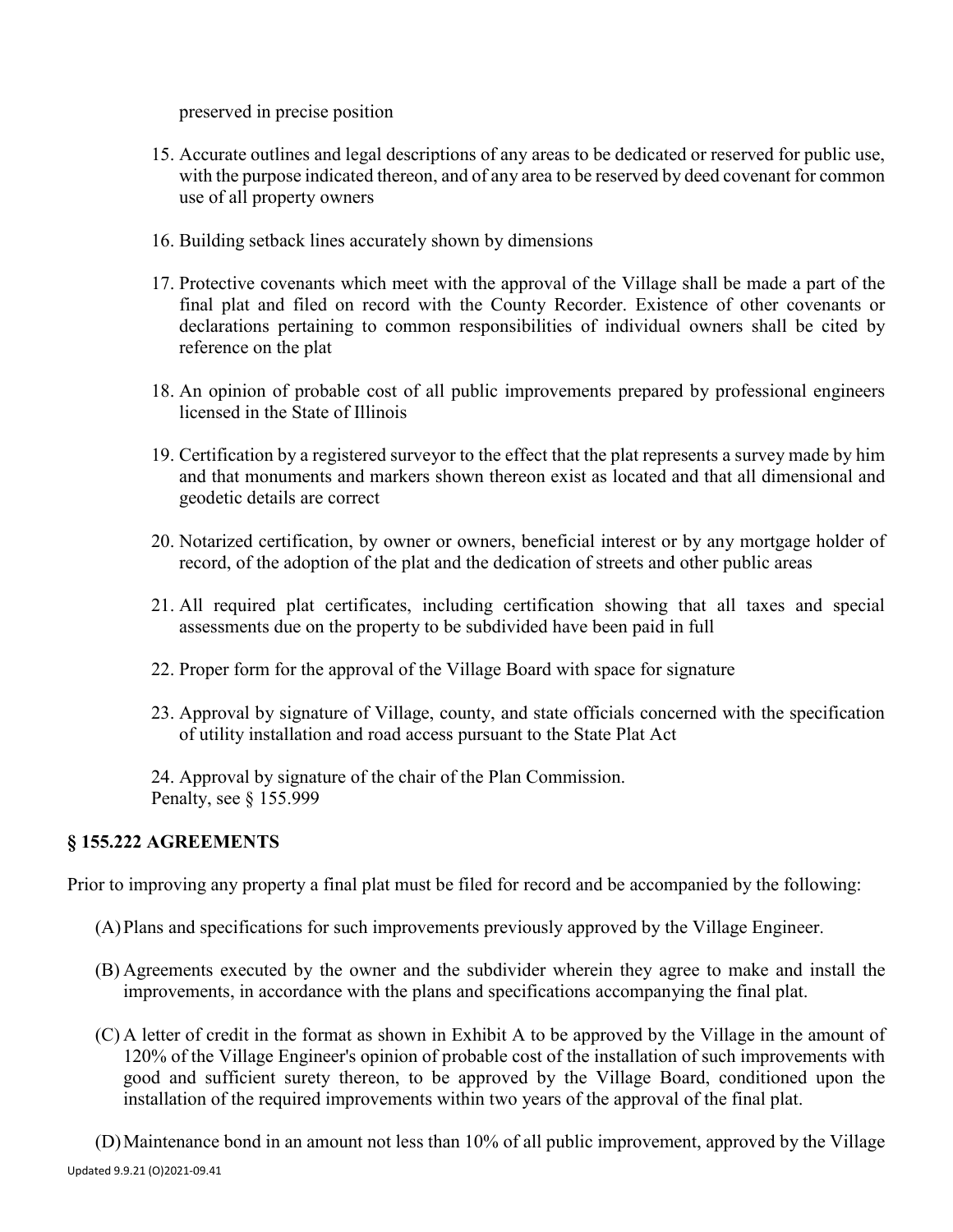Engineer providing guarantee of workmanship and materials, shall be delivered to the Village Engineer and shall guarantee for a period of three years from the project's final acceptance the public improvements items and improvements of a public nature that are constructed in a private development, including but not limited to streets, water mains, sewer mains, street lights, and street trees.

- (E) Reduction of Letter of Credit. The letter of credit can be periodically reduced by the Village Manager upon recommendation of the Village Engineer. The subdivider shall submit to the Village Engineer a list of completed items and their cost along with copies of waivers of lien for the completed items. Upon review of these submittals, the Village Engineer shall recommend to the Village Manager the value of the letter of credit reduction to be approved. Each reduction shall not be more than the value of items as estimated in the letter of credit guaranty amount. The 20% contingency shall be held as retainage and not released until acceptance of the project and receipt of the 10% maintenance bond as specified in § 155.222(D) and § 155.069(B).
- (F) Insurance
	- 1. Prior to starting work, the developer responsible for construction of improvements shall file with the Village Clerk a Certificate of Insurance for:
		- a.Comprehensive General Liability Insurance in the amount of \$1,000,000 each occurrence and in the aggregate for bodily injury, sickness, disease or death as protection for any and all claims by anyone, including the developer's contractors or employees which may arise out of or result from the developer's work or by anyone for whose acts the developer may be liable.
		- b.Worker's Compensation. Workers' Compensation in accordance with the laws of the state with jurisdiction and employers' liability in an amount not less than \$500,000.
		- c.Automobile Liability
			- 1. \$1,000,000 Bodily Injury and Property Damage (Combined Single Limit).
			- 2. Coverage shall include hired and non-owned automobiles.
		- d.Umbrella Liability. Umbrella Liability coverage in an amount not less than \$3,000,000. Such coverage shall include, but not be limited to, excess coverage for the Workers' Compensation, General Liability, and Automobile Liability policies.
		- e.Property Insurance in the amount of the estimated cost of improvements as well as subsequent modifications thereto for the entire work at the site on a replacement cost basis. This insurance shall include interests of the developer, the Village of Huntley, agents or consultants of the village, their officers, employees, and agents; and contractors as additional insured.

This certificate shall state that the coverage will not be terminated or reduced without 30 days advance written notice to the Village of Huntley and Village engineering consultant.

2. The subdivider's contractor shall not commence work until certificates of insurance showing coverage of all insurance required, signed by the insurance companies or their authorized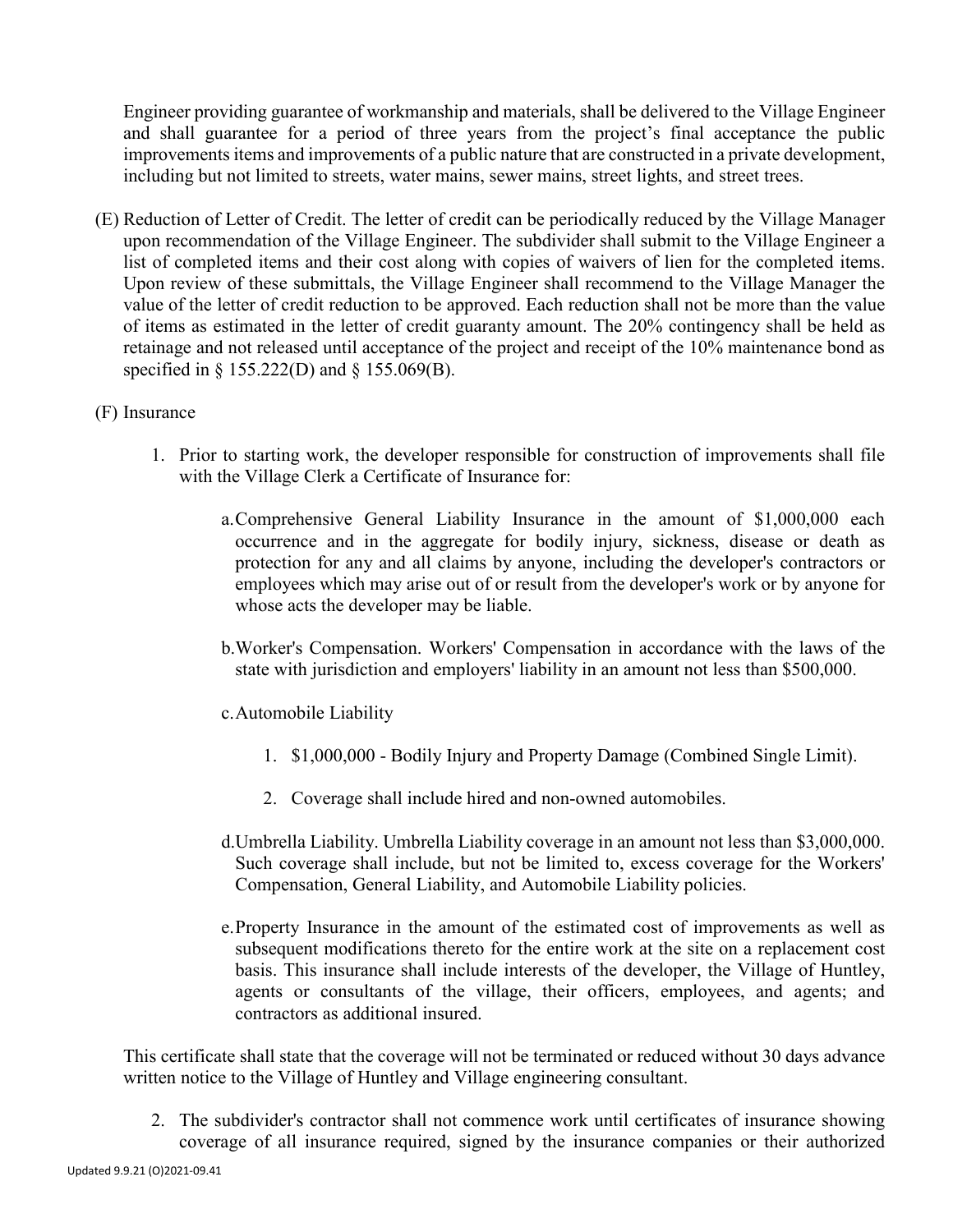agents, have been filed with both the Village and its engineers. Each certificate shall provide that coverage shall not be terminated or reduced without 30 days advance written notice to the Village and its engineers. The subdivider shall name the Village and its engineers as additional insured as stated in Paragraph (3).

- 3. The policies of insurance so required by this division (F) to be purchased and maintained shall:
	- a.With respect to comprehensive general liability insurance, include as additional insured, the Village and the Village Engineer, all of whom shall be listed by name as additional insured, and include coverage for the respective officers and employees of all such additional insureds;
	- b.Remain in effect at least until final payment and at all times thereafter when the subdivider may be correcting, removing or replacing defective work in accordance with this chapter, and
	- c.With respect to completed operations insurance, shall remain in effect for at least two years after final payment (and the subdivider shall furnish the Village and any other additional insured to whom an insurance policy has been furnished, evidence satisfactory to the Village and any such additional insured of continuation of such insurance at final payment and one year thereafter).

Penalty, see § 155.999

# **§ 155.999 PENALTY**

- (A)Any person, firm or corporation who constructs any public improvement or portion thereof in violation of the provisions of this chapter shall be, upon conviction, fined not less than \$50, nor more than \$500, for each offense, and a separate offense shall be deemed committed on each day during or on which a violation occurs or continues.
- (B) Whoever shall sell or offer for sale, lease or offer for lease, while this code is in effect, any lot or lots or block or blocks within the incorporated limits of the Village, or any additions thereto, or any resubdivision of any lot or block therein, or within contiguous territory not more than 1½ miles beyond the incorporated boundary of the Village, before all the requirements of this chapter have been complied with, shall be fined not less than \$50 nor more than \$500 for each lot, block or part thereof so disposed of, offered for sale or leased.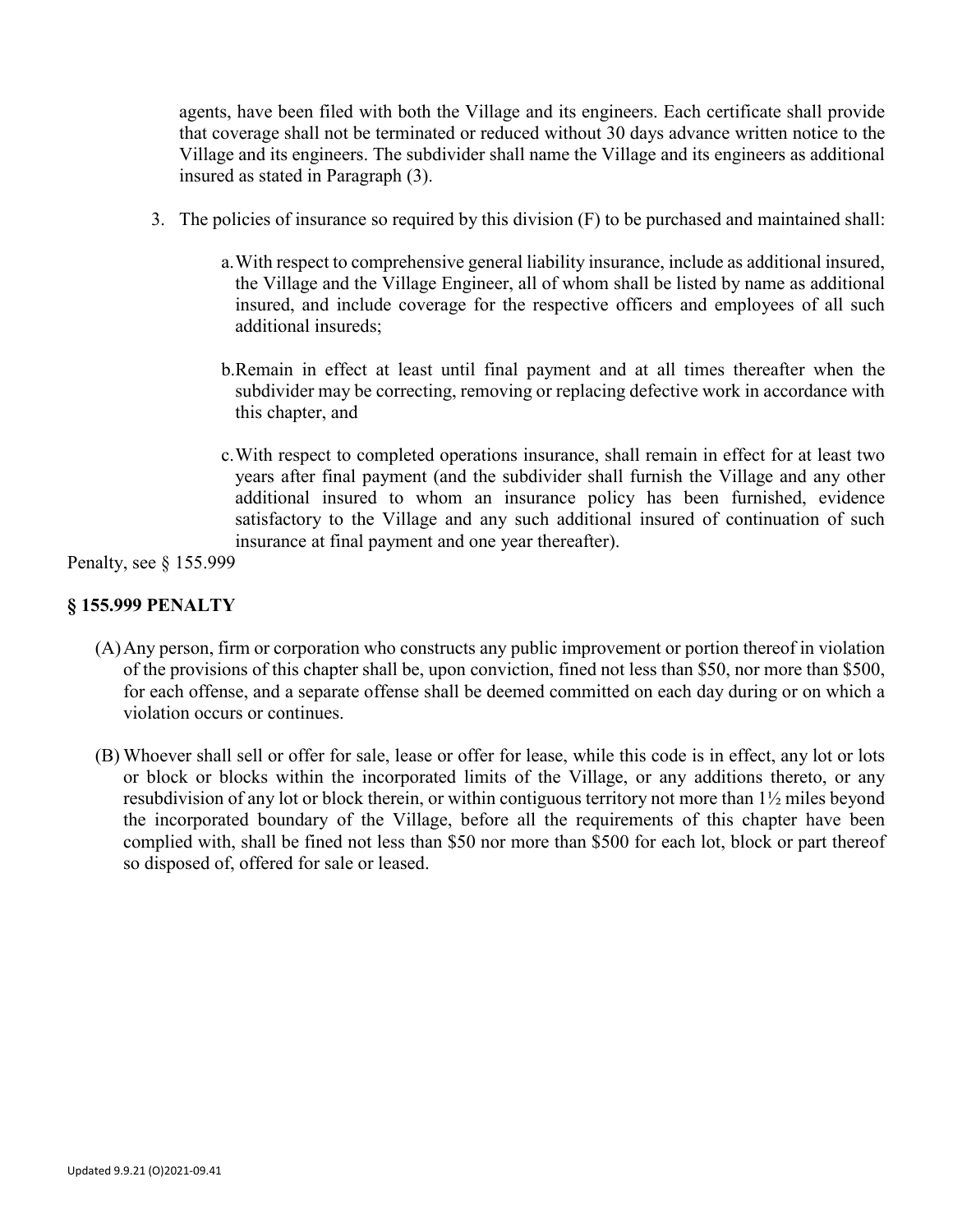#### **EXHIBIT A: LETTER OF CREDIT**

Village of Huntley 10987 Main Street Huntley, Illinois 60142

Date: \_\_\_\_\_\_\_\_\_\_\_\_\_\_\_\_\_\_\_\_\_\_\_\_\_\_\_\_\_\_\_\_

| Number: |  |  |  |
|---------|--|--|--|
|         |  |  |  |

Account:

Expiration Date: (2 Year Minimum)

We hereby establish our Irrevocable Letter of Credit in your favor for the account of \_\_\_\_\_\_\_\_\_\_ (Developer), \_\_\_\_\_\_\_\_\_\_\_\_\_ (Address) , Illinois, in the aggregate amount of \$\_\_\_\_\_\_\_\_ available by your draft drawn on sight and marked "Drawn Under \_\_\_\_\_\_\_\_\_\_\_\_\_\_\_ (Financial Institution)  $\#$  dated and accompanied by the following documents:

A signed statement by the Village Manager, or any other duly authorized official of the Village of Huntley, certifying that any portion of the improvements on the Project, as specified in the plans and specifications for the Project known as **approved by the Village Engineer**, have not been complied with in accordance with said plans and specifications.

The improvements in the above-described Project shall be completed on or before \_\_\_\_\_\_\_\_\_\_ (Date). If said improvements have not been installed on or before that date and approved by the Village Engineer, the Village is hereby granted authority to draw on this Irrevocable Letter of Credit for the purpose of completing said improvements, in accordance with the provisions herein and above set forth. This Irrevocable Letter of Credit shall be utilized to secure the installation of all improvements required under the Subdivision Control Ordinance of the Village of Huntley. This Irrevocable Letter of Credit shall not operate as a limitation on the obligation of \_\_\_\_\_\_\_\_\_\_ (Developer) to install all improvements required by the Village of Huntley.

The principal amount of this Irrevocable Letter of Credit shall not be reduced for any improvements installed unless such reduction is approved by the Village Engineer. The Village may submit its sight drafts as herein and above provided without the consent of \_\_\_\_\_\_\_\_ (Developer) or any other party. If within ten (10) days of the date such draft is presented in conformance with the terms of this Irrevocable Letter of Credit, we fail to honor same, we agree to pay all attorneys' fees, court costs and other expenses incurred by the Village enforcing the terms hereof.

We hereby agree that this Irrevocable Letter of Credit shall expire on \_\_\_\_\_\_\_\_, 20\_\_\_, as stated herein above: provided, however, that we shall notify the Village Manager and Village Engineer by certified mail, return receipt requested, at least ninety (90) days prior to said expiration date that said Letter of Credit is about to expire. In no event shall this Irrevocable Letter of Credit or the obligations contained herein expire except upon prior written notice, it being expressly agreed that the above expiration date shall be extended as shall be required to comply with this notice provision.

Said drafts may be submitted for payment for a period of ninety (90) days following the expiration date of this irrevocable Letter of Credit, and said draft shall be honored during the ninety (90) days, in accordance with the terms and provisions herein contained.

 $\mathcal{L}_\text{max}$  , and the contribution of the contribution of the contribution of the contribution of the contribution of the contribution of the contribution of the contribution of the contribution of the contribution of t

\_\_\_\_\_\_\_\_\_\_\_\_\_\_\_\_\_\_\_\_\_\_\_\_\_\_\_\_\_\_\_\_\_\_\_\_ \_\_\_\_\_\_\_\_\_\_\_\_\_\_\_\_\_\_\_\_\_\_\_\_\_\_\_\_\_\_\_\_\_\_\_\_\_\_\_

(Signature of Bank Officer) (Signature of Bank Officer)

(Officer's Title) (Officer's Title)

Updated 9.9.21 (O)2021-09.41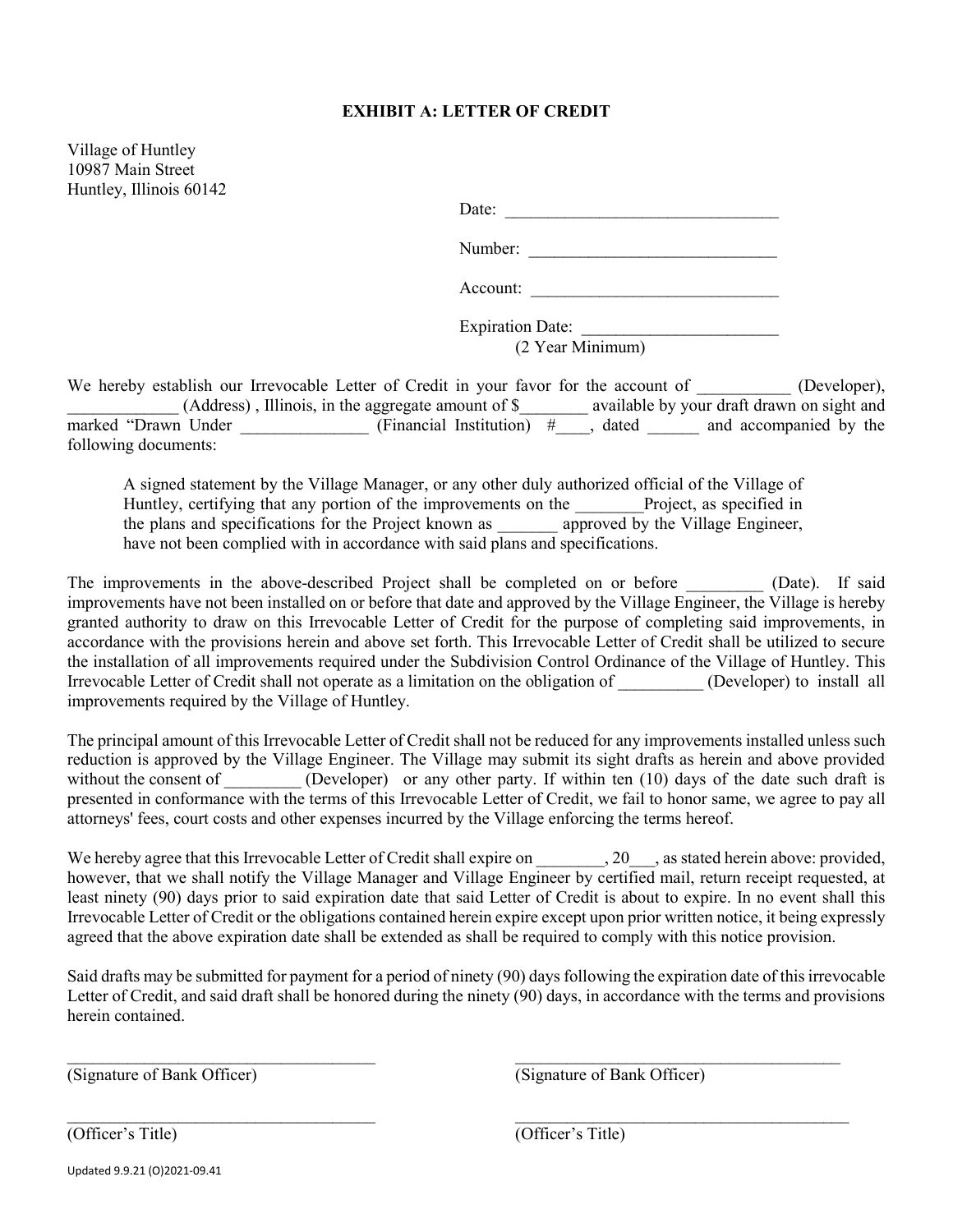SEAL

Subscribed and Sworn to before me this  $\_\_\_\_$  day of  $\_\_\_\_\_$ , 20 $\_\_\_\_\$ .

 $\mathcal{L}_\text{max}$  , and the contract of the contract of the contract of the contract of the contract of the contract of the contract of the contract of the contract of the contract of the contract of the contract of the contr

Notary Public

This Irrevocable Letter of Credit is subject to the "Uniform Custom and Practice for Documentary Credit, the International Chamber of Commerce Publication #400 (Latest Revision)", except as herein and above modified.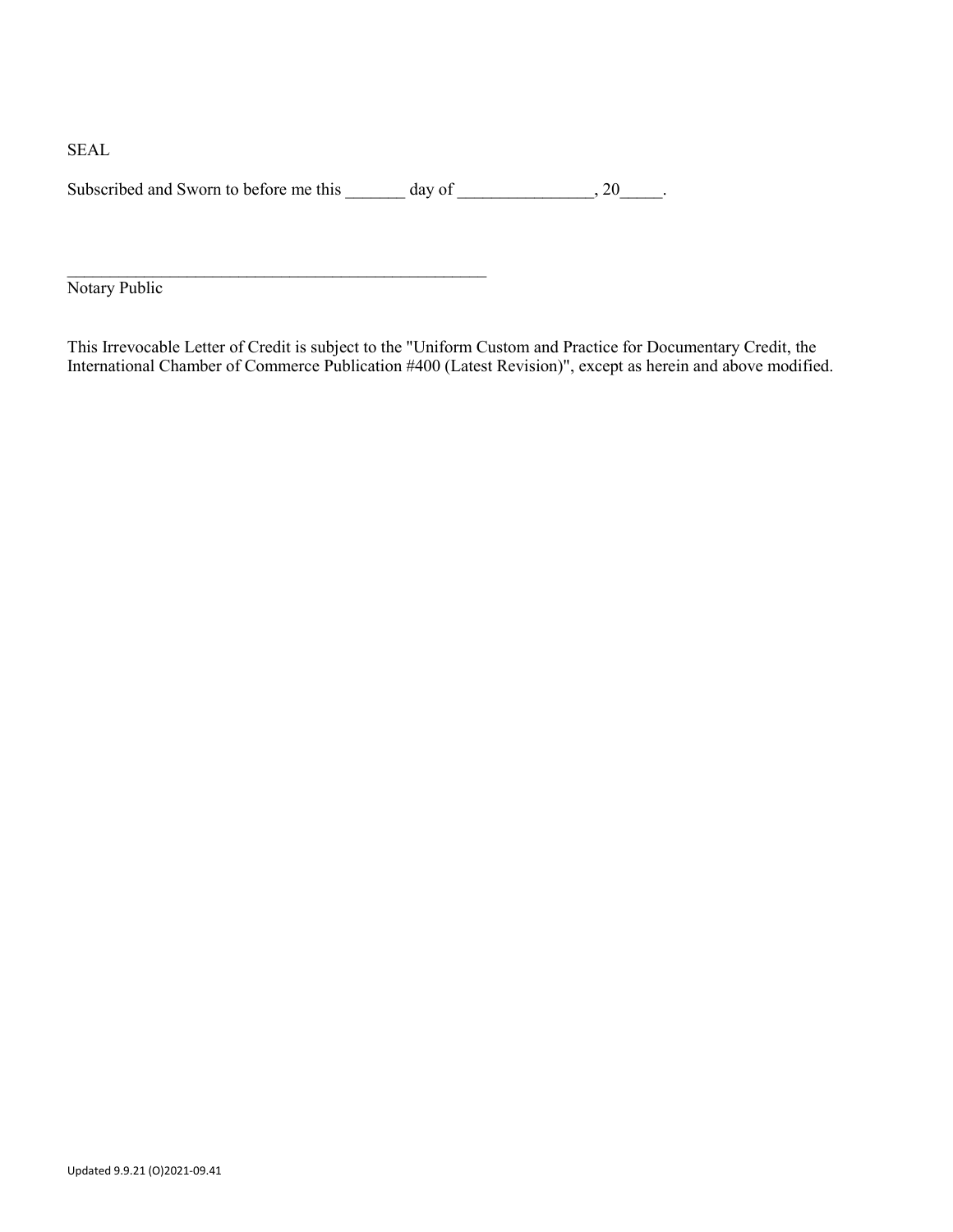#### **EXHIBIT B: LETTER OF CREDIT - MAINTENANCE**

Village of Huntley 10987 Main Street Huntley, Illinois 60142

Date: \_\_\_\_\_\_\_\_\_\_\_\_\_\_\_\_\_\_\_\_\_\_\_\_\_\_\_\_\_\_\_\_

Number: \_\_\_\_\_\_\_\_\_\_\_\_\_\_\_\_\_\_\_\_\_\_\_\_\_\_\_\_\_

Account:

Expiration Date: \_\_\_\_\_\_\_\_\_\_\_\_\_\_\_\_\_\_\_\_\_\_\_ (3 Year Minimum)

We hereby establish our Irrevocable Letter of Credit in your favor for the account of \_\_\_\_\_\_\_\_\_\_ (Developer), \_\_\_\_\_\_\_\_\_\_\_\_\_ (Address) , Illinois, in the aggregate amount of \$\_\_\_\_\_\_\_\_ available by your draft drawn on sight and marked "Drawn Under \_\_\_\_\_\_\_\_\_\_\_\_\_\_\_ (Financial Institution)  $\#$  dated and accompanied by the following documents:

A signed statement by the Village Manager, or any other duly authorized official of the Village of Huntley, certifying that any portion of the improvements on the Project, as specified in the plans and specifications for the Project known \_\_\_\_\_\_\_\_as approved by the Village Engineer, have not been complied with in accordance with said plans and specifications.

The improvements in the above-described Project shall be maintained for a three-year period ending on Fisaid improvements have not been maintained during that three-year period and approved by the Village Engineer, the Village is hereby granted authority to draw on this Irrevocable Letter of Credit for the purpose of maintaining said improvements, in accordance with the provisions herein and above set forth. This Irrevocable Letter of Credit shall be utilized to secure the maintenance of all improvements required under the Subdivision Control Ordinance of the Village of Huntley. This Irrevocable Letter of Credit shall not operate as a limitation on the obligation of \_\_\_\_\_\_\_\_\_\_\_\_\_\_\_\_\_\_\_\_ (Developer) to maintain all improvements required by the Village of Huntley.

The principal amount of this Irrevocable Letter of Credit shall not be reduced for any improvements maintained unless such reduction is approved by the Village Engineer. The Village may submit its sight drafts as herein and above provided without the consent of  $\qquad \qquad$  (Developer) or any other party. If within ten (10) days of the date such draft is presented in conformance with the terms of this Irrevocable Letter of Credit, we fail to honor same, we agree to pay all attorneys' fees, court costs and other expenses incurred by the Village enforcing the terms hereof.

We hereby agree that this Irrevocable Letter of Credit shall expire on \_\_\_\_\_\_\_\_\_\_, 20\_\_\_\_, as stated herein above; provided, however, that we shall notify the Village Manager and Village Engineer by certified mail, return receipt requested, at least ninety (90) days prior to said expiration date that said Letter of Credit is about to expire. In no event shall this Irrevocable Letter of Credit or the obligations contained herein expire except upon prior written notice, it being expressly agreed that the above expiration date shall be extended as shall be required to comply with this notice provision.

Said drafts may be submitted for payment for a period of ninety (90) days following the expiration date of this irrevocable Letter of Credit, and said draft shall be honored during the ninety (90) days, in accordance with the terms and provisions herein contained.

 $\mathcal{L}_\text{max}$  , and the contribution of the contribution of the contribution of the contribution of the contribution of the contribution of the contribution of the contribution of the contribution of the contribution of t

(Signature of Bank Officer) (Signature of Bank Officer)

\_\_\_\_\_\_\_\_\_\_\_\_\_\_\_\_\_\_\_\_\_\_\_\_\_\_\_\_\_\_\_\_\_\_\_\_ \_\_\_\_\_\_\_\_\_\_\_\_\_\_\_\_\_\_\_\_\_\_\_\_\_\_\_\_\_\_\_\_\_\_\_\_\_\_\_ (Officer's Title) (Officer's Title)